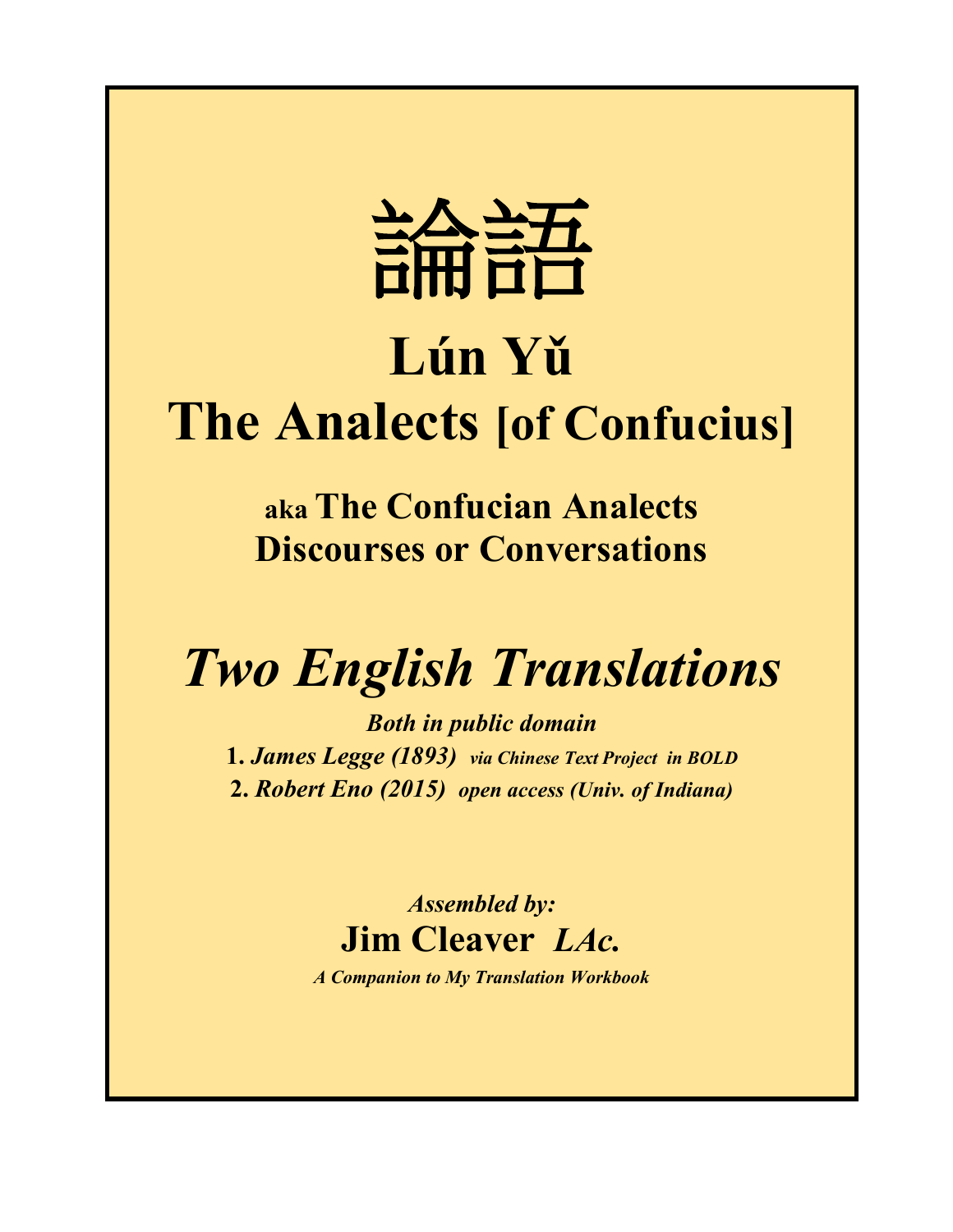## **Table of Contents**

**• Chapter titles are usually derived from the first two or three characters of each chapter.** Chapters 11-20 titles are all names (of people), usually a student of Master Kong (Confucius).

| <b>Traditional Chapter Titles</b> |                                                                                                       | <b># of Paragraphs</b>  | Page #       |
|-----------------------------------|-------------------------------------------------------------------------------------------------------|-------------------------|--------------|
| 1.                                | 學而 – Xué Ér                                                                                           | 16                      | $\mathbf{3}$ |
| 2.                                | 為政 – Wéi Zhèng                                                                                        | 24                      | 8            |
| 3.                                | 八佾-Bā Yì                                                                                              | 26                      | 14           |
| 4.                                | 里仁 – Lǐ Rén                                                                                           | 26                      | 21           |
| 5.                                | 公冶長 – Gōng Yě Cháng                                                                                   | 28                      | 27           |
| 6.                                | 雍也 – Yōng Yě                                                                                          | 30                      | 35           |
| 7.                                | 述而-Shù Ér                                                                                             | 38                      | 42           |
| 8.                                | 泰伯 – Tài Bó                                                                                           | 21                      | 51           |
| 9.                                | 子罕 $-Z$ ǐ Hǎn                                                                                         | 31                      | 57           |
| 10.                               | 鄉黨 – Xiāng Dǎng                                                                                       | 27                      | 65           |
| 11.                               | 先進-Xiān Jìn                                                                                           | 26                      | 72           |
| 12.                               | 顏淵 – Yán Yuān                                                                                         | 24                      | 80           |
| 13.                               | 子路- $Zi$ Lù                                                                                           | 30                      | 87           |
| 14.                               | 憲問 – Xiàn Wèn                                                                                         | 44                      | 96           |
| 15.                               | 衛靈公 – Wèi Líng Gōng                                                                                   | 42                      | 107          |
| <b>16.</b>                        | 季氏-Jì Shì                                                                                             | 14                      | 116          |
| 17.                               | 陽貨 – Yáng Huò                                                                                         | 26                      | 122          |
| 18.                               | 微子-Wēi Zǐ                                                                                             | 11                      | 130          |
| 19.                               | 子張 – Zǐ Zhāng                                                                                         | 25                      | 134          |
| 20.                               | 堯曰 – Yáo Yuē                                                                                          | $\overline{\mathbf{3}}$ | 141          |
| ***                               | 512<br>Appendix: A. Paragraphs with Junzi or Jun<br><b>B. Translations of The Analects in English</b> |                         |              |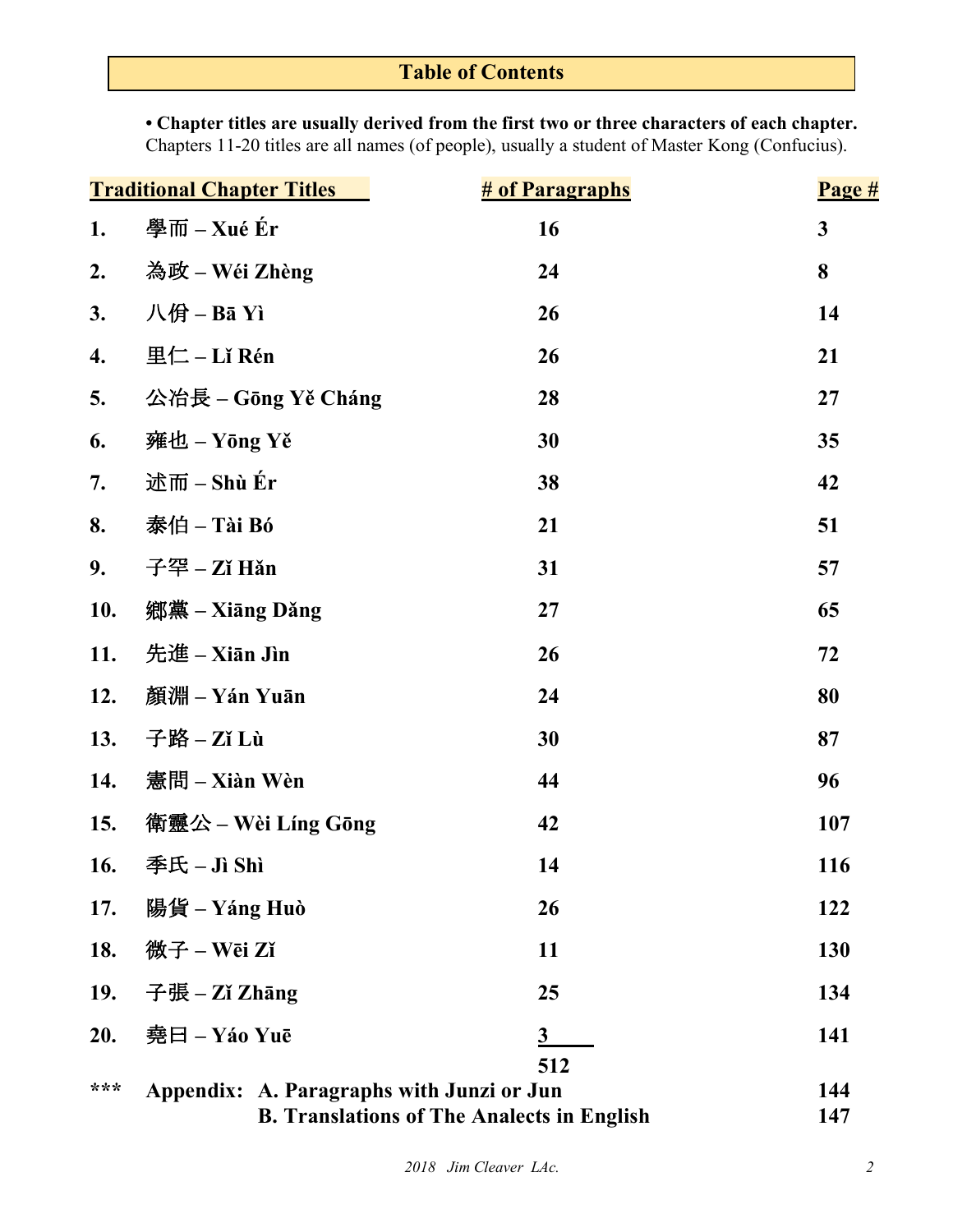Two Translations: James Legge (1893) & Robert Eno (2015)

*Kongfuzi* gets Latinized as **Confucius**. His surname is Kong, *fu* means 'teacher' and *zi* means 'master', or turned around its 'master-teacher Kong', or simply Master Kong. Throughout the text, anytime it just says **Master**, as in The Master said (see the first sentence) it means Confucius.

*Yue* means 'to speak or say' which gets Chinglisized into "Confucius say" in fortune cookies and such, but he is still The Master.

None of this was written by Confucius, but rather by his students after his death, so it is a recollection of things he said and discussed, but lest you think it amounts to random recall, people/students at that time had great memories and memorized things diligently, moreover, some of them were actually writing things down when or shortly after he spoke them and notes were compared and compiled later.

A junzi, literally a ruler's son, a nobleman's son, in this context means a noble person, an exemplary person and this was the purpose of Confucius and his students – aspiring to and training to be a *junzi*. This is also a key term in the Confucian reading of the Yi Jing.

#### I Xue Er

#### 1.1 The Master said, "Is it not pleasant to learn with a constant perseverance and application? Is it not delightful to have friends coming from distant quarters? Is he not a man of complete virtue, who feels no discomposure though men may take no note of him?"

1.1 The Master said: To study and at due times practice what one has studied, is this not a pleasure? When friends come from distant places, is this not joy? To remain unsoured when his talents are unrecognized, is this not a junzi?

#### 1.2 The philosopher You said, "They are few who, being filial and fraternal, are fond of offending against their superiors. There have been none, who, not liking to offend against their superiors, have been fond of stirring up confusion. The superior man bends his attention to what is radical. That being established, all practical courses naturally grow up. Filial piety and fraternal submission! - are they not the root of all benevolent actions?"

1.2 Master You said: It is rare to find a person who is filial to his parents and respectful of his elders, yet who likes to oppose his ruling superior. And never has there been one who does not like opposing his ruler who has raised a rebellion. The junzi works on the root – once the root is planted, the dao is born. Filiality and respect for elders, are these not the roots of ren?

#### 1.3 The Master said, "Fine words and an insinuating appearance are seldom associated with true virtue."

1.3 The Master said: Those of crafty words and ingratiating expression are rarely ren.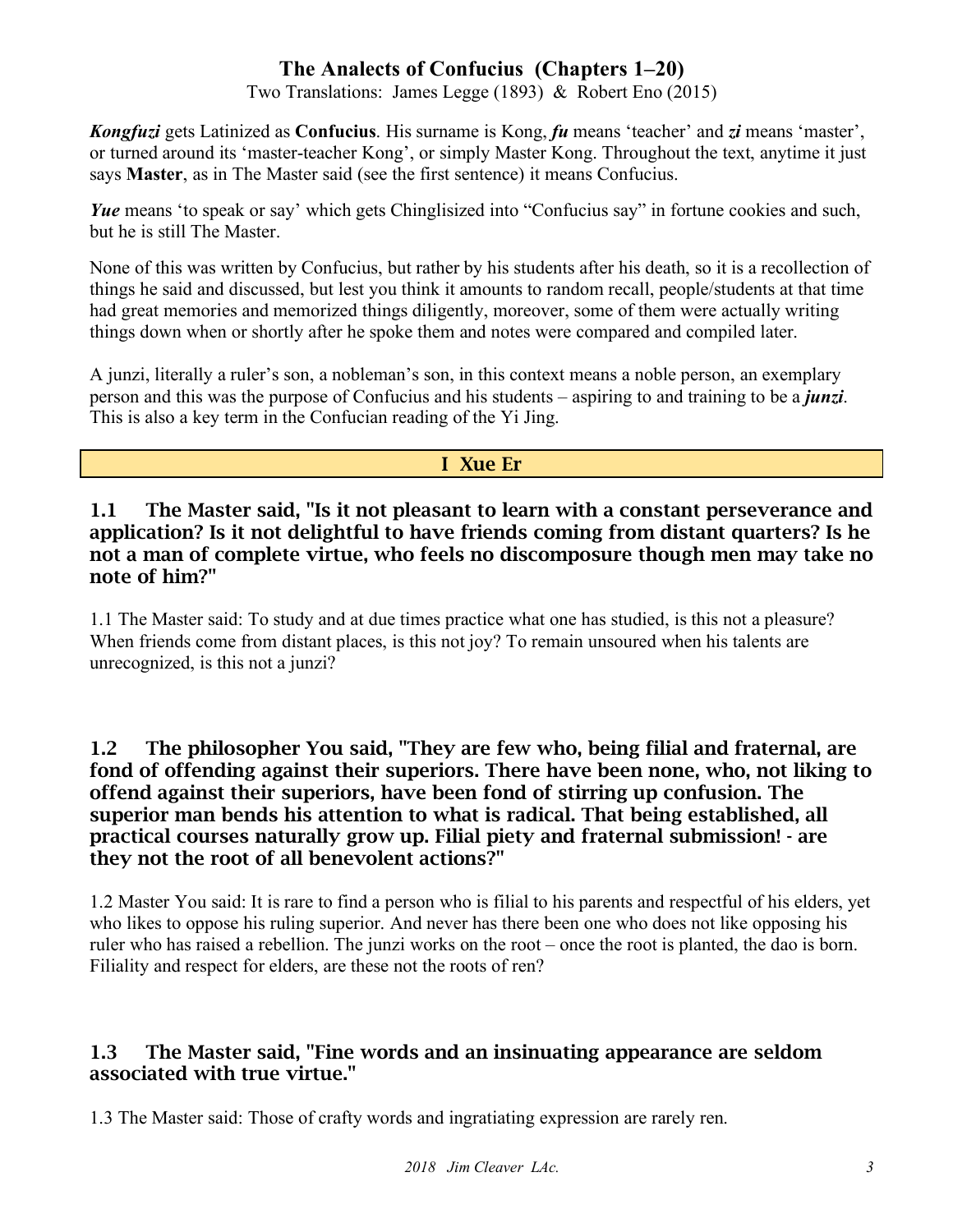Two Translations: James Legge (1893) & Robert Eno (2015)

#### 1.4 The philosopher Zeng said, "I daily examine myself on three points: whether, in transacting business for others, I may have been not faithful; whether, in intercourse with friends, I may have been not sincere; whether I may have not mastered and practiced the instructions of my teacher."

1.4 Master Zeng said: Each day I examine myself upon three points. In planning for others, have I been loyal? In company with friends, have I been trustworthy? And have I practiced what has been passed on to me?

#### 1.5 The Master said, "To rule a country of a thousand chariots, there must be reverent attention to business, and sincerity; economy in expenditure, and love for men; and the employment of the people at the proper seasons."

1.5 The Master said: To guide a state great enough to possess a thousand war chariots: be attentive to affairs and trustworthy; regulate expenditures and treat persons as valuable; employ the people according to the proper season.

#### 1.6 The Master said, "A youth, when at home, should be filial, and, abroad, respectful to his elders. He should be earnest and truthful. He should overflow in love to all, and cultivate the friendship of the good. When he has time and opportunity, after the performance of these things, he should employ them in polite studies."

1.6 The Master said: A young man should be filial within his home and respectful of elders when outside, should be careful and trustworthy, broadly caring of people at large, and should cleave to those who are ren. If he has energy left over, he may study the refinements of culture (wen).

#### 1.7 Zi Xia said, "If a man withdraws his mind from the love of beauty, and applies it as sincerely to the love of the virtuous; if, in serving his parents, he can exert his utmost strength; if, in serving his prince, he can devote his life; if, in his intercourse with his friends, his words are sincere - although men say that he has not learned, I will certainly say that he has."

1.7 Zixia said: If a person treats worthy people as worthy and so alters his expression, exerts all his effort when serving his parents, exhausts himself when serving his lord, and is trustworthy in keeping his word when in the company of friends, though others may say he is not yet learned, I would call him learned.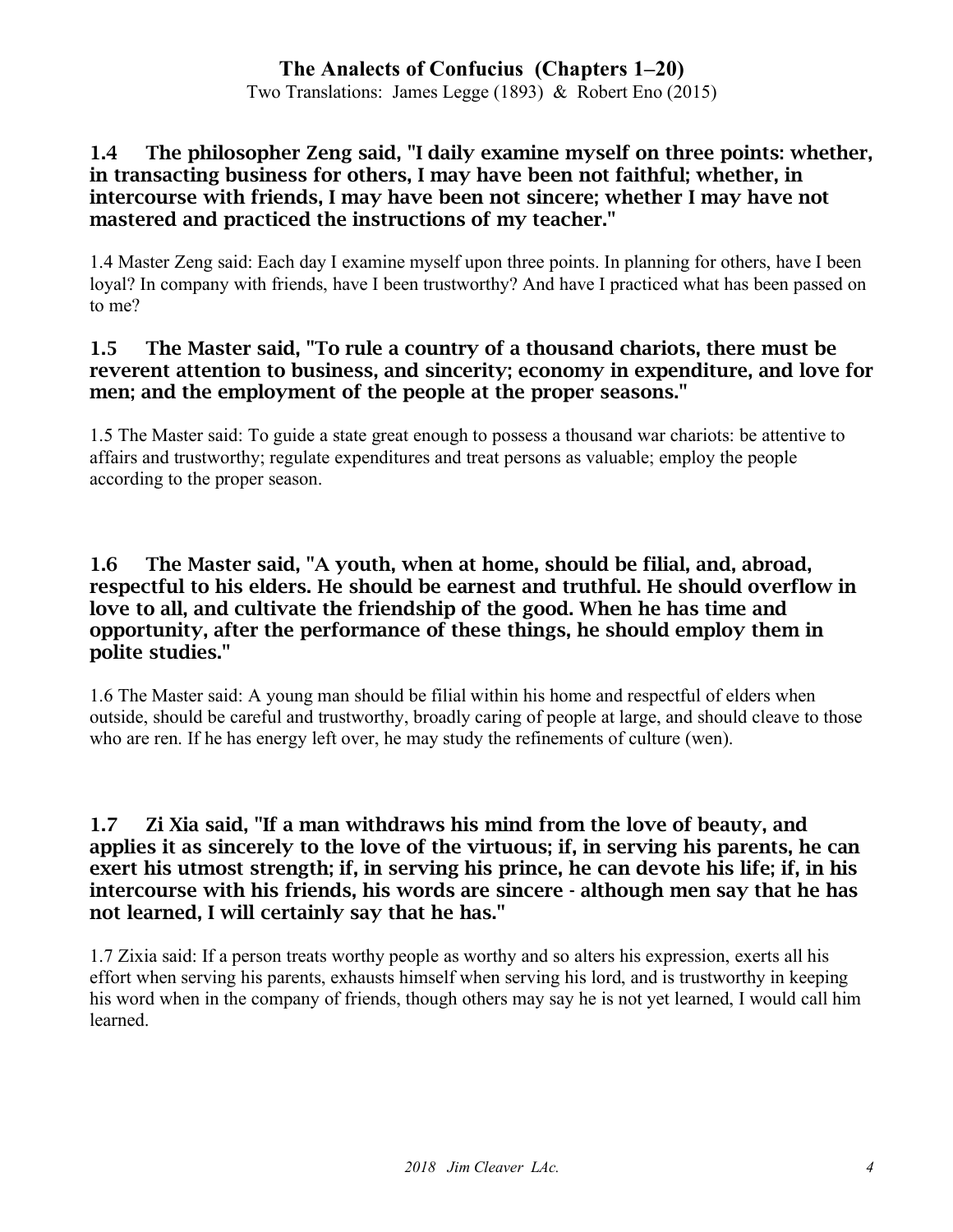#### 1.8 The Master said, "If the scholar be not grave, he will not call forth any veneration, and his learning will not be solid. Hold faithfulness and sincerity as first principles. Have no friends not equal to yourself. When you have faults, do not fear to abandon them."

1.8 The Master said: If a junzi is not serious he will not be held in awe. If you study you will not be crude. Take loyalty and trustworthiness as the pivot and have no friends who are not like yourself in this. If you err, do not be afraid to correct yourself.

#### 1.9 The philosopher Zeng said, "Let there be a careful attention to perform the funeral rites to parents, and let them be followed when long gone with the ceremonies of sacrifice - then the virtue of the people will resume its proper excellence."

1.9 Master Zeng said: Devote care to life's end and pursue respect for the distant dead; in this way, the virtue of the people will return to fullness.

#### 1.10 Zi Qin asked Zi Gong, saying, "When our master comes to any country, he does not fail to learn all about its government. Does he ask his information? or is it given to him?" Zi Gong said, "Our master is benign, upright, courteous, temperate, and complaisant and thus he gets his information. The master's mode of asking information! - is it not different from that of other men?"

1.10 Ziqin asked Zigong, "When our Master travels to a state, he always learns the affairs of its government. Does he seek out the information, or do people give it to him of their own accord?" Zigong said, "Our Master obtains this information by being friendly, straightforward, reverential, frugal, and modest. The way our Master seeks things is different from the way others do!"

#### 1.11 The Master said, "While a man's father is alive, look at the bent of his will; when his father is dead, look at his conduct. If for three years he does not alter from the way of his father, he may be called filial."

1.11 The Master said: When the father is alive, observe the son's intent. When the father dies, observe the son's conduct. One who does not alter his late father's dao for three years may be called filial.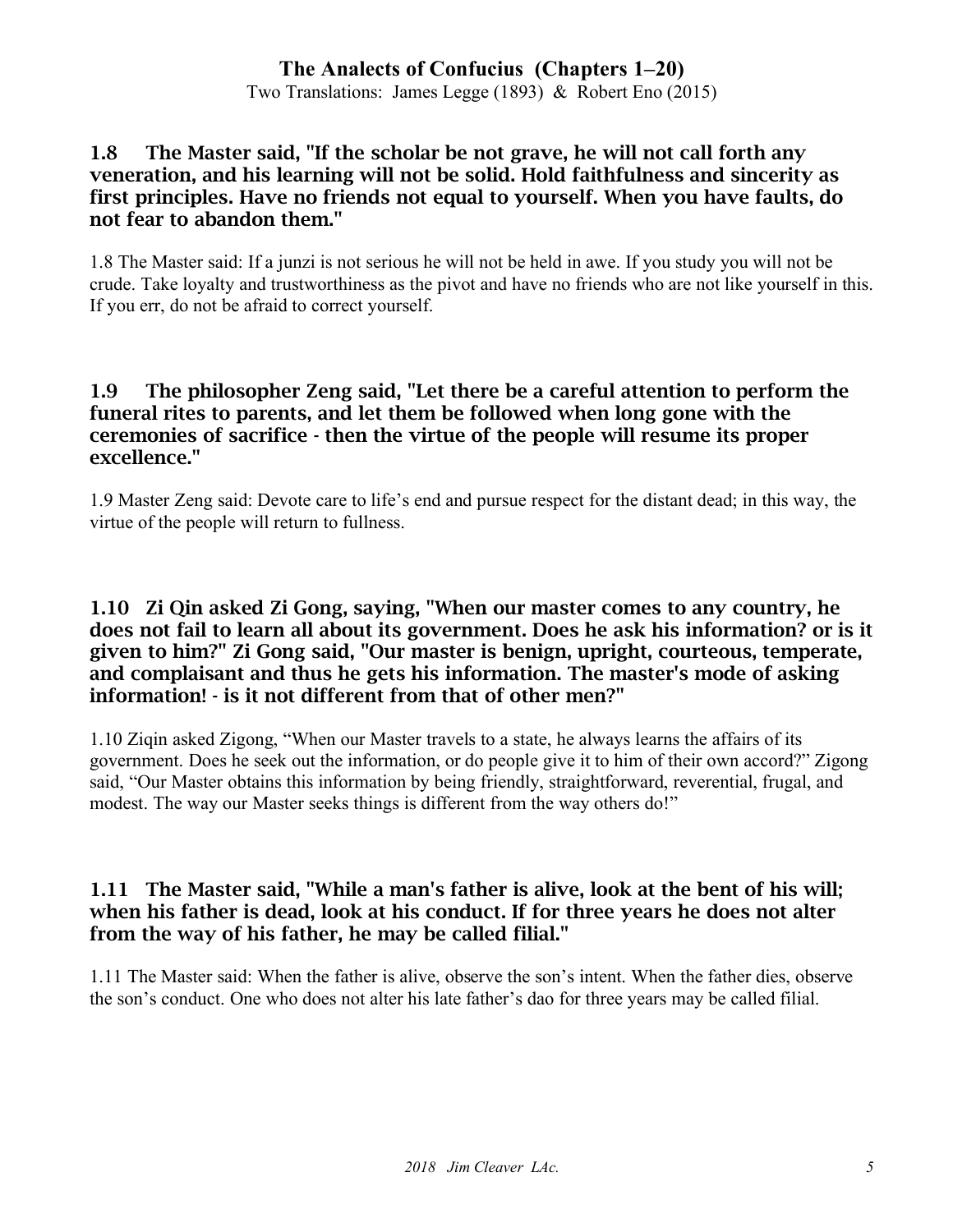Two Translations: James Legge (1893) & Robert Eno (2015)

#### 1.12 The philosopher You said, "In practicing the rules of propriety, a natural ease is to be prized. In the ways prescribed by the ancient kings, this is the excellent quality, and in things small and great we follow them. Yet it is not to be observed in all cases. If one, knowing how such ease should be prized, manifests it, without regulating it by the rules of propriety, this likewise is not to be done."

1.12 Master You said: In the practice of li, Harmony is the key. In the Dao of the kings of old, This was the beauty. In all affairs, great and small, follow this. Yet there is one respect in which one does not. To act in harmony simply because one understands what is harmonious, but not to regulate one's conduct according to li: indeed, one cannot act in that way.

#### 1.13 The philosopher You said, "When agreements are made according to what is right, what is spoken can be made good. When respect is shown according to what is proper, one keeps far from shame and disgrace. When the parties upon whom a man leans are proper persons to be intimate with, he can make them his guides and masters."

1.13 Master You said: Trustworthiness is close to righteousness: one's words are tested true. Reverence is close to li: it keeps shame and disgrace at a distance. One who can accord with these and not depart from his father's way – such a one may truly be revered.

#### 1.14 The Master said, "He who aims to be a man of complete virtue in his food does not seek to gratify his appetite, nor in his dwelling place does he seek the appliances of ease; he is earnest in what he is doing, and careful in his speech; he frequents the company of men of principle that he may be rectified - such a person may be said indeed to love to learn."

1.14 The Master said: A junzi is not concerned that food fill his belly; he does not seek comfort in his residence. If a person is apt in conduct and cautious in speech, stays near those who keep to the dao and corrects himself thereby, he may be said to love learning.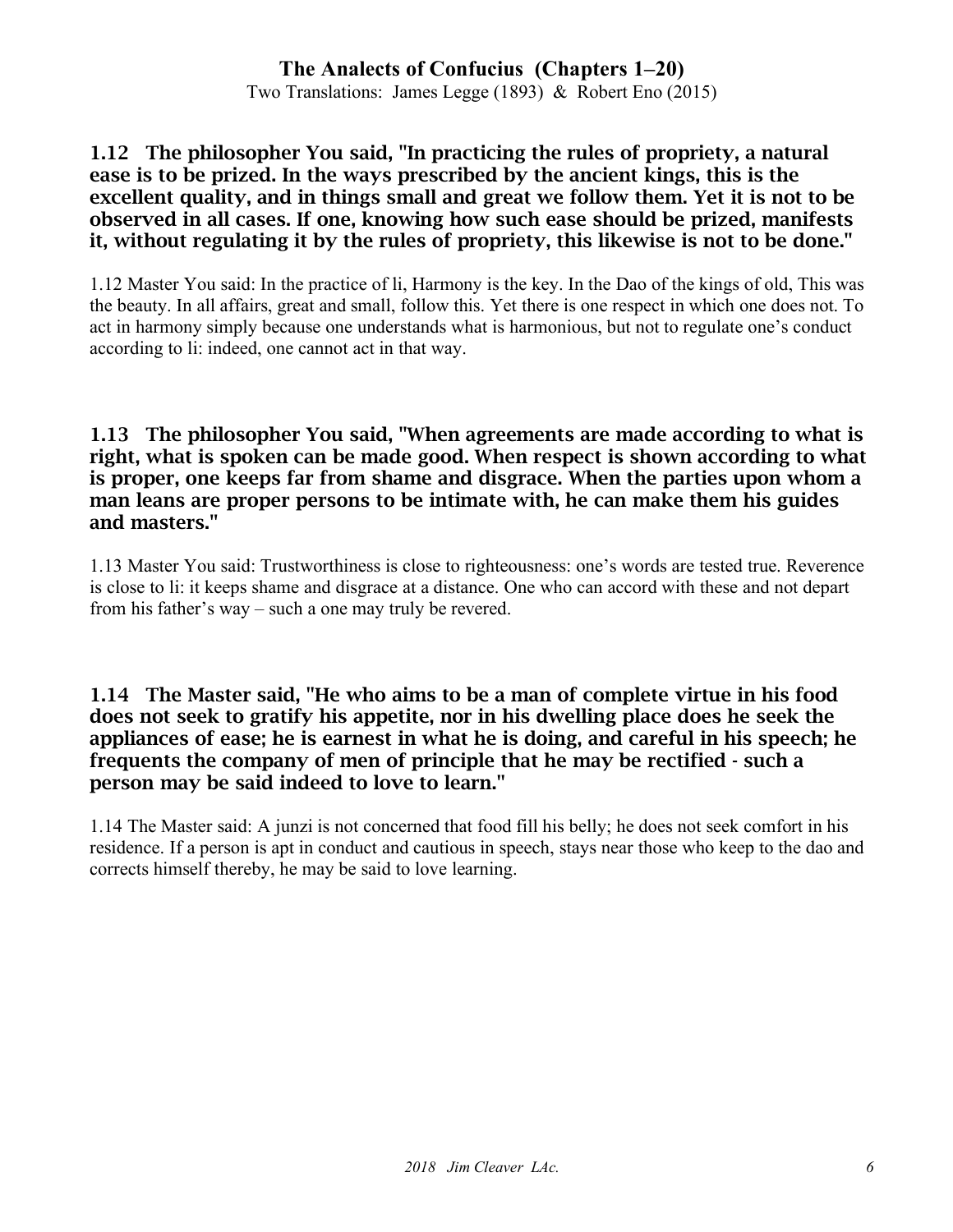Two Translations: James Legge (1893) & Robert Eno (2015)

1.15 Zi Gong said, "What do you pronounce concerning the poor man who yet does not flatter, and the rich man who is not proud?" The Master replied, "They will do; but they are not equal to him, who, though poor, is yet cheerful, and to him, who, though rich, loves the rules of propriety." Zi Gong replied, "It is said in the Book of Poetry, 'As you cut and then file, as you carve and then polish.' - The meaning is the same, I apprehend, as that which you have just expressed." The Master said, "With one like Ci, I can begin to talk about the odes. I told him one point, and he knew its proper sequence."

1.15 Zigong said, "To be poor but never a flatterer; to be wealthy but never arrogant – what would you say to that?" The Master said, "That's fine, but not so good as: To be poor but joyful; to be wealthy and love li." Zigong said, "In the Poetry it says, As though cut, as though chiseled, As though carved, as though polished. Is that what you mean?" The Master said, "Ah, Si! – I can finally begin to talk about the Poetry with him. I tell him what came before and he understands what is coming next."

#### 1.16 The Master said, "I will not be afflicted at men's not knowing me; I will be afflicted that I do not know men."

1.16 The Master said: Do not be concerned that no one recognizes your merits. Be concerned that you may not recognize others'.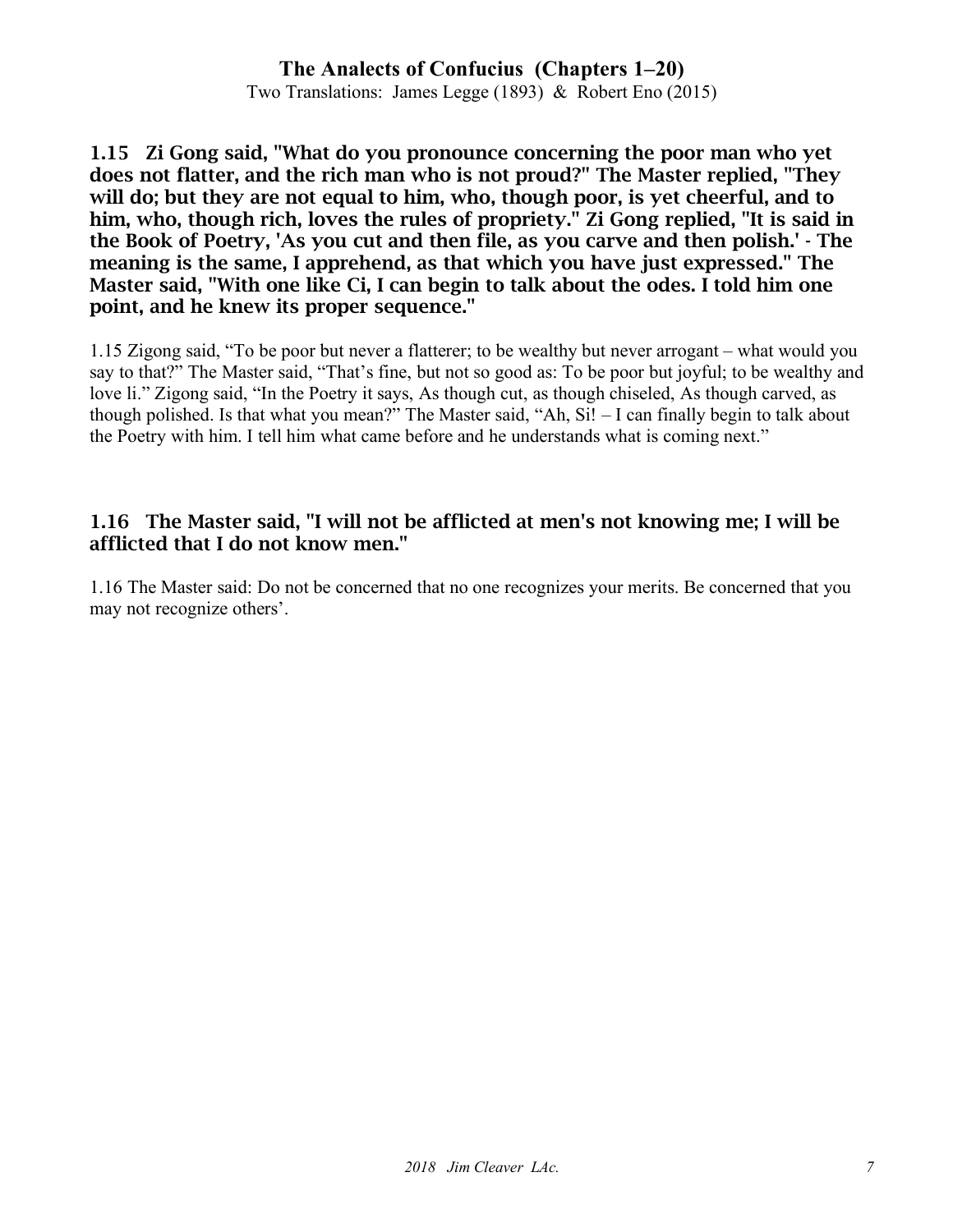Two Translations: James Legge (1893) & Robert Eno (2015)

#### II Wei Zheng

#### 2.1 The Master said, "He who exercises government by means of his virtue may be compared to the north polar star, which keeps its place and all the stars turn towards it."

2.1 The Master said: When one rules by means of virtue it is like the North Star – it dwells in its place and the other stars pay reverence to it.

#### 2.2 The Master said, "In the Book of Poetry are three hundred pieces, but the design of them all may be embraced in one sentence - 'Having no depraved thoughts.'"

2.2 The Master said: There are three hundred songs in the Poetry, yet one phrase covers them all: "Thoughts unswerving."

#### 2.3 The Master said, "If the people be led by laws, and uniformity sought to be given them by punishments, they will try to avoid the punishment, but have no sense of shame. If they be led by virtue, and uniformity sought to be given them by the rules of propriety, they will have the sense of shame, and moreover will become good."

2.3 The Master said: Guide them with policies and align them with punishments and the people will evade them and have no shame. Guide them with virtue and align them with li and the people will have a sense of shame and fulfill their roles.

#### 2.4 The Master said, "At fifteen, I had my mind bent on learning. At thirty, I stood firm. At forty, I had no doubts. At fifty, I knew the decrees of Heaven. At sixty, my ear was an obedient organ for the reception of truth. At seventy, I could follow what my heart desired, without transgressing what was right."

2.4 The Master said: When I was fifteen I set my heart on learning. At thirty I took my stand. At forty I was without confusion. At fifty I knew the command of Tian. At sixty I heard it with a compliant ear. At seventy I follow the desires of my heart and do not overstep the bounds.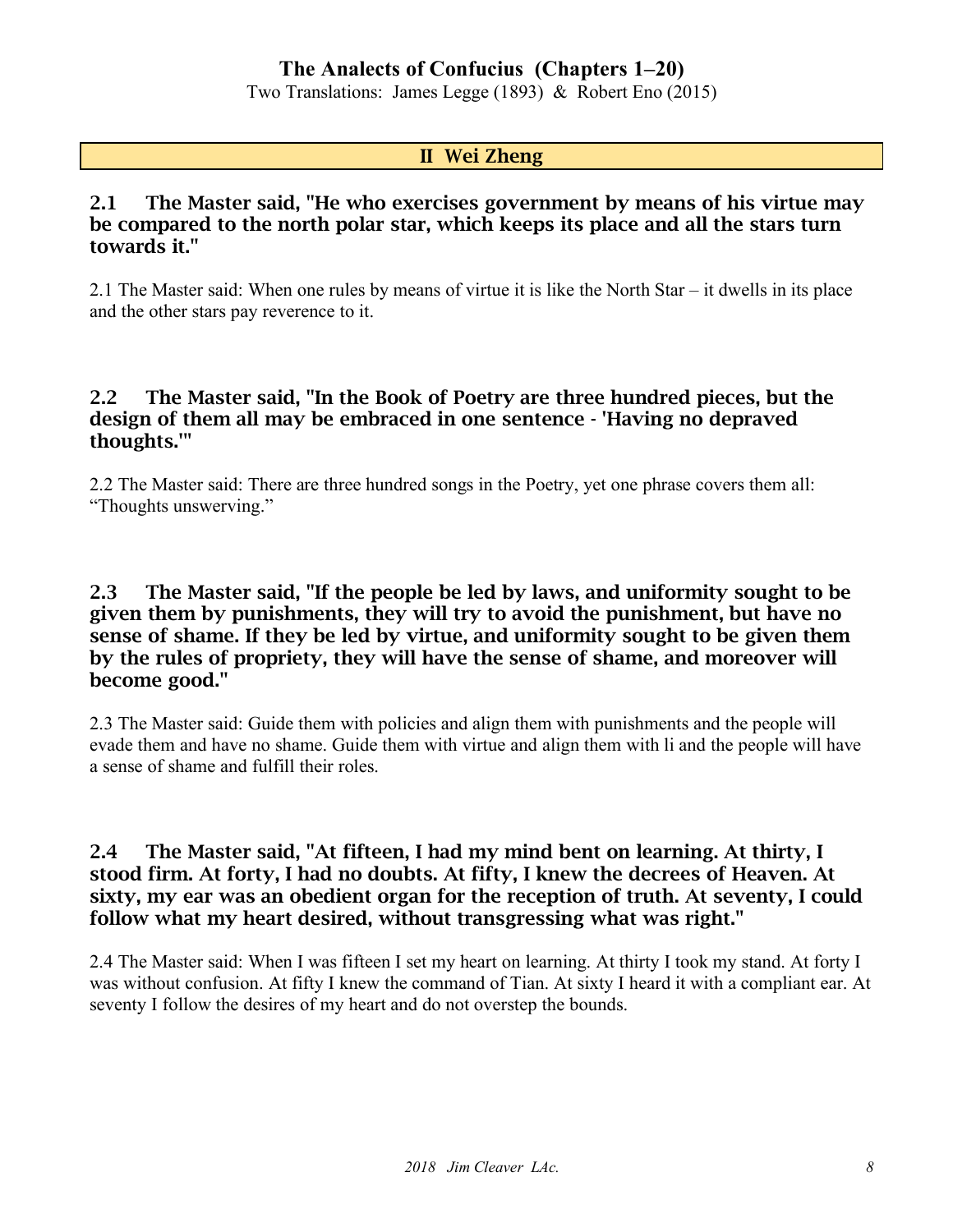#### **The Analects of Confucius (Chapters 1–20)** Two Translations: James Legge (1893) & Robert Eno (2015)

2.5 Meng Yi asked what filial piety was. The Master said, "It is not being disobedient." Soon after, as Fan Chi was driving him, the Master told him, saying, "Meng-sun asked me what filial piety was, and I answered him, - 'not being disobedient.'" Fan Chi said, "What did you mean?" The Master replied, "That parents, when alive, be served according to propriety; that, when dead, they should be buried according to propriety; and that they should be sacrificed to according to propriety."

2.5 Meng Yizi asked about filiality. The Master said, "Never disobey." Fan Chi was driving the Master's chariot, and the Master told him, "Meng Yizi asked me about filiality and I replied, 'Never disobey.'" Fan Chi said, "What did you mean?" The Master said, "While they are alive, serve them according to li. When they are dead, bury them according to li; sacrifice to them according to li."

#### 2.6 Meng Wu asked what filial piety was. The Master said, "Parents are anxious lest their children should be sick."

2.6 Meng Wubo asked about filiality. The Master said, "Let your mother and father need be concerned only for your health."

#### 2.7 Zi You asked what filial piety was. The Master said, "The filial piety nowadays means the support of one's parents. But dogs and horses likewise are able to do something in the way of support; - without reverence, what is there to distinguish the one support given from the other?"

2.7 Ziyou asked about filiality. The Master said, "What is meant by filiality today is nothing but being able to take care of your parents. But even hounds and horses can require care. Without respectful vigilance, what is the difference?"

#### 2.8 Zi Xia asked what filial piety was. The Master said, "The difficulty is with the countenance. If, when their elders have any troublesome affairs, the young take the toil of them, and if, when the young have wine and food, they set them before their elders, is THIS to be considered filial piety?"

2.8 Zixia asked about filiality. The Master said, "It is the expression on the face that is difficult. That the young should shoulder the hardest chores or that the eldest are served food and wine first at meals – whenever was that what filiality meant?"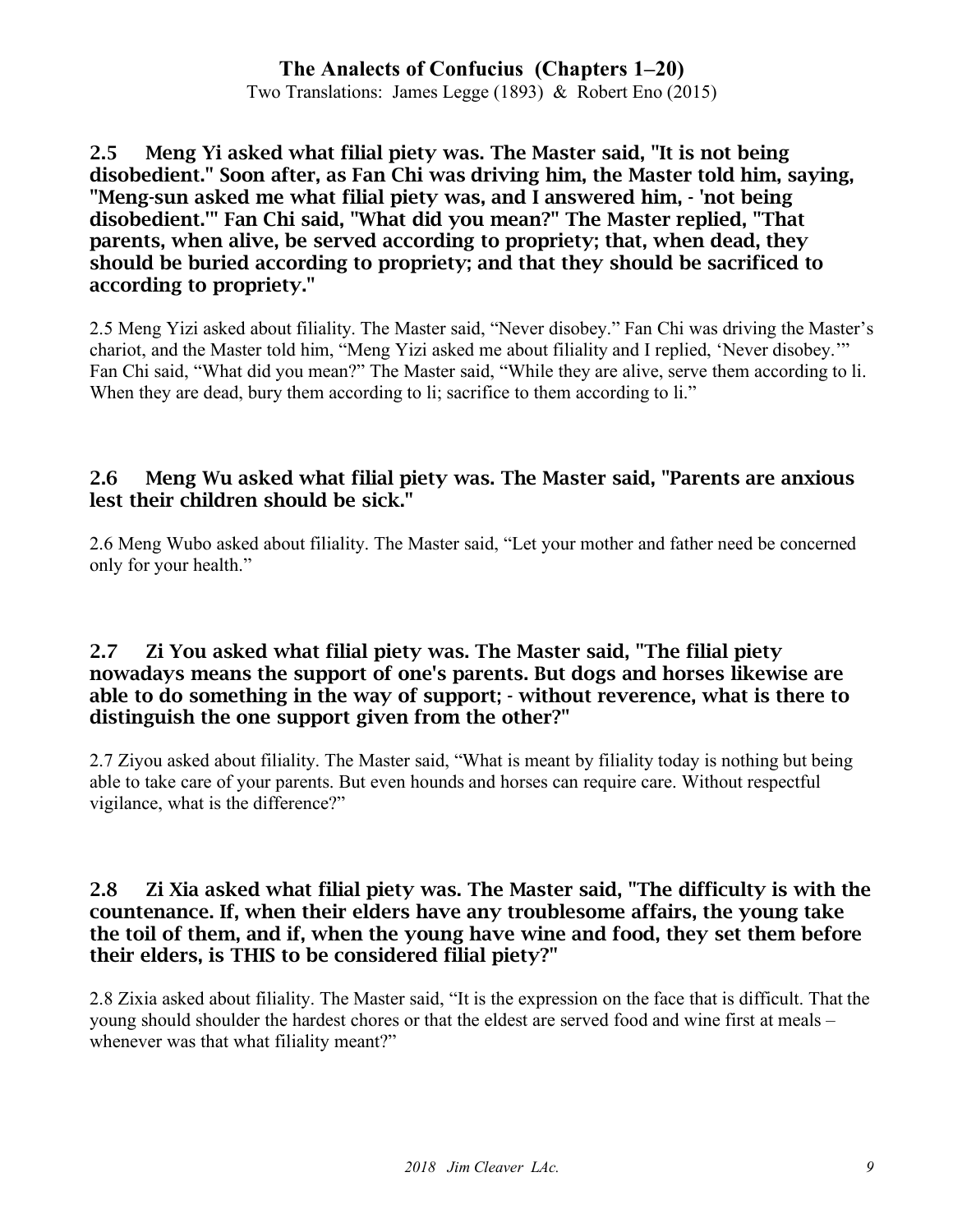Two Translations: James Legge (1893) & Robert Eno (2015)

#### 2.9 The Master said, "I have talked with Hui for a whole day, and he has not made any objection to anything I said - as if he were stupid. He has retired, and I have examined his conduct when away from me, and found him able to illustrate my teachings. Hui! - He is not stupid."

2.9 The Master said: I can speak with Hui all day and he will never contradict me, like a dolt. But after he withdraws, when I survey his personal conduct, indeed he is ready to go forth. He's no dolt!

#### 2.10 The Master said, "See what a man does. Mark his motives. Examine in what things he rests. How can a man conceal his character? How can a man conceal his character?"

2.10 The Master said: Look at the means he employs, observe the sources of his conduct, examine what gives him comfort – where can he hide? Where can he hide?

#### 2.11 The Master said, "If a man keeps cherishing his old knowledge, so as continually to be acquiring new, he may be a teacher of others."

2.11 The Master said: A person who can bring new warmth to the old while understanding the new is worthy to take as a teacher.

## 2.12 The Master said, "The accomplished scholar is not a utensil."

2.12 The Master said: The junzi is not a vessel.

#### 2.13 Zi Gong asked what constituted the superior man. The Master said, "He acts before he speaks, and afterwards speaks according to his actions."

2.13 Zigong asked about the junzi. The Master said, "One who first tries out a precept and only after follows it."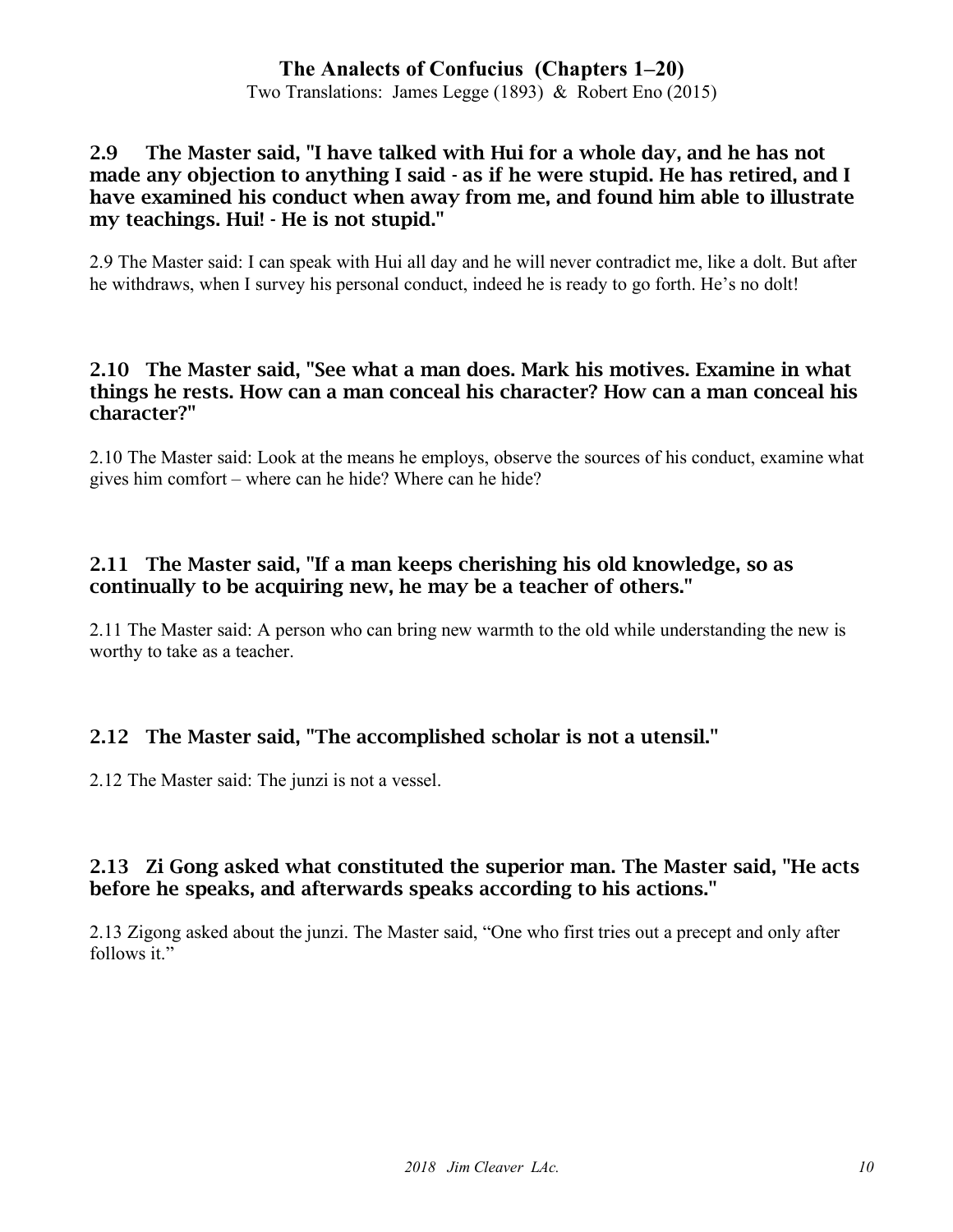Two Translations: James Legge (1893) & Robert Eno (2015)

#### 2.14 The Master said, "The superior man is catholic and not partisan. The mean man is partisan and not catholic."

2.14 The Master said: The junzi is inclusive and not a partisan; the small man is a partisan and not inclusive.

#### 2.15 The Master said, "Learning without thought is labor lost; thought without learning is perilous."

2.15 The Master said: If you study but don't reflect you'll be lost. If you reflect but don't study you'll get into trouble.

## 2.16 The Master said, "The study of strange doctrines is injurious indeed!"

2.16 The Master said: One who sets to work on a different strand does damage.

#### 2.17 The Master said, "You, shall I teach you what knowledge is? When you know a thing, to hold that you know it; and when you do not know a thing, to allow that you do not know it - this is knowledge."

2.17 The Master said: Shall I teach you about knowledge, Yóu? To know when you know something, and to know when you don't know, that's knowledge.

2.18 Zi Zhang was learning with a view to official emolument. The Master said, "Hear much and put aside the points of which you stand in doubt, while you speak cautiously at the same time of the others - then you will afford few occasions for blame. See much and put aside the things which seem perilous, while you are cautious at the same time in carrying the others into practice - then you will have few occasions for repentance. When one gives few occasions for blame in his words, and few occasions for repentance in his conduct, he is in the way to get emolument."

2.18 Zizhang wanted to learn how to seek a salaried appointment. The Master said, "If you listen to much, put aside what seems doubtful, and assert the remainder with care, your mistakes will be few. If you observe much, put aside what seems dangerous, and act upon the remainder with care, your regrets will be few. Few mistakes in speech, few regrets in action – a salary lies therein."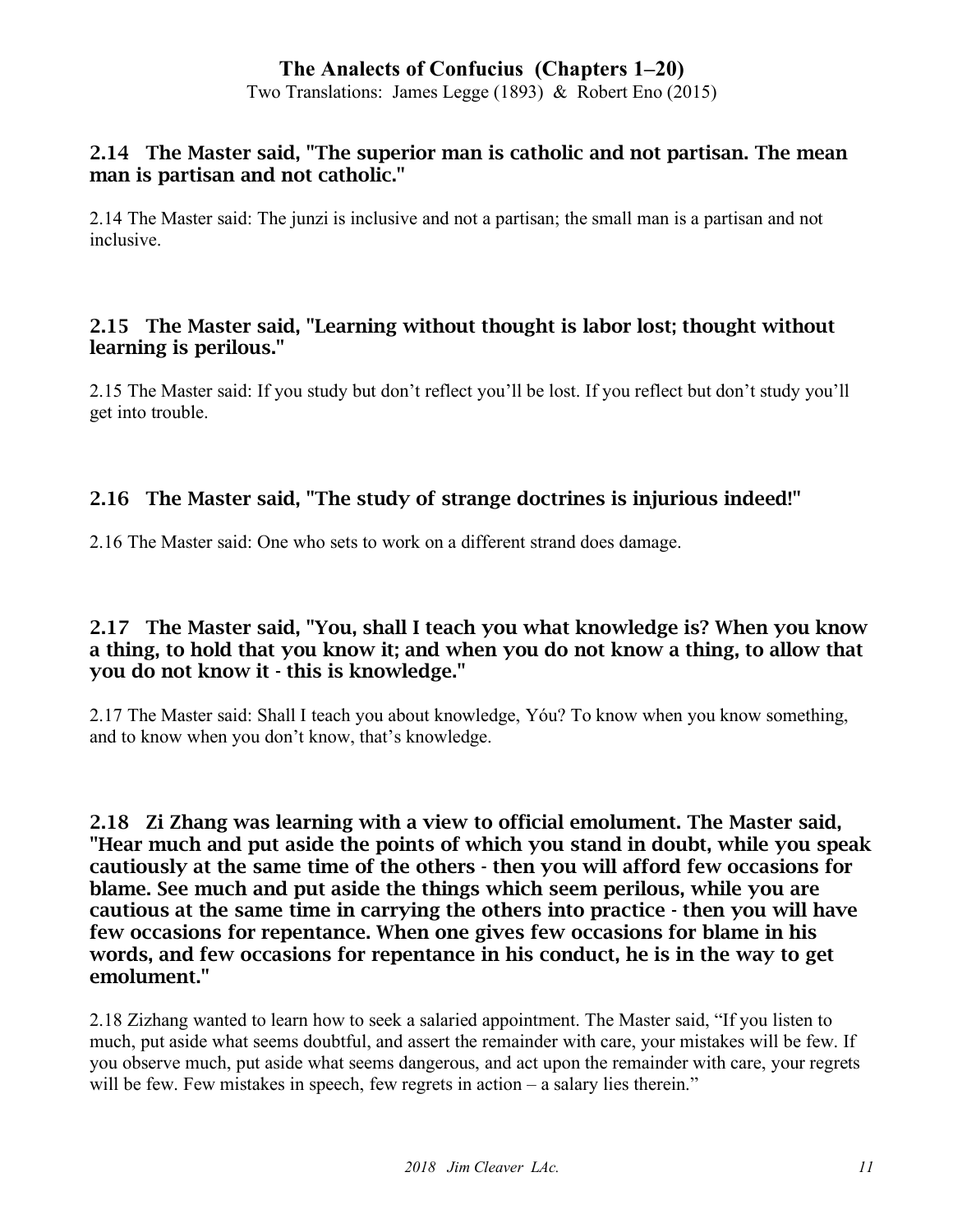Two Translations: James Legge (1893) & Robert Eno (2015)

#### 2.19 The Duke Ai asked, saying, "What should be done in order to secure the submission of the people?" Confucius replied, "Advance the upright and set aside the crooked, then the people will submit. Advance the crooked and set aside the upright, then the people will not submit."

2.19 Duke Ai asked, "What should I do so that the people will obey?" Confucius replied, "Raise up the straight and set them above the crooked and the people will obey. Raise up the crooked and set them above the straight and the people will not obey."

#### 2.20 Ji Kang asked how to cause the people to reverence their ruler, to be faithful to him, and to go on to nerve themselves to virtue. The Master said, "Let him preside over them with gravity; then they will reverence him. Let him be final and kind to all; then they will be faithful to him. Let him advance the good and teach the incompetent; then they will eagerly seek to be virtuous."

2.20 Ji Kangzi asked, "How would it be to use persuasion to make the people respectful and loyal?" The Master said, "If you approach them with solemnity they will be respectful; if you are filial and caring they will be loyal; if you raise up the good and instruct those who lack ability they will be persuaded."

#### 2.21 Some one addressed Confucius, saying, "Sir, why are you not engaged in the government?" The Master said, "What does the Shu Jing say of filial piety? - 'You are filial, you discharge your brotherly duties. These qualities are displayed in government.' This then also constitutes the exercise of government. Why must there be THAT - making one be in the government?"

2.21 Someone addressed Confucius, saying, "Why do you not engage in government?" The Master said, "The Documents says, 'Filial, merely be filial, and friends to brothers young and old.' To apply this as one's governance is also to engage in government. Why must there be some purposeful effort to engage in governance?"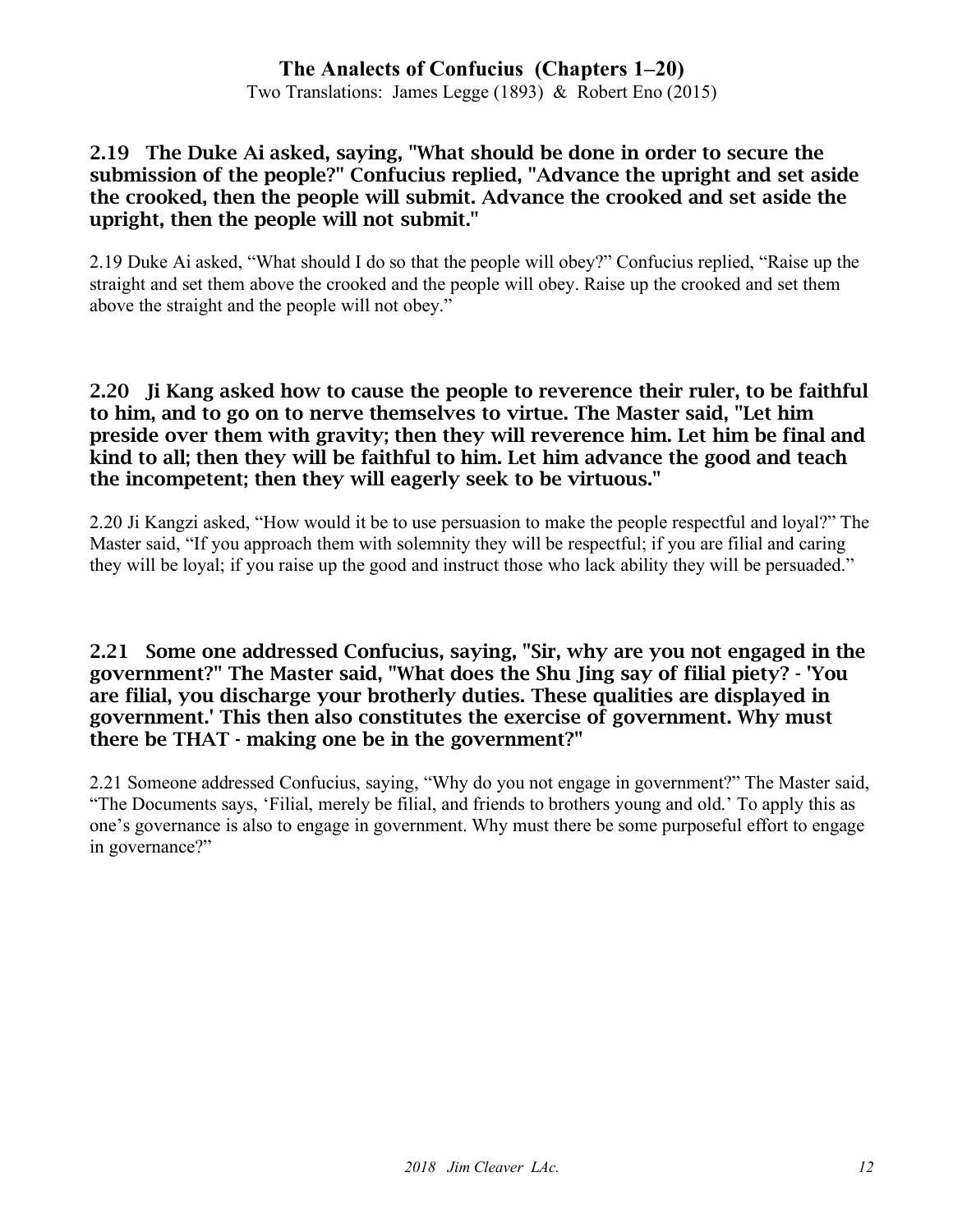Two Translations: James Legge (1893) & Robert Eno (2015)

#### 2.22 The Master said, "I do not know how a man without truthfulness is to get on. How can a large carriage be made to go without the crossbar for yoking the oxen to, or a small carriage without the arrangement for yoking the horses?"

2.22 The Master said: A person without trustworthiness, who knows what he may do? A carriage without a yoke strap, a cart without a yoke hook: how can you drive them?

#### 2.23 Zi Zhang asked whether the affairs of ten ages after could be known. Confucius said, "The Yin dynasty followed the regulations of the Xia; wherein it took from or added to them may be known. The Zhou dynasty has followed the regulations of Yin; wherein it took from or added to them may be known. Some other may follow the Zhou, but though it should be at the distance of a hundred ages, its affairs may be known."

2.23 Zizhang asked, "May one foretell ten generations from now?" The Master said, "The Yin Dynasty adhered to the li of the Xia Dynasty; what they added and discarded can be known. The Zhou Dynasty adhered to the li of the Yin Dynasty; what they added and discarded can be known. As for those who may follow after the Zhou, though a hundred generations, we can foretell."

#### 2.24 The Master said, "For a man to sacrifice to a spirit which does not belong to him is flattery. To see what is right and not to do it is want of courage."

2.24 The Master said: To sacrifice to spirits that do not belong to you is to be a toady. To see the right and not do it is to lack courage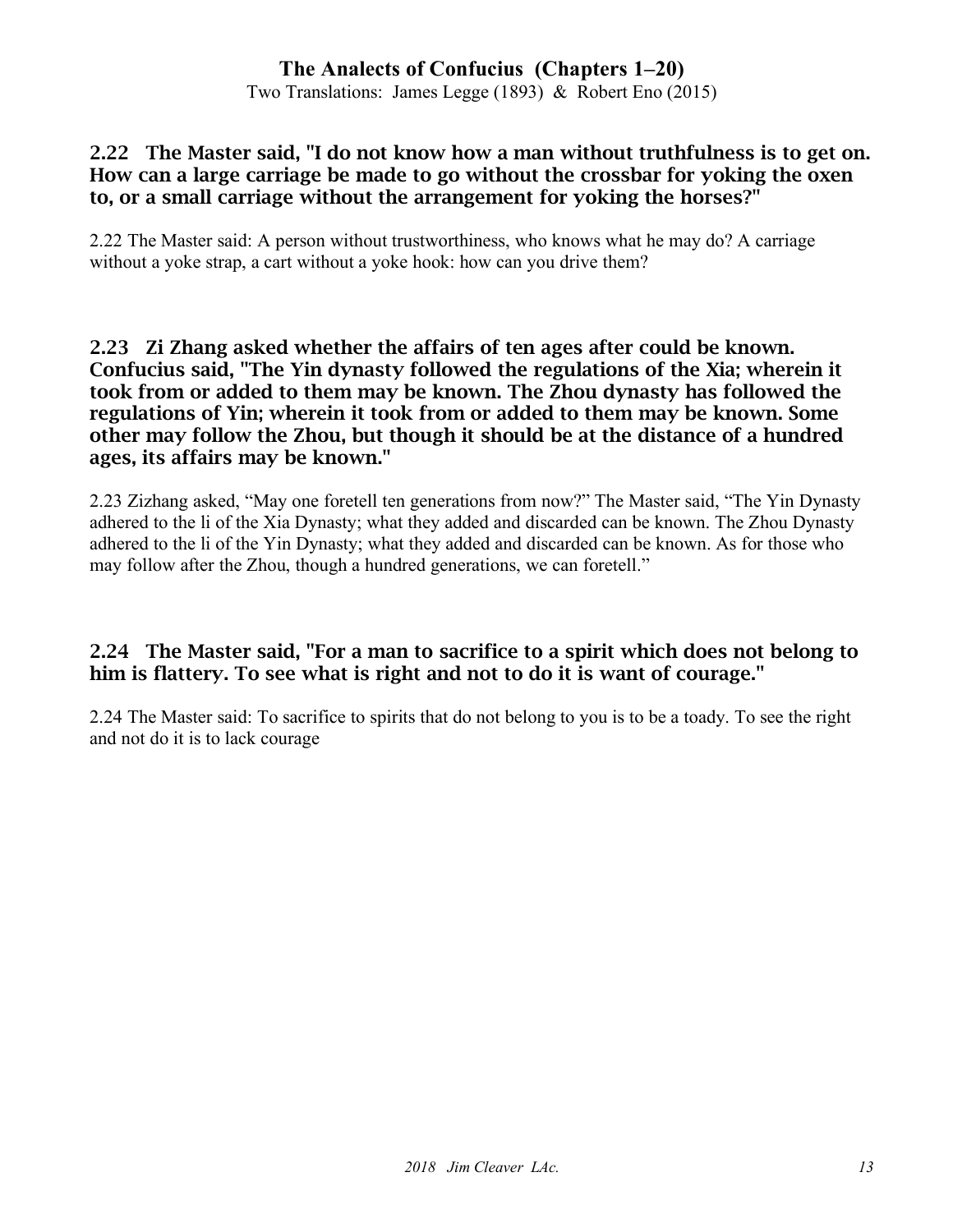Two Translations: James Legge (1893) & Robert Eno (2015)

#### III Ba Yi

#### 3.1 Confucius said of the head of the Ji family, who had eight rows of pantomimes in his area, "If he can bear to do this, what may he not bear to do?"

3.1 The Ji family had eight ranks of dancers perform in the court of their family compound. Confucius said of this, "If one can tolerate this, one can tolerate anything!"

#### 3.2 The three families used the Yong ode, while the vessels were being removed, at the conclusion of the sacrifice. The Master said, "'Assisting are the princes; the son of heaven looks profound and grave' - what application can these words have in the hall of the three families?"

3.2 The three great families of Lu had the ode Peace performed at the clearing of sacrificial dishes in their family temples. The Master said of this, "Just how does the lyric, The lords of the realm come to assist, The Son of Heaven stands all solemn pertain to the halls of the three families?"

#### 3.3 The Master said, "If a man be without the virtues proper to humanity, what has he to do with the rites of propriety? If a man be without the virtues proper to humanity, what has he to do with music?"

3.3 The Master said: If a man is not ren, what can he do with li? If a man in not ren, what can he do with music?

#### 3.4 Lin Fang asked what was the first thing to be attended to in ceremonies. The Master said, "A great question indeed! In festive ceremonies, it is better to be sparing than extravagant. In the ceremonies of mourning, it is better that there be deep sorrow than a minute attention to observances."

3.4 Lin Fang asked about the root of li. The Master said, "An important question! In li it would be better to be frugal than to be extravagant. In funeral ritual it would be better to be guided by one's grief than simply to attend to the ritual stipulations."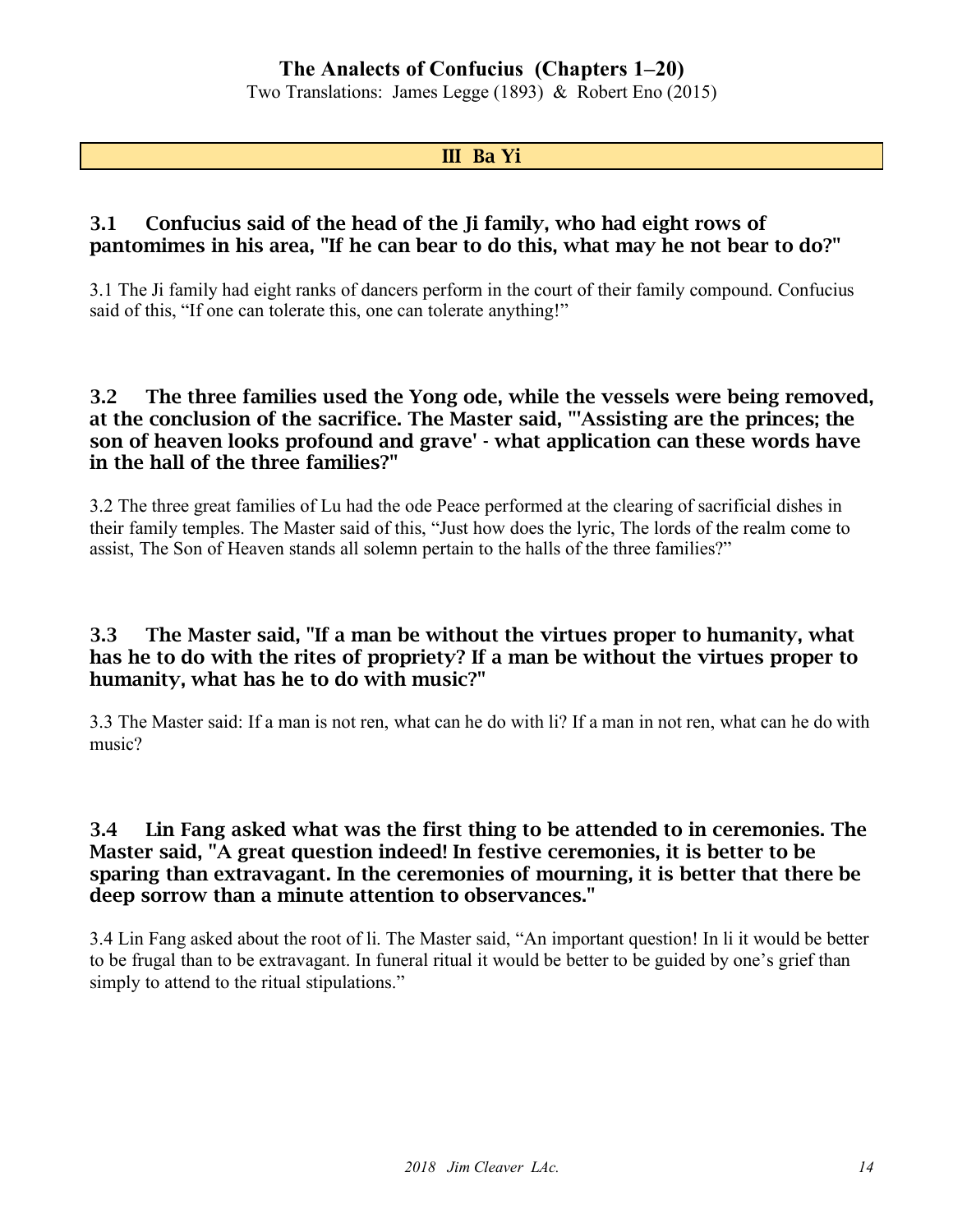Two Translations: James Legge (1893) & Robert Eno (2015)

#### 3.5 The Master said, "The rude tribes of the east and north have their princes, and are not like the States of our great land which are without them."

3.5 The Master said: The nomad and forest peoples who have rulers do not come up to the people of the civilized realm who do not.

#### 3.6 The chief of the Ji family was about to sacrifice to the Tai mountain. The Master said to Ran You, "Can you not save him from this?" He answered, "I cannot." Confucius said, "Alas! will you say that the Tai mountain is not so discerning as Lin Fang?"

3.6 The Ji family performed the great Lü sacrifice to mountains and rivers at Mt. Tai. The Master said to Ran Yǒu, "You were unable to prevent this?" Ran Yǒu replied, "I was unable." The Master said, "Alas! Do they think Mt. Tai less perceptive than Lin Fang?"

#### 3.7 The Master said, "The student of virtue has no contentions. If it be said he cannot avoid them, shall this be in archery? But he bows complaisantly to his competitors; thus he ascends the hall, descends, and exacts the forfeit of drinking. In his contention, he is still the Junzi."

3.7 The Master said: The junzi does not compete. Yet there is always archery, is there not? They mount the dais bowing and yielding, they descend and toast one another. They compete at being junzis!"

3.8 Zi Xia asked, saying, "What is the meaning of the passage - 'The pretty dimples of her artful smile! The well-defined black and white of her eye! The plain ground for the colors?'" The Master said, "The business of laying on the colors follows (the preparation of) the plain ground." "Ceremonies then are a subsequent thing?" The Master said, "It is Shang who can bring out my meaning. Now I can begin to talk about the odes with him."

3.8 Zixia asked, "What is the meaning of the lines from the Poetry, The fine smile dimpled, The lovely eyes flashing, The plain ground brings out the color?" The Master said, "Painting follows after plain silk." Zixia said, "Then is it that li comes after?" The Master said, "How Shang lifts me up! At last I have someone to discuss the Poetry with!"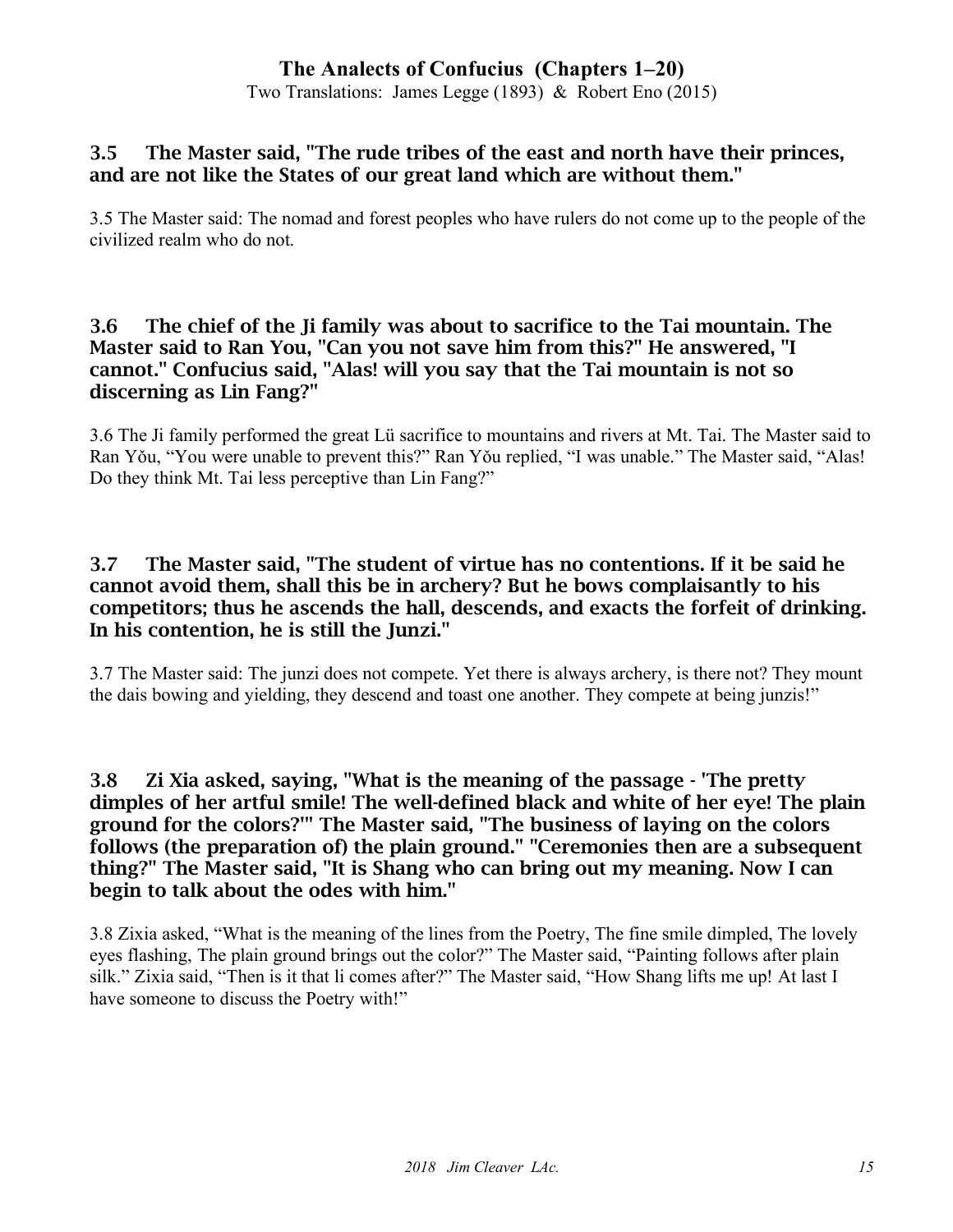Two Translations: James Legge (1893) & Robert Eno (2015)

#### 3.9 The Master said, "I could describe the ceremonies of the Xia dynasty, but Qi cannot sufficiently attest my words. I could describe the ceremonies of the Yin dynasty, but Song cannot sufficiently attest my words. (They cannot do so) because of the insufficiency of their records and wise men. If those were sufficient, I could adduce them in support of my words."

3.9 The Master said: I can describe the li of the Xia Dynasty, but my description can't be verified by its descendants in the state of Qĭ. I can describe the li of the Yin Dynasty, but my description can't be verified by its descendants in the state of Song. Not enough documents survive; if they did, I could verify what I say.

#### 3.10 The Master said, "At the great sacrifice, after the pouring out of the libation, I have no wish to look on."

3.10 The Master said: The way the great disacrifice is performed, from the point of the libation on I can't bear to watch!

#### 3.11 Some one asked the meaning of the great sacrifice. The Master said, "I do not know. He who knew its meaning would find it as easy to govern the kingdom as to look on this" - pointing to his palm.

3.11 Someone asked about the explanation of the di-sacrifice. The Master said, "I don't know. A person who knew that could manage the world as though it was open to his view right here." And he pointed to his open palm.

#### 3.12 He sacrificed to the dead, as if they were present. He sacrificed to the spirits, as if the spirits were present. The Master said, "I consider my not being present at the sacrifice, as if I did not sacrifice."

3.12 "Sacrifice as though present" – sacrifice to the spirits as though the spirits were present. The Master said: If I don't participate in a sacrifice, it is as though there were no sacrifice.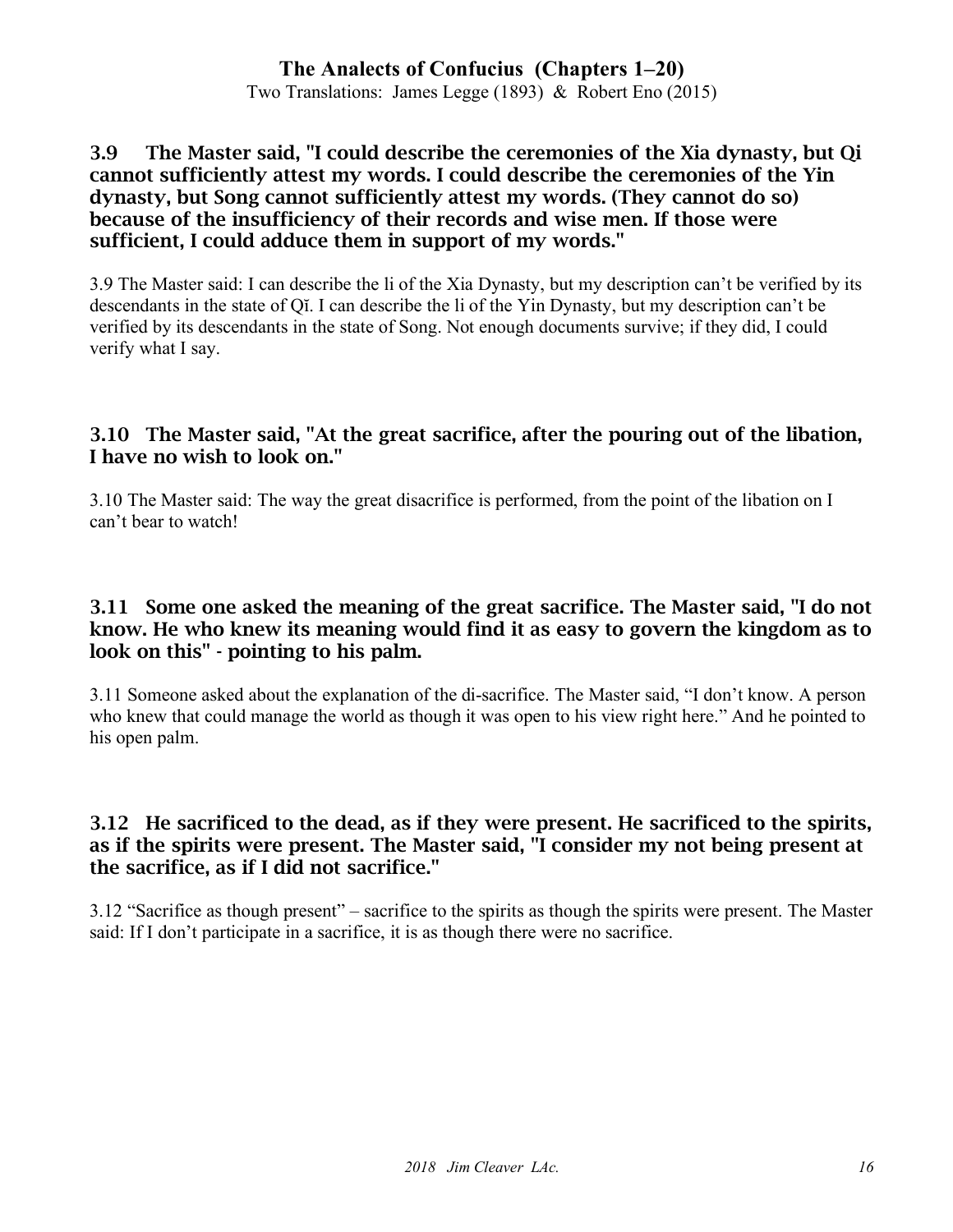Two Translations: James Legge (1893) & Robert Eno (2015)

#### 3.13 Wang Sun Jia asked, saying, "What is the meaning of the saying, 'It is better to pay court to the furnace than to the southwest corner?'" The Master said, "Not so. He who offends against Heaven has none to whom he can pray."

3.13 Wangsun Jia asked, "What is the sense of that saying: 'Better to appeal to the kitchen god than the god of the dark corner?'" The Master said, "Not so! If one offends against Tian, one will have no place at which to pray."

#### 3.14 The Master said, "Zhou had the advantage of viewing the two past dynasties. How complete and elegant are its regulations! I follow Zhou."

3.14 The Master said: The Zhou could view itself in the mirror of the two previous ruling dynasties. How splendid was its pattern! And we follow the Zhou.

#### 3.15 The Master, when he entered the grand temple, asked about everything. Some one said, "Who say that the son of the man of Zou knows the rules of propriety! He has entered the grand temple and asks about everything." The Master heard the remark, and said, "This is a rule of propriety."

3.15 The Master entered the Grand Temple and asked about every matter. Someone said, "Who says this son of a man from Zou knows about li? Entering the Grand Temple, he asked about every matter." Hearing of this, the Master said, "That is li."

#### 3.16 The Master said, "In archery it is not going through the leather which is the principal thing - because people's strength is not equal. This was the old way."

3.16 The Master said: The rule, "In archery, penetrating the target is not the object," reflects the fact that men's physical strengths differ.

#### 3.17 Zi Gong wished to do away with the offering of a sheep connected with the inauguration of the first day of each month. The Master said, "Ci, you love the sheep; I love the ceremony."

3.17 Zigong wished to dispense with the sacrificial lamb offered at the ritual report of the new moon. The Master said, "Si, you begrudge the lamb, I begrudge the li."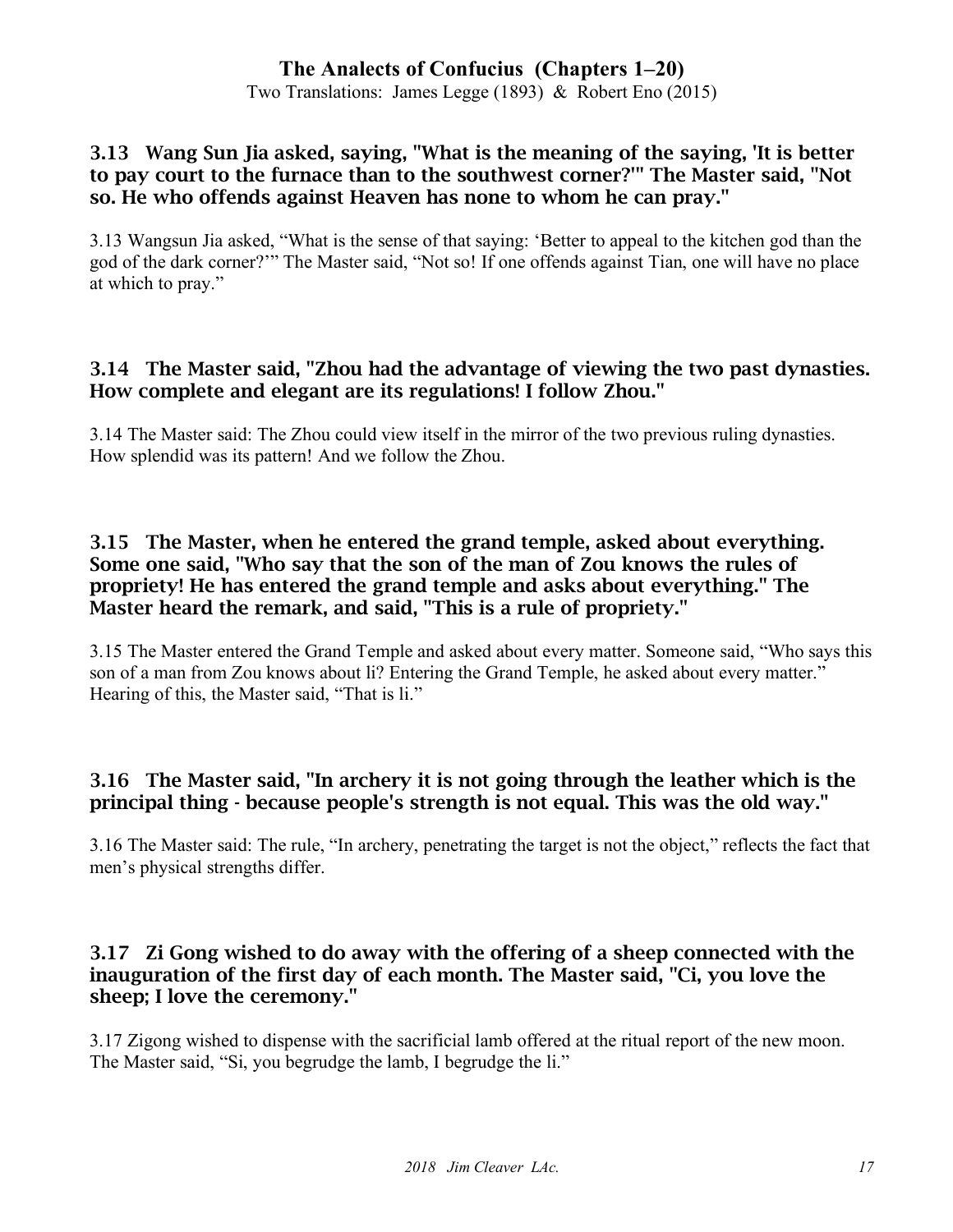Two Translations: James Legge (1893) & Robert Eno (2015)

#### 3.18 The Master said, "The full observance of the rules of propriety in serving one's prince is accounted by people to be flattery."

3.18 The Master said: If one were to serve one's lord according to the full extent of li, others would take one to be a toady.

#### 3.19 The duke Ding asked how a prince should employ his ministers, and how ministers should serve their prince. Confucius replied, "A prince should employ his minister according to according to the rules of propriety; ministers should serve their prince with faithfulness."

3.19 Duke Ding asked, "How should a lord direct his minister and the minister serve his lord?" Confucius replied, "If the lord directs his minister with li, the minister will serve his lord with loyalty."

### 3.20 The Master said, "The Guan Ju is expressive of enjoyment without being licentious, and of grief without being hurtfully excessive."

3.20 The Master said: The poem Ospreys: happiness without license, anguish without injury.

3.21 The duke Ai asked Zai Wo about the altars of the spirits of the land. Zai Wo replied, "The Xia sovereign planted the pine tree about them; the men of the Yin planted the cypress; and the men of the Zhou planted the chestnut tree, meaning thereby to cause the people to be in awe." When the Master heard it, he said, "Things that are done, it is needless to speak about; things that have had their course, it is needless to remonstrate about; things that are past, it is needless to blame."

3.21 Duke Ai questioned Zai Wo about the earthen alter of state. Zai Wo replied, "The lords of the Xia Dynasty planted a pine tree beside it; the people of the Yin Dynasty planted a cypress. The people of the Chou planted a chestnut (lì) tree, saying, 'Let the people be fearful (lì).'" When the Master heard of this he said, "One does not plead against actions already done; one does not remonstrate about affairs that have concluded. One does not assign blame concerning matters of the past."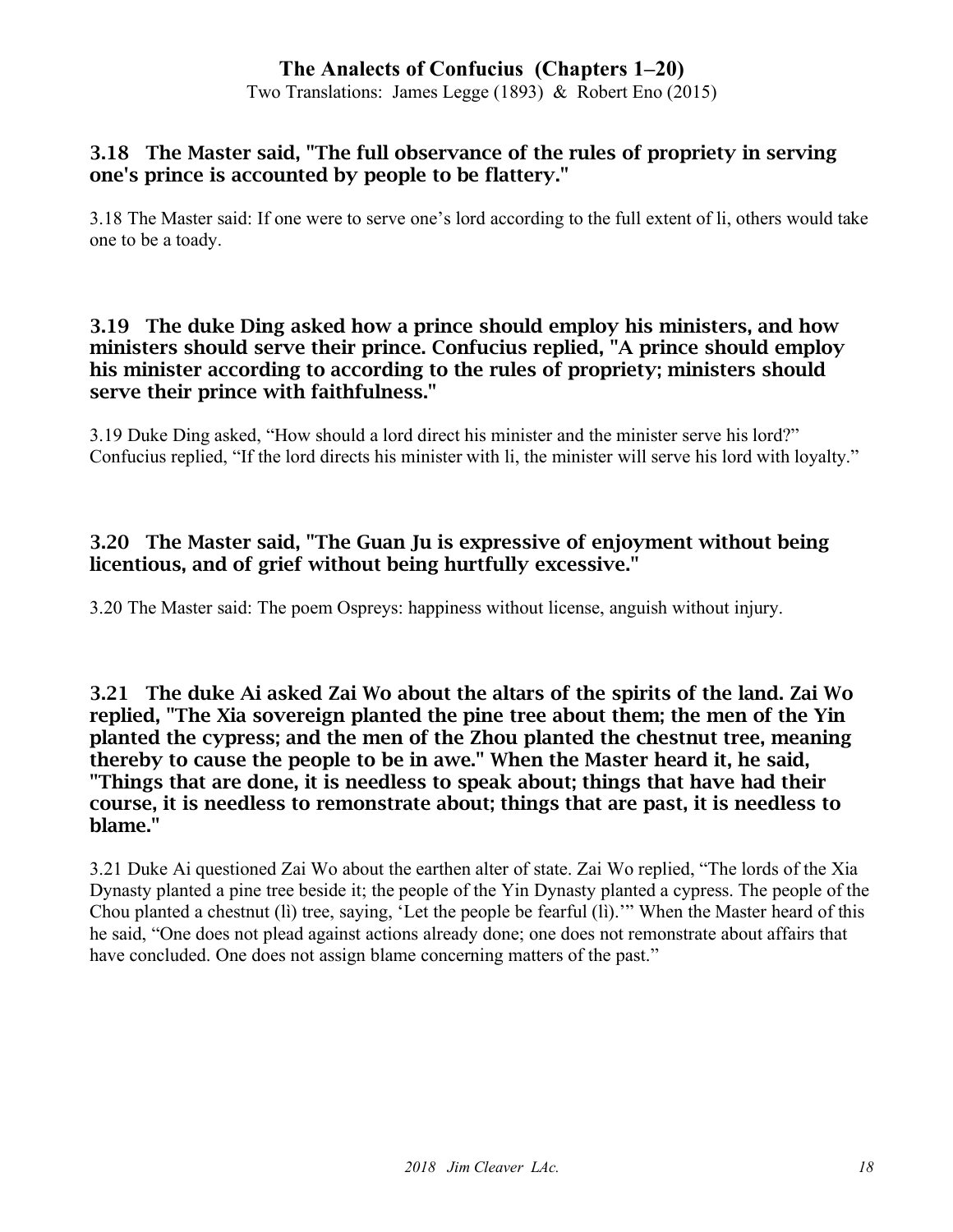Two Translations: James Legge (1893) & Robert Eno (2015)

3.22 The Master said, "Small indeed was the capacity of Guan Zhong!" Some one said, "Was Guan Zhong parsimonious?" "Guan," was the reply, "had the San Gui, and his officers performed no double duties; how can he be considered parsimonious?" "Then, did Guan Zhong know the rules of propriety?" The Master said, "The princes of States have a screen intercepting the view at their gates. Guan had likewise a screen at his gate. The princes of States on any friendly meeting between two of them, had a stand on which to place their inverted cups. Guan had also such a stand. If Guan knew the rules of propriety, who does not know them?"

3.22 The Master said, "Guan Zhong was a man of small capacities." Someone said, "But wasn't Guan Zhong frugal?" The Master said, "Guan Zhong maintained three residences and allowed no consolidation of responsibilities among state officers. Wherein was this frugal?" "Well, but did he not know li?" The Master said, "When the lord of his state set up a screen at court, Guan Zhong gated his family courtyard with a screen. Because an earthen drinking platform is built when lords of states meet together to enhance their congeniality, Guan Zhong also built an earthen drinking platform. If Guan Zhong knew li, who does not know li?"

#### 3.23 The Master instructing the Grand music master of Lü said, "How to play music may be known. At the commencement of the piece, all the parts should sound together. As it proceeds, they should be in harmony while severally distinct and flowing without break, and thus on to the conclusion."

3.23 The Master instructed the Music Master of Lu: "The pattern of music is something we can understand. Music commences with unison, and then follows with harmony, each line clearly heard, moving in sequence towards the coda."

#### 3.24 The border warden at I requested to be introduced to the Master, saying, "When men of superior virtue have come to this, I have never been denied the privilege of seeing them." The followers of the sage introduced him, and when he came out from the interview, he said, "My friends, why are you distressed by your master's loss of office? The kingdom has long been without the principles of truth and right; Heaven is going to use your master as a bell with its wooden tongue."

3.24 The keeper of the pass at Yi requested an interview. "I have never been denied an interview by any gentleman coming to this place." The followers presented him. When he emerged he said, "Gentlemen, what need have you to be anxious over your Master's failure? The world has long been without the dao. Tian means to employ your Master as a wooden bell."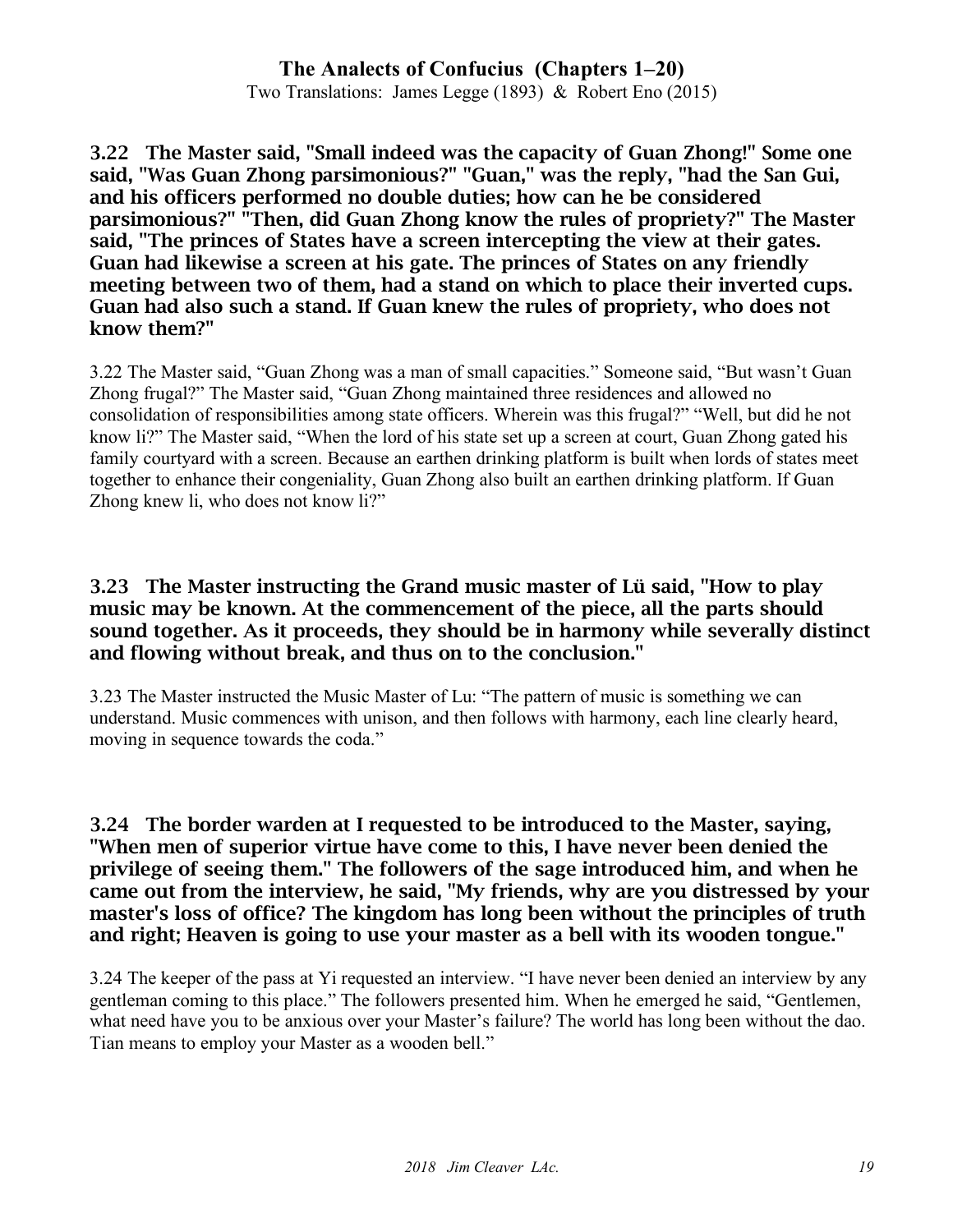Two Translations: James Legge (1893) & Robert Eno (2015)

#### 3.25 The Master said of the Shao that it was perfectly beautiful and also perfectly good. He said of the Wu that it was perfectly beautiful but not perfectly good.

3.25 The Master said of the Shao music, "It is thoroughly beautiful and thoroughly good." Of the Wu music he said, "It is thoroughly beautiful, but not thoroughly good."

#### 3.26 The Master said, "High station filled without indulgent generosity; ceremonies performed without reverence; mourning conducted without sorrow wherewith should I contemplate such ways?"

3.26 The Master said: One who dwells in the ruler's seat and is not tolerant, one who performs li and is not reverent, one who joins a funeral and does not mourn – what have I to learn from any of these?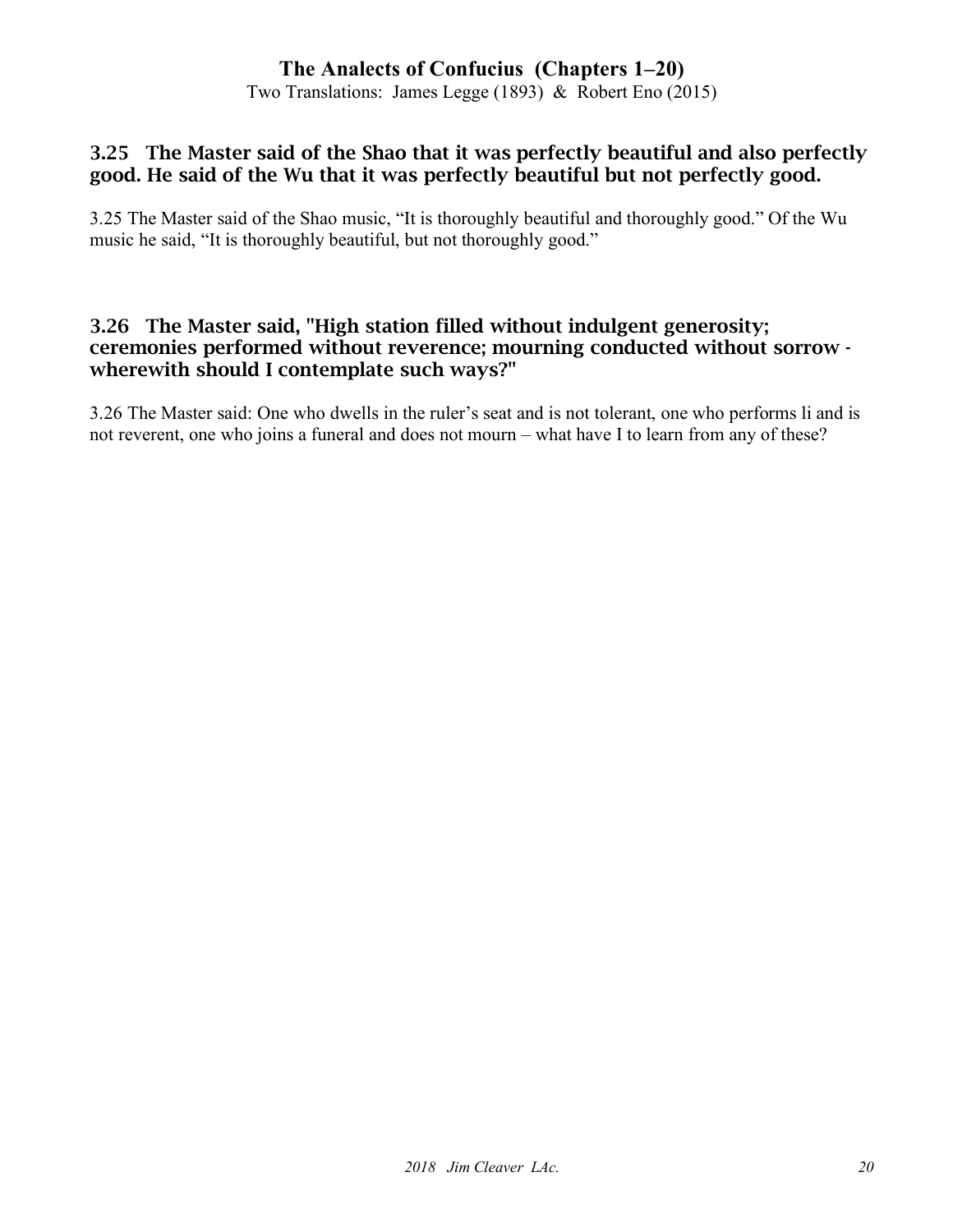Two Translations: James Legge (1893) & Robert Eno (2015)

#### IV Li Ren

#### 4.1 The Master said, "It is virtuous manners which constitute the excellence of a neighborhood. If a man in selecting a residence, do not fix on one where such prevail, how can he be wise?"

4.1 The Master said, To settle in ren is the fairest course. If one chooses not to dwell amidst ren, whence will come knowledge?

#### 4.2 The Master said, "Those who are without virtue cannot abide long either in a condition of poverty and hardship, or in a condition of enjoyment. The virtuous rest in virtue; the wise desire virtue."

4.2 The Master said, Those who are not ren cannot long dwell in straitened circumstances, and cannot long dwell in joy. The ren person is at peace with ren. The wise person makes use of ren.

#### 4.3 The Master said, "It is only the (truly) virtuous man, who can love, or who can hate, others."

4.3 The Master said, Only the ren person can love others and hate others.

#### 4.4 The Master said, "If the will be set on virtue, there will be no practice of wickedness."

4.4 The Master said, If one sets one's heart on ren, there will be none he hates.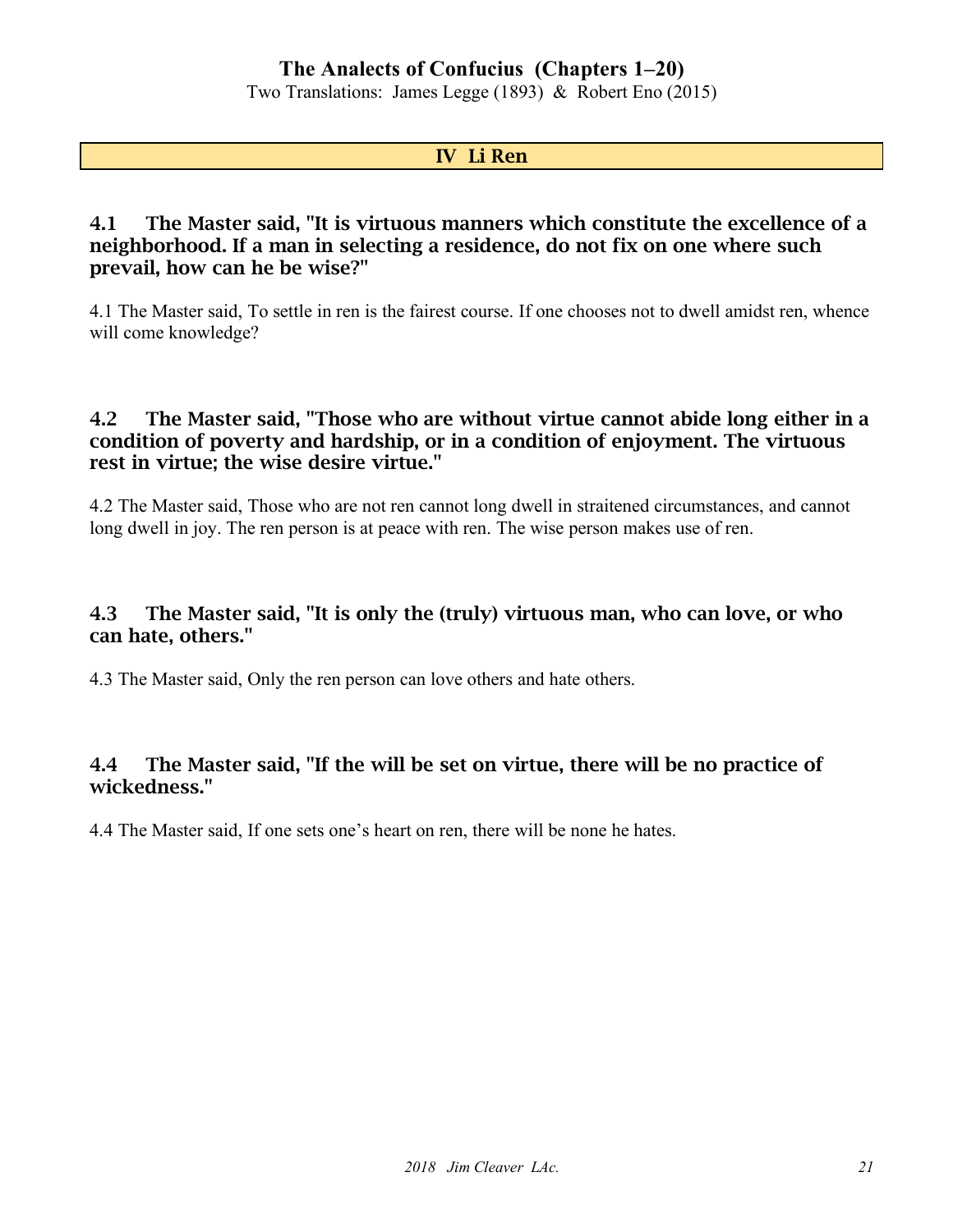Two Translations: James Legge (1893) & Robert Eno (2015)

4.5 The Master said, "Riches and honors are what men desire. If it cannot be obtained in the proper way, they should not be held. Poverty and meanness are what men dislike. If it cannot be avoided in the proper way, they should not be avoided. If a superior man abandon virtue, how can he fulfill the requirements of that name? The superior man does not, even for the space of a single meal, act contrary to virtue. In moments of haste, he cleaves to it. In seasons of danger, he cleaves to it."

4.5 The Master said, Wealth and high rank are what people desire; if they are attained by not following the dao, do not dwell in them. Poverty and mean rank are what people hate; if they are attained by not following the dao, do not depart from them. If one takes ren away from a junzi, wherein is he worthy of the name? There is no interval so short that the junzi deviates from ren. Though rushing full tilt, it is there; though head over heels, it is there.

4.6 The Master said, "I have not seen a person who loved virtue, or one who hated what was not virtuous. He who loved virtue, would esteem nothing above it. He who hated what is not virtuous, would practice virtue in such a way that he would not allow anything that is not virtuous to approach his person. Is any one able for one day to apply his strength to virtue? I have not seen the case in which his strength would be insufficient. Should there possibly be any such case, I have not seen it."

4.6 The Master said, I have never seen one who loves ren and hates what is not ren. One who loves ren puts nothing above it. One who hates what is not ren will never allow that which is not ren to be part of his person. Is there any person who can direct his strength to ren for an entire day? I have never seen anyone whose strength is not sufficient – most likely there is such a one, but I have yet to see him.

#### 4.7 The Master said, "The faults of men are characteristic of the class to which they belong. By observing a man's faults, it may be known that he is virtuous."

4.7 The Master said, People make errors according to the type of person they are. By observing their errors, you can understand ren.

#### 4.8 The Master said, "If a man in the morning hear the right way, he may die in the evening without regret."

4.8 The Master said, In the morning hear the dao, in the evening die content.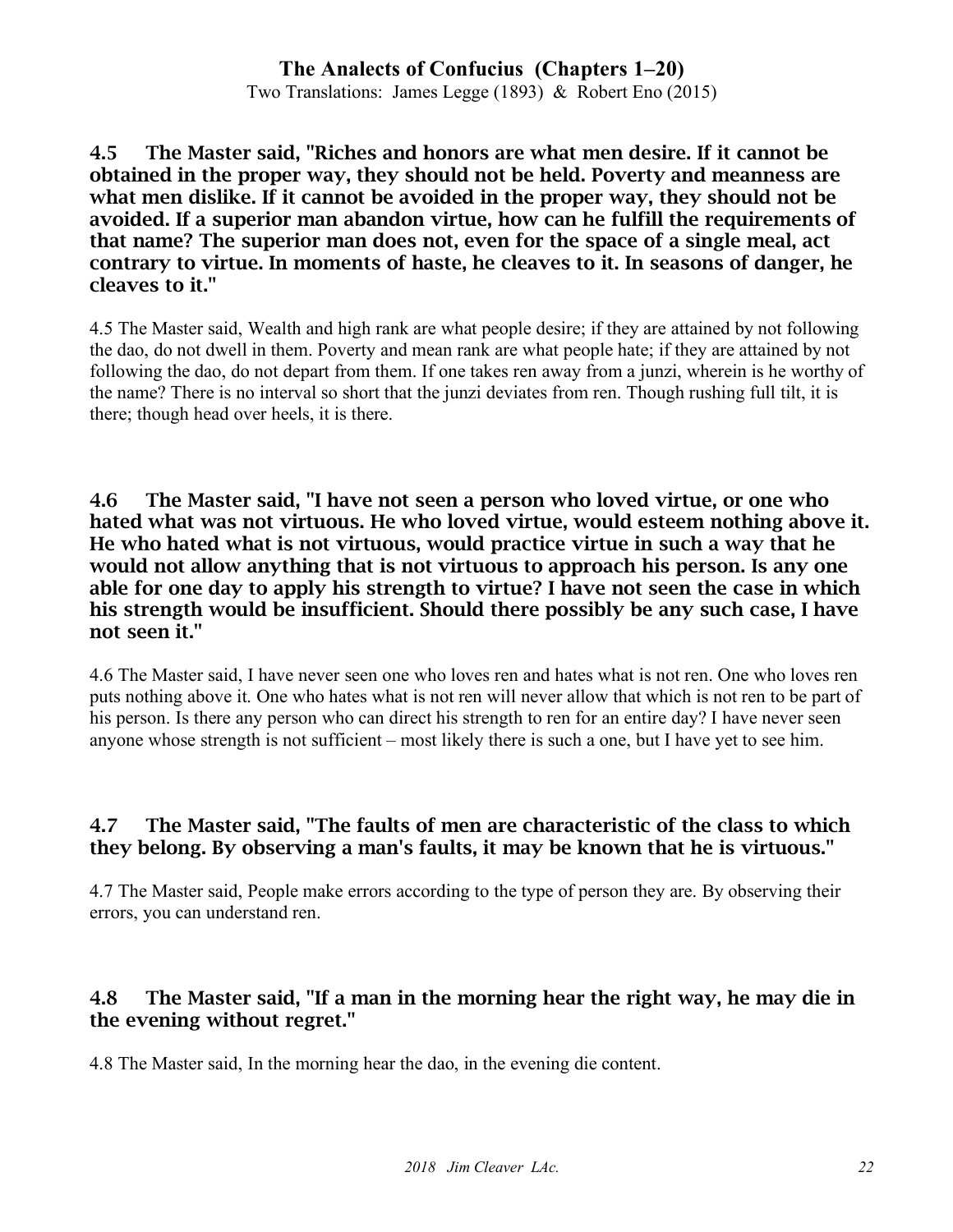Two Translations: James Legge (1893) & Robert Eno (2015)

#### 4.9 The Master said, "A scholar, whose mind is set on truth, and who is ashamed of bad clothes and bad food, is not fit to be discoursed with."

4.9 The Master said, If a gentleman sets his heart on the dao but is ashamed to wear poor clothes and eat poor food, he is not worth engaging in serious discussion.

#### 4.10 The Master said, "The superior man, in the world, does not set his mind either for anything, or against anything; what is right he will follow."

4.10 The Master said, The junzi's stance towards the world is this: there is nothing he insists on, nothing he refuses, he simply aligns himself beside right.

#### 4.11 The Master said, "The superior man thinks of virtue; the small man thinks of comfort. The superior man thinks of the sanctions of law; the small man thinks of favors which he may receive."

4.11 The Master said, The junzi cherishes virtue, the small man cherishes land. The junzi cherishes the examples men set, the small man cherishes the bounty they bestow.

#### 4.12 The Master said: "He who acts with a constant view to his own advantage will be much murmured against."

4.12 The Master said, If one allows oneself to follow profit in one's behavior, there will be many with cause for complaint.

#### 4.13 The Master said, "If a prince is able to govern his kingdom with the complaisance proper to the rules of propriety, what difficulty will he have? If he cannot govern it with that complaisance, what has he to do with the rules of propriety?"

4.13 The Master said, Can li and deference be employed to manage a state. What is there to this? If one cannot use li and deference to manage a state, what can one do with li?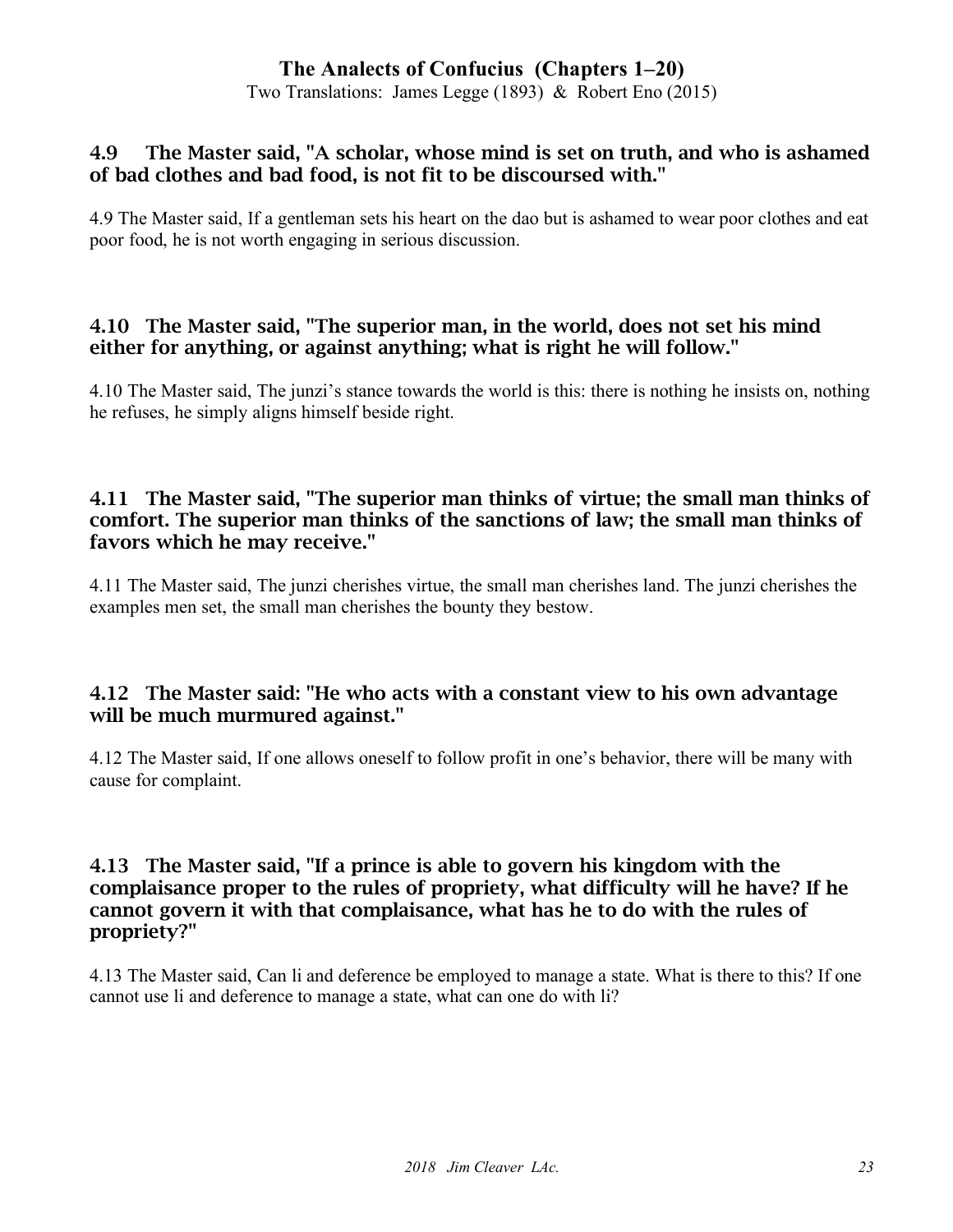Two Translations: James Legge (1893) & Robert Eno (2015)

#### 4.14 The Master said, "A man should say, I am not concerned that I have no place, I am concerned how I may fit myself for one. I am not concerned that I am not known, I seek to be worthy to be known."

4.14 The Master said, Do not be concerned that you have no position, be concerned that you have what it takes to merit a position. Do not be concerned that no one recognizes you, seek that which is worthy of recognition.

#### 4.15 The Master said, "Shen, my doctrine is that of an all-pervading unity." The disciple Zeng replied, "Yes." The Master went out, and the other disciples asked, saying, "What do his words mean?" Zeng said, "The doctrine of our master is to be true to the principles of our nature and the benevolent exercise of them to others, this and nothing more."

4.15 The Master said, "Shen, a single thread runs through my dao." Master Zeng said, "Yes." The Master went out, and the other disciples asked, "What did he mean?" Master Zeng said, "The Master's dao is nothing other than loyalty and reciprocity."

#### 4.16 The Master said, "The mind of the superior man is conversant with righteousness; the mind of the mean man is conversant with gain."

4.16 The Master said, The junzi comprehends according to right, the small man comprehends according to profit.

#### 4.17 The Master said, "When we see men of worth, we should think of equaling them; when we see men of a contrary character, we should turn inwards and examine ourselves."

4.17 The Master said, When you see a worthy, think of becoming equal to him; when you see an unworthy person, survey yourself within.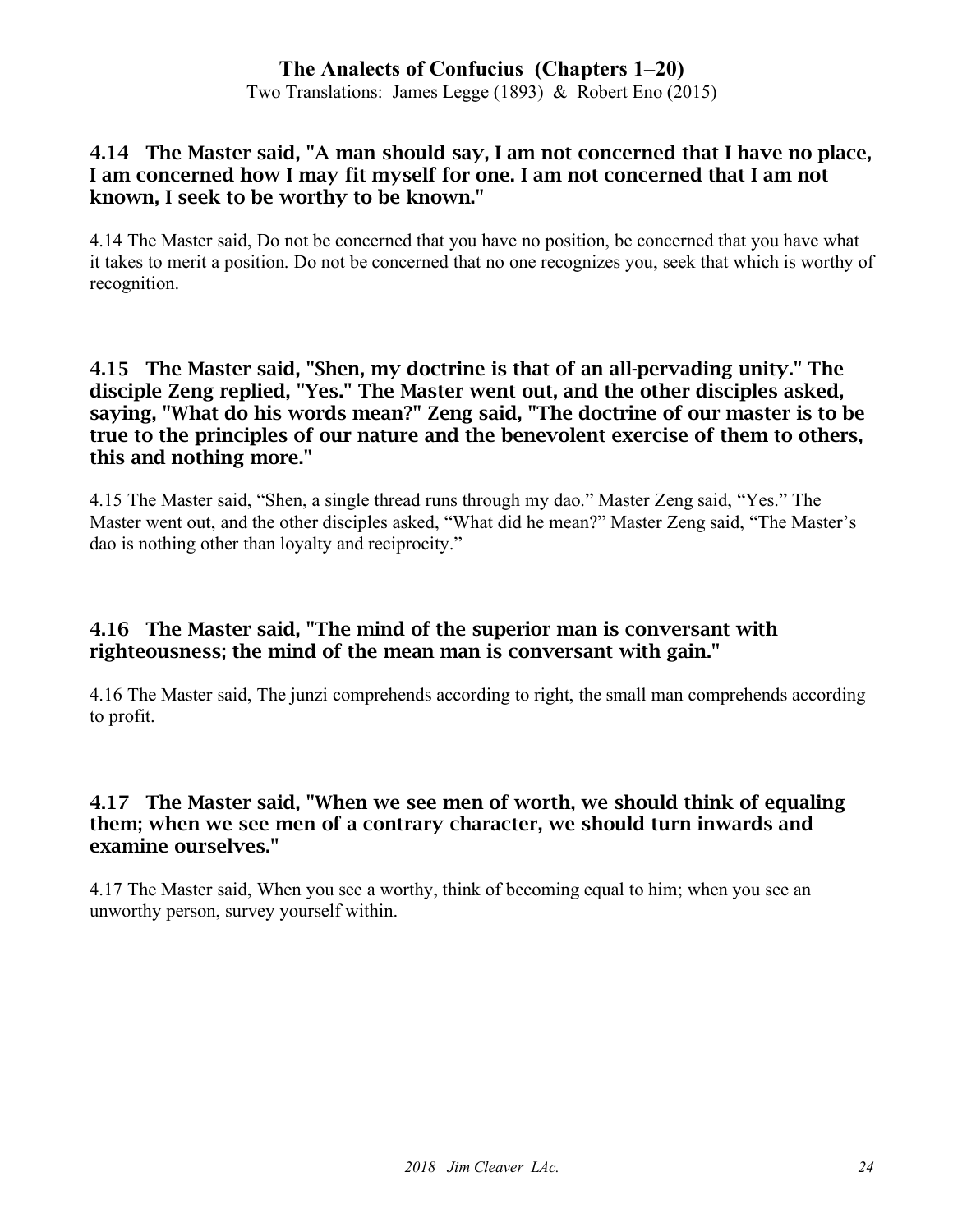Two Translations: James Legge (1893) & Robert Eno (2015)

#### 4.18 The Master said, "In serving his parents, a son may remonstrate with them, but gently; when he sees that they do not incline to follow his advice, he shows an increased degree of reverence, but does not abandon his purpose; and should they punish him, he does not allow himself to murmur."

4.18 The Master said, When one has several times urged one's parents, observe their intentions; if they are not inclined to follow your urgings, maintain respectfulness and do not disobey; labor on their behalf and bear no complaint.

#### 4.19 The Master said, "While his parents are alive, the son may not go abroad to a distance. If he does go abroad, he must have a fixed place to which he goes."

4.19 The Master said, When one's parents are alive, make no distant journeys; when you travel, have a set destination.

#### 4.20 The Master said, "If the son for three years does not alter from the way of his father, he may be called filial."

4.20 The Master said, One who does not alter his late father's dao for three years may be called filial.

#### 4.21 The Master said, "The years of parents may by no means not be kept in the memory, as an occasion at once for joy and for fear."

4.21 The Master said, One cannot fail to know the ages of one's parents: on one hand, these are a source of happiness, on the other hand of fear.

#### 4.22 The Master said, "The reason why the ancients did not readily give utterance to their words, was that they feared lest their actions should not come up to them."

4.22 The Master said, The ancients were wary of speaking because they were ashamed if their conduct did not match up.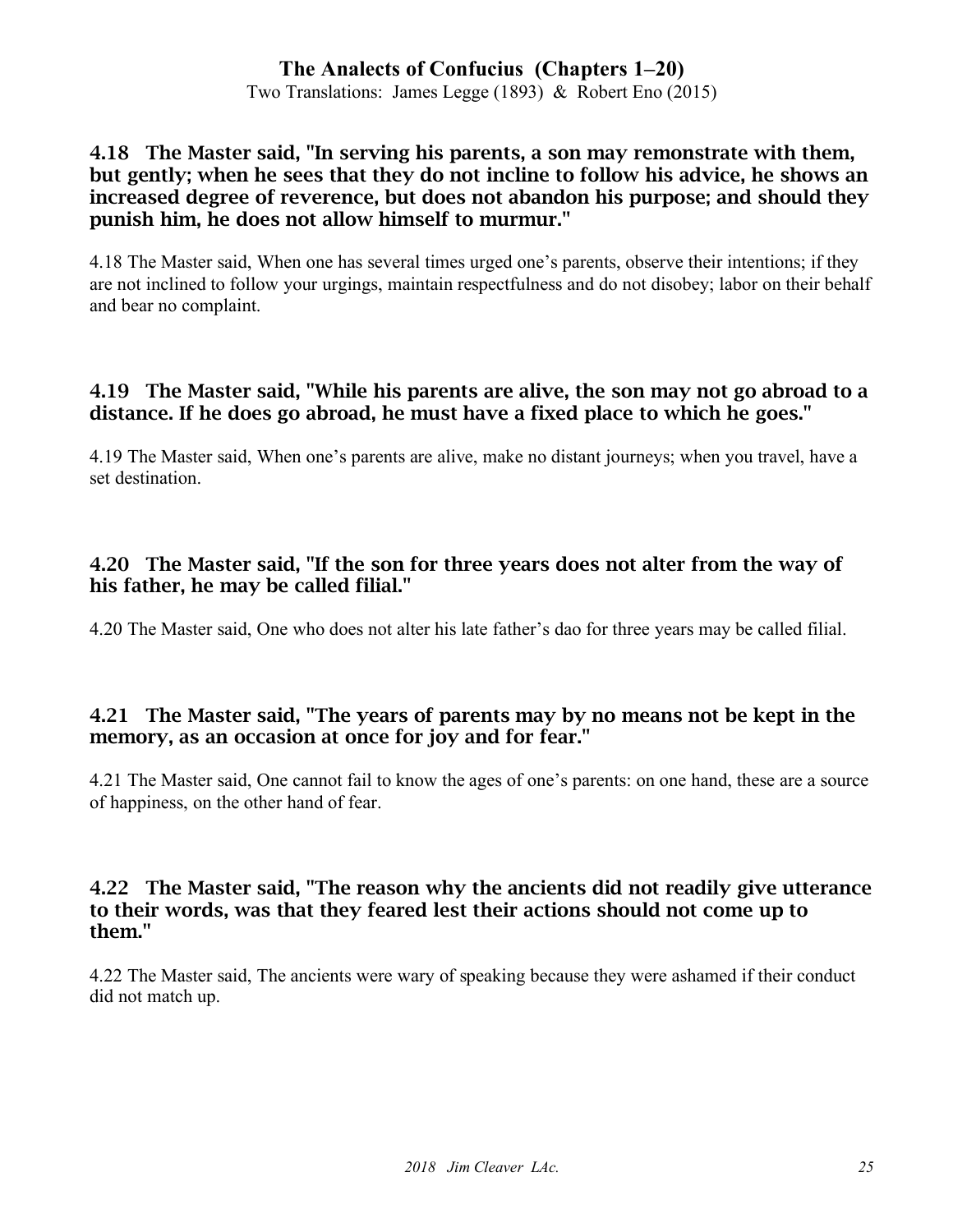Two Translations: James Legge (1893) & Robert Eno (2015)

#### 4.23 The Master said, "The cautious seldom err."

4.23 The Master said, Rarely has anyone missed the mark through self-constraint.

#### 4.24 The Master said, "The superior man wishes to be slow in his speech and earnest in his conduct."

4.24 The Master said, The junzi wishes to be slow of speech and quick in action.

#### 4.25 The Master said, "Virtue is not left to stand alone. He who practices it will have neighbors."

4.25 The Master said, Virtue is never alone; it always has neighbors.

#### 4.26 Zi You said, "In serving a prince, frequent remonstrances lead to disgrace. Between friends, frequent reproofs make the friendship distant."

4.26 Ziyou said, If one is insistent in serving one's ruler, one will be disgraced. If one is insistent with friends, they will become distant.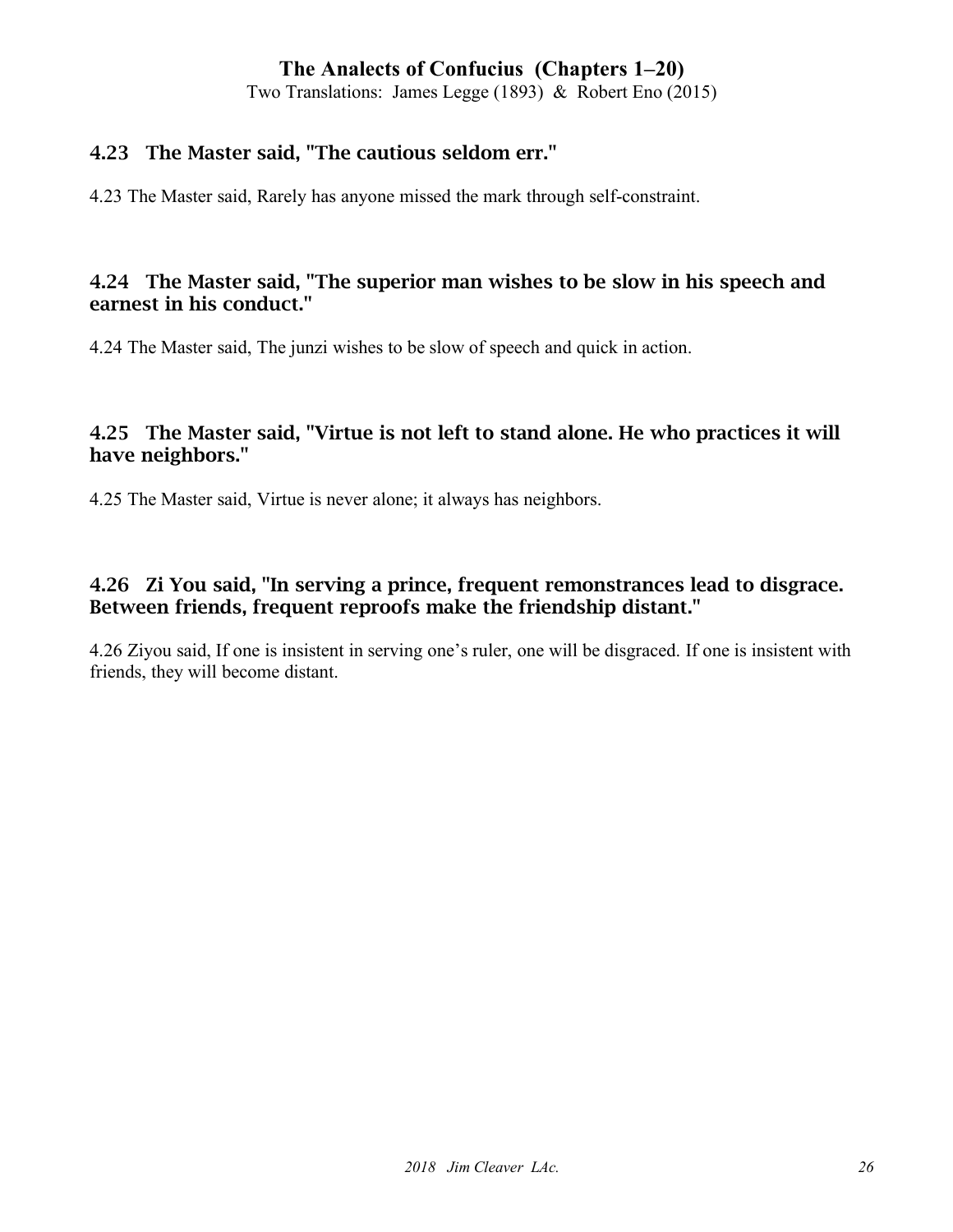Two Translations: James Legge (1893) & Robert Eno (2015)

#### V Gong Ye Chang

#### 5.1 The Master said of Gong Ye Chang that he might be wived; although he was put in bonds, he had not been guilty of any crime. Accordingly, he gave him his own daughter to wife.

5.1 The Master characterized Gongye Chang: "He is marriageable. Though he was in shackles, it was through no crime of his own." And he wed his daughter to him.

#### 5.2 The Master said of Nan Rong that if the country were well governed he would not be out of office, and if it were ill governed, he would escape punishment and disgrace. He gave him the daughter of his own elder brother to wife.

5.2 The Master characterized Nan Rong: "If the dao prevailed in the state, he would not be discarded; if the dao did not prevail in the state, he would evade corporal punishment." And he wed his elder brother's daughter to him.

#### 5.3 The Master said of Zi Jian, "Of superior virtue indeed is such a man! If there were not virtuous men in Lu, how could this man have acquired this character?"

5.3 The Master characterized Zijian thus: "He is a junzi! If Lu truly lacks any junzi's, where has he come from?"

#### 5.4 Zi Gong asked, "What do you say of me, Ci!" The Master said, "You are a utensil." "What utensil?" "A gemmed sacrificial utensil."

5.4 Zigong said, "What am I like?" The Master said, "You are a vessel." "What vessel?" "A vessel of ancestral sacrifice."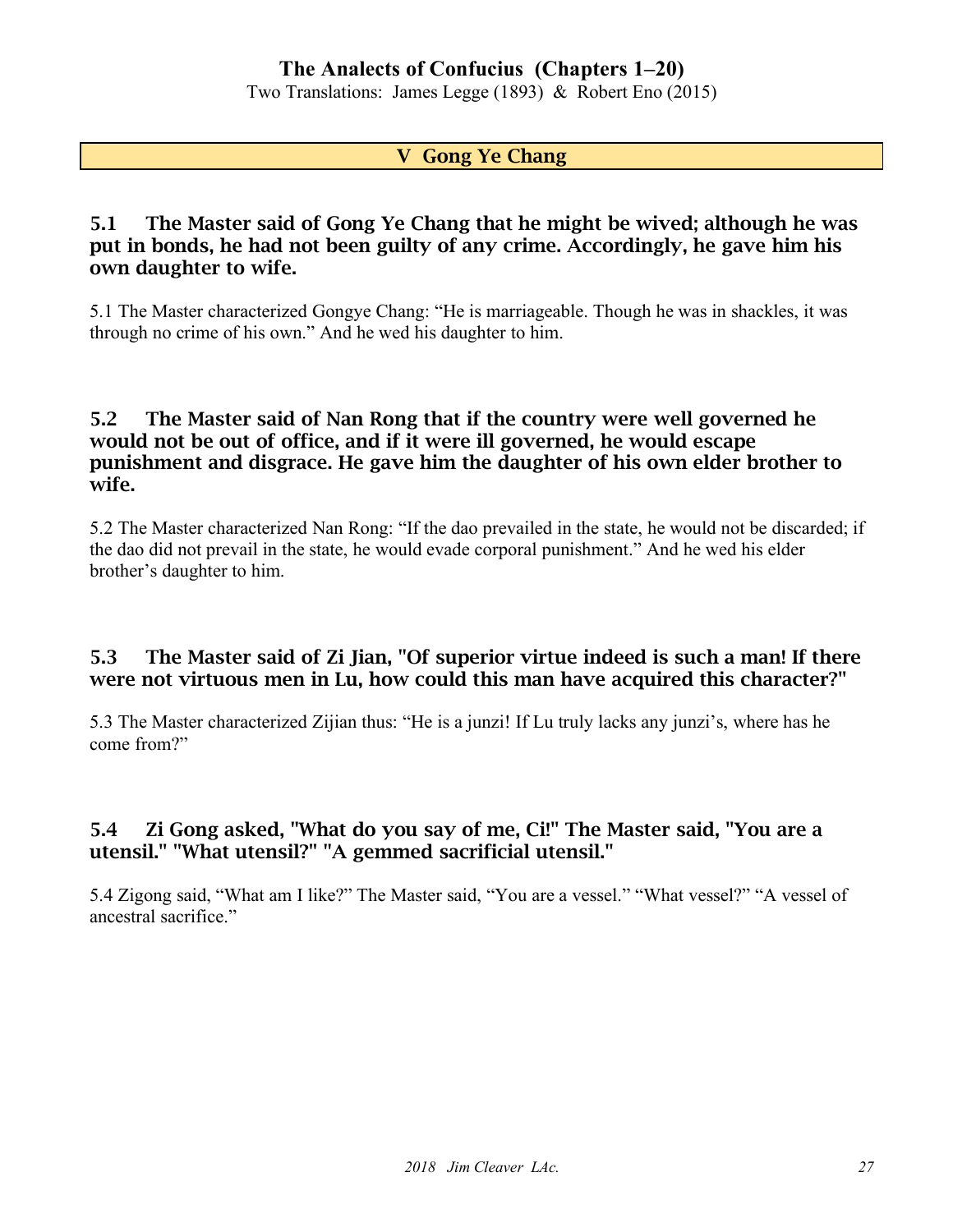Two Translations: James Legge (1893) & Robert Eno (2015)

#### 5.5 Some one said, "Yong is truly virtuous, but he is not ready with his tongue." The Master said, "What is the good of being ready with the tongue? They who encounter men with smartness of speech for the most part procure themselves hatred. I know not whether he be truly virtuous, but why should he show readiness of the tongue?"

5.5 Someone said, "Yong is ren but he has no craft in speech." The Master said, "Of what use is craft in speech? Those who parry others with glib tongues are frequent objects of detestation. I don't know whether Yong is ren, but of what use is craft in speech?"

#### 5.6 The Master was wishing Qi Diao Kai to enter an official employment. He replied, "I am not yet able to rest in the assurance of THIS." The Master was pleased.

5.6 The Master gave Qidiao Kai leave to take up a position. He replied, "I'm not yet prepared to fulfill this faithfully." The Master was pleased.

#### 5.7 The Master said, "My doctrines make no way. I will get upon a raft, and float about on the sea. He that will accompany me will be You, I dare to say." Zi Lu hearing this was glad, upon which the Master said, "You is fonder of daring than I am. He does not exercise his judgment upon matters."

5.7 The Master said, "The dao does not prevail! I shall set out over the sea on a raft. I expect that Yóu will be willing to accompany me". Zilu heard of this and was pleased. The Master said, "Yóu's love of valor exceeds mine; there is nowhere to get the lumber."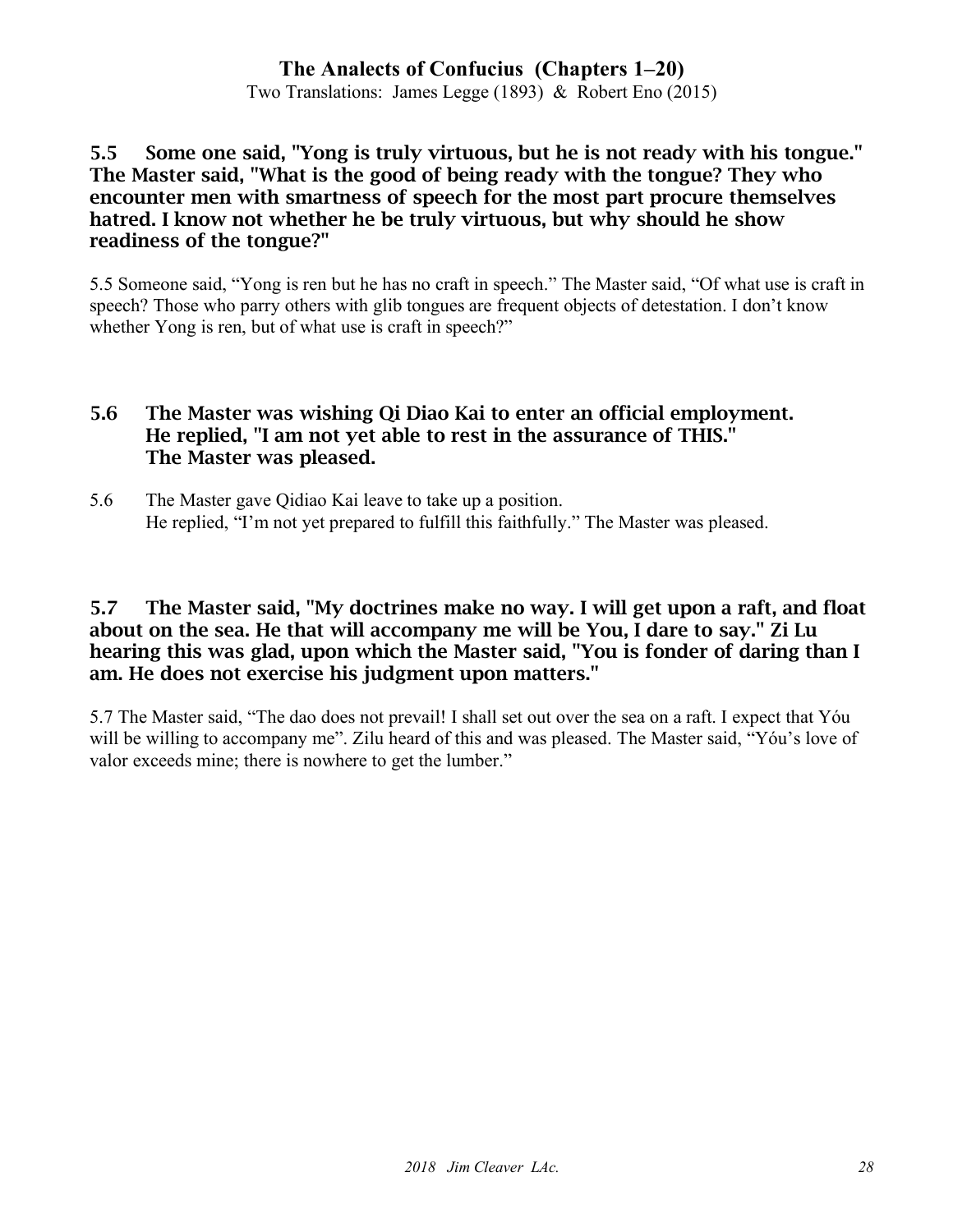Two Translations: James Legge (1893) & Robert Eno (2015)

#### 5.8 Meng Wu asked about Zi Lu, whether he was perfectly virtuous. The Master said, "I do not know." He asked again, when the Master replied, "You, in a kingdom of a thousand chariots, might be employed to manage the military levies, but I do not know whether he be perfectly virtuous." "And what do you say of Qiu?" The Master replied, "Qiu, in a city of a thousand families, or a clan of a hundred chariots, might be employed as governor, but I do not know whether he is perfectly virtuous." "What do you say of Chi?" The Master replied, "Chi, with his sash girt and standing in a court, might be employed to converse with the visitors and guests, but I do not know whether he is perfectly virtuous."

5.8 Meng Wubo asked, "Is Zilu ren?" The Master said, "I don't know." When asked again, the Master said, "Yóu may be placed in charge of managing the military exactions for a state of a thousand war chariots. I don't know whether he is ren". "What about Qiu?" The Master said, "Qiu may be made steward of a city of a thousand households or a feudal estate of a hundred war chariots. I don't know whether he is ren." "What about Chi?" The Master said, "Girt with a sash and standing in court, Chi may be entrusted with the role of greeting visitors. I don't know whether he is ren."

#### 5.9 The Master said to Zi Gong, "Which do you consider superior, yourself or Hui?" Zi Gong replied, "How dare I compare myself with Hui? Hui hears one point and knows all about a subject; I hear one point, and know a second." The Master said, "You are not equal to him. I grant you, you are not equal to him."

5.9 The Master addressed Zigong, saying, "Who is superior, you or Hui?" "How could I dare even to gaze up at Hui? When Hui hears one part, he understands all ten; I hear one and understand two." The Master said, "Yes, you do not come up to him. Neither you nor I come up to him."

#### 5.10 Zai Yu being asleep during the daytime, the Master said, "Rotten wood cannot be carved; a wall of dirty earth will not receive the trowel. This Yu! - what is the use of my reproving him?" The Master said, "At first, my way with men was to hear their words, and give them credit for their conduct. Now my way is to hear their words, and look at their conduct. It is from Yu that I have learned to make this change."

5.10 Zai Yu napped in his chamber during the day. The Master said, "Rotten wood cannot be carved; a wall of dung cannot be whitewashed. What point is there in blaming Yu?" The Master said, "It used to be that with people, when I heard what they said I trusted their conduct would match. Now I listen to what they say and observe their conduct. It is because of Yu that I have changed."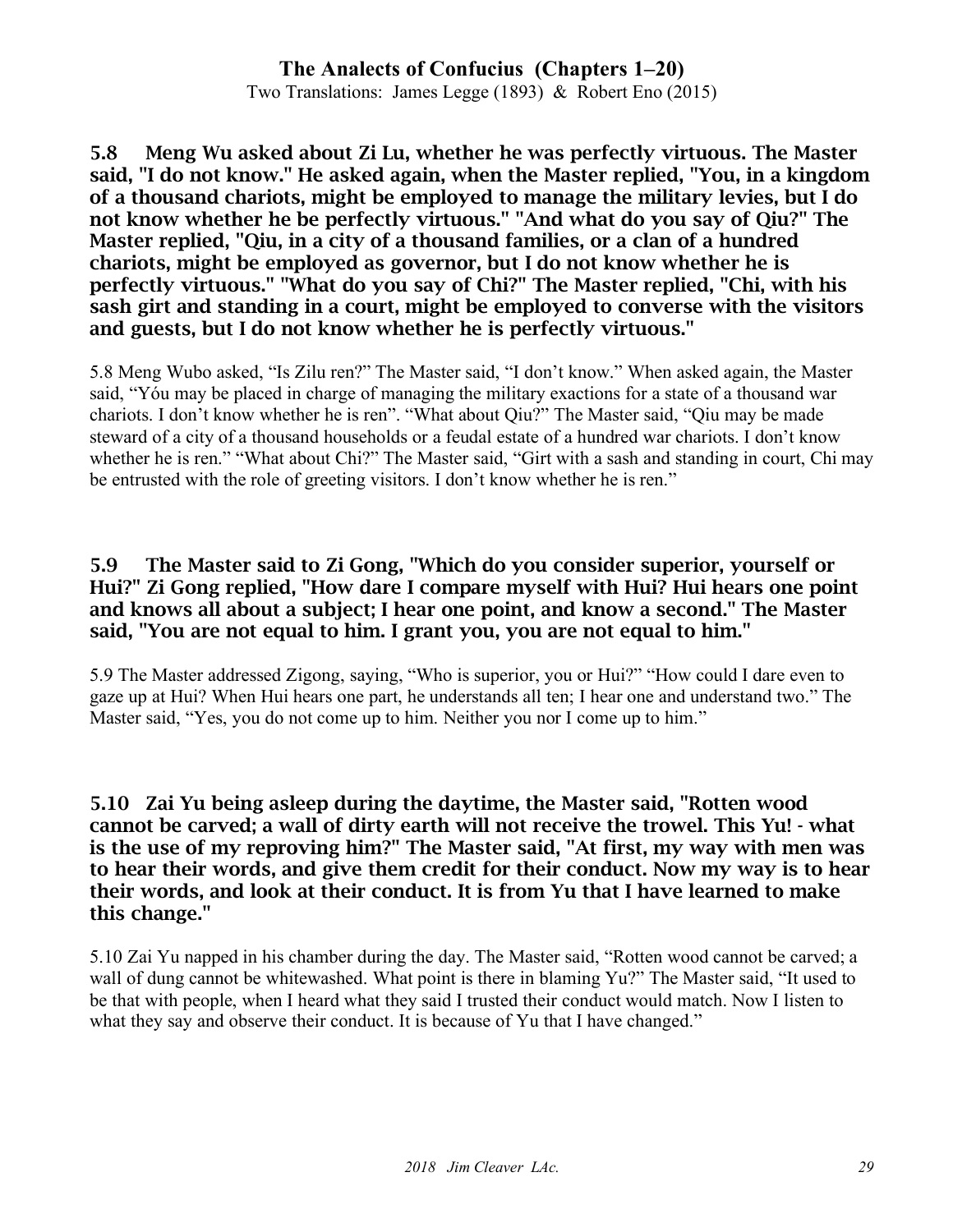Two Translations: James Legge (1893) & Robert Eno (2015)

#### 5.11 The Master said, "I have not seen a firm and unbending man." Some one replied, "There is Shen Cheng." "Cheng," said the Master, "is under the influence of his passions; how can he be pronounced firm and unbending?"

5.11 The Master said, "I have never seen anyone who was incorruptible." Someone replied by mentioning Shen Cheng. The Master said, "Cheng is full of desires. How could he be called incorruptible?"

## 5.12 Zi Gong said, "What I do not wish men to do to me, I also wish not to do to men." The Master said, "Ci, you have not attained to that."

5.12 Zigong said, "What I do not wish others to do to me, I do not wish to do to others."The Master said, "Si, this is a level you have not yet reached."

#### 5.13 Zi Gong said, "The Master's personal displays of his principles and ordinary descriptions of them may be heard. His discourses about man's nature, and the way of Heaven, cannot be heard."

5.13 Zigong said, The Master's emblem of patterns is something we may learn of. The Master's statements concerning our nature and the dao of Tian are things we may not learn of.

## 5.14 When Zi Lu heard anything, if he had not yet succeeded in carrying it into practice, he was only afraid lest he should hear something else.

5.14 When Zilu heard something new and had not yet learned to practice it, his only fear was that he would hear something else new.

#### 5.15 Zi Gong asked, saying, "On what ground did Kong Wen get that title of Wen?" The Master said, "He was of an active nature and yet fond of learning, and he was not ashamed to ask and learn of his inferiors! On these grounds he has been styled Wen."

5.15 Zigong asked, "Why is Kong Wenzi referred to by the posthumous title of Wen?" The Master said, "He was bright and loved learning, and unashamed to ask questions of those below him. That is why he is referred to as Wen."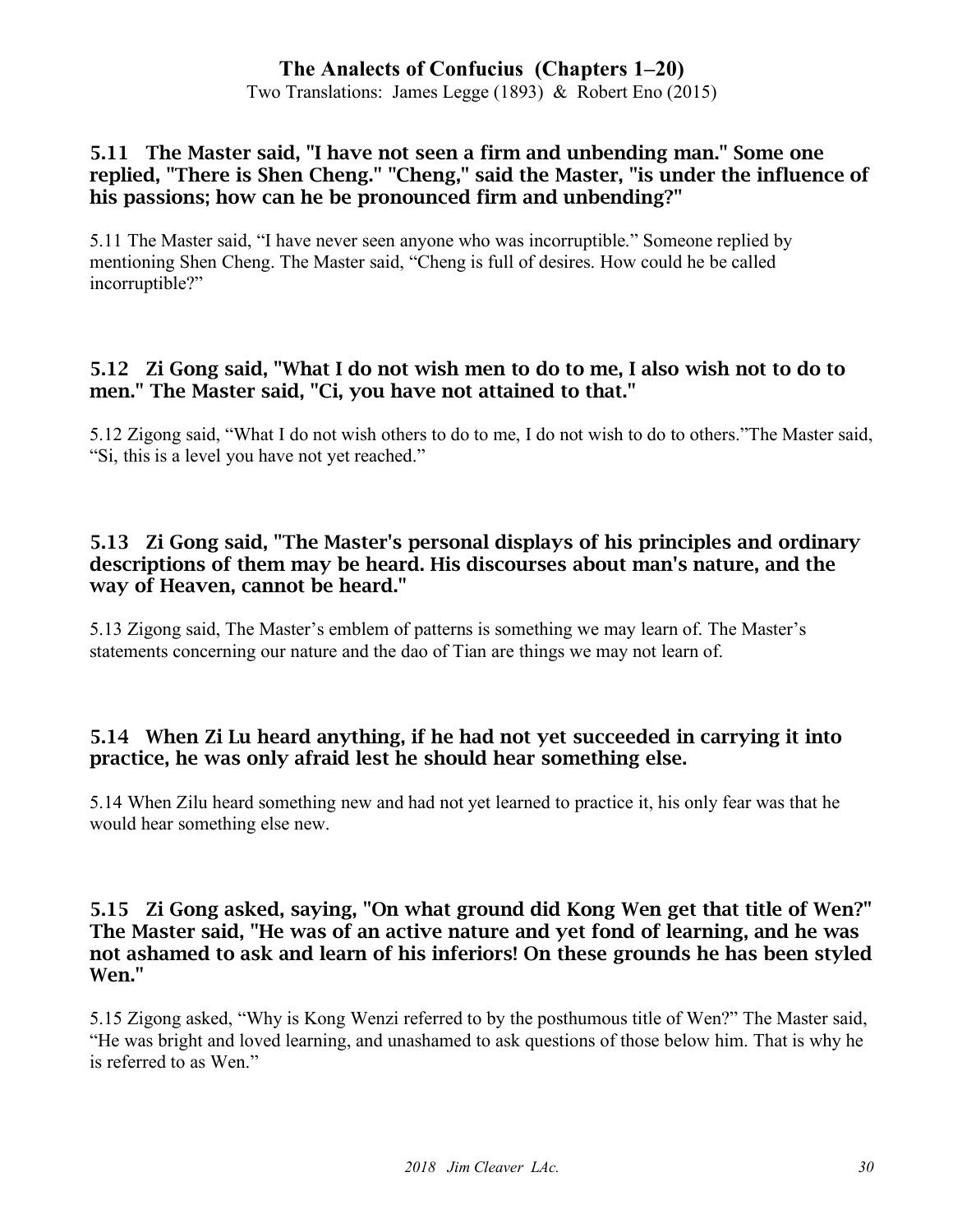#### 5.16 The Master said of Zi Chan that he had four of the characteristics of a superior man - in his conduct of himself, he was humble; in serving his superior, he was respectful; in nourishing the people, he was kind; in ordering the people, he was just.

5.16 The Master characterized Zichan thus: "There were in him four aspects of the dao of the junzi. He was reverent in his com portment, he was respectfully attentive in service to his superiors, he was generous in nurturing the people, he was righteous in directing the people."

#### 5.17 The Master said, "Yan Ping knew well how to maintain friendly intercourse. The acquaintance might be long, but he showed the same respect as at first."

5.17 The Master said, Yan Pingzhong was good at interacting with people. Even after long acquaintance, he remained respectfully attentive.

#### 5.18 The Master said, "Zang Wen kept a large tortoise in a house, on the capitals of the pillars of which he had hills made, and with representations of duckweed on the small pillars above the beams supporting the rafters. Of what sort was his wisdom?"

5.18 The Master said, When Zang Wen-zhong created a chamber for his great turtle, he had the beams painted with mountains, and the supporting posts with water plants. What wisdom he had!

5.19 Zi Zhang asked, saying, "The minister Zi Wen thrice took office, and manifested no joy in his countenance. Thrice he retired from office, and manifested no displeasure. He made it a point to inform the new minister of the way in which he had conducted the government - what do you say of him?" The Master replied. "He was loyal." "Was he perfectly virtuous?" "I do not know. How can he be pronounced perfectly virtuous?" Zi Zhang proceeded, "When the officer Cui killed the prince of Qi, Chen Wen, though he was the owner of forty horses, abandoned them and left the country. Coming to another state, he said, 'They are here like our great officer, Cui,' and left it. He came to a second state, and again said 'They are here like our great officer, Cui,' and left it also - what do you say of him?" The Master replied, "He was pure." "Was he perfectly virtuous?" "I do not know. How can he be pronounced perfectly virtuous?"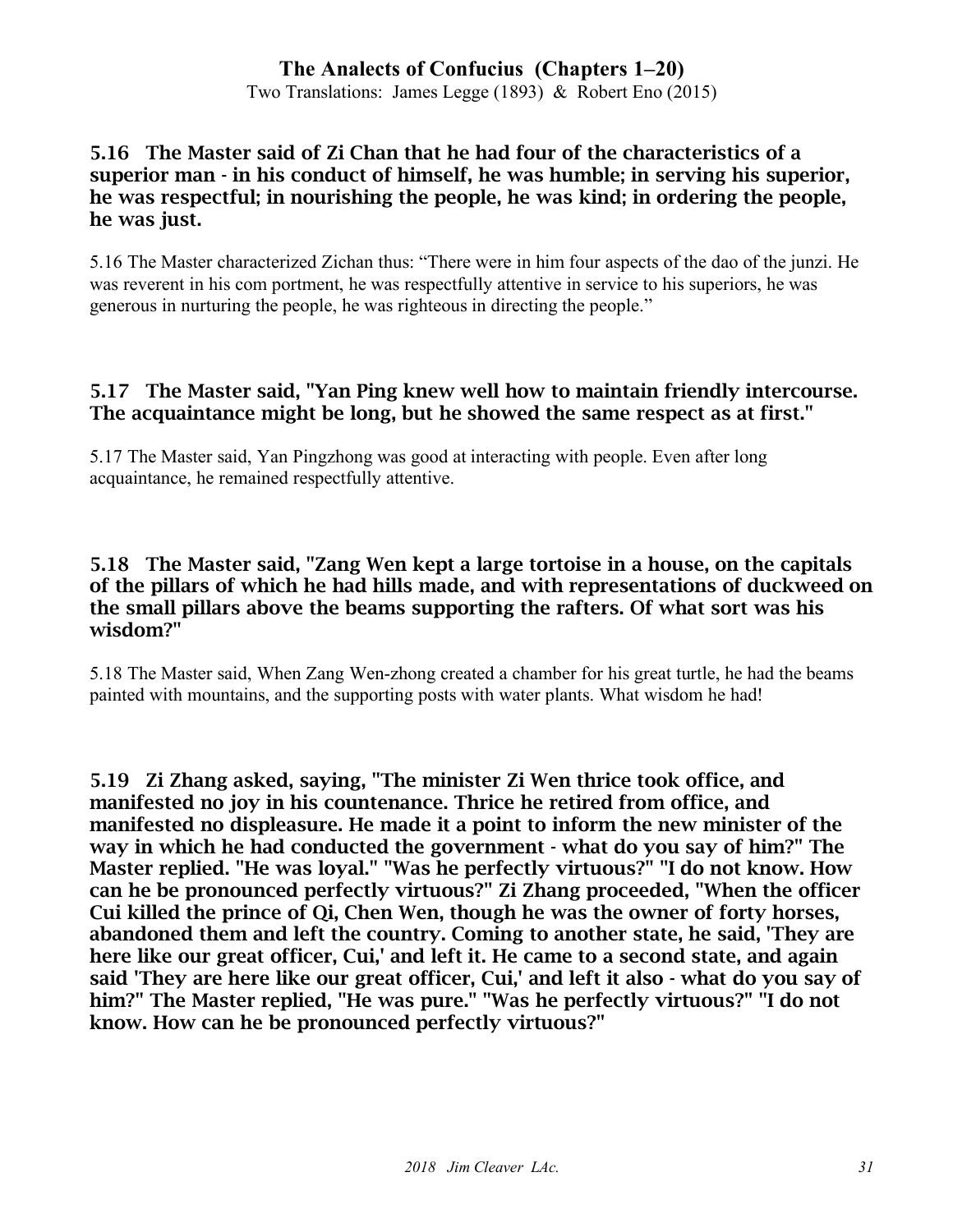Two Translations: James Legge (1893) & Robert Eno (2015)

5.19 Zizhang asked, "Chief minister Ziwen when thrice appointed chief minister showed no sign of pleasure; when thrice dismissed, he showed no sign of displeasure and duly reported to the new chief minister the affairs of the old. What would you say of him?" The Master said, "He was loyal." "Was he ren?" "I don't know. Wherein would he be ren? "When Cuizi assassinated the ruler of Qi, Chen Wenzi possessed ten teams of horses, but he cast all that away and took his leave. Arriving at another state, he said, 'These men are like our grandee Cuizi,' and took his leave. Arriving at yet another state, he said, 'These men are like our grandee Cuizi,' and took his leave. What would you say of him?" The Master said, "He was pure." "Was he ren?" "I don't know. Wherein would he be ren?

#### 5.20 Ji Wen thought thrice, and then acted. When the Master was informed of it, he said, "Twice may do."

5.20 Ji Wenzi always pondered thrice before acting. The Master heard of this and said, "Twice is enough."

#### 5.21 The Master said, "When good order prevailed in his country, Ning Wu acted the part of a wise man. When his country was in disorder, he acted the part of a stupid man. Others may equal his wisdom, but they cannot equal his stupidity."

5.21 The Master said, As for Ning Wuzi, when the dao prevailed in his state, he was wise; when the dao did not prevail, he was stupid. His wisdom may be matched; his stupidity is unmatchable."

#### 5.22 When the Master was in Chen, he said, "Let me return! Let me return! The little children of my school are ambitious and too hasty. They are accomplished and complete so far, but they do not know how to restrict and shape themselves."

5.22 The Master was in Chen. He said, "Let us return! Let us return! The young men of our group are bold but simple. They weave an emblem but do not know how to trim it."

#### 5.23 The Master said, "Bo Yi and Shu Qi did not keep the former wickednesses of men in mind, and hence the resentments directed towards them were few."

5.23 The Master said, Bo Yi and Shu Qi did not recite old wrongs. For this reason, their complaints were rare.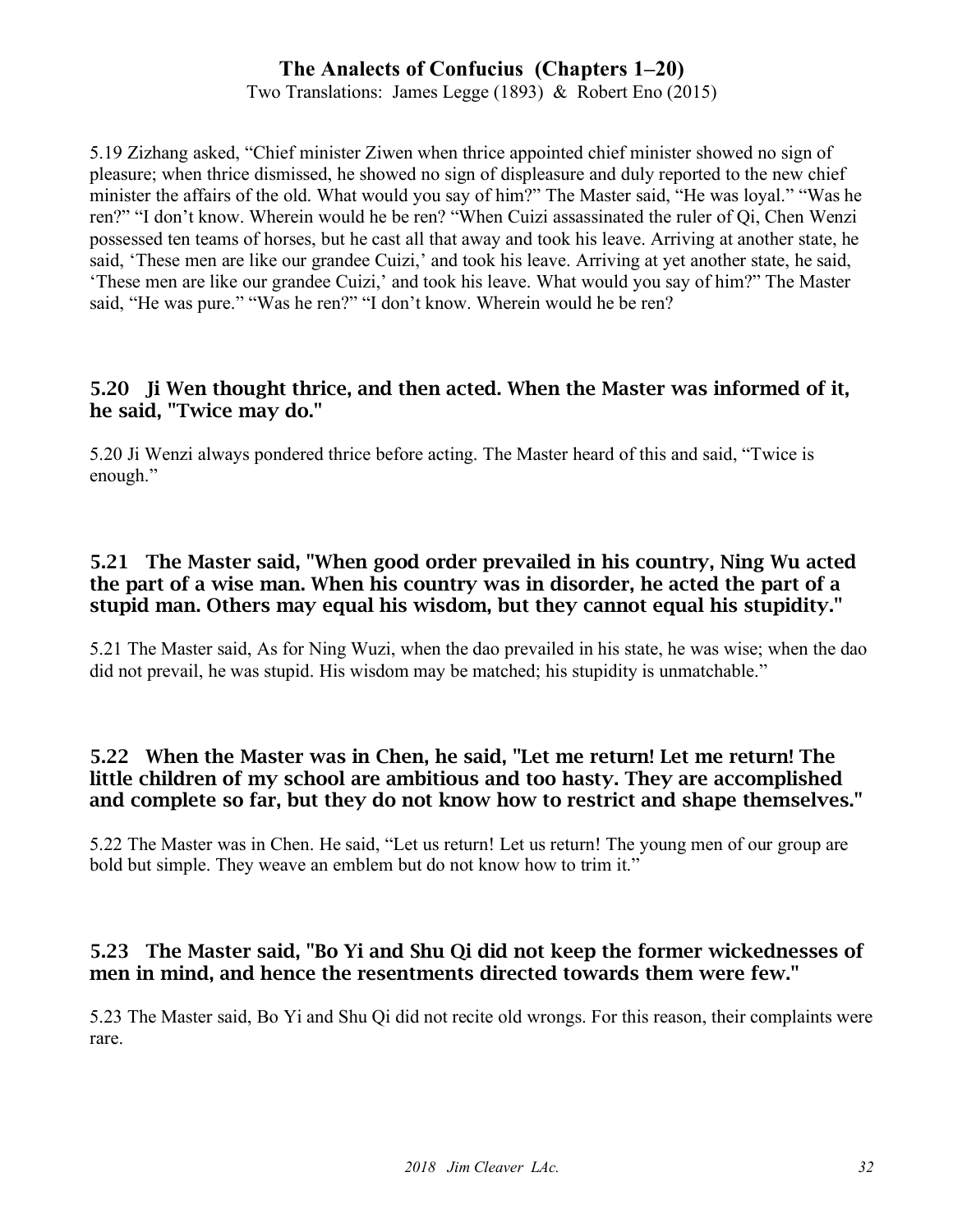Two Translations: James Legge (1893) & Robert Eno (2015)

#### 5.24 The Master said, "Who says of Wei Sheng Gao that he is upright? One begged some vinegar of him, and he begged it of a neighbor and gave it to the man."

5.24 The Master said, Who says Weisheng Gao is straightforward. If someone asked him for vinegar, he would borrow it from a neighbor and give it.

#### 5.25 The Master said, "Fine words, an insinuating appearance, and excessive respect - Zuo Qiu Ming was ashamed of them. I also am ashamed of them. To conceal resentment against a person, and appear friendly with him - Zuo Qiu Ming was ashamed of such conduct. I also am ashamed of it."

5.25 The Master said, Crafty words, an ingratiating expression, obsequious conduct – Zuo Qiuming would be ashamed of such behavior, and I would be ashamed of it as well. To hide one's resentment and befriend another – Zuo Qiuming would be ashamed of such behavior, and I would be ashamed of it as well.

5.26 Yan Yuan and Ji Lu being by his side, the Master said to them, "Come, let each of you tell his wishes." Zi Lu said, "I should like, having chariots and horses, and light fur clothes, to share them with my friends, and though they should spoil them, I would not be displeased." Yan Yuan said, "I should like not to boast of my excellence, nor to make a display of my meritorious deeds." Zi Lu then said, "I should like, sir, to hear your wishes." The Master said, "They are, in regard to the aged, to give them rest; in regard to friends, to show them sincerity; in regard to the young, to treat them tenderly."

5.26 Yan Yuan and Ji Lu were sitting in attendance. The Master said, "Why not each of us speak his heart's desire?" Zilu said, "Let me drive a team of horses and be dressed in a light fur jacket side by side with friends; even were we all in tatters, we would be free of resentment." Yan Yuan said, "I would wish not to boast of my virtues nor cause others labor." Zilu said, "We would like to hear the Master's wish." The Master said, "That the old are content with me, my friends trust me, and the young cherish me."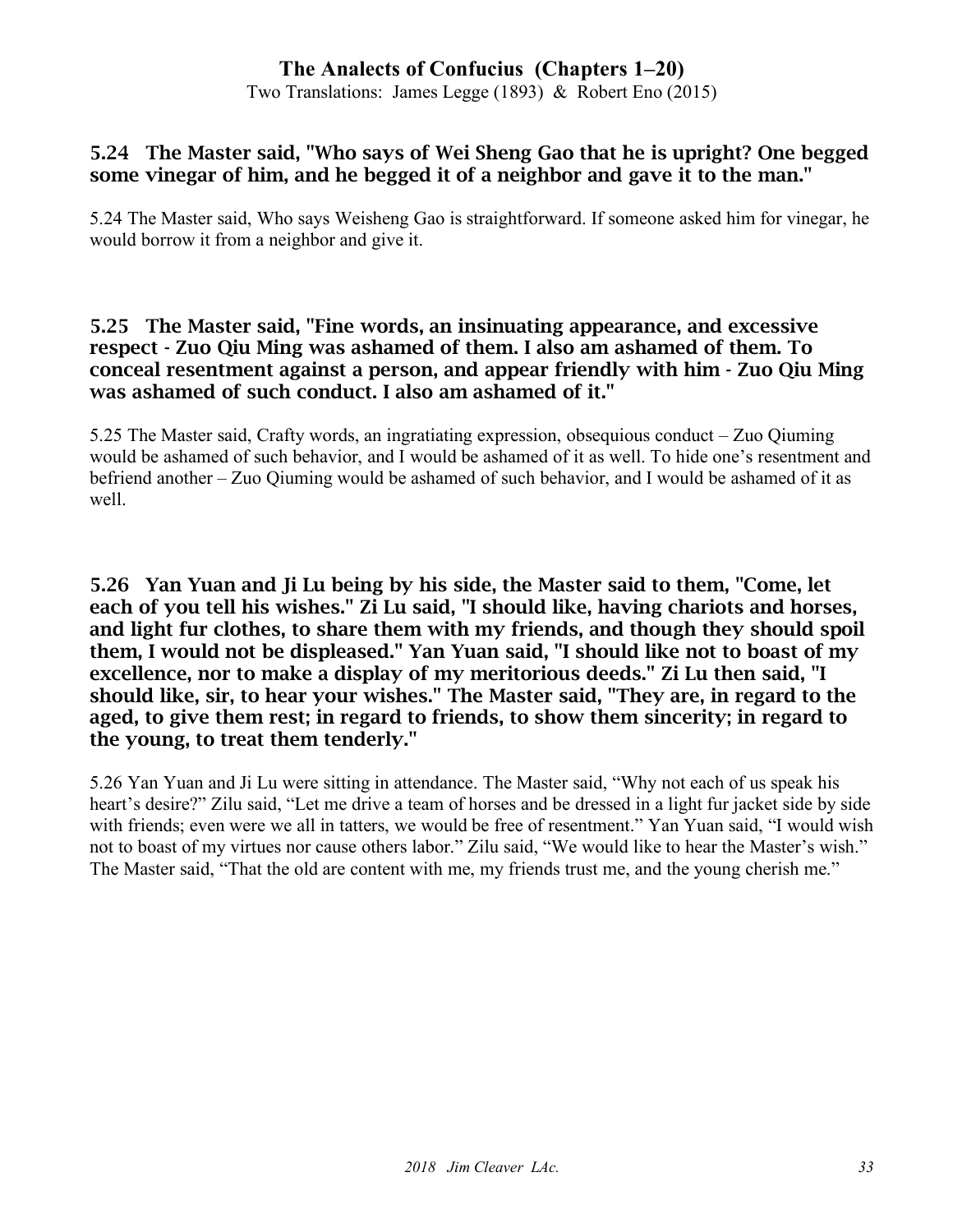Two Translations: James Legge (1893) & Robert Eno (2015)

#### 5.27 The Master said, "It is all over. I have not yet seen one who could perceive his faults, and inwardly accuse himself."

5.27 The Master said, Enough! I have yet to see anyone who can recognize his own errors and bring charges against himself within.

#### 5.28 The Master said, "In a hamlet of ten families, there may be found one honorable and sincere as I am, but not so fond of learning."

5.28 The Master said, In a town of ten households, there will surely be one who is as loyal and trustworthy as I. But there will be none who loves learning as much!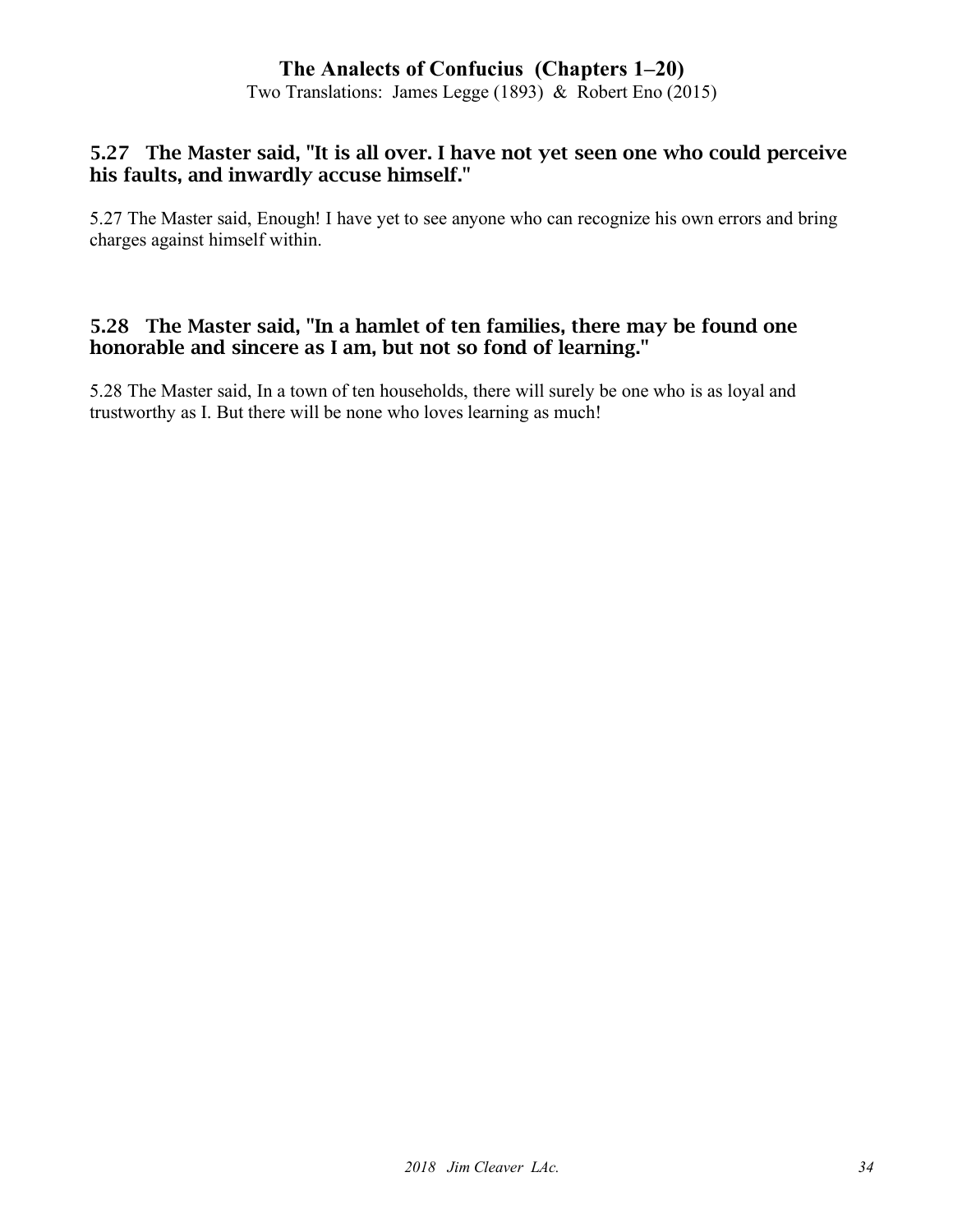Two Translations: James Legge (1893) & Robert Eno (2015)

#### VI Yong Ye

#### 6.1 The Master said, "There is Yong - he might occupy the place of a prince."

6.1 The Master said, Yong may be permitted to sit facing south.

6.2 Zhong Gong asked about Zi Sang Bo Zi. The Master said, "He may pass. He does not mind small matters." Zhong Gong said, "If a man cherish in himself a reverential feeling of the necessity of attention to business, though he may be easy in small matters in his government of the people, that may be allowed. But if he cherish in himself that easy feeling, and also carry it out in his practice, is not such an easymode of procedure excessive?" The Master said, "Yong's words are right."

6.2 Zhonggong asked about Zisang Bozi. The Master said, "He was satisfactory; his style was simple." Zhonggong said, "To be attentively respectful when interacting at home but simple in conduct when approaching one's people is indeed satisfactory. But is not being simple both at home and in conduct abroad to be too simple?" The Master said, "Yong's words are correct."

6.3 The Duke Ai asked which of the disciples loved to learn. Confucius replied to him, "There was Yan Hui; HE loved to learn. He did not transfer his anger; he did not repeat a fault. Unfortunately, his appointed time was short and he died; and now there is not such another. I have not yet heard of any one who loves to learn as he did."

6.3 Duke Ai asked which of the disciples loved learning. The Master said, "There was Yan Hui who loved learning. He never shifted his anger, never repeated his errors. Unfortunately, his life was short and he died. Now there is none. I have not heard of another who loves learning."

6.4 Zi Hua being employed on a mission to Qi, the disciple Ran requested grain for his mother. The Master said, "Give her a fu." Ran requested more. "Give her an yu," said the Master. Ran gave her five bing. The Master said, "When Chi was proceeding to Qi, he had fat horses to his carriage, and wore light furs. I have heard that a superior man helps the distressed, but does not add to the wealth of the rich."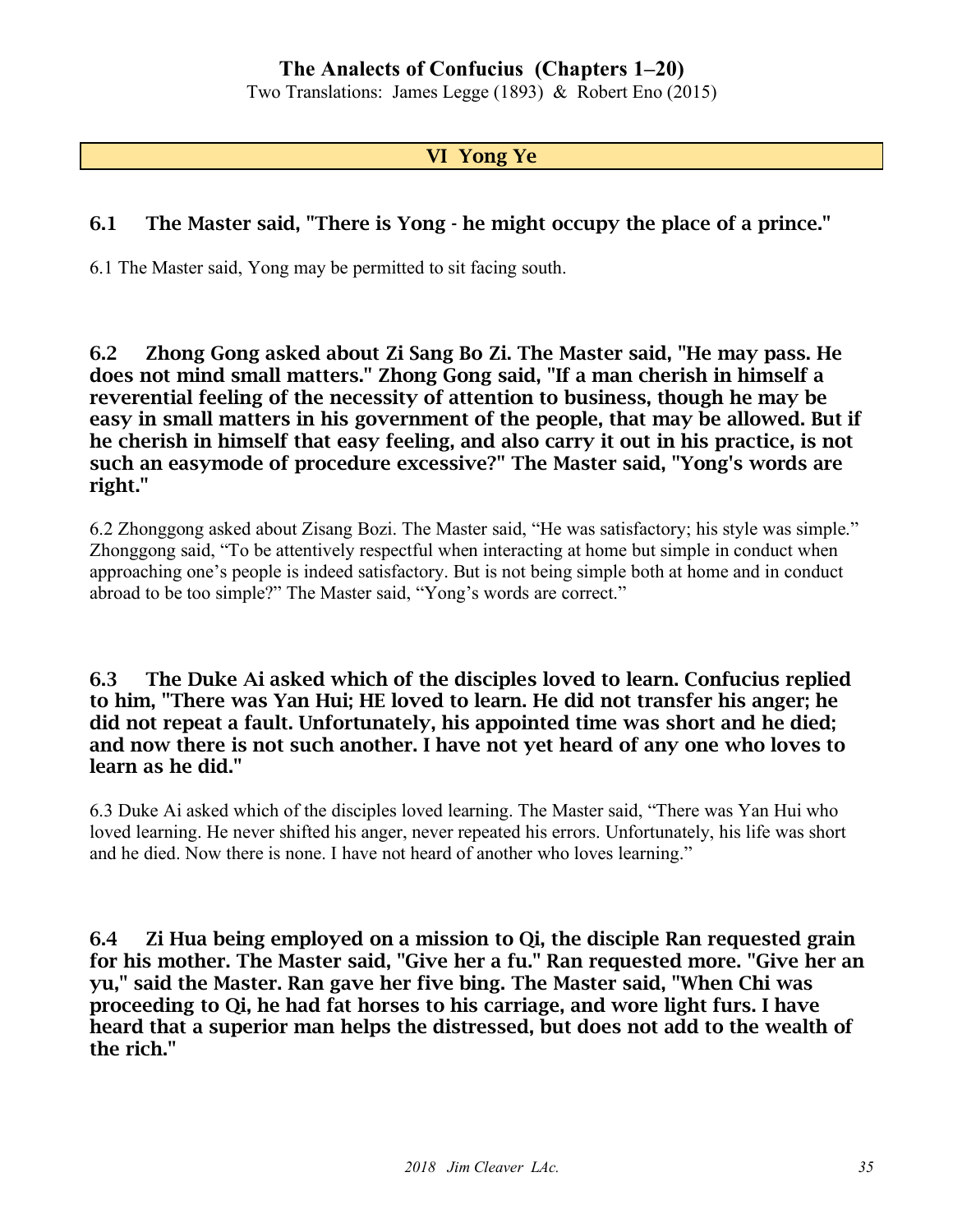Two Translations: James Legge (1893) & Robert Eno (2015)

6.4 Zihua was dispatched on a mission to Qi. Ranzi asked for an allotment of grain to provide his mother. The Master said, "Give her six measures." Ranzi asked for more. "Give her nine measures." Ranzi gave her twenty-five measures. The Master said, "When Chi traveled to Qi, he rode a sleek horse and wore a fine fur jacket. I have heard it said, 'The junzi attends to the needy; he does not enrich the wealthy.'"

#### 6.5 Yuan Si being made governor of his town by the Master, he gave him nine hundred measures of grain, but Si declined them. The Master said, "Do not decline them. May you not give them away in the neighborhoods, hamlets, towns, and villages?"

6.5 Yuan Si acted as steward of the Master's household. The Master set his salary at nine hundred measures. Yuan Si declined. The Master said, "No, you can give it to your neighbors and townsmen."

#### 6.6 The Master, speaking of Zhong Gong, said, "If the calf of a brindled cow be red and horned, although men may not wish to use it, would the spirits of the mountains and rivers put it aside?"

6.6 The Master characterized Zhonggong thus: If the calf of a plough ox has a sorrel coat and fine horns, though one wished not to sacrifice it, would the spirits of the mountains and rivers forego it?

#### 6.7 The Master said, "Such was Hui that for three months there would be nothing in his mind contrary to perfect virtue. The others may attain to this on some days or in some months, but nothing more."

6.7 The Master said, Hui would go three months without his heart ever departing from ren. As for the others, their hearts merely come upon ren from time to time.

6.8 Ji Kang asked about Zhong You, whether he was fit to be employed as an officer of government. The Master said, "You is a man of decision; what difficulty would he find in being an officer of government?" Kang asked, "Is Ci fit to be employed as an officer of government?" and was answered, "Ci is a man of intelligence; what difficulty would he find in being an officer of government?" Asked, "Is Qui fit to be employed as an officer of government?" the master replied, "Qiu is a man of various ability; what difficulty would he find in being an officer of government?""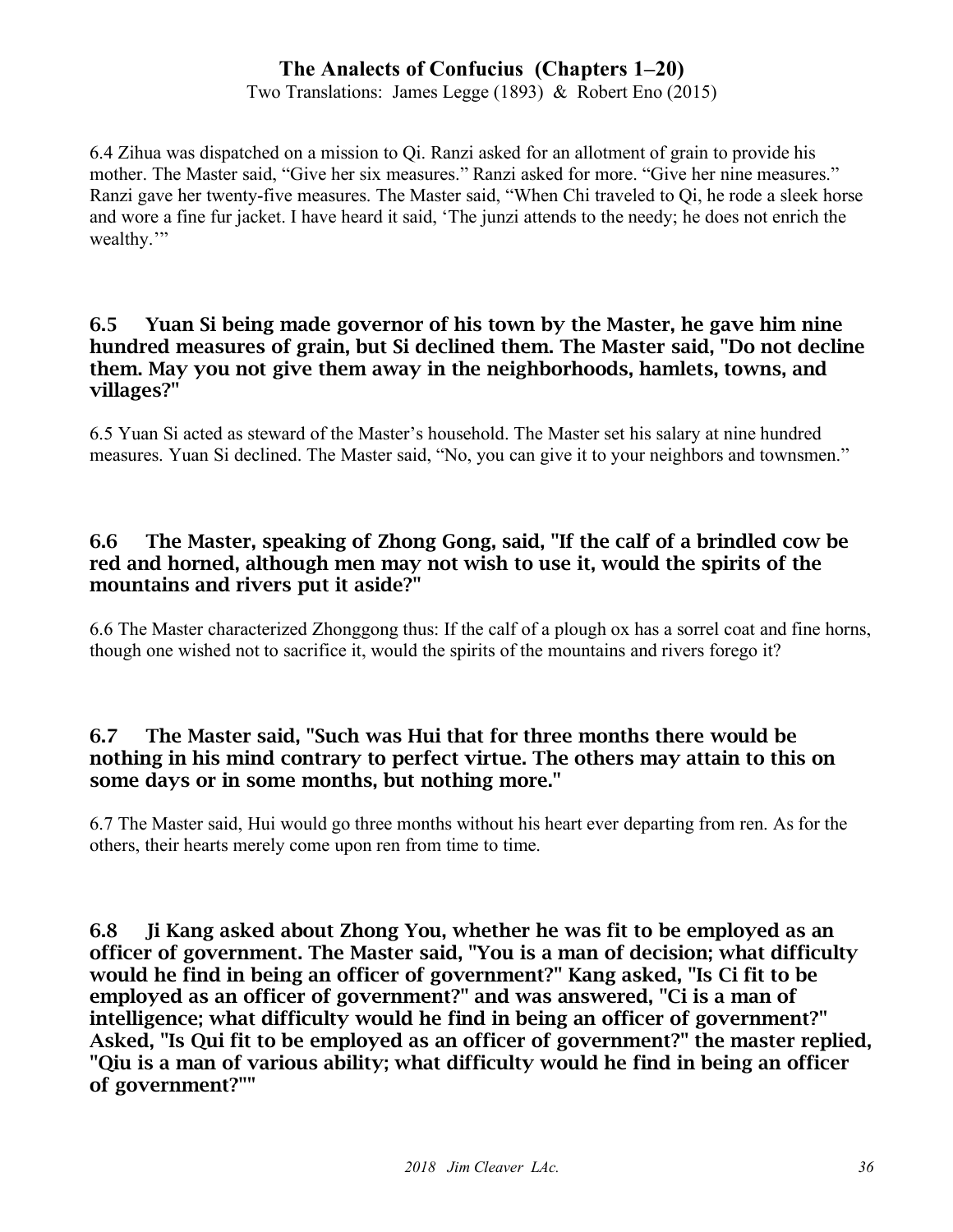Two Translations: James Legge (1893) & Robert Eno (2015)

6.8 Ji Kangzi asked, "Cannot Zhong Yóu be appointed to government position?" The Master said, "Yóu is resolute. What difficulty would he have in governance." "Cannot Si be appointed to government position?" The Master said, "Si has understanding. What difficulty would he have in governance?" "Cannot Qiu be appointed to government position?" The Master said, "Qiu is accomplished in arts. What difficulty would he have in governance?"

## 6.9 The chief of the Ji family sent to ask Min Zi Qian to be governor of Fei. Min Zi Qian said, "Decline the offer for me politely. If any one come again to me with a second invitation, I shall be obliged to go and live on the banks of the Wen."

6.9 The Ji family sent word appointing Min Ziqian as the steward of Bi. Min Ziqian said, "Make a good excuse for me. If they send for me again, I will surely be found north of the River Wen."

## 6.10 Bo Niu being ill, the Master went to ask for him. He took hold of his hand through the window, and said, "It is killing him. It is the appointment of Heaven, alas! That such a man should have such a sickness! That such a man should have such a sickness!"

6.10 Boniu fell ill. The Master called upon him, grasping Boniu's hand through the window. He said, "There is nothing for it! It is fated. Yet for such a man to have such an illness! For such a man to have such an illness!"

## 6.11 The Master said, "Admirable indeed was the virtue of Hui! With a single bamboo dish of rice, a single gourd dish of drink, and living in his mean narrow lane, while others could not have endured the distress, he did not allow his joy to be affected by it. Admirable indeed was the virtue of Hui!"

6.11 The Master said, How worthy is Hui! A simple bowl of food and a dipperful of drink, living on a shabby lane – others could not bear the cares, yet Hui is unchanging in his joy. How worthy is Hui!

## 6.12 Ran Qiu said, "It is not that I do not delight in your doctrines, but my strength is insufficient." The Master said, "Those whose strength is insufficient give over in the middle of the way but now you limit yourself."

6.12 Ran Qiu said, "It is not that I do not delight in your dao, Master – my strength is insufficient." The Master said, "Those with insufficient strength fall by the path midway. You are simply drawing a line."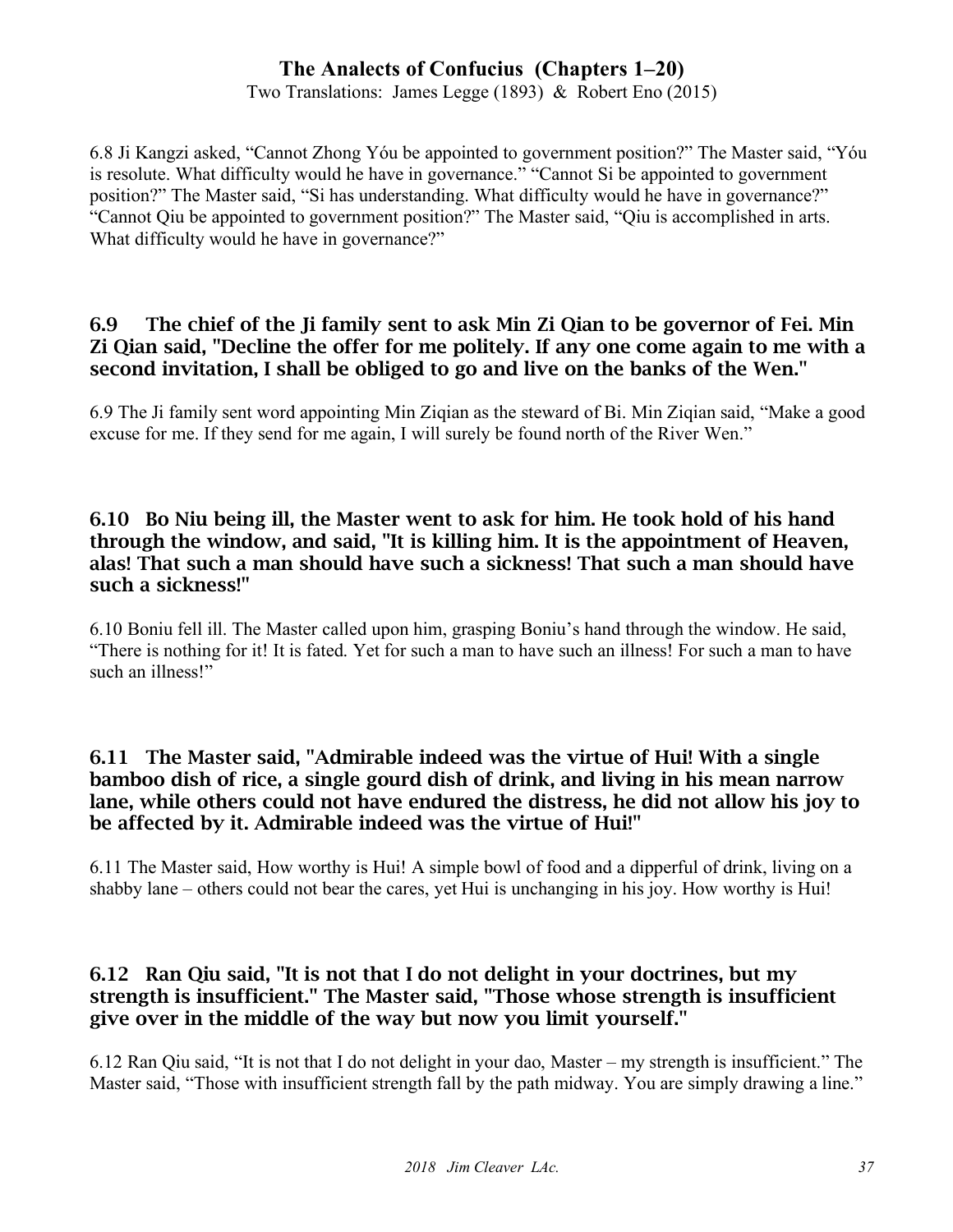Two Translations: James Legge (1893) & Robert Eno (2015)

#### 6.13 The Master said to Zi Xia, "Do you be a scholar after the style of the superior man, and not after that of the mean man."

6.13 The Master addressed Zixia, saying, "Be a junzi Ru; don't be a small man Ru."

#### 6.14 Zi You being governor of Wu Cheng, the Master said to him, "Have you got good men there?" He answered, "There is Dan Tai Mie Ming, who never in walking takes a short cut, and excepting on public business never comes to my office."

6.14 Ziyou became the steward of Wucheng. The Master said, "Do you find good men there?" "There is one called Tantai Mieming. He never takes shortcuts in his conduct, and if it is not upon official business, he never comes to see me in my chamber."

## 6.15 The Master said, "Meng Zhi Fan does not boast of his merit. Being in the rear on an occasion of flight, when they were about to enter the gate, he whipped up his horse, saying, 'It is not that I dare to be last. My horse would not advance.'"

6.15 The Master said, Meng Zhifan was not boastful. When the army retreated, he held the rear, but as they approached the city gate he whipped his horse ahead, saying, "It's not that I dared to stay behind – my horse simply wouldn't go!"

## 6.16 The Master said, "Without the specious speech of the litanist Tuo and the beauty of the prince Zhao of Song, it is difficult to escape in the present age."

6.16 The Master said, Without the glibness of Zhu Tuo or the handsomeness of Song Zhao, it is hard to escape in times like these.

# 6.17 The Master said, "Who can go out but by the door? How is it that men will not walk according to these ways?"

6.17 The Master said, Who can go out except through the door? Why, then, does no one follow this dao?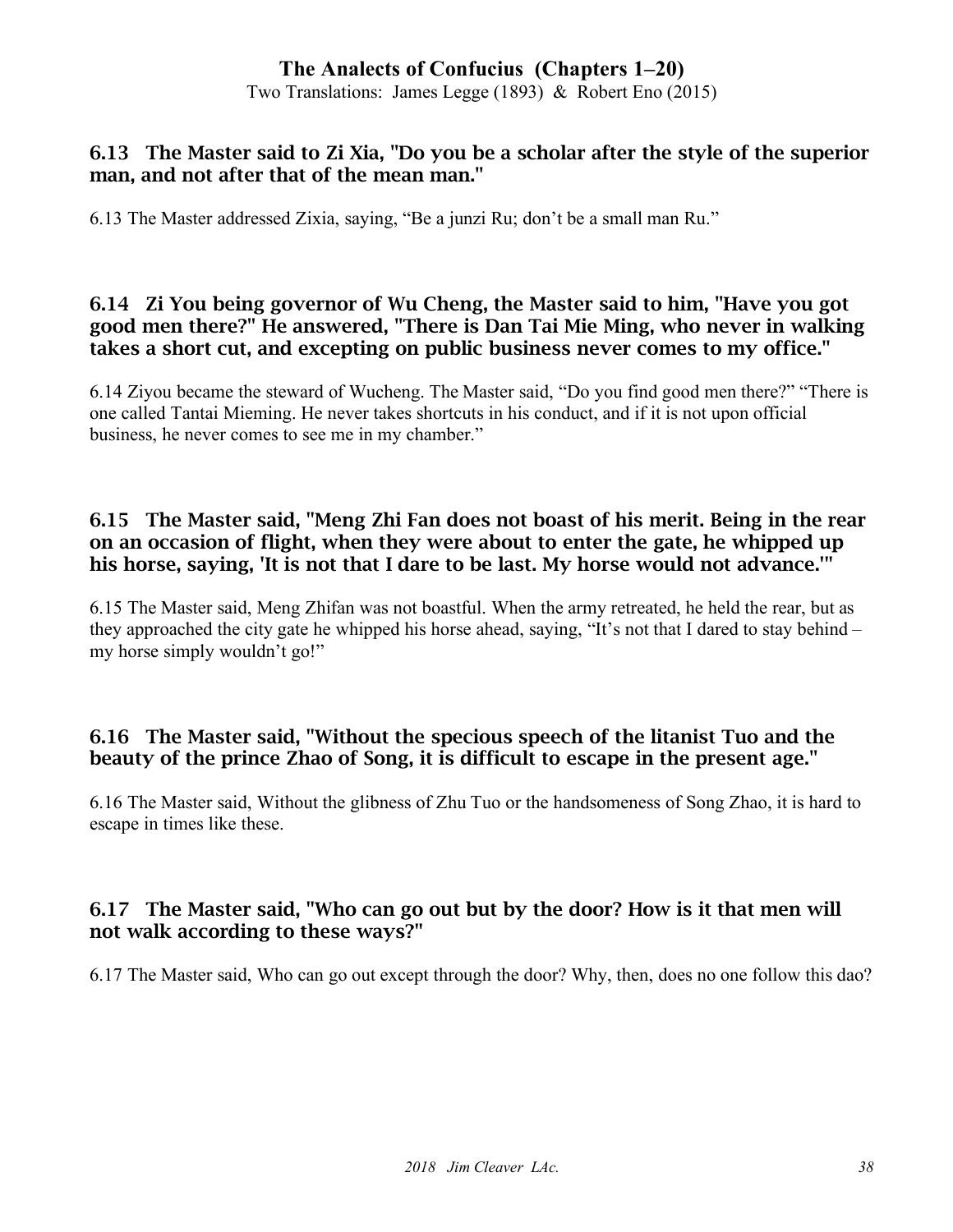Two Translations: James Legge (1893) & Robert Eno (2015)

## 6.18 The Master said, "Where the solid qualities are in excess of accomplishments, we have rusticity; where the accomplishments are in excess of the solid qualities, we have the manners of a clerk. When the accomplishments and solid qualities are equally blended, we then have the man of virtue."

6.18 When plain substance prevails over patterned refinement, you have a bumpkin. When patterned refinement prevails over substance, you have a clerk. When substance and pattern are in balance, only then do you have a junzi.

## 6.19 The Master said, "Man is born for uprightness. If a man lose his uprightness, and yet live, his escape from death is the effect of mere good fortune."

6.19 Men stay alive through straightforward conduct. When the crooked stay alive it is simply a matter of escaping through luck.

## 6.20 The Master said, "They who know the truth are not equal to those who love it, and they who love it are not equal to those who delight in it."

6.20 The Master said, Knowing it is not so good as loving it; loving it is not so good as taking joy in it.

## 6.21 The Master said, "To those whose talents are above mediocrity, the highest subjects may be announced. To those who are below mediocrity, the highest subjects may not be announced."

6.21 The Master said, With men of middle level or higher, one may discuss the highest; with men below the middle rank, one may not discuss the highest.

6.22 Fan Chi asked what constituted wisdom. The Master said, "To give one's self earnestly to the duties due to men, and, while respecting spiritual beings, to keep aloof from them, may be called wisdom." He asked about perfect virtue. The Master said, "The man of virtue makes the difficulty to be overcome his first business, and success only a subsequent consideration - this may be called perfect virtue."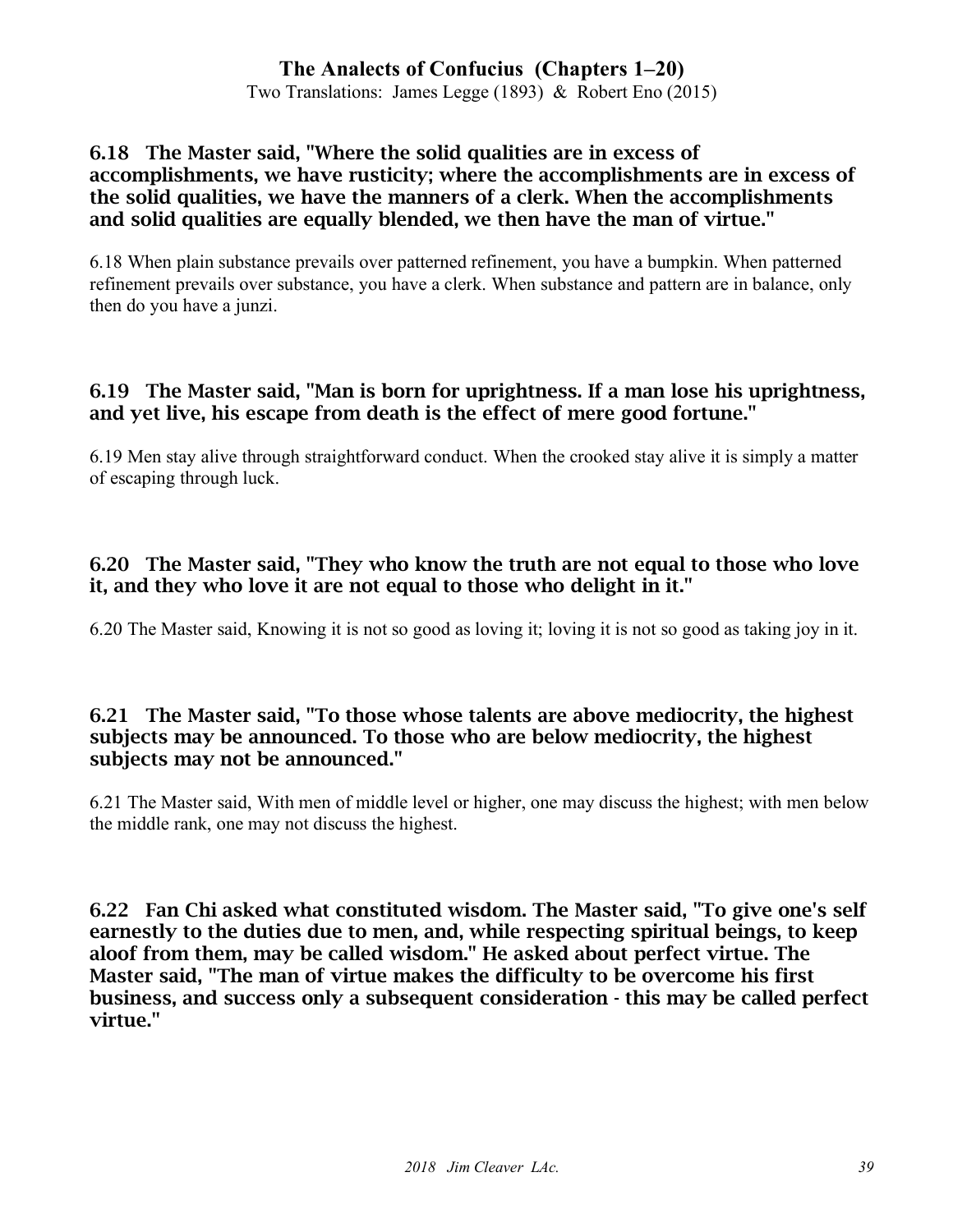Two Translations: James Legge (1893) & Robert Eno (2015)

6.22 Fan Chi asked about knowledge. The Master said, "To concentrate on what is right for the people; to be attentively respectful towards ghosts and spirits but keep them at a distance – this may be called knowledge." He asked about ren. "People who are ren are first to shoulder difficulties and last to reap rewards. This may be called ren."

#### 6.23 The Master said, "The wise find pleasure in water; the virtuous find pleasure in hills. The wise are active; the virtuous are tranquil. The wise are joyful; the virtuous are long-lived."

6.23 The Master said, The wise delight in water; the ren delight in mountains. The wise are in motion; the ren are at rest. The wise are joyful; the ren are long lived.

## 6.24 The Master said, "Qi, by one change, would come to the State of Lu. Lu, by one change, would come to a State where true principles predominated."

6.24 The Master said, The state of Qi with one transformation could become the state of Lu, and the state of Lu with one transformation could reach the dao.

## 6.25 The Master said, "A cornered vessel without corners - a strange cornered vessel! A strange cornered vessel!"

6.25 The Master said, A gourd that is not a gourd – is it a gourd? Is it a gourd?

## 6.26 Zai Wo asked, saying, "A benevolent man, though it be told him, 'There is a man in the well' will go in after him, I suppose." Confucius said, "Why should he do so? A superior man may be made to go to the well, but he cannot be made to go down into it. He may be imposed upon, but he cannot be fooled."

6.26 Zai Wo asked, "If you were to say to a ren person that there was someone fallen down into a well, would he leap in to save him?" The Master said, "What do you mean by this? A junzi may be urged, but he cannot be snared; he may be deceived, but he may not be made a fool of."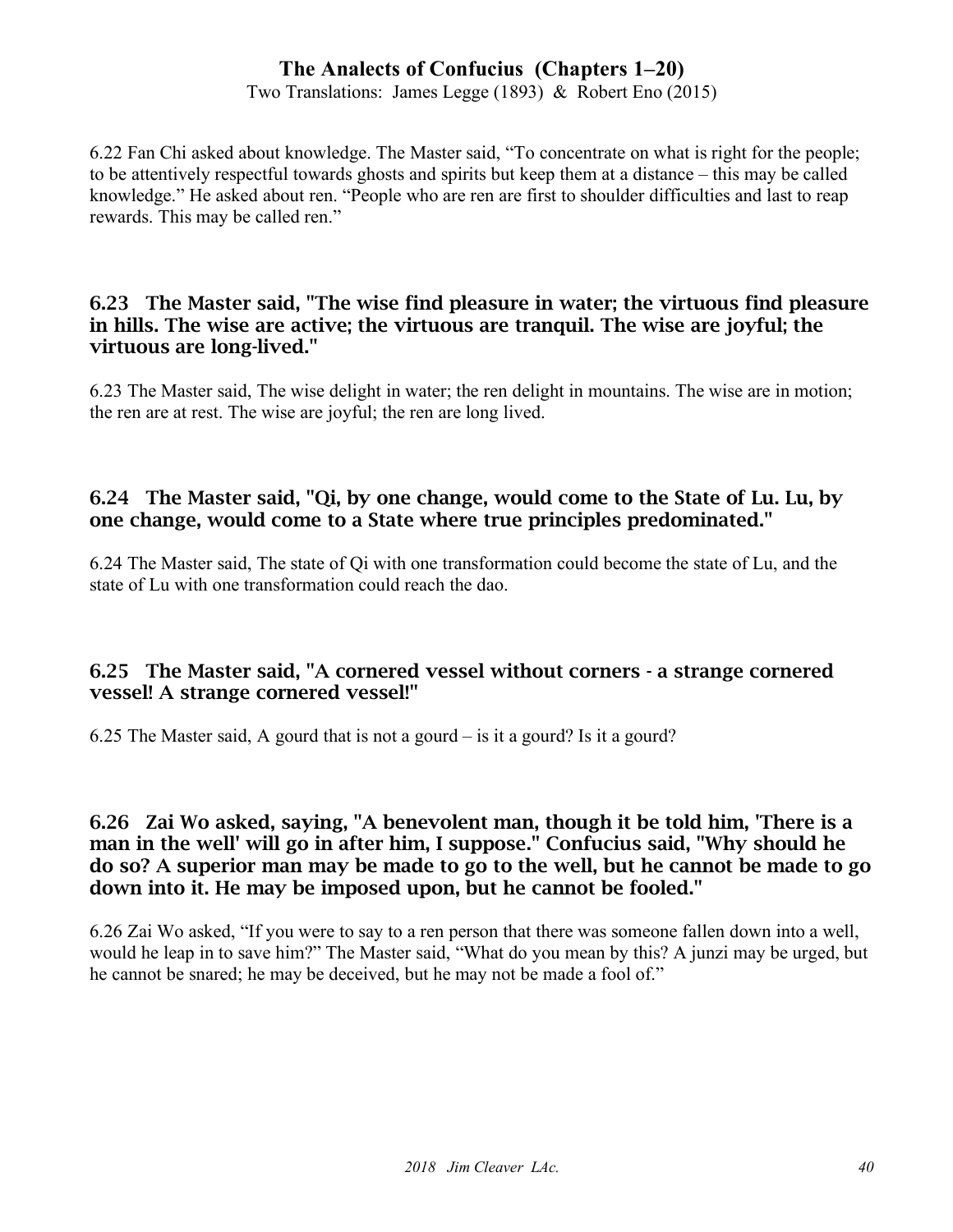Two Translations: James Legge (1893) & Robert Eno (2015)

## 6.27 The Master said, "The superior man, extensively studying all learning, and keeping himself under the restraint of the rules of propriety, may thus likewise not overstep what is right."

6.27 The Master said, Once a junzi has studied broadly in patterns and constrained them with li, indeed he will never turn his back on them.

#### 6.28 The Master having visited Nan Zi, Zi Lu was displeased, on which the Master swore, saying, "Wherein I have done improperly, may Heaven reject me! may Heaven reject me!"

6.28 The Master had an audience with Nanzi. Zilu was displeased. The Master swore an oath: "That which I deny, may Tian detest it! May Tian detest it!"

## 6.29 The Master said, "Perfect is the virtue which is according to the Constant Mean! Rare for a long time has been its practice among the people."

6.29 The Master said, The Central Mean in conduct is where virtue reaches its pinnacle. Few are those who can sustain it for long.

6.30 Zi Gong said, "Suppose the case of a man extensively conferring benefits on the people, and able to assist all, what would you say of him? Might he be called perfectly virtuous?" The Master said, "Why speak only of virtue in connection with him? Must he not have the qualities of a sage? Even Yao and Shun were still solicitous about this. Now the man of perfect virtue, wishing to be established himself, seeks also to establish others; wishing to be enlarged himself, he seeks also to enlarge others. To be able to judge of others by what is nigh in ourselves this may be called the art of virtue."

6.30 Zigong said, "If one were to bring broad benefits to the people and be able to aid the multitudes, what would you say about him? Could you call him ren?" The Master said, "Why would you call this a matter of ren? Surely, this would be a sage! Yao and Shun themselves would fall short of this. "The ren person is one who, wishing himself to be settled in position, sets up others; wishing himself to have access to the powerful, achieves access for others. To be able to proceed by analogy from what lies nearest by, that may be termed the formula for ren."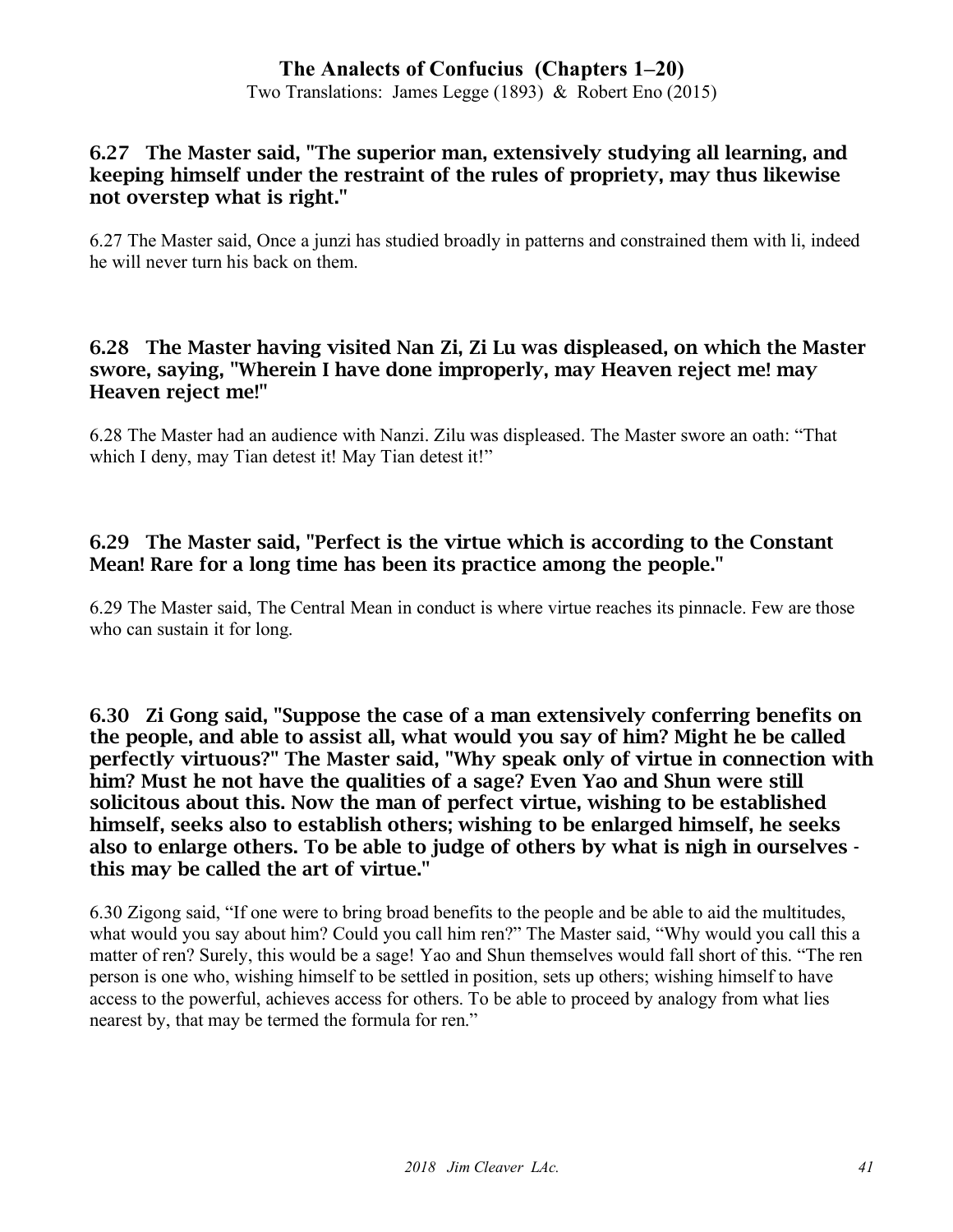Two Translations: James Legge (1893) & Robert Eno (2015)

#### VII Shu Er

## 7.1 The Master said, "A transmitter and not a maker, believing in and loving the ancients, I venture to compare myself with our old Peng."

7.1 The Master said, To transmit but not create, to be faithful in loving the old – in this I dare compare myself to Old Peng.

## 7.2 The Master said, "The silent treasuring up of knowledge; learning without satiety; and instructing others without being wearied - which one of these things belongs to me?"

7.2 The Master said, To stay silent and mark something in the mind, to study without tiring, to instruct others without fatigue – what difficulty are these things to me?

## 7.3 The Master said, "The learning virtue without proper cultivation; the not thoroughly discussing what is learned; not being able to move towards righteousness of which a knowledge is gained; and not being able to change what is not good - these are the things which occasion me solicitude."

7.3 The Master said, That I have not cultivated virtue, that I have learned but not explained, that I have heard what is right but failed to align with it, that what is not good in me I have been unable to change – these are my worries.

## 7.4 When the Master was unoccupied with business, his manner was easy, and he looked pleased.

7.4 When the Master was at leisure, his manner was relaxed and easy.

## 7.5 The Master said, "Extreme is my decay. For a long time, I have not dreamed, as I was wont to do, that I saw the duke of Zhou."

7.5 The Master said, How far I have declined! Long has it been since I have again dreamed of the Duke of Zhou.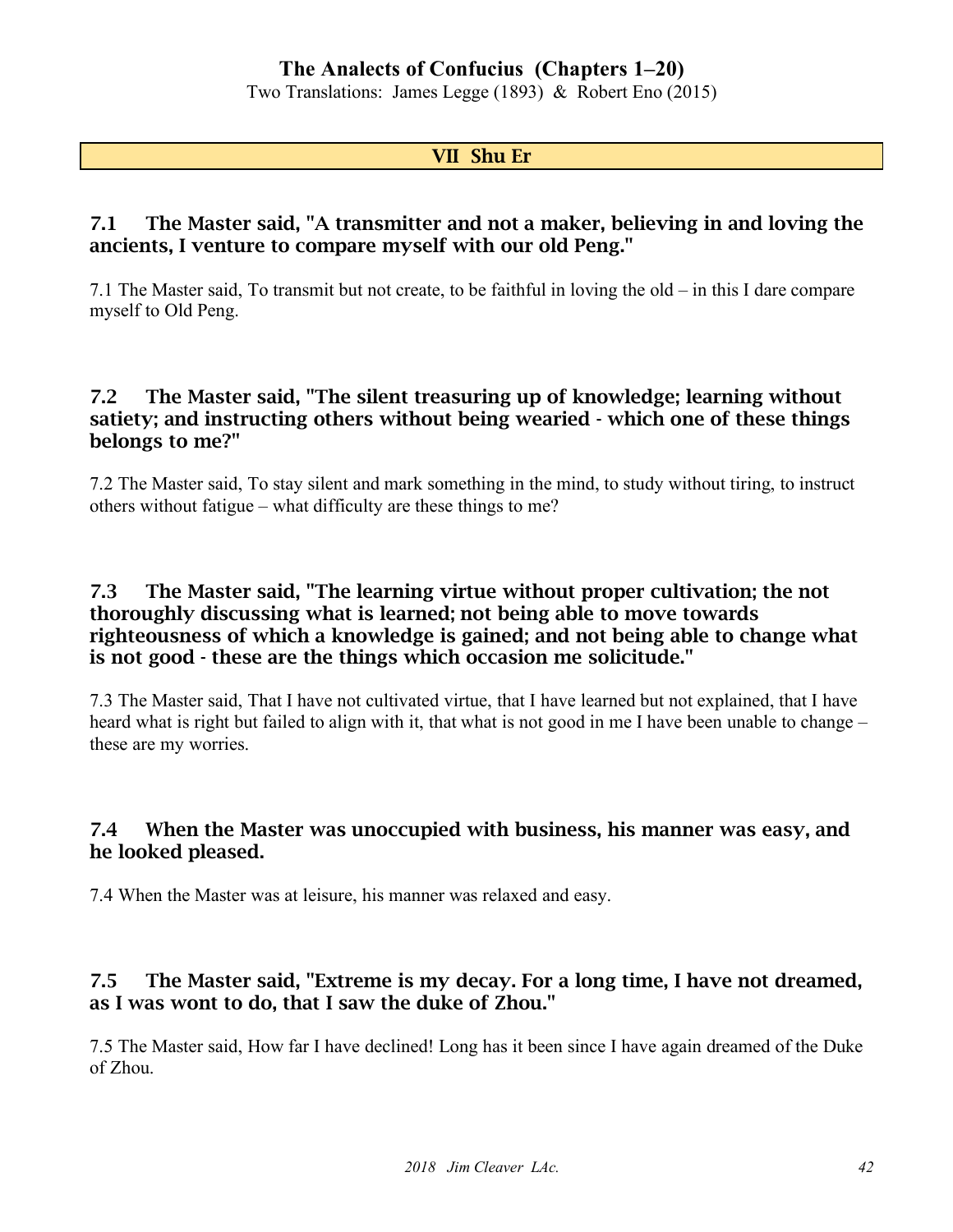Two Translations: James Legge (1893) & Robert Eno (2015)

## 7.6 The Master said, "Let the will be set on the path of duty. Let every attainment in what is good be firmly grasped. Let perfect virtue be accorded with. Let relaxation and enjoyment be found in the polite arts."

7.6 The Master said, Set your heart on the dao, base yourself in virtue, rely on ren, journey in the arts.

## 7.7 The Master said, "From the man bringing his bundle of dried flesh for my teaching upwards, I have never refused instruction to any one."

7.7 The Master said, From those who offer only a bundle of dried sausages on up, I have never refused to teach.

## 7.8 The Master said, "I do not open up the truth to one who is not eager to get knowledge, nor help out any one who is not anxious to explain himself. When I have presented one corner of a subject to any one, and he cannot from it learn the other three, I do not repeat my lesson."

7.8 The Master said, Where there is no agitated attempt at thinking, I do not provide a clue; where there is no stammered attempt at expression, I do provide a prompt. If I raise one corner and do not receive the other three in response, I teach no further.

## 7.9 When the Master was eating by the side of a mourner, he never ate to the full.

7.9 When the Master dined by the side of one who was in mourning, he never ate his fill.

## 7.10 On a day when the master had wept, he did not sing.

7.10 If on a certain day the Master cried, he did not on that day sing.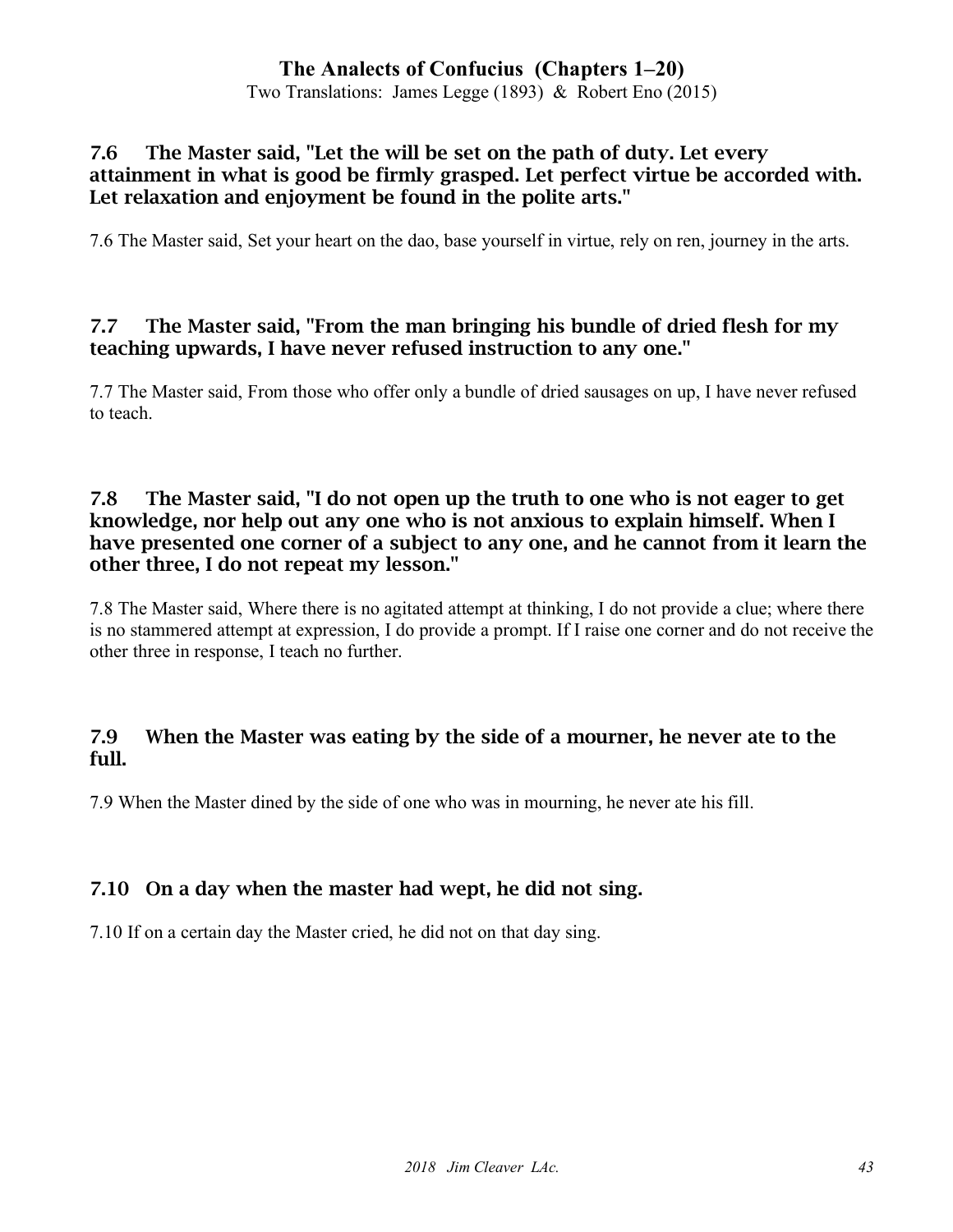Two Translations: James Legge (1893) & Robert Eno (2015)

#### 7.11 The Master said to Yan Yuan, "When called to office, to undertake its duties; when not so called, to lie retired - it is only I and you who have attained to this." Zi Lu said, "If you had the conduct of the armies of a great state, whom would you have to act with you?" The Master said, "He who will unarmed attack a tiger, or cross a river without a boat, dying without any regret, I would not have act with me. My associate must be the man who proceeds to action full of solicitude, who is fond of adjusting his plans, and then carries them into execution."

7.11 The Master said of Yan Yuan, When put to use, act; when discarded, hide – only you and I are thus. Zilu said, "Master, if you were put in charge of the three army divisions, then whom would you wish to have with you?" The Master said, "Those who fight tigers with their bare hands, wade across rivers, and are willing to die without regret – I would not want their company. I would certainly want those who approach affairs with fearful caution and who like to lay careful plans for success."

## 7.12 The Master said, "If the search for riches is sure to be successful, though I should become a groom with whip in hand to get them, I will do so. As the search may not be successful, I will follow after that which I love."

7.12 The Master said, If wealth may be well sought, though it be as lowly bearer of the whip I too would pursue it. If it cannot be well sought, I will follow what I love.

## 7.13 The things in reference to which the Master exercised the greatest caution were - fasting, war, and sickness.

7.13 Things the Master was vigilant about: fasting, war, illness.

## 7.14 When the Master was in Qi, he heard the Shao, and for three months did not know the taste of flesh. He said, "I did not think that music could have been made so excellent as this."

7.14 When the Master was in the state of Qi, he heard the Shao Music. For three months he did not know the taste of meat. He said, "I never imagined that the making of music could reach this level."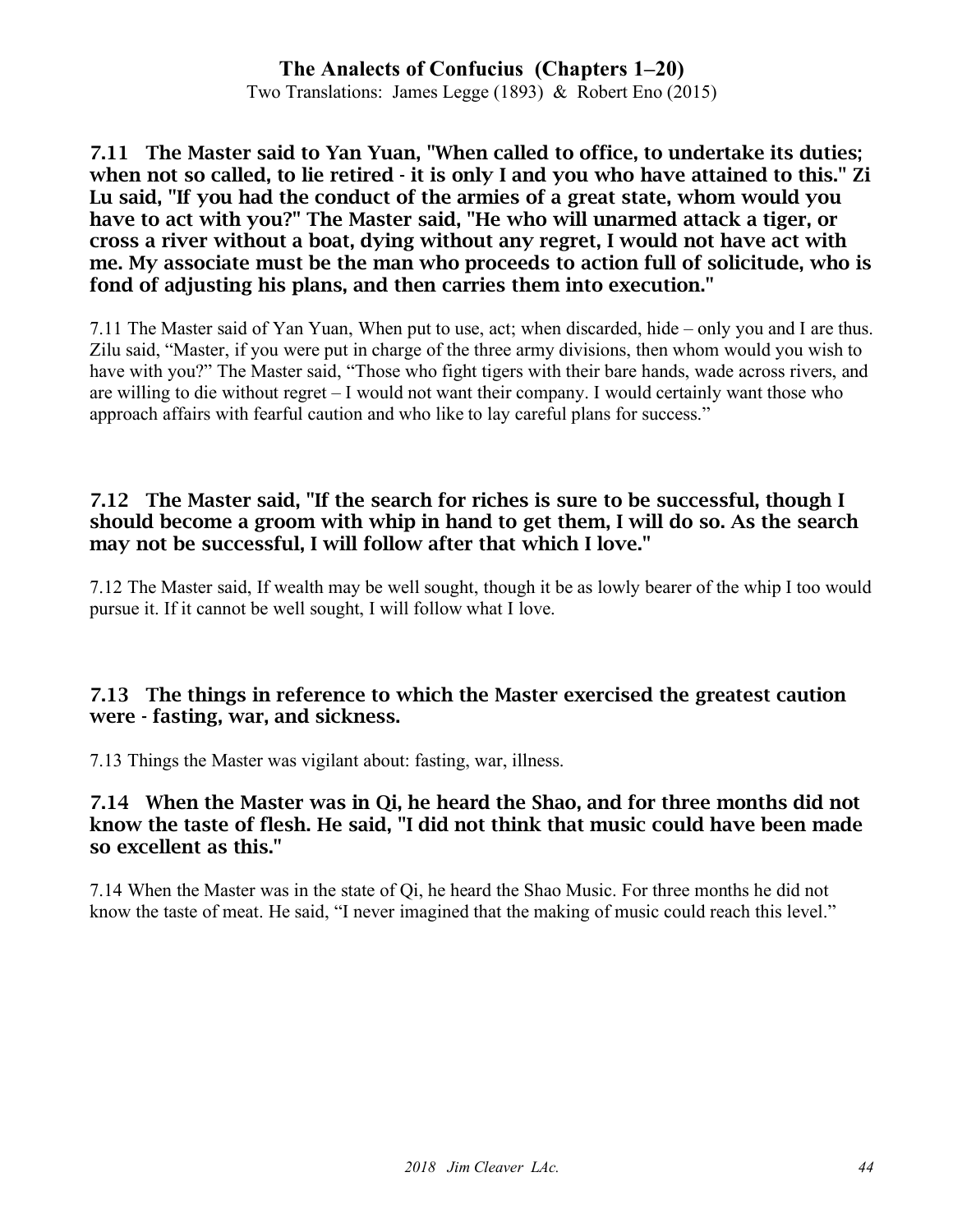Two Translations: James Legge (1893) & Robert Eno (2015)

7.15 Ran You said, "Is our Master for the ruler of Wei?" Zi Gong said, "Oh! I will ask him." He went in accordingly, and said, "What sort of men were Bo Yi and Shu Qi?" "They were ancient worthies," said the Master. "Did they have any repinings because of their course?" The Master again replied, "They sought to act virtuously, and they did so; what was there for them to repine about?" On this, Zi Gong went out and said, "Our Master is not for him."

7.15 Ran Yǒu said, "Will the Master become a partisan on behalf of the ruler of Wei?" Zigong said, "Right – I'll ask him." He entered and said to the Master, "What sort of men were Bo Yi and Shu Qi?" "They were worthies of ancient times." "Did they harbor complaints?" "They sought ren and gained ren – what complaint could they have?" Zigong exited. "The Master will not be a partisan in this," he said.

## 7.16 The Master said, "With coarse rice to eat, with water to drink, and my bended arm for a pillow; I have still joy in the midst of these things. Riches and honors acquired by unrighteousness, are to me as a floating cloud."

7.16 The Master said, To eat coarse greens, drink water, and crook one's elbow for a pillow – joy also lies therein. Wealth and high rank obtained by unrighteous means are to me like the floating clouds.

## 7.17 The Master said, "If some years were added to my life, I would give fifty to the study of the Yi, and then I might come to be without great faults."

7.17 The Master said, Give me a few years, till fifty, in order to learn, and indeed I may be free of great flaws.

## 7.18 The Master's frequent themes of discourse were: the Odes, the History, and the maintenance of the Rules of Propriety. On all these he frequently discoursed.

7.18 Those things for which the Master always employed court dialect: the Poetry, the Documents, the conduct of li. For all these, he employed court dialect.

7.19 The Duke of She asked Zi Lu about Confucius, and Zi Lu did not answer him. The Master said, "Why did you not say to him, 'He is simply a man, who in his eager pursuit of knowledge forgets his food, who in the joy of its attainment forgets his sorrows, and who does not perceive that old age is coming on?'"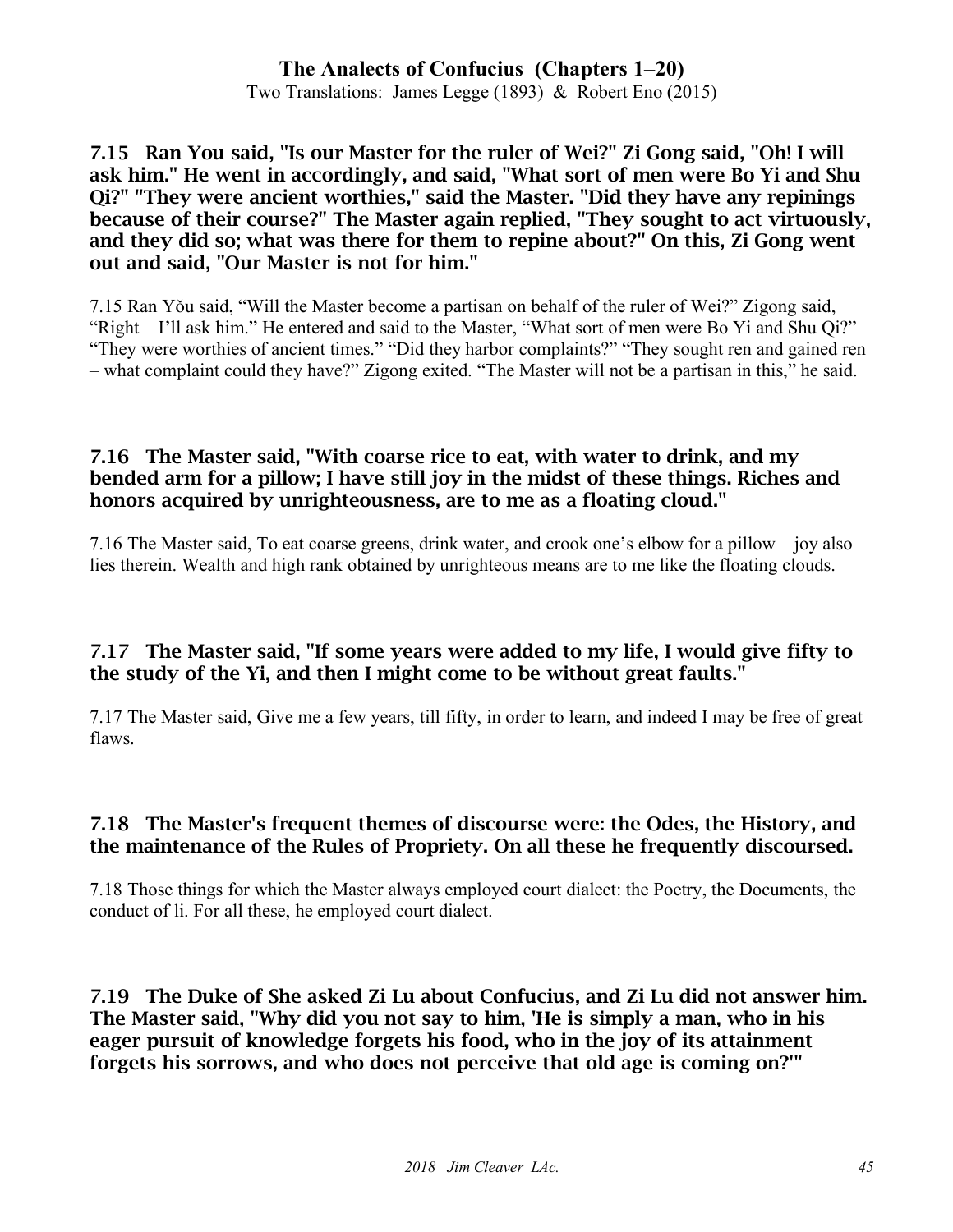Two Translations: James Legge (1893) & Robert Eno (2015)

7.19 The Lord of She asked Zilu about Confucius. Zilu could think of no response. The Master said, "Why did you not say: As a man, when agitated in thought he forgets to eat, joyfully forgetting his cares, not realizing that old age is near at hand?"

## 7.20 The Master said, "I am not one who was born in the possession of knowledge; I am one who is fond of antiquity, and earnest in seeking it there."

7.20 The Master said, I was not born with knowledge. I love what is old and am assiduous in pursuing it.

## 7.21 The subjects on which the Master did not talk, were: extraordinary things, feats of strength, disorder, and spiritual beings

7.21 The Master did not speak of strange occurrences, feats of strength, political disruptions, and spirits.

## 7.22 The Master said, "When I walk along with two others, they may serve me as my teachers. I will select their good qualities and follow them, their bad qualities and avoid them."

7.22 The Master said, When walking in a group of three, my teachers are always present. I draw out what is good in them so as to emulate it myself, and what is not good in them so as to alter it in myself.

## 7.23 The Master said, "Heaven produced the virtue that is in me. Huan Tui - what can he do to me?"

7.23 The Master said, Tian has engendered virtue in me – what harm can Huan Tui do to me?

## 7.24 The Master said, "Do you think, my disciples, that I have any concealments? I conceal nothing from you. There is nothing which I do that is not shown to you, my disciples; that is my way."

7.24 The Master said, My friends, do you believe I have secrets from you? I am without secrets. There is nothing I do that I do not share with you, my friends. That is who I am.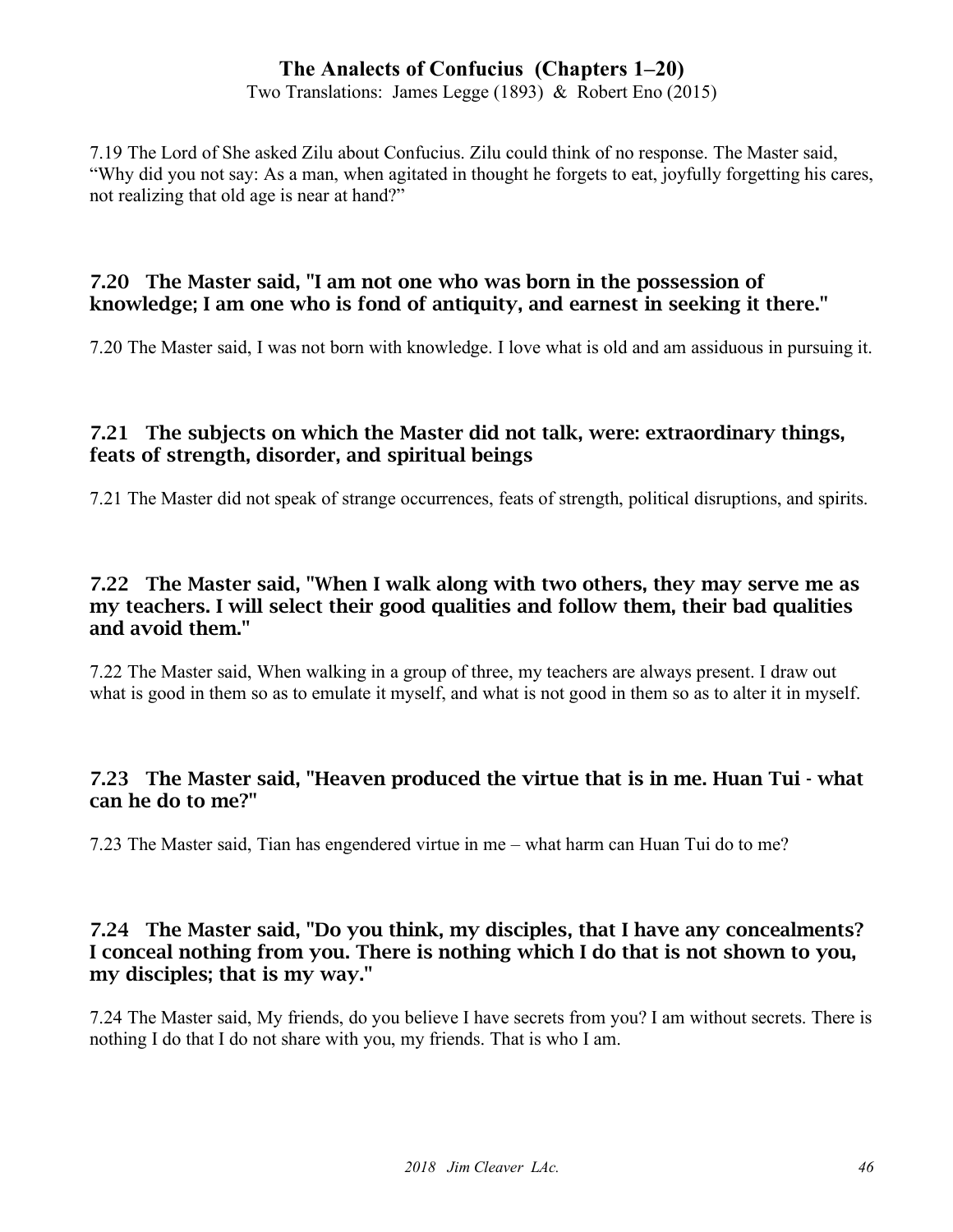Two Translations: James Legge (1893) & Robert Eno (2015)

## 7.25 There were four things which the Master taught: letters, ethics, devotion of soul, and truthfulness.

7.25 The Master taught by means of four things: patterns, conduct, loyalty, faithfulness.

#### 7.26 The Master said, "A sage it is not mine to see; could I see a man of real talent and virtue, that would satisfy me." The Master said, "A good man it is not mine to see; could I see a man possessed of constancy, that would satisfy me. Having not and yet affecting to have, empty and yet affecting to be full, straitened and yet affecting to be at ease - it is difficult with such characteristics to have constancy."

7.26 The Master said, "Sages I have had no opportunity to see. You may say that I have been able to see junzis." The Master said, "Good men I have had no opportunity to see. You may say that I have been able to see steadfast men. To treat having nothing as having enough, being empty as being full, being in tight constraints as being in luxury – it is hard enough to be steadfast!"

## 7.27 The Master angled, but did not use a net. He shot, but not at birds perching.

7.27 When the Master fished he did not use a net; when he hunted, he did not shoot at nesting birds.

## 7.28 The Master said, "There may be those who act without knowing why. I do not do so. Hearing much and selecting what is good and following it; seeing much and keeping it in memory - this is the second style of knowledge."

7.28 The Master said, There may be some who invent without prior knowledge. I am not such a one. To listen to much, select what is good, and follow it; to observe much and to mark it in memory – these are second to knowledge.

7.29 It was difficult to talk (profitably and reputably) with the people of Hu Xiang, and a lad of that place having had an interview with the Master, the disciples doubted. The Master said, "I admit people's approach to me without committing myself as to what they may do when they have retired. Why must one be so severe? If a man purify himself to wait upon me, I receive him so purified, without guaranteeing his past conduct."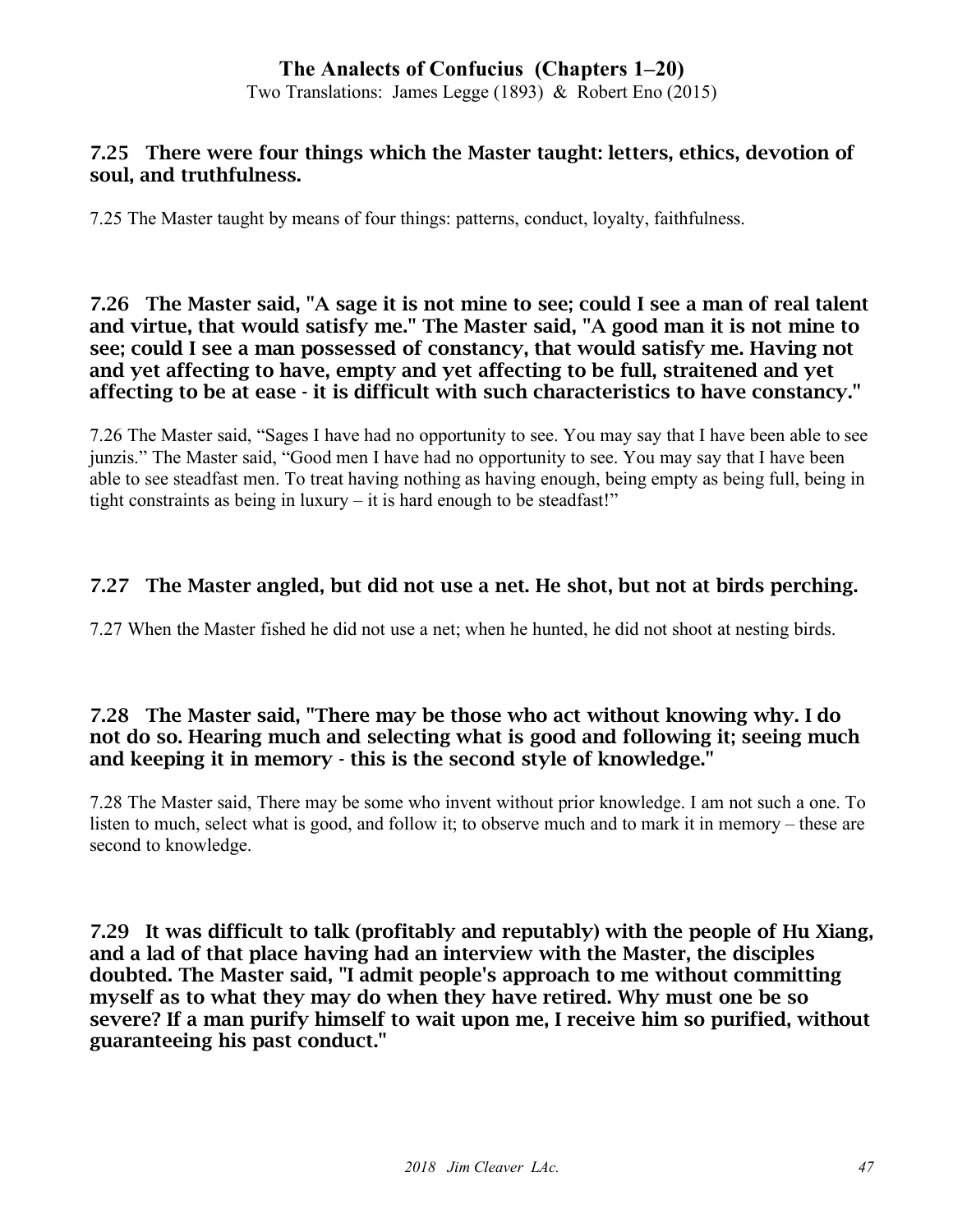Two Translations: James Legge (1893) & Robert Eno (2015)

7.29 The people of Hu Village were difficult to talk with. Confucius granted a village youth an interview and the disciples were doubtful. The Master said, "To approve of him when he advances does not mean you've approved of his steps back. What is extraordinary in this? When a person purifies himself so as to advance, you approve his purity; you are not endorsing his past."

#### 7.30 The Master said, "Is virtue a thing remote? I wish to be virtuous, and lo! virtue is at hand."

7.30 The Master said, Is ren distant? When I wish to be ren, ren arrives.

7.31 The minister of crime of Chen asked whether the duke Zhao knew propriety, and Confucius said, "He knew propriety." Confucius having retired, the minister bowed to Wu Ma Qi to come forward, and said, "I have heard that the superior man is not a partisan. May the superior man be a partisan also? The prince married a daughter of the house of Wu, of the same surname with himself, and called her, 'The elder Zi of Wu.' If the prince knew propriety, who does not know it?" Wu Ma Qi reported these remarks, and the Master said, "I am fortunate! If I have any errors, people are sure to know them."

7.31 The Minister of Crime in the state of Chen asked, "Did Duke Zhao understand li?" Confucius said, "He did." Confucius retired, and the Minister bowed to Wuma Qi, who entered. The Minister said, "I have heard that the junzi is not a partisan – is he indeed a partisan after all? Your former ruler married a woman from the state of Wu with the same surname as his own clan, but simply referred to her as 'Mengzi of Wu.' If your ruler understood li, who does not understand li?" Wuma Qi reported this to the Master, who said, "I am lucky. When I make an error, others always know it."

## 7.32 When the Master was in company with a person who was singing, if he sang well, he would make him repeat the song, while he accompanied it with his own voice.

7.32 When the Master sang with others and they sang well, he would always wait and then ask them to repeat before joining in harmony.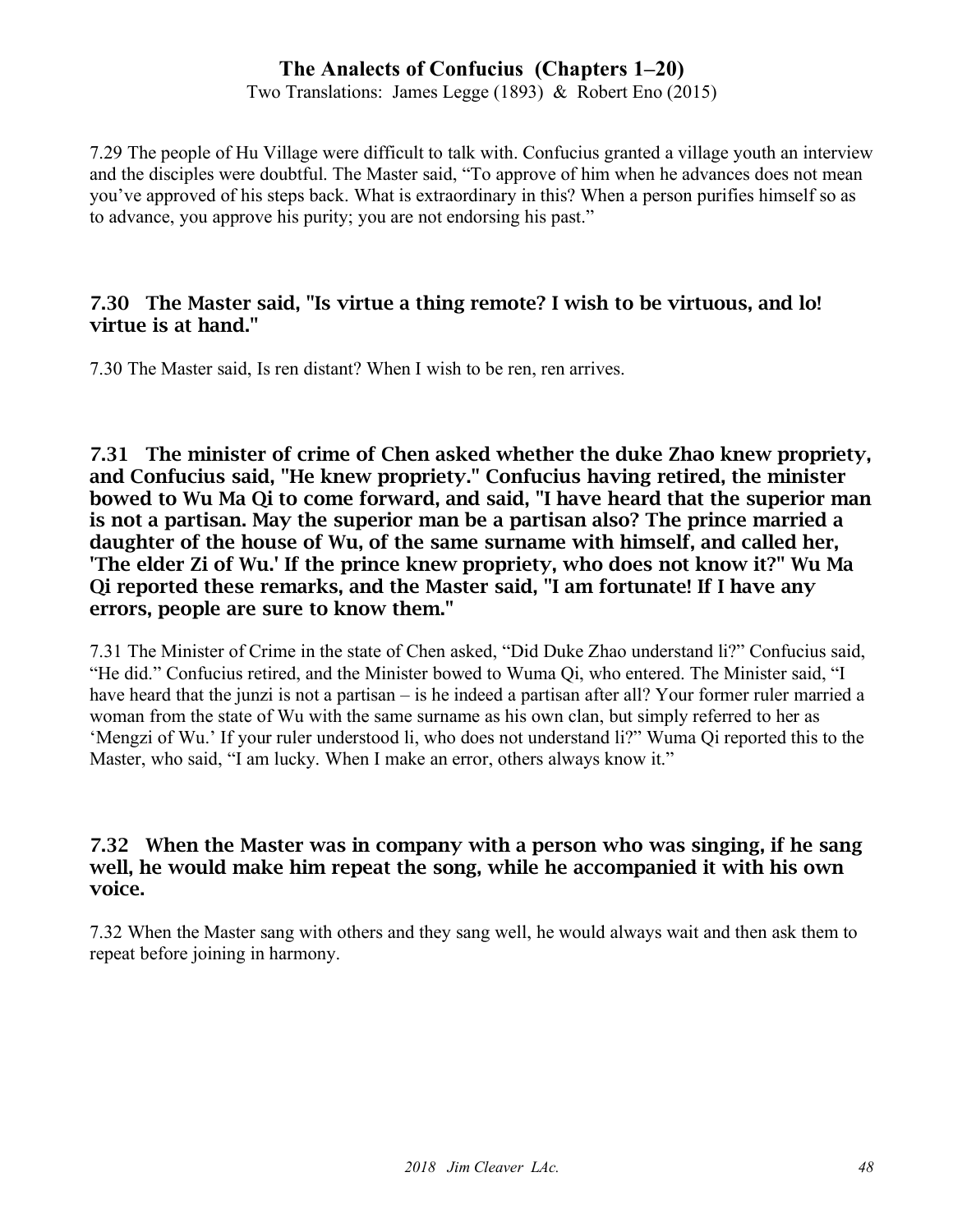Two Translations: James Legge (1893) & Robert Eno (2015)

## 7.33 The Master said, "In letters I am perhaps equal to other men, but the character of the superior man, carrying out in his conduct what he professes, is what I have not yet attained to."

7.33 The Master said, In terms of unstinting effort, I can measure up to others, but as far as exemplifying the junzi in my personal conduct, I have not yet grasped it.

#### 7.34 The Master said, "The sage and the man of perfect virtue - how dare I rank myself with them? That I strive to become such without satiety, and teach others without weariness - this much can be said of me." Gong Xi Hua said, "This is just what we, the disciples, cannot imitate you in."

7.34 The Master said, "As for terms such as 'sage' or 'ren', how could I dare accept them? Rather, 'tireless in pursuing it, unflagging in teaching others' – that may be said of me." Gongxi Hua said, "That is just what we disciples cannot learn to be."

#### 7.35 The Master being very sick, Zi Lu asked leave to pray for him. He said, "May such a thing be done?" Zi Lu replied, "It may. In the Eulogies it is said, 'Prayer has been made for thee to the spirits of the upper and lower worlds.'" The Master said, "My praying has been for a long time."

7.35 The Master fell ill. Zilu requested permission to offer prayers. The Master said, "Is there precedent for this?" Zilu answered, "There is. In the liturgy it says, 'Pray to the spirits above and below.'" The Master said, "My prayers are longstanding."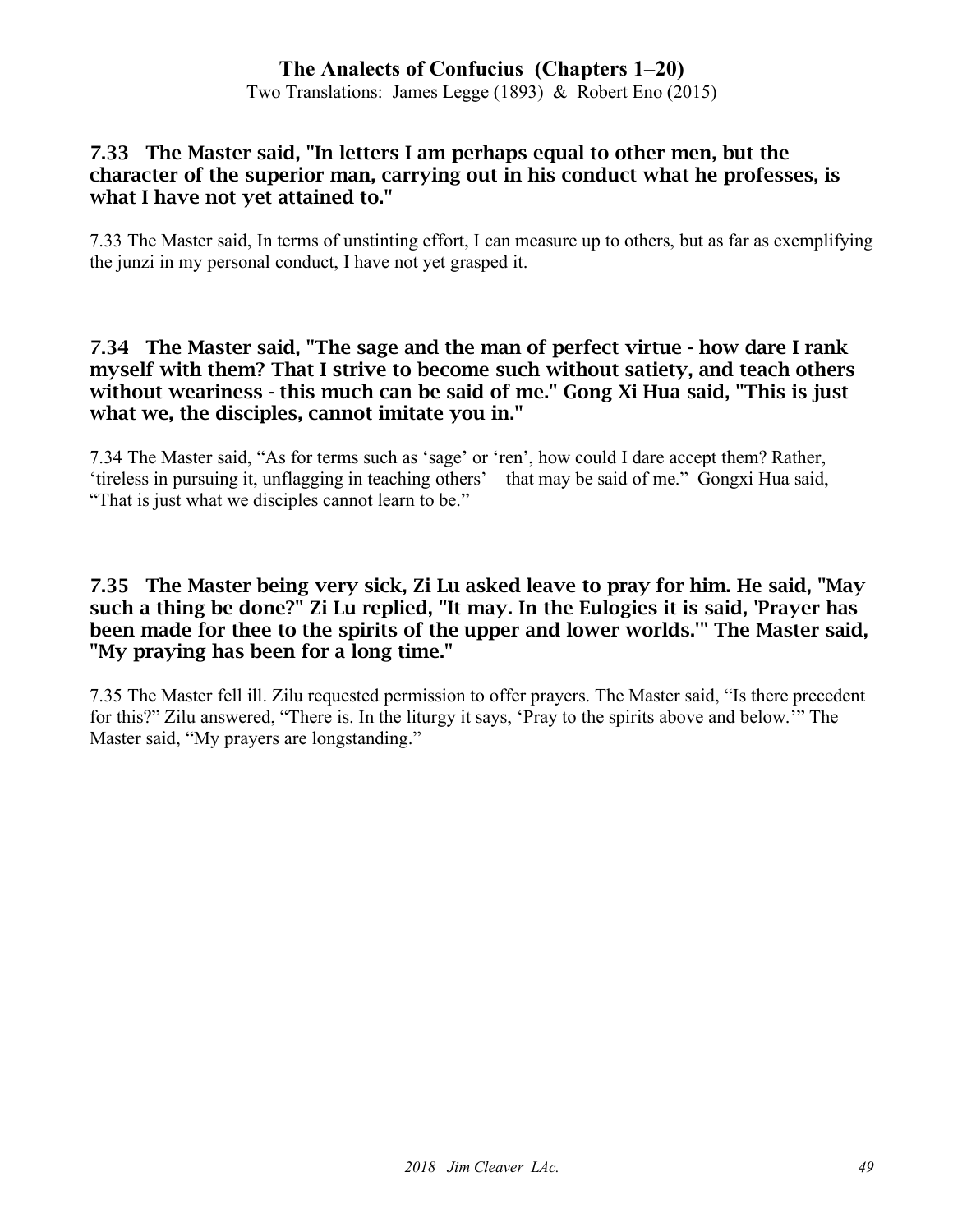Two Translations: James Legge (1893) & Robert Eno (2015)

#### 7.36 The Master said, "Extravagance leads to insubordination, and parsimony to meanness. It is better to be mean than to be insubordinate."

7.36 The Master said, Extravagance leads towards disobedience; thrift leads towards uncouthness. Rather than be disobedient, it is better to be uncouth.

#### 7.37 The Master said, "The superior man is satisfied and composed; the mean man is always full of distress."

7.37 The Master said, The junzi is free and easy, the small man always careworn.

## 7.38 The Master was mild, and yet dignified; majestic, and yet not fierce; respectful, and yet easy.

7.38 The Master was warm, yet severe; awesome, yet never harsh; reverent, yet calm.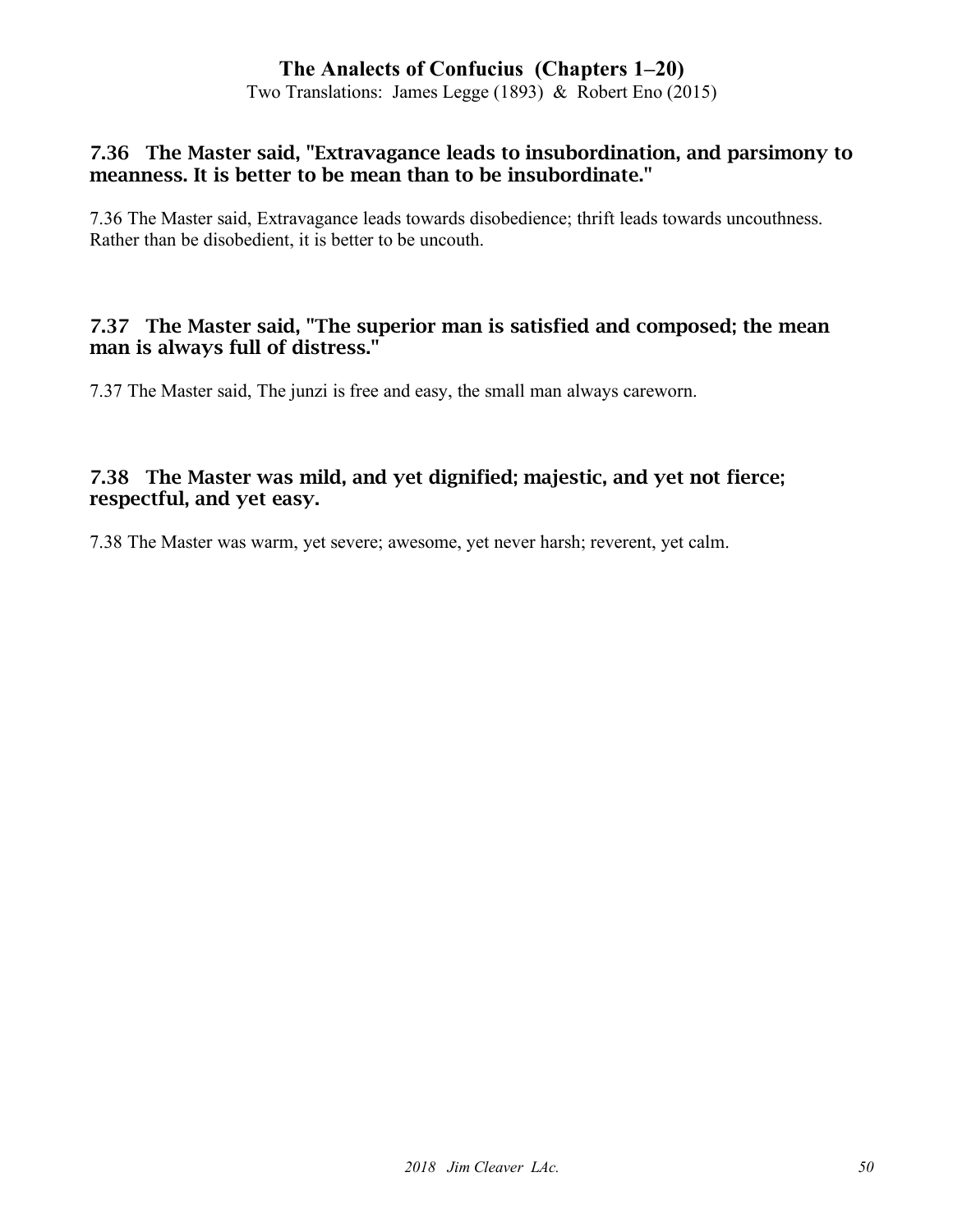Two Translations: James Legge (1893) & Robert Eno (2015)

## VIII Tai Bo

## 8.1 The Master said, "Tai Bo may be said to have reached the highest point of virtuous action. Thrice he declined the kingdom, and the people in ignorance of his motives could not express their approbation of his conduct."

8.1 The Master said, Taibo may be said to have possessed the utmost of virtue. Thrice he ceded the world to another. The people could find no words to praise him.

#### 8.2 The Master said, "Respectfulness, without the rules of propriety, becomes laborious bustle; carefulness, without the rules of propriety, becomes timidity; boldness, without the rules of propriety, becomes insubordination; straightforwardness, without the rules of propriety, becomes rudeness. When those who are in high stations perform well all their duties to their relations, the people are aroused to virtue. When old friends are not neglected by them, the people are preserved from meanness."

8.2 The Master said, If one is reverent but without li one is burdened; if one is vigilant but without li one is fearful; if one is valorous but without li one causes chaos; if one is straightforward but without li one causes affronts. When the junzi is devoted to his parents, the people rise up as ren; when he does not discard his old comrades, the people are not dishonest.

## 8.3 The philosopher Zeng being ill, he cared to him the disciples of his school, and said, "Uncover my feet, uncover my hands. It is said in the Book of Poetry, 'We should be apprehensive and cautious, as if on the brink of a deep gulf, as if treading on thin ice, I and so have I been. Now and hereafter, I know my escape from all injury to my person. O ye, my little children."

8.3 Master Zeng fell ill. He summoned the disciples of his school. "Uncover my feet; uncover my hands! The Poetry says, All vigilance, all caution, As though nearing the edge of abyss, As though treading upon thin ice. "My young friends, from this point on, I know that I have escaped whole!"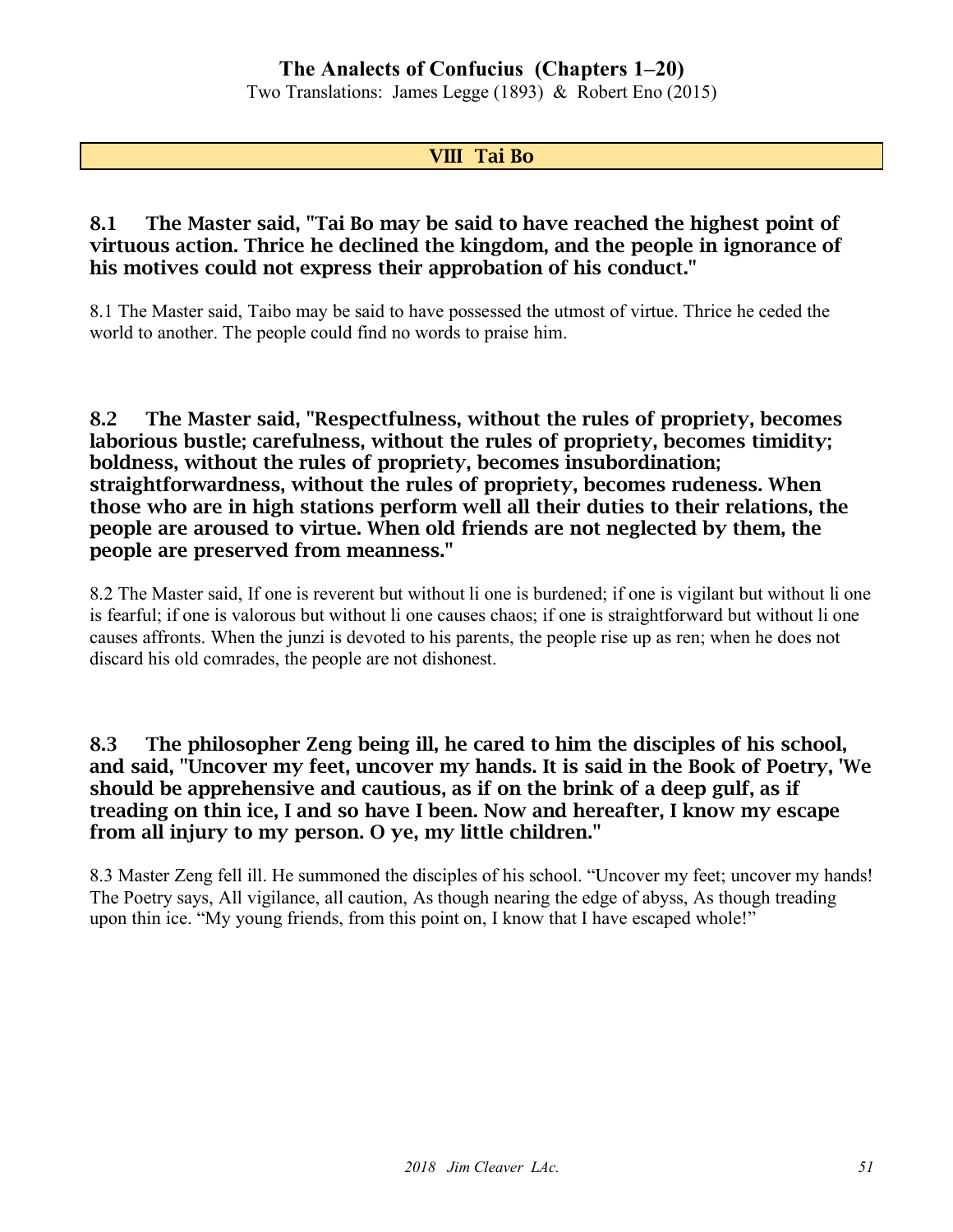# **The Analects of Confucius (Chapters 1–20)** Two Translations: James Legge (1893) & Robert Eno (2015)

8.4 The philosopher Zeng being ill, Meng Jing went to ask how he was. Zeng said to him, "When a bird is about to die, its notes are mournful; when a man is about to die, his words are good. There are three principles of conduct which the man of high rank should consider specially important: that in his deportment and manner he keep from violence and heedlessness; that in regulating his countenance he keep near to sincerity; and that in his words and tones he keep far from lowness and impropriety. As to such matters as attending to the sacrificial vessels, there are the proper officers for them."

8.4 Master Zeng fell ill. Meng Jingzi called upon him. Master Zeng said, "When a bird is about to die, his call is mournful; when a man is about to die, his words are good. "There are three things a junzi cherishes in the dao. In attitude and bearing, keep far from arrogance; in facial expression, keep aligned close to faithfulness; in uttering words, keep far from coarse abrasiveness. "So far as minor matters of ritual implements are concerned, there are functionaries to take care of those."

## 8.5 The philosopher Zeng said, "Gifted with ability, and yet putting questions to those who were not so; possessed of much, and yet putting questions to those possessed of little; having, as though he had not; full, and yet counting himself as empty; offended against, and yet entering into no altercation; formerly I had a friend who pursued this style of conduct."

8.5 Master Zeng said, To be able, yet to ask advice of those who are not able; to have much, yet to ask advice of those who have little; to view possession as no different than lacking; fullness as no different than emptiness; to be transgressed against yet not to bear a grudge – in past times, I had a friend who worked to master these things.

## 8.6 The philosopher Zeng said, "Suppose that there is an individual who can be entrusted with the charge of a young orphan prince, and can be commissioned with authority over a state of a hundred li, and whom no emergency however great can drive from his principles - is such a man a superior man? He is a superior man indeed."

8.6 Master Zeng said, A man to whom one can entrust a growing youth of middling stature and a territory a hundred lĭ square, who, nearing a great crisis, cannot be waylaid from his purpose – would such a man not be a junzi? Such a man would be a junzi.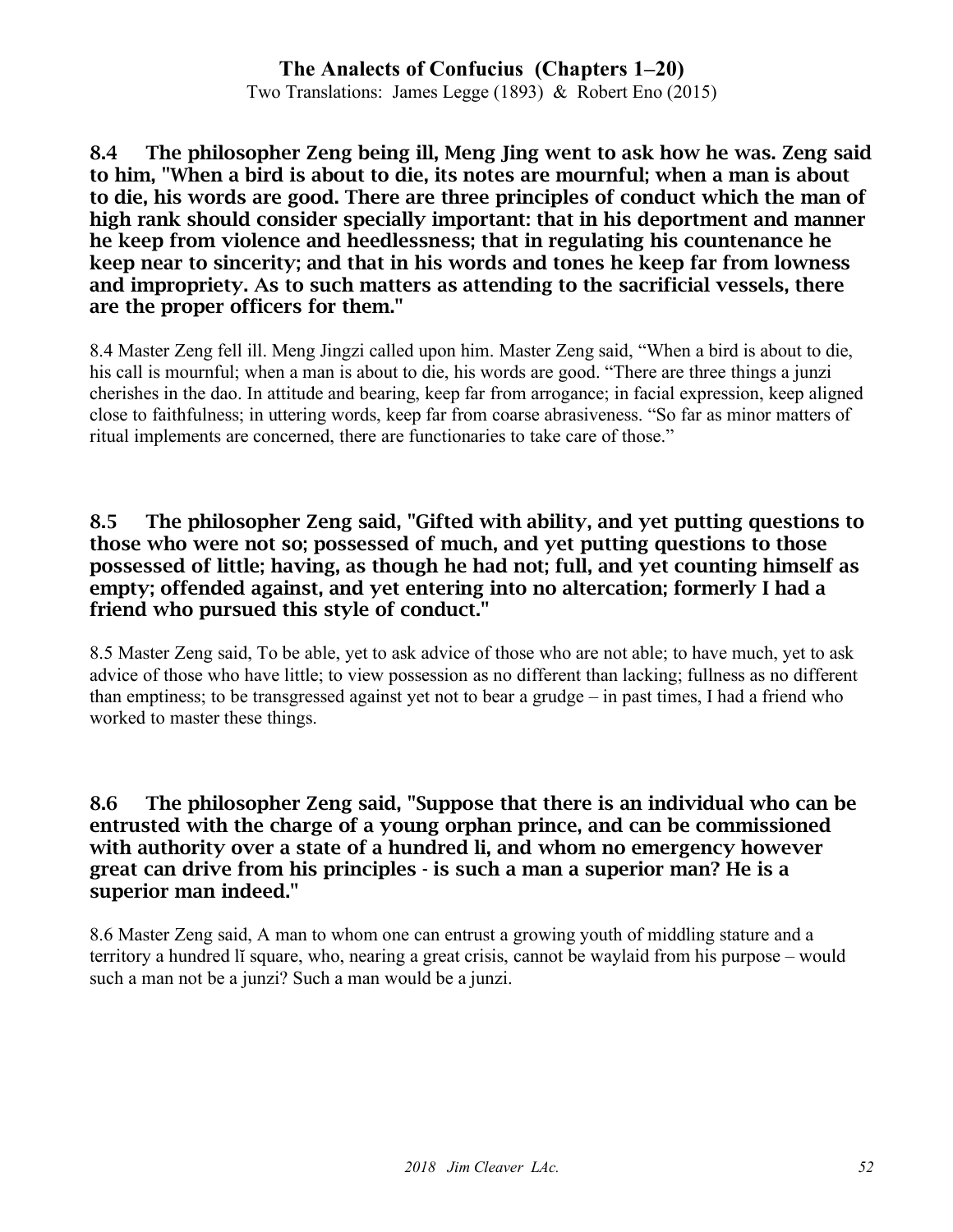Two Translations: James Legge (1893) & Robert Eno (2015)

## 8.7 The philosopher Zeng said, "The officer may not be without breadth of mind and vigorous endurance. His burden is heavy and his course is long. Perfect virtue is the burden which he considers it is his to sustain - is it not heavy? Only with death does his course stop - is it not long?"

8.7 Master Zeng said, A gentleman cannot but be broad in his determination. His burden is heavy and his road is long. He takes ren to be his burden – is the burden not heavy? Only with death may he lay it  $down - is$  the road not long?

## 8.8 The Master said, "It is by the Odes that the mind is aroused. It is by the Rules of Propriety that the character is established. It is from Music that the finish is received."

8.8 The Master said, Rise with the Poetry, stand with li, consummate with music.

## 8.9 The Master said, "The people may be made to follow a path of action, but they may not be made to understand it."

8.9 The Master said, The people can be made to follow it, they cannot be made to understand it.

## 8.10 The Master said, "The man who is fond of daring and is dissatisfied with poverty, will proceed to insubordination. The man who is not virtuous, when you carry your dislike of him to an extreme, will also proceed to insubordination."

8.10 The Master said, When one who loves only valor is placed under the stress of poverty, the result is chaos. If a person is not ren, placing him under stress leads to extremes, and chaos follows.

## 8.11 The Master said, "Though a man have abilities as admirable as those of the duke of Zhou, yet if he be proud and niggardly, those other things are really not worth being looked at."

8.11 The Master said, If a person had ability as splendid as the Duke of Zhou, but was otherwise arrogant and stingy, the rest would not be worth a glance.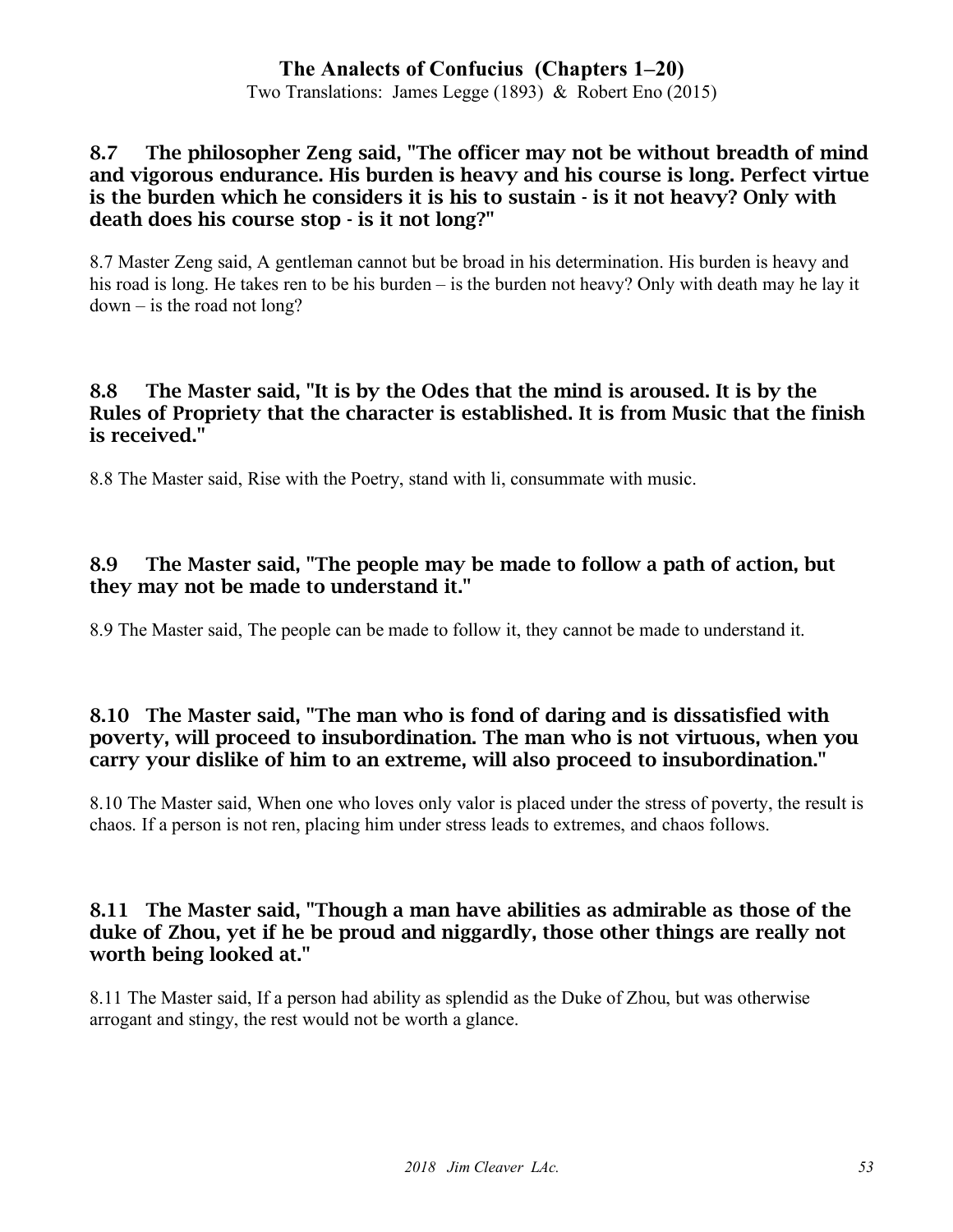Two Translations: James Legge (1893) & Robert Eno (2015)

## 8.12 The Master said, "Having learned for three years without coming to be good such a man is not easy to find."

8.12 The Master said, A student willing to study for three years without obtaining a salaried position is hard to come by.

8.13 The Master said, "With sincere faith he unites the love of learning; holding firm to death, he is perfecting the excellence of his course. Such a one will not enter a tottering state, nor dwell in a disorganized one. When right principles of government prevail in the kingdom, he will show himself; when they are prostrated, he will keep concealed. When a country is well governed, poverty and a mean condition are things to be ashamed of. When a country is ill governed, riches and honor are things to be ashamed of."

8.13 The Master said, Be devoted to faithfulness and love learning; defend the good dao until death. Do not enter a state poised in danger; do not remain in a state plunged in chaos. When the dao prevails in the world, appear; when it does not, hide. When the dao prevails in a state, to be poor and of low rank is shameful; when the dao does not prevail in a state, to be wealthy and of high rank is shameful.

## 8.14 The Master said, "He who is not in any particular office has nothing to do with plans for the administration of its duties."

8.14 The Master said, When one does not occupy the position, one does not plan its governance.

## 8.15 The Master said, "When the music master Zhi first entered on his office, the finish of the Guan Ju was magnificent - how it filled the ears!"

8.15 The Master said, The overture of Music Master Zhi, the final coda of the song Ospreys, overflowing – how they fill the ear!

## 8.16 The Master said, "Ardent and yet not upright, stupid and yet not attentive; simple and yet not sincere - such persons I do not understand."

8.16 The Master said, Recklessly bold yet not straightforward; ignorant yet uncompliant; empty headed yet unfaithful – I wish to know nothing of such people.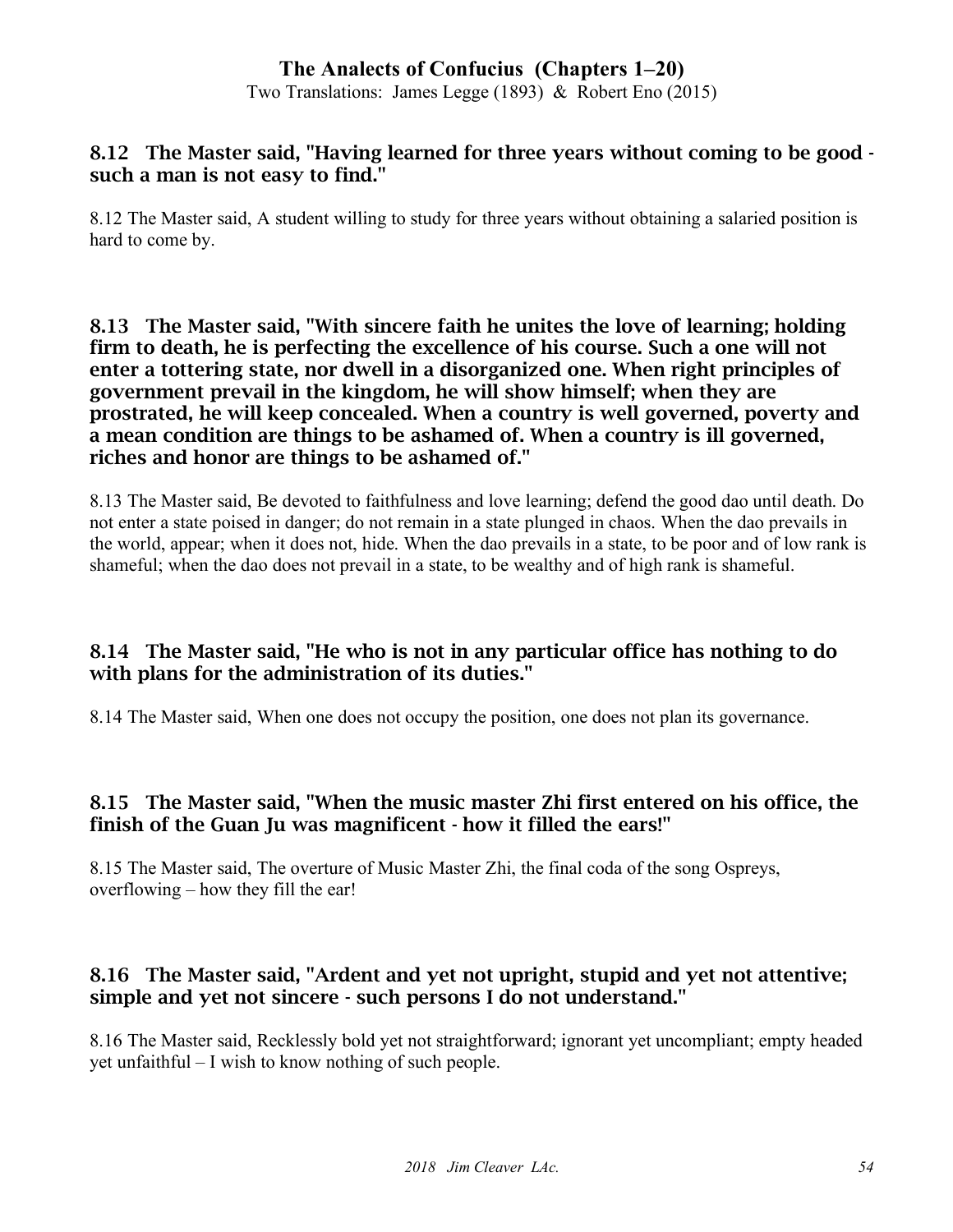Two Translations: James Legge (1893) & Robert Eno (2015)

## 8.17 The Master said, "Learn as if you could not reach your object, and were always fearing also lest you should lose it."

8.17 The Master said, One should study as though there were not enough time, yet still feel fear of missing the point.

## 8.18 The Master said, "How majestic was the manner in which Shun and Yu held possession of the empire, as if it were nothing to them!"

8.18 The Master said, Towering! – that Shun and Yu should have possessed the world yet treated none of it as their own.

## 8.19 The Master said, "Great indeed was Yao as a sovereign! How majestic was he! It is only Heaven that is grand, and only Yao corresponded to it. How vast was his virtue! The people could find no name for it. How majestic was he in the works which he accomplished! How glorious in the elegant regulations which he instituted!"

8.19 The Master said, How grand was the rule of the Emperor Yao! Towering is the grandeur of Tian; only Yao could emulate it. So boundless the people could find no name for them – towering were his achievements! Glimmering, they formed an emblem of patterns.

8.20 Shun had five ministers, and the empire was well governed. King Wu said, "I have ten able ministers." Confucius said, "Is not the saying that talents are difficult to find, true? Only when the dynasties of Tang and Yu met, were they more abundant than in this of Zhou, yet there was a woman among them. The able ministers were no more than nine men. King Wen possessed two of the three parts of the empire, and with those he served the dynasty of Yin. The virtue of the house of Zhou may be said to have reached the highest point indeed."

8.20 Shun possessed five ministers and the world was ordered. King Wu said, "I have ten ministers to curtail the chaos." Confucius commented, "Talent is hard to find, is it not! In the times of Yao and Shun it was most abundant. And of the ten, one was a woman: it was merely nine. "The Zhou controlled twothirds of the empire, yet continued to serve the Yin. The virtue of the Zhou may be said to be the utmost of virtue."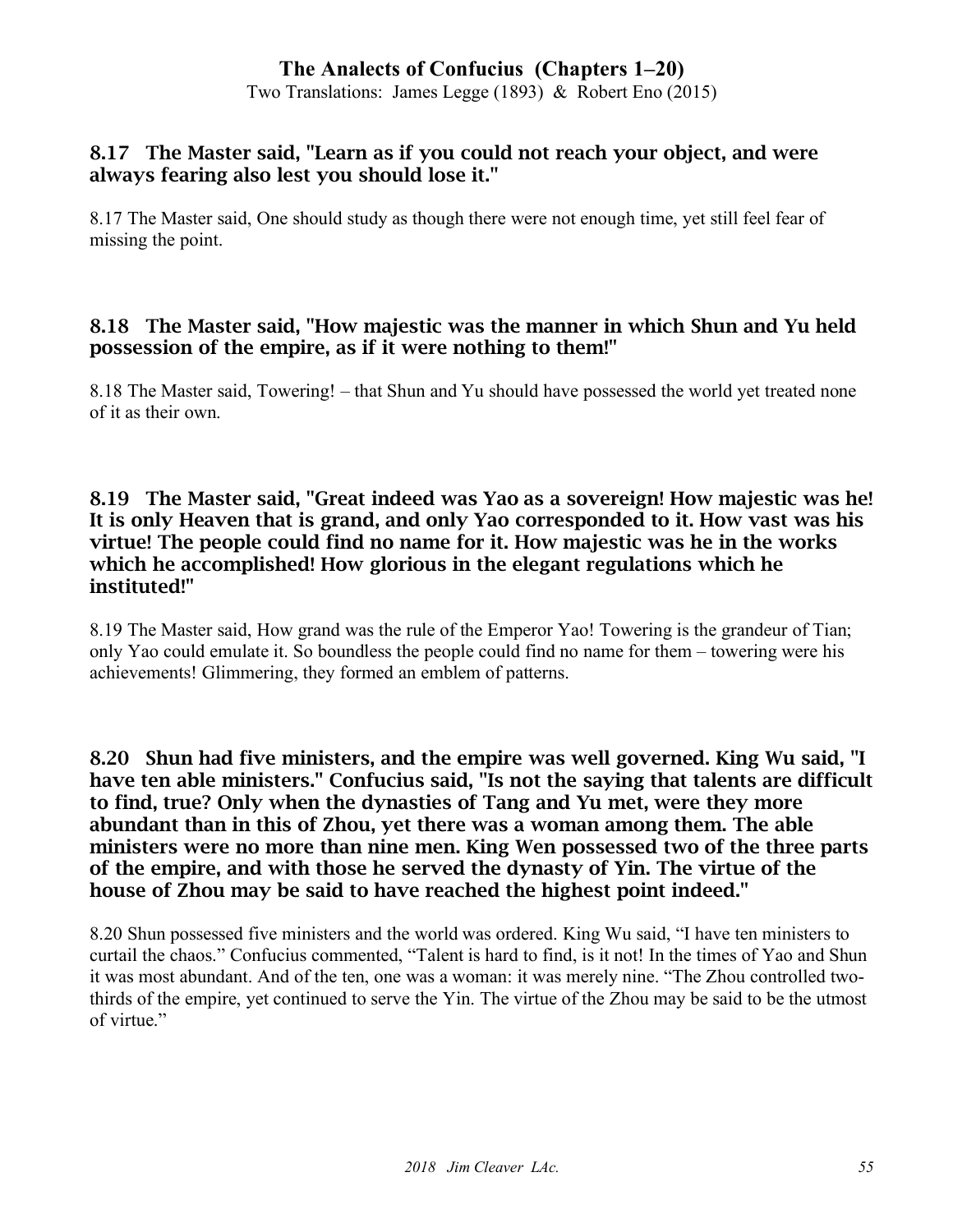Two Translations: James Legge (1893) & Robert Eno (2015)

#### 8.21 The Master said, "I can find no flaw in the character of Yu. He used himself coarse food and drink, but displayed the utmost filial piety towards the spirits. His ordinary garments were poor, but he displayed the utmost elegance in his sacrificial cap and apron. He lived in a low, mean house, but expended all his strength on the ditches and water channels. I can find nothing like a flaw in Yü."

8.21 The Master said, I can find no fault in Yu. Yu was frugal in his own food and drink, but thoroughly filial towards the spirits; he wore shabby clothes, but ritual robes of the finest beauty; his palace chambers were humble, but he exhausted his strength on the waterways that irrigated the fields. I can find no fault with Yu.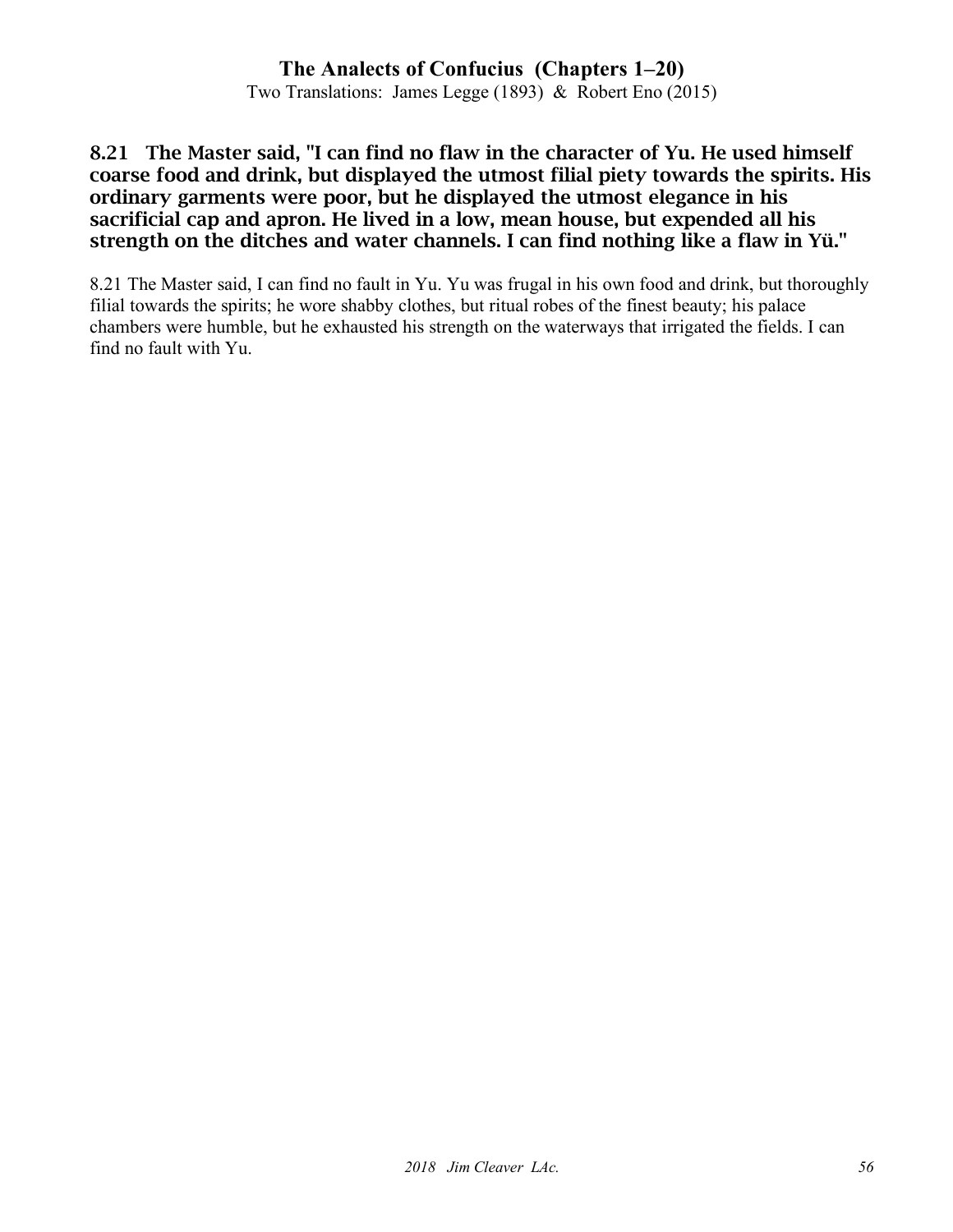Two Translations: James Legge (1893) & Robert Eno (2015)

#### IX Zi Han

#### 9.1 The subjects of which the Master seldom spoke were: profitableness, and also the appointments of Heaven, and perfect virtue.

9.1 The Master rarely spoke of profit, fate, or ren.

9.2 A man of the village of Da Xiang said, "Great indeed is the philosopher Kong! His learning is extensive, and yet he does not render his name famous by any particular thing." The Master heard the observation, and said to his disciples, "What shall I practice? Shall I practice charioteering, or shall I practice archery? I will practice charioteering."

9.2 A resident of Da Lane said, "How great is Confucius! He has studied broadly, and has no accomplishment by which he is known." The Master heard of it and said to his disciples, "What shall I master? Charioteering? Archery? I'll master charioteering!"

#### 9.3 The Master said, "The linen cap is that prescribed by the rules of ceremony, but now a silk one is worn. It is economical, and I follow the common practice. Bowing below the hall is prescribed by the rules of ceremony, but now the practice is to bow only after ascending it. That is arrogant. I continue to bow below the hall, though I oppose the common practice."

9.3 The Master said, The hemp ceremonial cap is what is called for in li. Nowadays plain silk is used. That is thrifty. I follow the general trend. To make one's bows at the base of the steps is what is called for in li. Nowadays people bow after ascending. That is arrogant. Though it goes against the general trend, I make my bows below.

## 9.4 There were four things from which the Master was entirely free. He had no foregone conclusions, no arbitrary predeterminations, no obstinacy, and no egoism.

9.4 The Master forbade four things: One must not act on guesses, one must not demand absolute certainty, one must not be stubborn, one must not insist on oneself.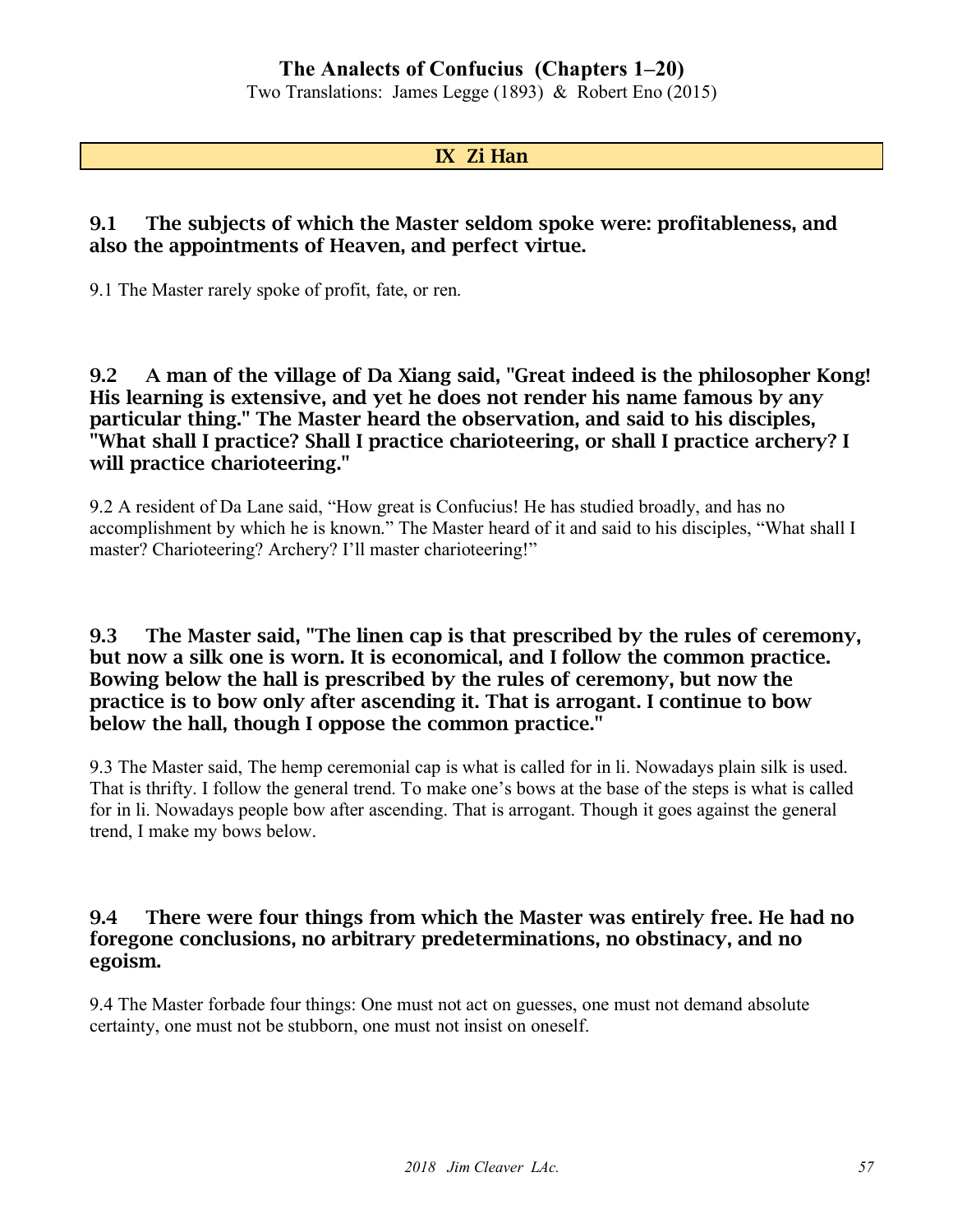Two Translations: James Legge (1893) & Robert Eno (2015)

## 9.5 The Master was put in fear in Kuang. He said, "After the death of King Wen, was not the cause of truth lodged here in me? If Heaven had wished to let this cause of truth perish, then I, a future mortal, should not have got such a relation to that cause. While Heaven does not let the cause of truth perish, what can the people of Kuang do to me?"

9.5 When the Master was in danger in the state of Kuang, he said, "King Wen is dead, but his patterns live on here in me, do they not? If Tian wished these patterns to perish, I would not have been able to partake of them. Since Tian has not destroyed these patterns, what harm can the people of Kuang do to me?"

9.6 A high officer asked Zi Gong, saying, "May we not say that your Master is a sage? How various is his ability!" Zi Gong said, "Certainly Heaven has endowed him unlimitedly. He is about a sage. And, moreover, his ability is various." The Master heard of the conversation and said, "Does the high officer know me? When I was young, my condition was low, and therefore I acquired my ability in many things, but they were mean matters. Must the superior man have such variety of ability? He does not need variety of ability."

9.6 The Grand Steward asked Zigong, "Your Master is surely a Sage, is he not? He is skilled in so many things!" Zigong replied, "It is actually Tian which allows him to be a great Sage; he is skilled in many things be sides." The Master heard of it. "What does the Grand Steward know of me?" he said. "When I was young I was of humble station, and so became skilled in many rude things. Is the junzi skilled in many things? No, not many."

## 9.7 Lao said, "The Master said, 'Having no official employment, I acquired many arts.'"

9.7 Lao said, The Master stated, "I was not tried in office, hence I became skilled in arts."

## 9.8 The Master said, "Am I indeed possessed of knowledge? I am not knowing. But if a mean person, who appears quite empty-like, ask anything of me, I set it forth from one end to the other, and exhaust it."

9.8 The Master said, Do I have knowledge? No, I do not. If even a bumpkin asks a question of me, I am all empty. I simply tap at both ends of the question until I exhaust it.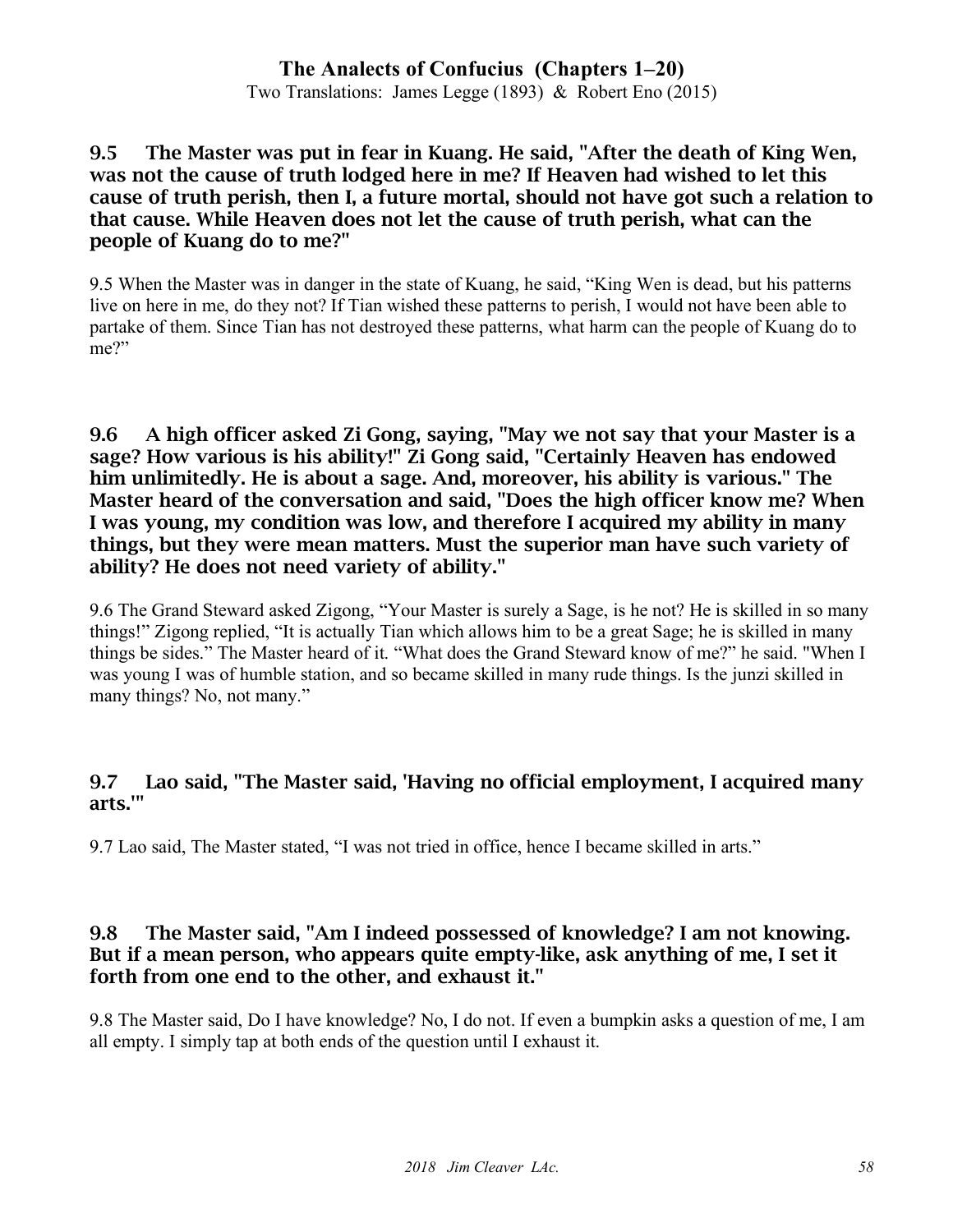Two Translations: James Legge (1893) & Robert Eno (2015)

## 9.9 The Master said, "The Feng bird does not come; the river sends forth no map - it is all over with me!"

9.9 The Master said, The phoenix does not arrive, the River does not produce its charts – I am finished!

#### 9.10 When the Master saw a person in a mourning dress, or any one with the cap and upper and lower garments of full dress, or a blind person, on observing them approaching, though they were younger than himself, he would rise up, and if he had to pass by them, he would do so hastily.

9.10 Whenever the Master saw someone wearing mourning clothes, or a grandee dressed in court robes, or a person who was blind – even if they were young – upon catching sight of them, if seated he would stand, if walking past he would quicken his step.

9.11 Yan Yuan, in admiration of the Master's doctrines, sighed and said, "I looked up to them, and they seemed to become more high; I tried to penetrate them, and they seemed to become more firm; I looked at them before me, and suddenly they seemed to be behind. The Master, by orderly method, skillfully leads men on. He enlarged my mind with learning, and taught me the restraints of propriety. When I wish to give over the study of his doctrines, I cannot do so, and having exerted all my ability, there seems something to stand right up before me; but though I wish to follow and lay hold of it, I really find no way to do so."

9.11 Yan Yuan heaved a heavy sigh. "When I look up, it grows taller, when I bore into it, it grows harder. I see it before me and suddenly it is behind. The Master skillfully entices people forward, step by step. He broadens me with patterns and constrains me with li – I want to stop, but I cannot until my abilities are exhausted. He stands before me as though towering high, and though I wish to follow, I can find no route up."

9.12 The Master being very ill, Zi Lu wished the disciples to act as ministers to him. During a remission of his illness, he said, "Long has the conduct of You been deceitful! By pretending to have ministers when I have them not, whom should I impose upon? Should I impose upon Heaven? Moreover, than that I should die in the hands of ministers, is it not better that I should die in the hands of you, my disciples? And though I may not get a great burial, shall I die upon the road?"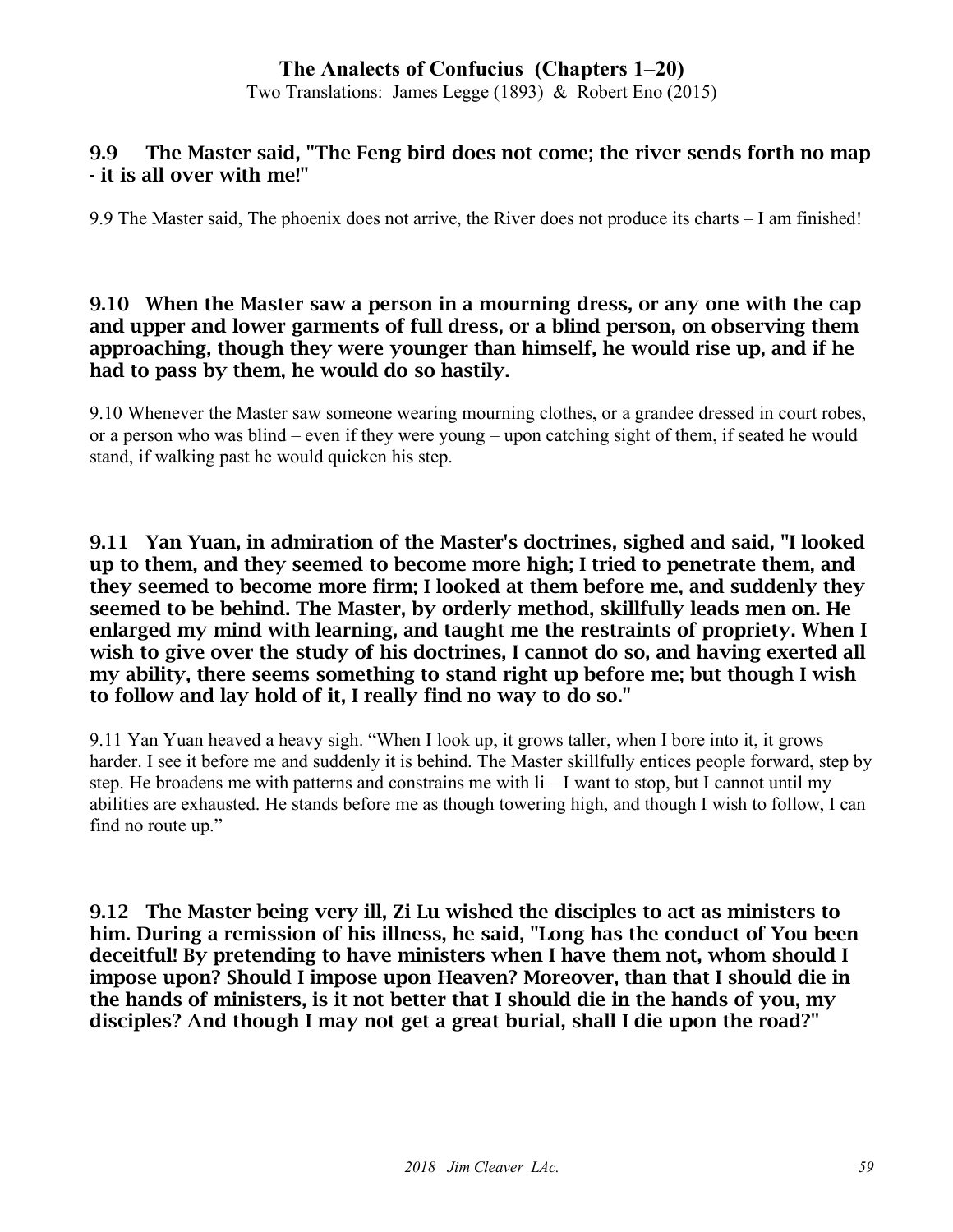Two Translations: James Legge (1893) & Robert Eno (2015)

9.12 The Master fell ill. Zilu had the disciples act towards him as though they were retainers. When the illness eased, the Master said, "Long has Yóu practiced this deception! To have no retainers and pretend to have them, whom do I deceive? Do I deceive Tian? And moreover, rather than die in the hands of retainers, would I not prefer to die in your hands, my friends? Even though I may receive no great funeral, would I be dying by the side of the road?"

## 9.13 Zi Gong said, "There is a beautiful gem here. Should I lay it up in a case and keep it? or should I seek for a good price and sell it?" The Master said, "Sell it! Sell it! But I would wait for one to offer the price."

9.13 Zigong said, "Let's say I have a precious gemstone; should I place it in a fine box and conceal it, or should I seek out a good merchant and sell it?" The Master said, "Sell it! Sell it! I myself am waiting for a good price."

## 9.14 The Master was wishing to go and live among the nine wild tribes of the east. Some one said, "They are rude. How can you do such a thing?" The Master said, "If a superior man dwelt among them, what rudeness would there be?"

9.14 The Master wished to dwell among the uncivilized tribes. Someone said, "What would you do about their crudeness?" The Master said, "When a junzi dwells among them, what crudeness could there be?"

## 9.15 The Master said, "I returned from Wei to Lu, and then the music was reformed, and the pieces in the Royal songs and Praise songs all found their proper places."

9.15 The Master said, Only after I returned to Lu from Wei did the court odes and sacrificial hymns find their proper places.

#### 9.16 The Master said, "Abroad, to serve the high ministers and nobles; at home, to serve one's father and elder brothers; in all duties to the dead, not to dare not to exert one's self; and not to be overcome of wine - which one of these things do I attain to?"

9.16 The Master said, When abroad serving court grandees and ministers, when at home serving elders, not daring to fail in effort in matters of mourning, not becoming intoxicated with wine – what difficulty are these things to me?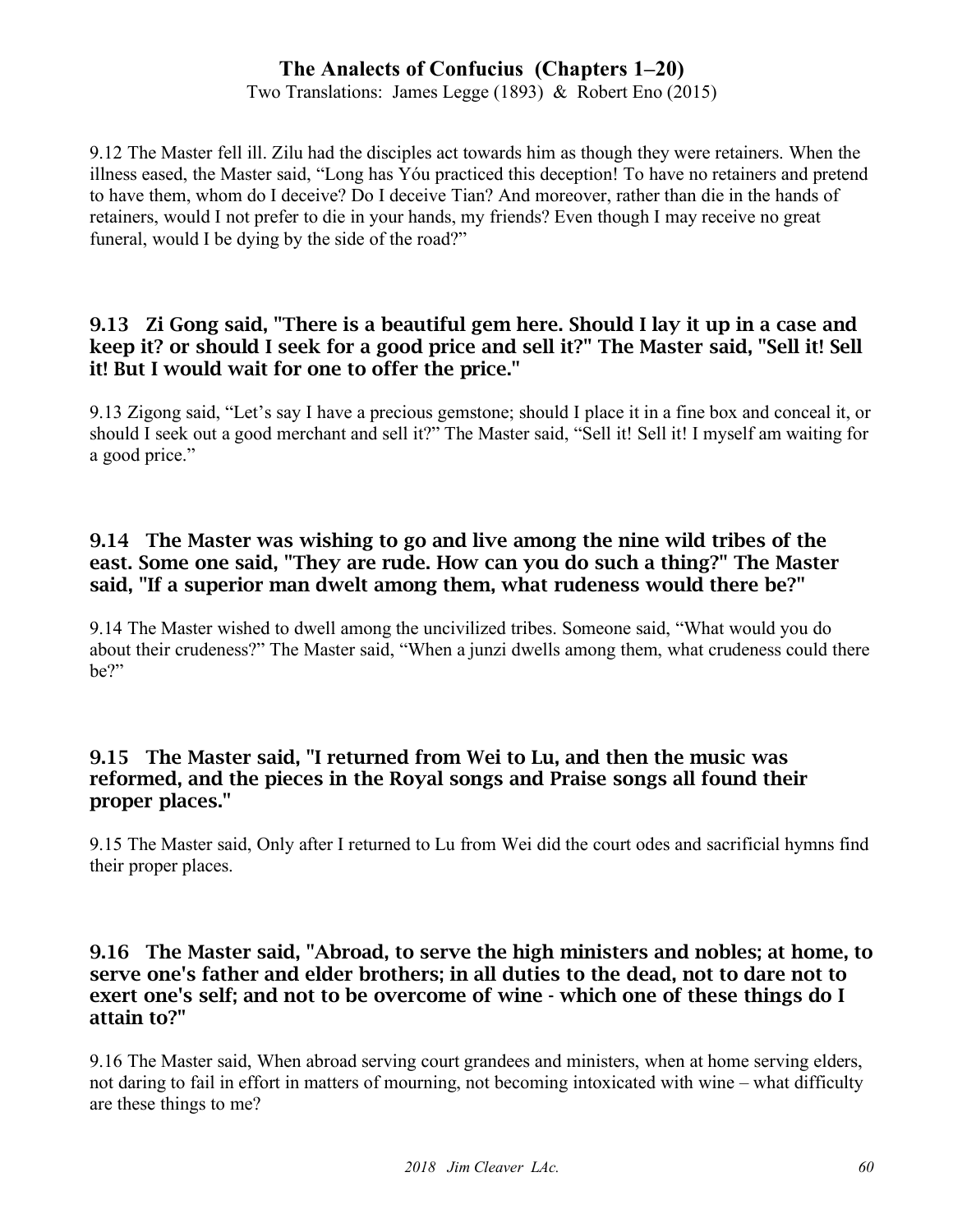Two Translations: James Legge (1893) & Robert Eno (2015)

## 9.17 The Master standing by a stream, said, "It passes on just like this, not ceasing day or night!"

9.17 The Master stood on the banks of the river. "How it flows on, never ceasing, night and day!"

## 9.18 The Master said, "I have not seen one who loves virtue as he loves beauty."

9.18 The Master said, I have yet to see a man who loved virtue as much as sex.

9.19 The Master said, "The prosecution of learning may be compared to what may happen in raising a mound. If there want but one basket of earth to complete the work, and I stop, the stopping is my own work. It may be compared to throwing down the earth on the level ground. Though but one basketful is thrown at a time, the advancing with it is my own going forward."

9.19 The Master said, Think of it as making a mountain. If, one bucketful short of completion, I stop, then I've stopped. Think of it as filling a pit. Though I've thrown in only a single bucketful, I'm progressing.

## 9.20 The Master said, "Never flagging when I set forth anything to him - ah! that is Hui."

9.20 The Master said, "Instructing him, he was never lazy" – that would be Hui, would it not?

## 9.21 The Master said of Yan Yuan, "Alas! I saw his constant advance. I never saw him stop in his progress."

9.21 The Master characterized Yan Yuan thus: What a shame! I observed him advance; I never saw him stop.

#### 9.22 The Master said, "There are cases in which the blade springs, but the plant does not go on to flower! There are cases where it flowers but no fruit is subsequently produced!"

9.22 The Master said, There are shoots that never come to flower, and there are flowers that never bear fruit.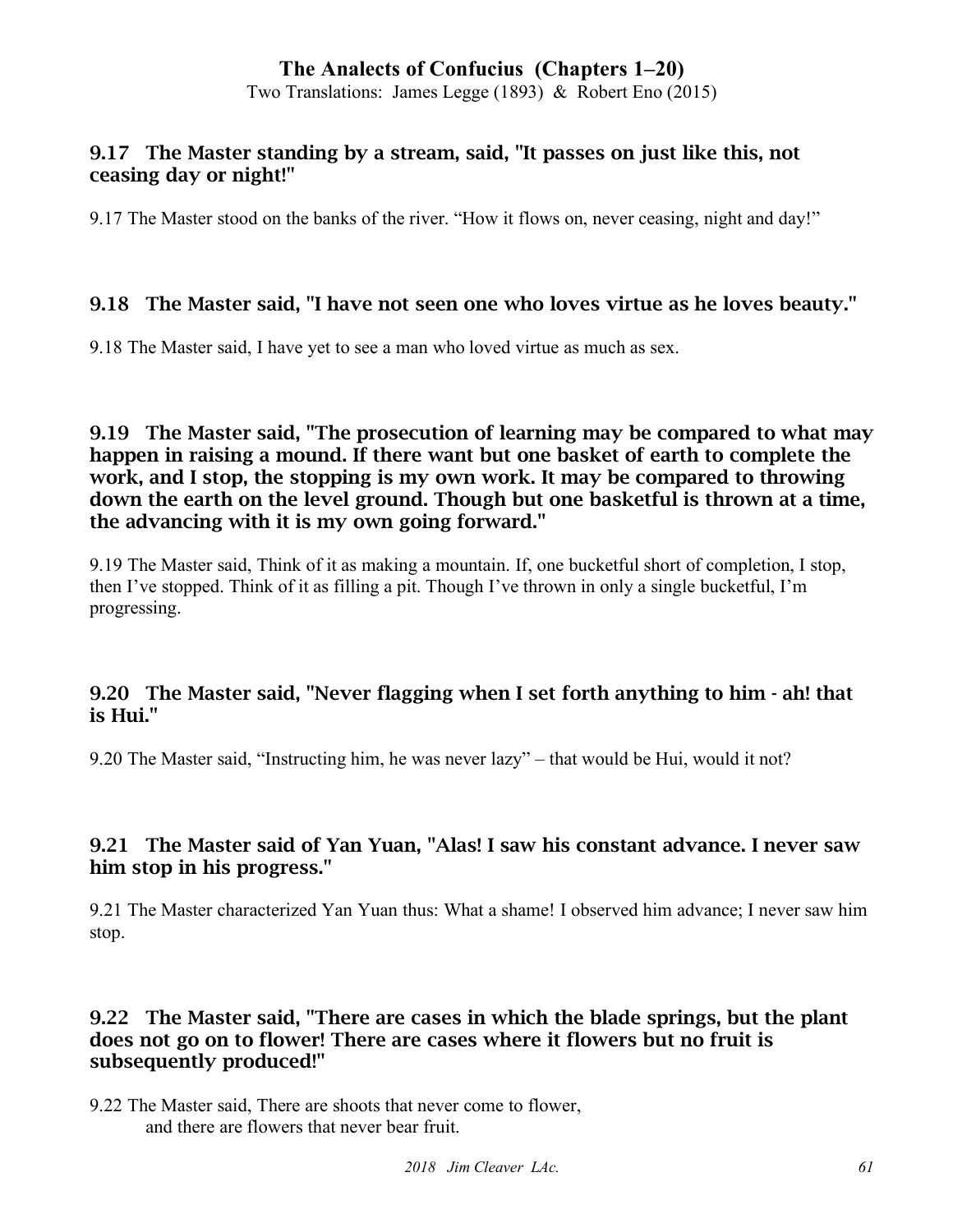Two Translations: James Legge (1893) & Robert Eno (2015)

## 9.23 The Master said, "A youth is to be regarded with respect. How do we know that his future will not be equal to our present? If he reach the age of forty or fifty, and has not made himself heard of, then indeed he will not be worth being regarded with respect."

9.23 The Master said, The younger generation must be held in awe – how can we know that the future will not match up to the present? But if a man reaches forty or fifty and nothing has been heard from him, he is no longer worthy of awe.

### 9.24 The Master said, "Can men refuse to assent to the words of strict admonition? But it is reforming the conduct because of them which is valuable. Can men refuse to be pleased with words of gentle advice? But it is unfolding their aim which is valuable. If a man be pleased with these words, but does not unfold their aim, and assents to those, but does not reform his conduct, I can really do nothing with him."

9.24 The Master said, Exemplary sayings: can one fail to follow them? Yet it is adapting them that is important. Lessons of obedience: can one fail to approve them with pleasure? Yet it is applying them to fit that is important. Those who approve without fitting and follow without adapting – I can do nothing with such people.

## 9.25 The Master said, "Hold faithfulness and sincerity as first principles. Have no friends not equal to yourself. When you have faults, do not fear to abandon them."

9.25 The Master said, Take loyalty and trustworthiness as the pivot and have no friends who are not like yourself in this. If you err, do not be afraid to correct yourself.

# 9.26 The Master said, "The commander of the forces of a large state may be carried off, but the will of even a common man cannot be taken from him."

9.26 The Master said, One can seize the general in charge of the three army divisions, but one cannot seize the heart's intent of a peasant.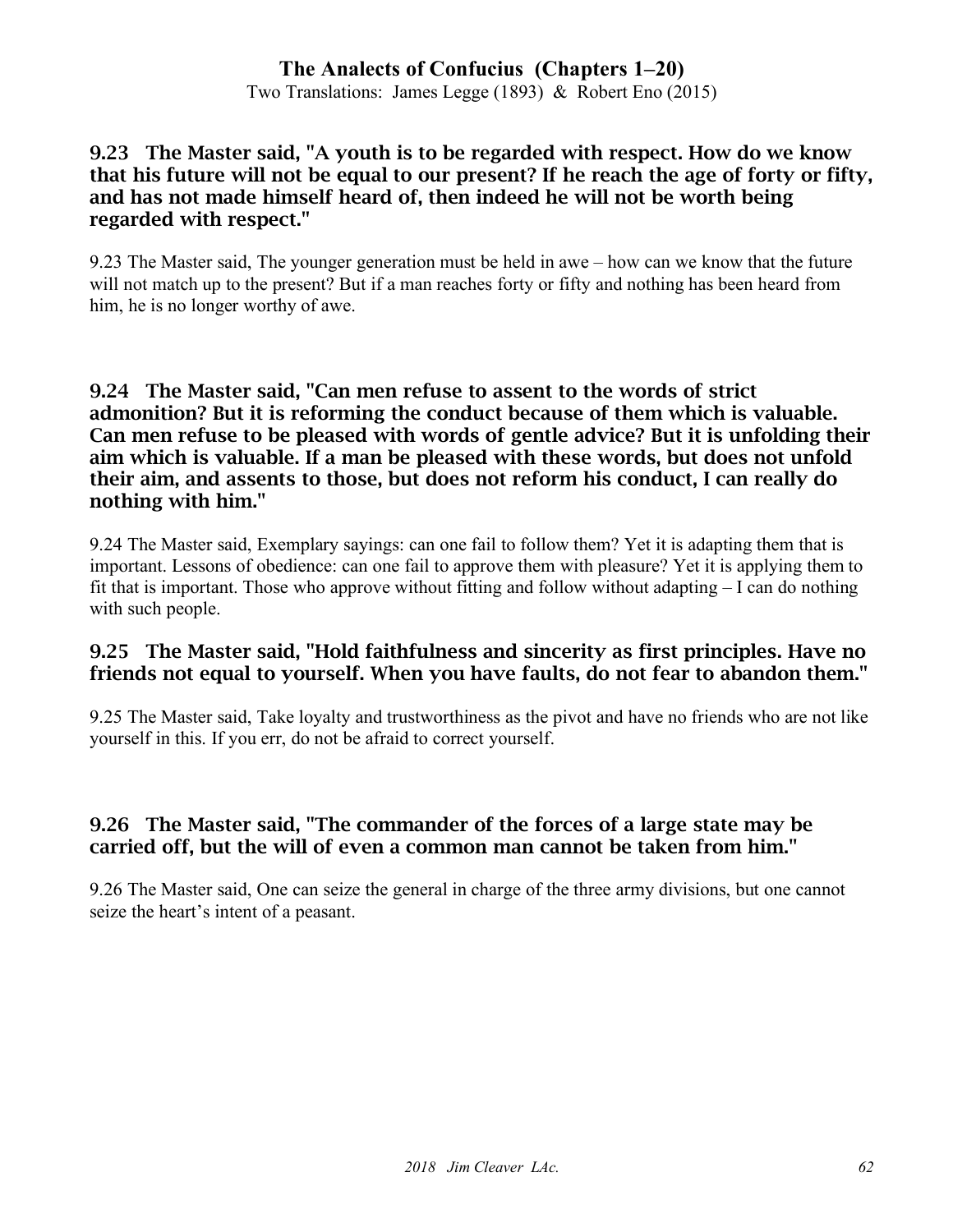Two Translations: James Legge (1893) & Robert Eno (2015)

#### 9.27 The Master said, "Dressed himself in a tattered robe quilted with hemp, yet standing by the side of men dressed in furs, and not ashamed - ah! it is You who is equal to this! He dislikes none, he covets nothing - what can he do but what is good!" Zi Lu kept continually repeating these words of the ode, when the Master said, "Those things are by no means sufficient to constitute perfect excellence."

9.27 The Master said, If a man could wear a tattered cloth jacket and stand beside one wearing fox or badger furs without shame, it would be Yóu, would it not?

#### 9.28 The Master said, "When the year becomes cold, then we know how the pine and the cypress are the last to lose their leaves."

9.28 Free of resentment, free of craving, In what way is he other than fine? Zilu constantly chanted this verse. The Master said, "What is so fine about the dao of this poem?"

9.28 The Master said, Only when the year turns cold can one see that pine and cypress are the last to wither.

## 9.29 The Master said, "The wise are free from perplexities; the virtuous from anxiety; and the bold from fear."

9.29 The Master said, The wise are not confused, the ren are not beset with cares, the valorous are not fearful.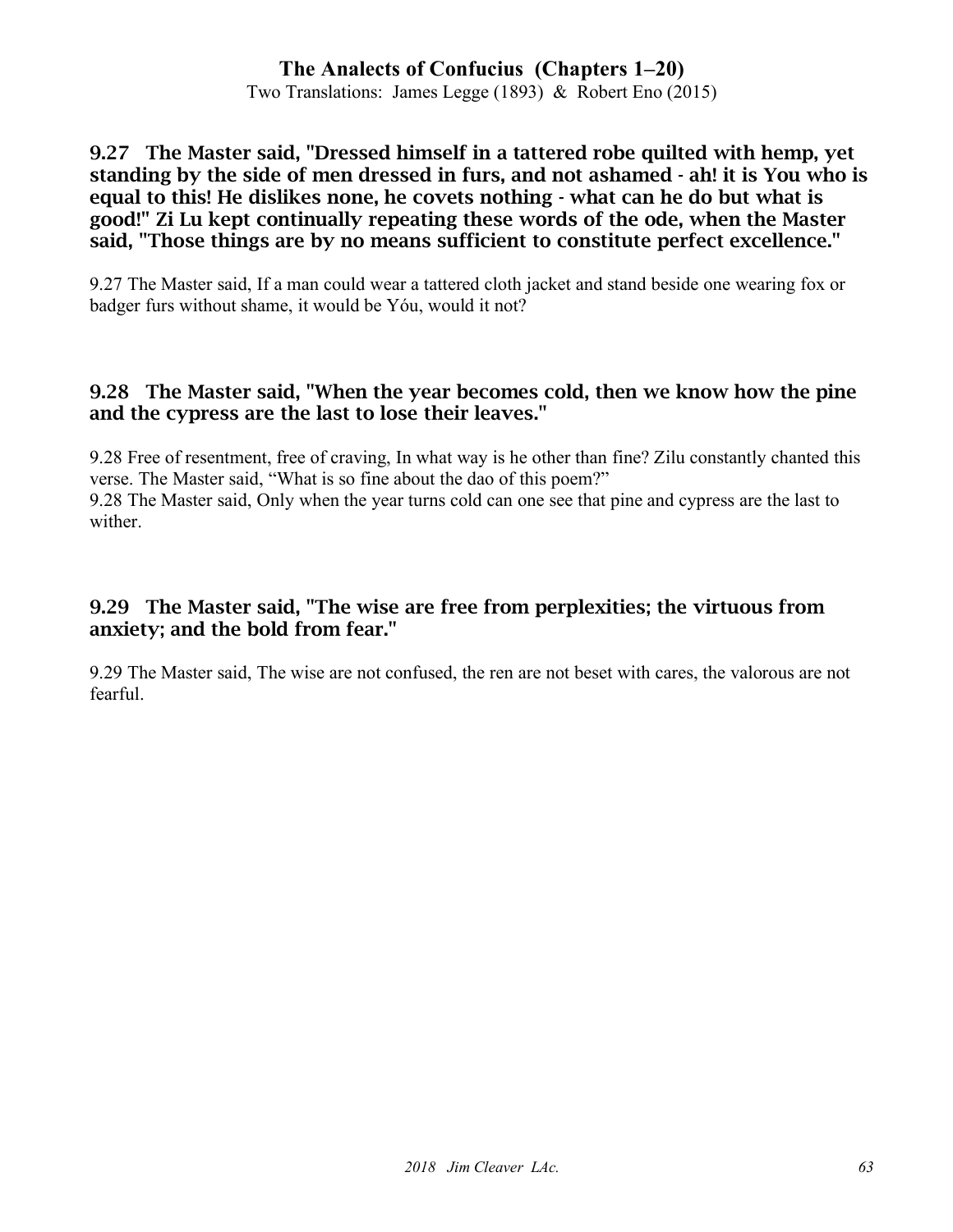Two Translations: James Legge (1893) & Robert Eno (2015)

#### 9.30 The Master said, "There are some with whom we may study in common, but we shall find them unable to go along with us to principles. Perhaps we may go on with them to principles, but we shall find them unable to get established in those along with us. Or if we may get so established along with them, we shall find them unable to weigh occurring events along with us."

9.30 The Master said, One may study together with a man; that does not yet mean one can pursue the dao with him. One may pursue the dao together with a man; that does not yet mean one may take a stand with him. One may take a stand together with a man; that does not vet mean one may share authority with him.

## 9.31 "How the flowers of the aspen-plum flutter and turn! Do I not think of you? But your house is distant." The Master said, "It is the want of thought about it. How is it distant?"

9.31 The flowers of the cherry tree, How the petals wave and turn. How could it be I do not long for you? But your home is so far distant. The Master commented, "He couldn't really have longed for her, could he – if he had, how could any distance have been too great?"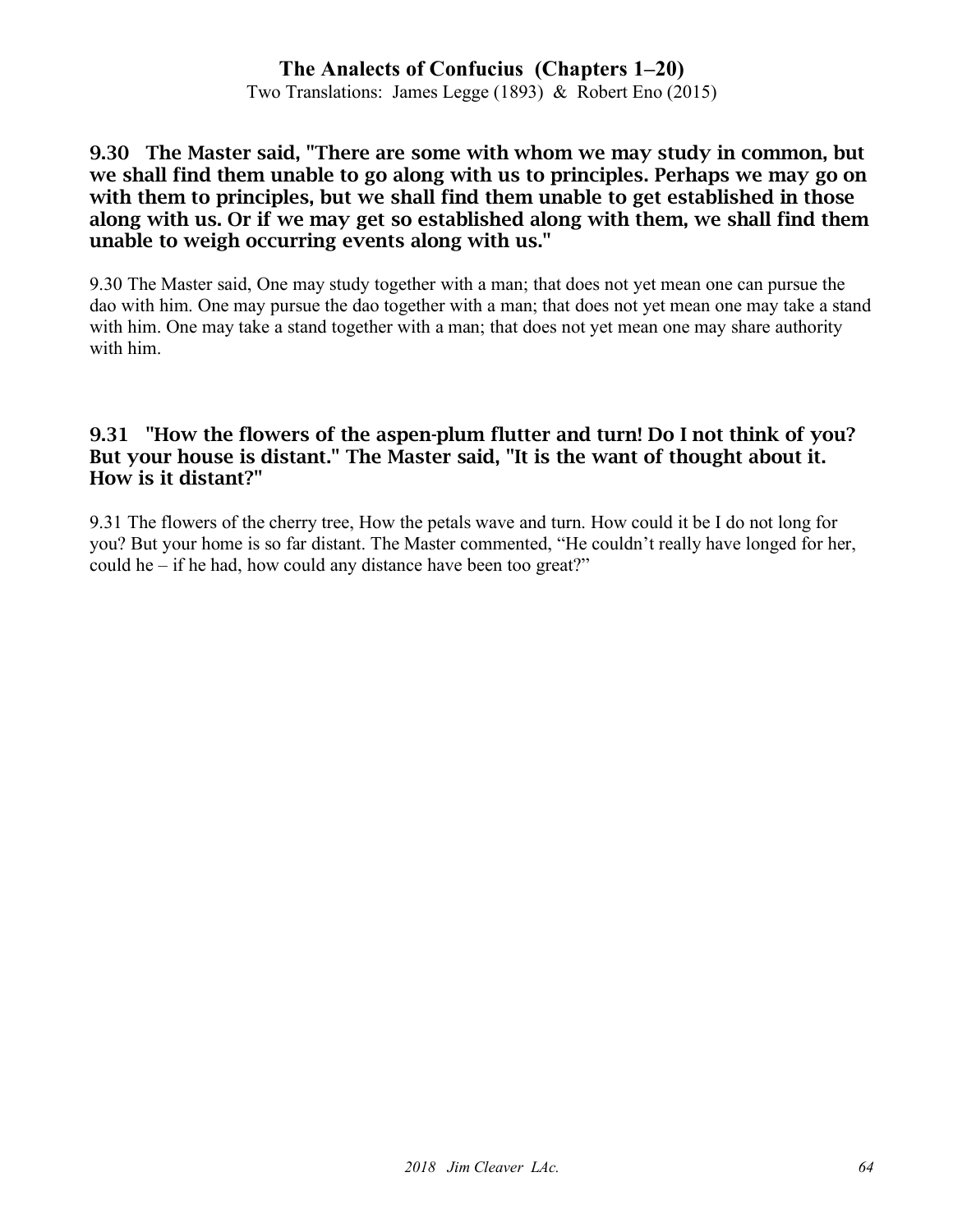Two Translations: James Legge (1893) & Robert Eno (2015)

## X Xiang Dang

*It seems there are two numbering systems for this chapter one with 27 the other 18 paragraphs.*

### 10.1 Confucius, in his village, looked simple and sincere, and as if he were not able to speak. When he was in the prince's ancestral temple, or in the court, he spoke minutely on every point, but cautiously.

10.1 When Confucius was at home in his neighborhood, he was warm and courteous, and seemed as if he found it difficult to speak. In the ancestral temples or at court, he was articulate, his speech merely showing signs of caution.

10.2 When he was waiting at court, in speaking with the great officers of the lower grade, he spoke freely, but in a straightforward manner; in speaking with those of the higher grade, he did so blandly, but precisely. When the ruler was present, his manner displayed respectful uneasiness; it was grave, but selfpossessed.

10.2 At court, in conversation with the lower ranks of grandees, he was familiar; in conversation with the upper ranks of grandees, he was respectful. When the ruler was present, he walked with quick step, yet evenly.

#### 10.3 When the prince called him to employ him in the reception of a visitor, his countenance appeared to change, and his legs to move forward with difficulty. He inclined himself to the other officers among whom he stood, moving his left or right arm, as their position required, but keeping the skirts of his robe before and behind evenly adjusted. He hastened forward, with his arms like the wings of a bird. When the guest had retired, he would report to the prince, "The visitor is not turning round any more."

10.3 When the ruler ordered him to greet a guest to court, he changed expression, as if flushing. His step became hurried. When he stood beside the guests, he bowed to them, putting first his left or right hand, as appropriate. His robes remained even in front and back. When stepping with them towards the throne, he walked with quickened step, his arms bent wing-like. When the guests had departed, he always returned to report, saying, "The guests have ceased to look back."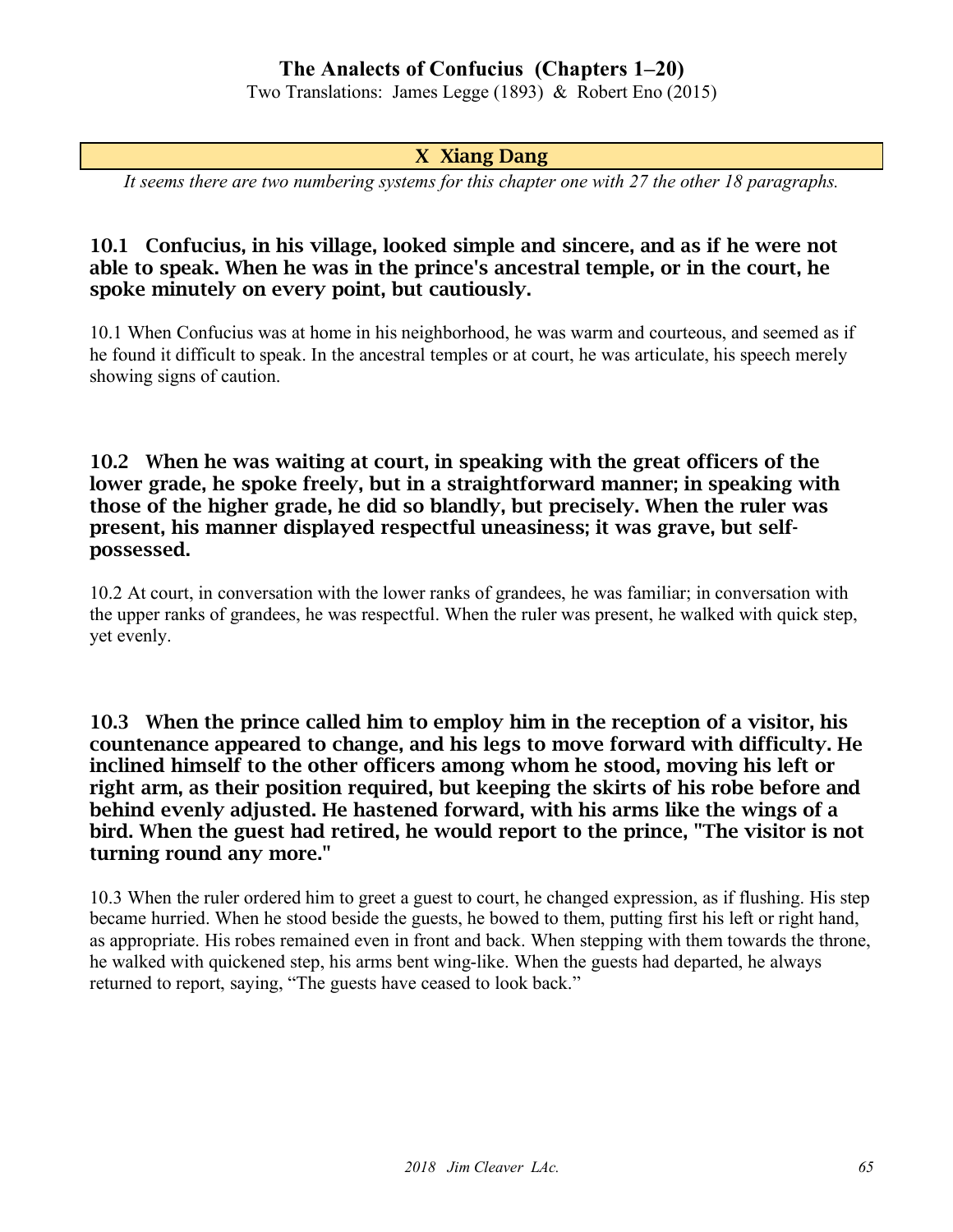## **The Analects of Confucius (Chapters 1–20)** Two Translations: James Legge (1893) & Robert Eno (2015)

10.4 When he entered the palace gate, he seemed to bend his body, as if it were not sufficient to admit him. When he was standing, he did not occupy the middle of the gateway; when he passed in or out, he did not tread upon the threshold. When he was passing the vacant place of the prince, his countenance appeared to change, and his legs to bend under him, and his words came as if he hardly had breath to utter them. He ascended the reception hall, holding up his robe with both his hands, and his body bent; holding in his breath also, as if he dared not breathe. When he came out from the audience, as soon as he had descended one step, he began to relax his countenance, and had a satisfied look. When he had got the bottom of the steps, he advanced rapidly to his place, with his arms like wings, and on occupying it, his manner still showed respectful uneasiness.

10.4 When he entered the duke's gate, he would draw his body in, as though the gateway would not accommodate his height. He never stood in the middle of a gateway; he never trod on the threshold. When he walked past his lord's position, his expression would be serious and he would step rapidly. He would speak as if it were difficult for him. When he lifted the hem of his robe to ascend the hall steps, he would draw his body in and suppress his breath, as though he were not breathing. On departing, once he had stepped back down one level, he relaxed his expression as if in relief. Descending the last step, he would walk briskly forward, with his bent arms winglike, and resume his position with respectful bearing.

10.5 When he was carrying the scepter of his ruler, he seemed to bend his body, as if he were not able to bear its weight. He did not hold it higher than the position of the hands in making a bow, nor lower than their position in giving anything to another. His countenance seemed to change, and look apprehensive, and he dragged his feet along as if they were held by something to the ground. In presenting the presents with which he was charged, he wore a placid appearance. At his private audience, he looked highly pleased.

10.5 When he carried a jade tally of official business, he would draw his body in, as though he could not hold it up. When he held it high, it was as though bowing; when he held it low, it was as though about to confer it. His expression was serious, as though fearful, and he stepped as though he were following a line. When participating in a ceremony of li, his expression was relaxed; when in a private meeting, he was genial.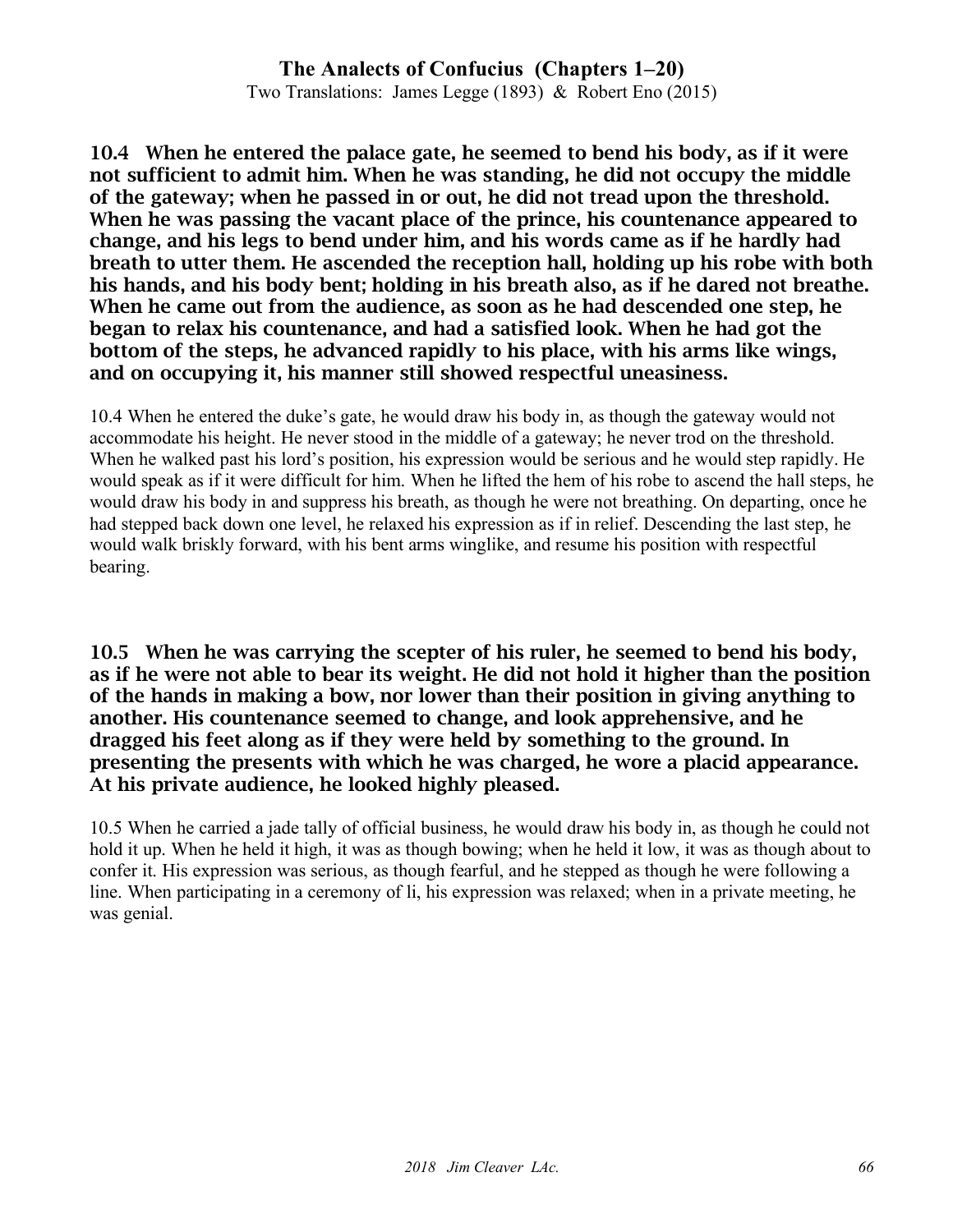Two Translations: James Legge (1893) & Robert Eno (2015)

10.6 The superior man did not use a deep purple, or a puce color, in the ornaments of his dress. Even in his undress, he did not wear anything of a red or reddish color. In warm weather, he had a single garment either of coarse or fine texture, but he wore it displayed over an inner garment. Over lamb's fur he wore a garment of black; over fawn's fur one of white; and over fox's fur one of yellow. The fur robe of his undress was long, with the right sleeve short. He required his sleeping dress to be half as long again as his body. When staying at home, he used thick furs of the fox or the badger. When he put off mourning, he wore all the appendages of the girdle. His undergarment, except when it was required to be of the curtain shape, was made of silk cut narrow above and wide below. He did not wear lamb's fur or a black cap on a visit of condolence.

On the first day of the month he put on his court robes, and presented himself at court.

10.6 The junzi does not hem his upper robes with crimson or maroon. He does not employ red or purple for leisure clothes. In hot weather, he always wears a singlet of fine or coarse hemp as an outer garment. With a black robe he wears a lambskin jacket; with a plain robe he wears a fawnskin jacket; with a yellow robe he wears a foxskin jacket. His leisure jacket is long, but the right sleeve is cut short. He always wears sleepwear that is half again as long as his height. Thick skins, such as fox and badger, are used at home. Upon putting aside mourning clothes, he places no restrictions on the ornaments he may hang from his sash. Apart from robes for sacrificial ceremony, the layers of his robes are cut to different lengths. He does not wear a lambskin jacket or black cap when making a condolence call. On the first day of the new year, he always goes to court dressed in full court robes.

#### Disparity seems to begin here

When undergoing purification, he always wears a robe of plain material. In fasting, he always alters his diet and alters from his usual seat when at home.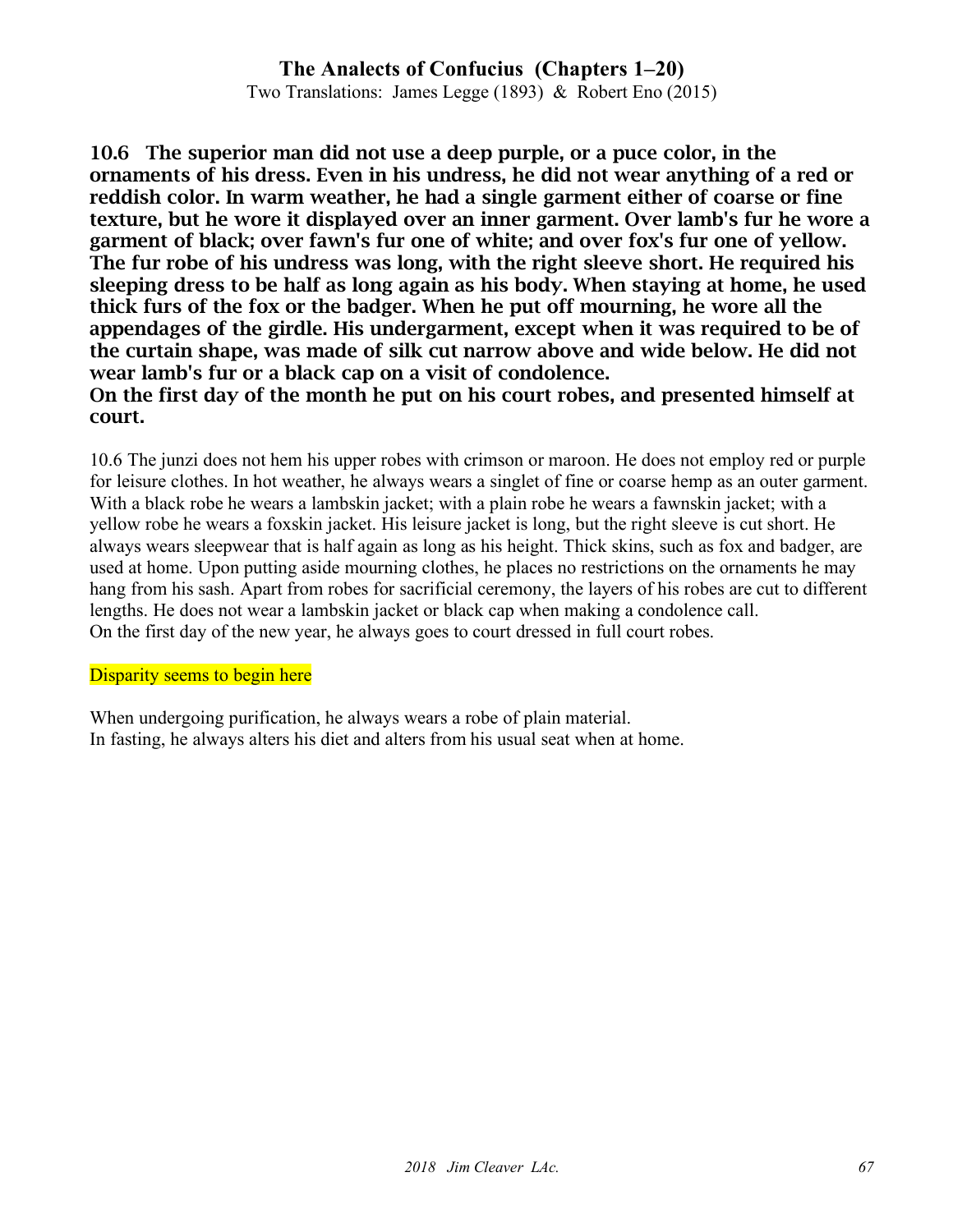Two Translations: James Legge (1893) & Robert Eno (2015)

## 10.7 When fasting, he thought it necessary to have his clothes brightly clean and made of linen cloth. When fasting, he thought it necessary to change his food, and also to change the place where he commonly sat in the apartment.

10.7 He did not demand that his rice be finely polished nor that his meat be finely diced.

If rice had turned sour, he did not eat it. If fish or meat had spoiled, he did not eat it.

He did not eat food of bad color or of bad odor.

He did not eat food that was undercooked.

He did not eat except at the proper times.

If food had not been correctly cut, he did not eat it.

If the sauce was not proper to it, he did not eat it.

Though there might be much meat, he did not allow the amount of meat to exceed the amount of rice. He had no set limit for wine, he simply never reached a state of confusion.

He did not drink wine or eat meat purchased from the market.

He did not allow ginger to be dispensed with in his rice, but he did not eat a great deal of it.

When he participated in a sacrifice at the duke's temples, he did not allow the meat brought back to remain overnight. Common sacrificial meat he did not leave out three days. Once it had been left out three days, he did not eat it.

10.8 He did not dislike to have his rice finely cleaned, nor to have his mince meat cut quite small.

He did not eat rice which had been injured by heat or damp and turned sour, nor fish or flesh which was gone.

He did not eat what was discolored, or what was of a bad flavor, nor anything which was ill-cooked, or was not in season.

He did not eat meat which was not cut properly, nor what was served without its proper sauce.

Though there might be a large quantity of meat, he would not allow what he took to exceed the due proportion for the rice.

It was only in wine that he laid down no limit for himself, but he did not allow himself to be confused by it.

He did not partake of wine and dried meat bought in the market.

He was never without ginger when he ate.

He did not eat much.

When he had been assisting at the prince's sacrifice, he did not keep the flesh which he received overnight.

The flesh of his family sacrifice he did not keep over three days.

If kept over three days, people could not eat it.

When eating, he did not converse. When in bed, he did not speak.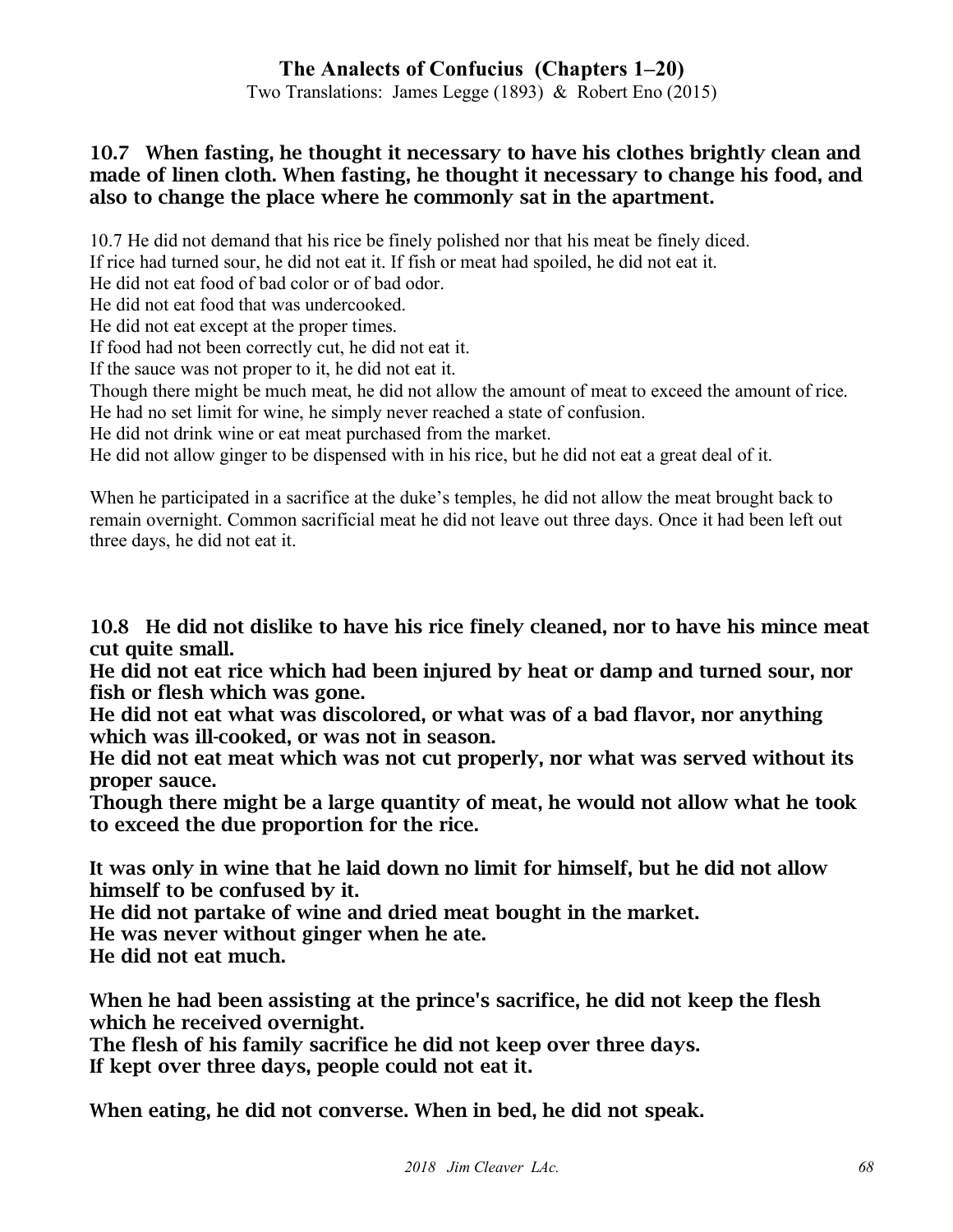Two Translations: James Legge (1893) & Robert Eno (2015)

10.8 He did not speak while eating, nor when lying down to sleep.

## Although his food might be coarse rice and vegetable soup, he would offer a little of it in sacrifice with a grave, respectful air.

10.9 Though his meal was only greens and vegetable congee, he inevitably offered some in sacrifice, and always in ritual reverence.

## 10.9 If his mat was not straight, he did not sit on it

10.10 He did not sit upon a mat that was not in proper position.

## 10.10 When the villagers were drinking together, upon those who carried staffs going out, he went out immediately after.

When villagers gathered to drink wine, he left as soon as those bearing walking staffs departed. When the villagers were going through their ceremonies to drive away pestilential influences, he put on his court robes and stood on the eastern steps.

10.11 When villagers mounted the annual exorcism procession, [the Master] stood in court robes at the eastern steps of his residence.

## 10.11 When he was sending complimentary inquiries to any one in another state, he bowed twice as he escorted the messenger away.

10.12 When sending his greetings to someone in another state, he would twice bow low as he sent the messenger off.

## Ji Kang having sent him a present of physic, he bowed and received it, saying, "I do not know it. I dare not taste it."

10.13 When Kangzi sent him medicine, he bowed as he received it, saying, "As I am unacquainted with its use, I dare not taste it."

## 10.12 The stable being burned down, when he was at court, on his return he said, "Has any man been hurt?" He did not ask about the horses.

10.14 When the stables burnt, the Master returned from court asking, "Was anyone hurt?" He did not ask after the horses.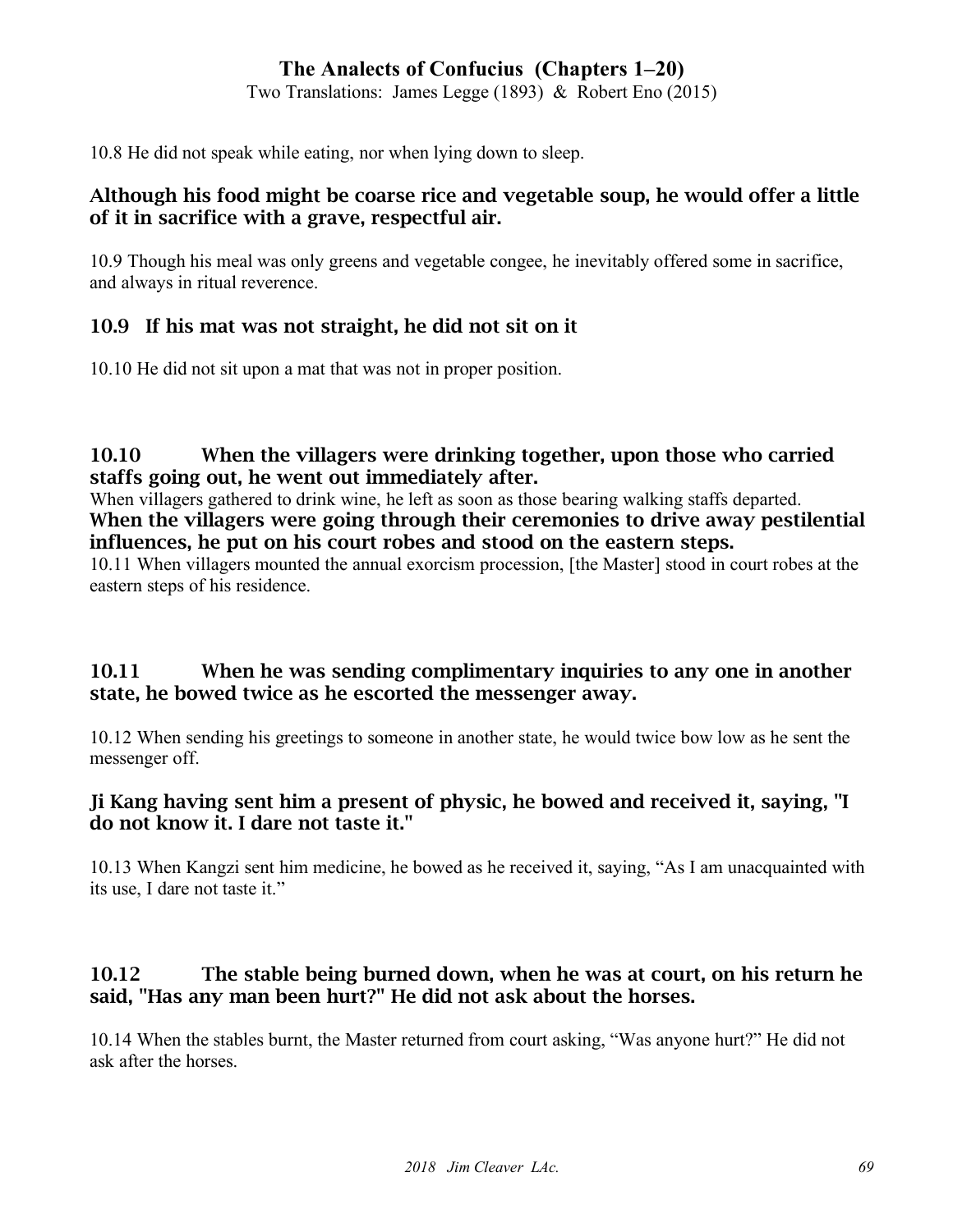Two Translations: James Legge (1893) & Robert Eno (2015)

10.13 When the prince sent him a gift of cooked meat, he would adjust his mat, first taste it, and then give it away to others. When the prince sent him a gift of undressed meat, he would have it cooked, and offer it to the spirits of his ancestors.

When the prince sent him a gift of a living animal, he would keep it alive. When he was in attendance on the prince and joining in the entertainment, the prince only sacrificed. He first tasted everything.

10.15 When his ruler sent prepared food, he would always set his mat aright and be first to taste it. When his ruler sent uncooked food, he would always cook it and offer it in sacrifice. When his ruler sent him a live animal, he would always rear it. When he dined at his ruler's banquet, after the ruler had laid out the sacrificial foods, he would first taste the plain rice.

#### When he was ill and the prince came to visit him, he had his head to the east, made his court robes be spread over him, and drew his girdle across them.

10.16 When he was ill, the ruler paid a visit. He lay with his head facing east, covered with his court robes, his sash laid across them.

#### When the prince's order called him, without waiting for his carriage to be yoked, he went at once.

10.17 When summoned by an order from his ruler, he set off without waiting for the horses to be yoked to the carriage.

## 10.14 When he entered the ancestral temple of the state, he asked about everything.

10.18 Entering the Grand Temple, he asked about every item.

## 10.15 When any of his friends died, if he had no relations who could be depended on for the necessary offices, he would say, "I will bury him."

10.19 When a friend died, if there was no family to make arrangements, he said, "Let the coffin be prepared at my home."

# When a friend sent him a present, though it might be a carriage and horses, he did not bow.

# The only present for which he bowed was that of the flesh of sacrifice.

10.20 When a friend sent a gift, unless it was of sacrificial meats, he would not bow, though it were so much as a horse or carriage.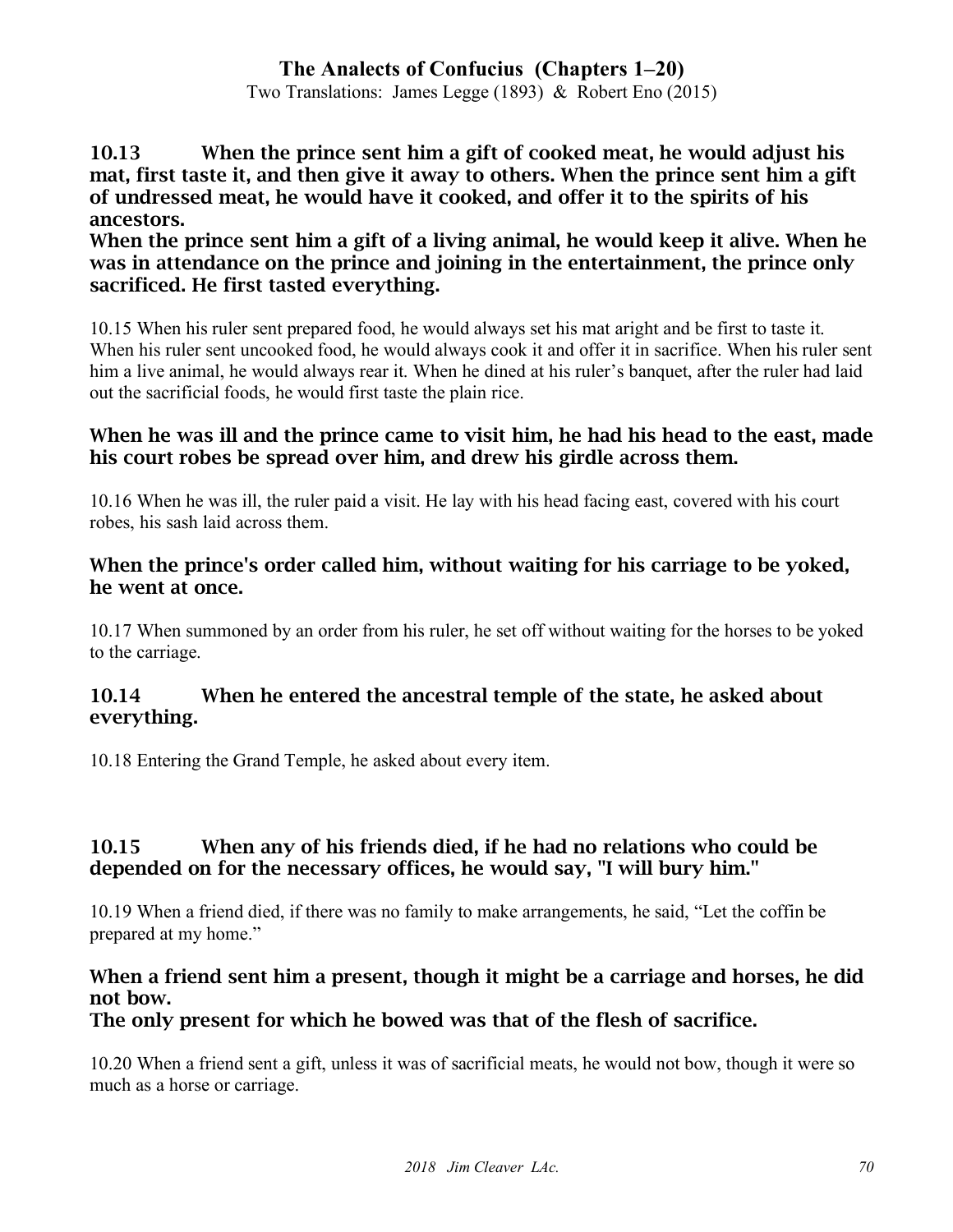Two Translations: James Legge (1893) & Robert Eno (2015)

## 10.16 In bed, he did not lie like a corpse. At home, he did not put on any formal deportment.

10.21 When he slept, he did not assume the position of a corpse. When at leisure, he did not ornament his dress.

When he saw any one in a mourning dress, though it might be an acquaintance, he would change countenance; when he saw any one wearing the cap of full dress, or a blind person, though he might be in his undress, he would salute him in a ceremonious manner.

To any person in mourning he bowed forward to the crossbar of his carriage; he bowed in the same way to any one bearing the tables of population.

When he was at an entertainment where there was an abundance of provisions set before him, he would change countenance and rise up.

On a sudden clap of thunder, or a violent wind, he would change countenance.

10.22 When he saw a person wearing clothes of mourning, though it was someone with whom he was very familiar, he would alter his facial expression.

When he saw someone wearing a court cap or a blind person, though it was someone he encountered repeatedly, he would adopt a solemn bearing.

When riding in his carriage, encountering a person in mourning he would bow against the carriage bar, and he would bow also to those carrying documents of state.

When delicacies were served, he would always alter his expression and stand.

At peals of thunder or gusts of wind, he would alter his expression.

# 10.17 When he was about to mount his carriage, he would stand straight, holding the cord.

## When he was in the carriage, he did not turn his head quite round, he did not talk hastily, he did not point with his hands.

10.23 When mounting a carriage, he always faced it squarely and grasped the mounting cord. Once in the carriage, he did not turn to look at those standing behind him; he did not speak rapidly; he did not point.

## 10.18 Seeing the countenance, it instantly rises. It flies round, and by and by settles. The Master said, "There is the hen-pheasant on the hill bridge. At its season! At its season!" Zi Lu made a motion to it. Thrice it smelled him and then rose.

10.24 At the change of one's expression, they rise in the air, soaring up and then perching in a flock. [The Master] said, The hen pheasant by the mountain bridge, What timeliness! What timeliness! Zilu bowed towards them, but with three sniffs, they flew off.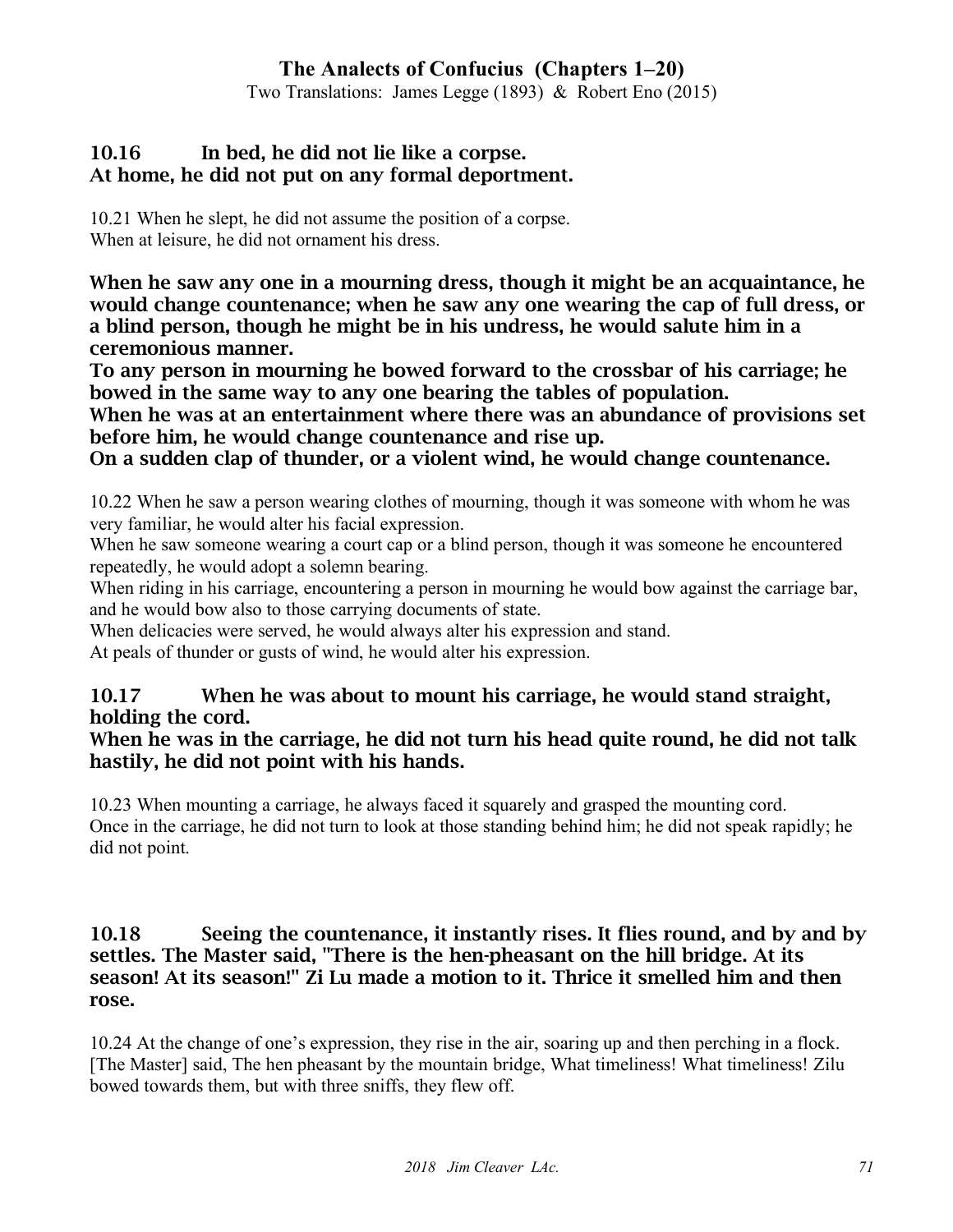Two Translations: James Legge (1893) & Robert Eno (2015)

## XI Xian Jin

### 11.1 The Master said, "The men of former times in the matters of ceremonies and music were rustics, it is said, while the men of these latter times, in ceremonies and music, are accomplished gentlemen. If I have occasion to use those things, I follow the men of former times."

11.1 The Master said, Those who first advanced in li and music were men of the wilds. Those who later advanced in li and music were junzi's. If there were a chance to put them to use, I would follow those who advanced first.

#### 11.2 The Master said, "Of those who were with me in Chen and Cai, there are none to be found to enter my door."

11.2 The Master said, None of those with me in Chen and Cai had any access to men at court.

#### 11.3 Distinguished for their virtuous principles and practice, there were Yan Yuan, Min Zi Qian, Ran Bo Niu, and Zhong Gong; for their ability in speech, Zai Wo and Zi Gong; for their administrative talents, Ran You and Ji Lu; for their literary acquirements, Zi You and Zi Xia.

11.3 For virtuous conduct: Yan Yuan, Min Ziqian, Ran Boniu, and Zhonggong; for speech: Zai Wo and Zigong; for governance: Ran Yŏu and Ji Lu; for patterned study: Ziyou and Zixia.

## 11.4 The Master said, "Hui gives me no assistance. There is nothing that I say in which he does not delight."

11.4 The Master said, Hui is of no help to me. There is nothing in my words that fails to please him.

## 11.5 The Master said, "Filial indeed is Min Zi Qian! Other people say nothing of him different from the report of his parents and brothers."

11.5 The Master said, How filial is Min Ziqian! No fault of his can be discerned in anything his parents or brothers say about him.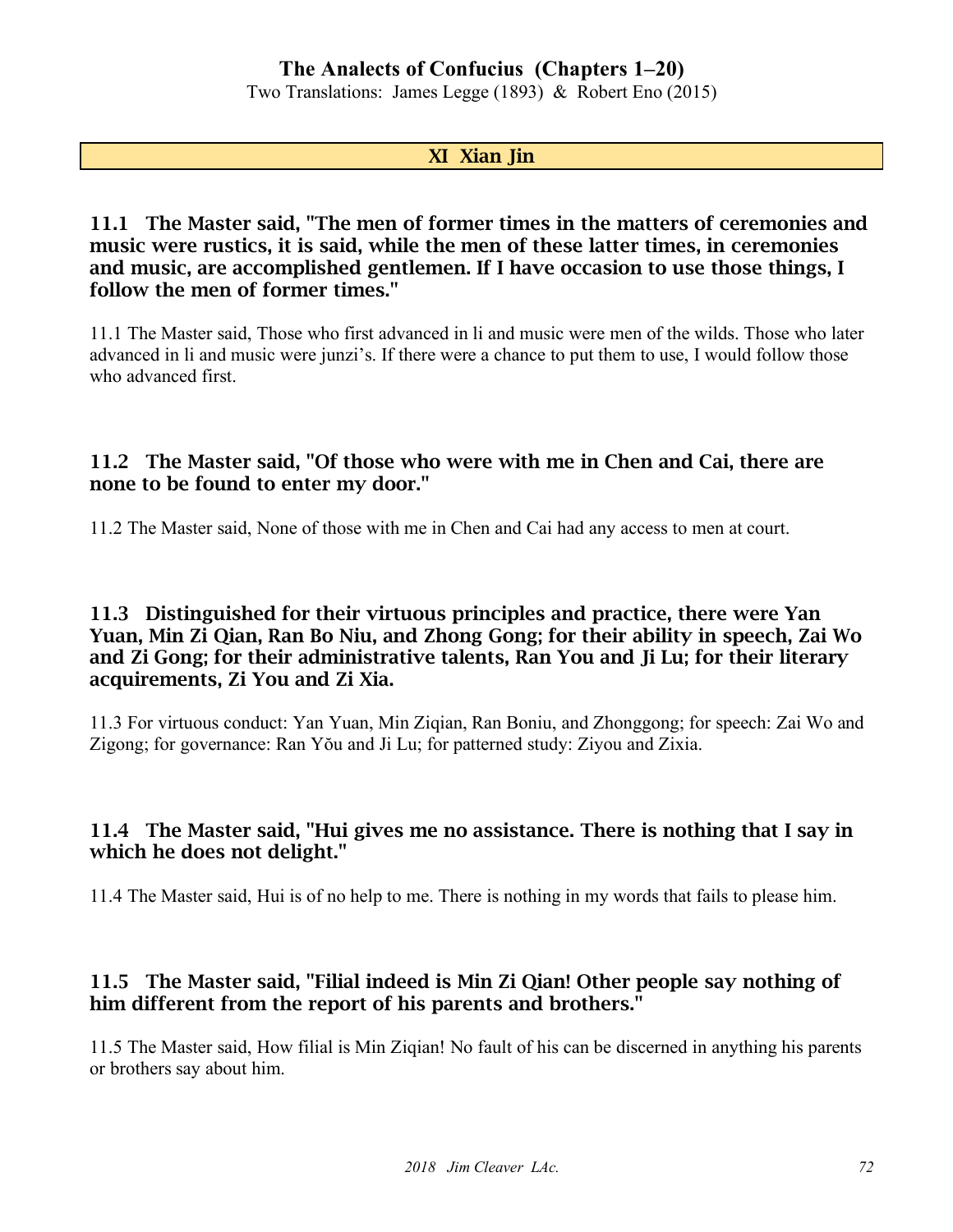Two Translations: James Legge (1893) & Robert Eno (2015)

#### 11.6 Nan Rong was frequently repeating the lines about a white scepter stone. Confucius gave him the daughter of his elder brother to wife.

11.6 Nan Rong constantly repeated a refrain from the poem White Jade Scepter. Confucius married his older brother's daughter to him.

### 11.7 Ji Kang asked which of the disciples loved to learn. Confucius replied to him, "There was Yen Hui; he loved to learn. Unfortunately his appointed time was short, and he died. Now there is no one who loves to learn, as he did."

11.7 Ji Kangzi asked who among the disciples loved learning. Confucius replied, "There was Yan Hui who loved learning. Unfortunately, his lifespan was short and he died. Now there are none."

#### 11.8 When Yan Yuan died, Yan Lu begged the carriage of the Master to sell and get an outer shell for his son's coffin. The Master said, "Whether he has talents or has not talents, everyone calls his son his son. There was Li; when he died, he had a coffin but no outer shell. I would not walk on foot to get a shell for him, because, having followed in the rear of the great officers, it was not proper that I should walk on foot."

11.8 Yan Yuan died. Yan Lu asked for the Master's cart in order to use the wood for an outer coffin. The Master said, "Able or not, each man speaks well of his son. When my son Li died, there was an inner coffin, but no outer one. I would not go upon foot in order that he have an outer coffin. Because I follow behind the grandees, it is not fitting that I go upon foot."

# 11.9 When Yan Yuan died, the Master said, "Alas! Heaven is destroying me! Heaven is destroying me!"

11.9 Yan Yuan died. The Master said, "Oh! Tian destroys me! Tian destroys me!"

#### 11.10 When Yan Yuan died, the Master bewailed him exceedingly, and the disciples who were with him said, "Master, your grief is excessive!" "Is it excessive?" said he. "If I am not to mourn bitterly for this man, for whom should I mourn?"

11.10 Yan Yuan died. The Master wailed for him beyond proper bounds. His followers said, "You have wailed beyond the proper bounds, Master." The Master said, "Have I? If I do not wail beyond proper bounds for this man, then for whom?"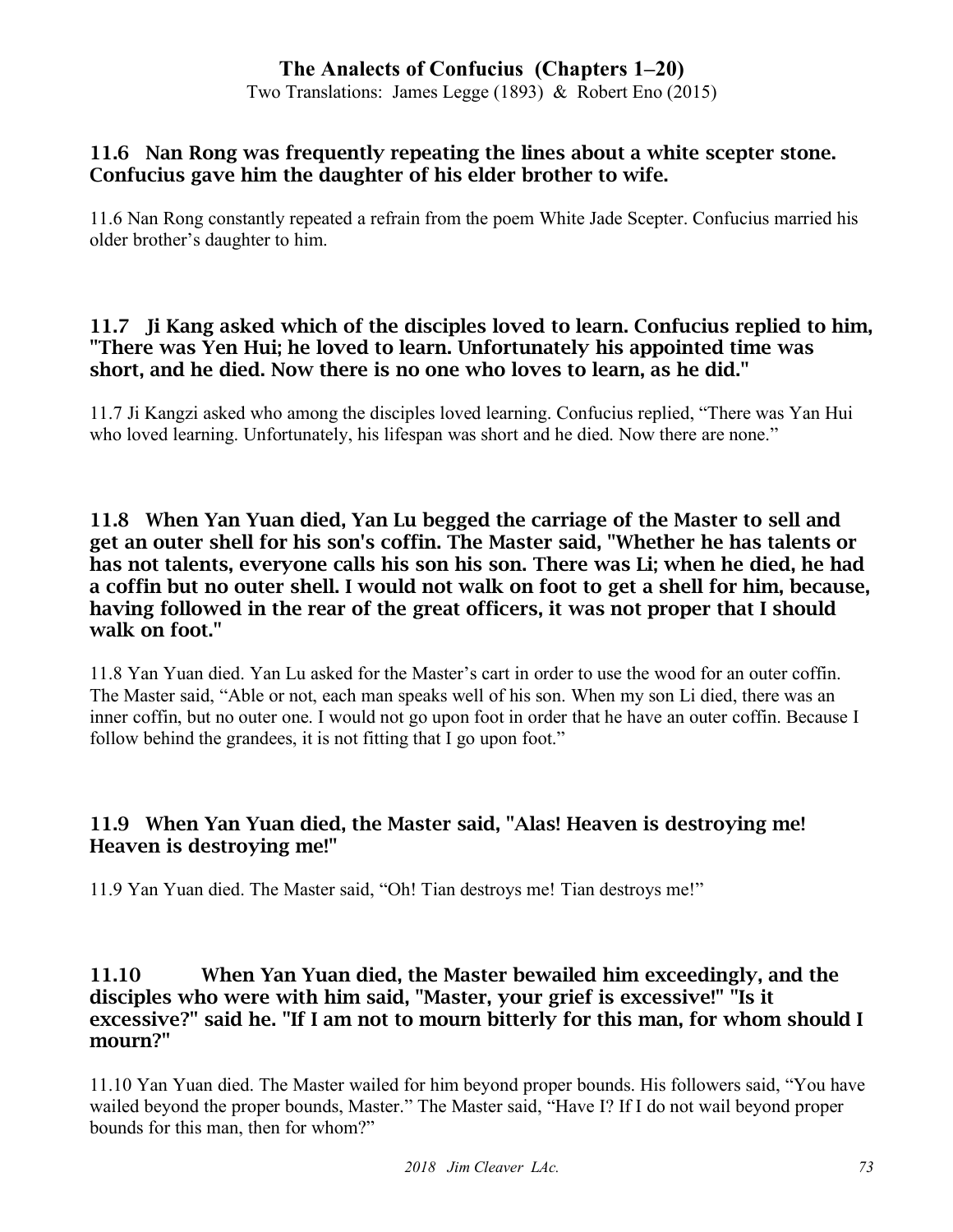Two Translations: James Legge (1893) & Robert Eno (2015)

### 11.11 When Yan Yuan died, the disciples wished to give him a great funeral, and the Master said, "You may not do so." The disciples did bury him in great style. The Master said, "Hui behaved towards me as his father. I have not been able to treat him as my son. The fault is not mine; it belongs to you, O disciples."

11.11 Yan Yuan died. The disciples wished to give him a lavish funeral. The Master said, "It is improper." The disciples gave Yan Yuan a lavish funeral. The Master said, "Hui looked upon me as a father, but I have not been able to look after him as a son. This was not my doing! It was you, my friends."

#### 11.12 Ji Lu asked about serving the spirits of the dead. The Master said, "While you are not able to serve men, how can you serve their spirits?" Ji Lu added, "I venture to ask about death?" He was answered, "While you do not know life, how can you know about death?"

11.12 Ji Lu asked about serving the spirits. The Master said, "While you are yet not able to serve men, how could you be able to serve the spirits?" "May I ask about death?" "When you do not yet understand life, how could you understand death?"

#### 11.13 The disciple Min was standing by his side, looking bland and precise; Zi Lu, looking bold and soldierly; Ran You and Zi Gong, with a free and straightforward manner. The Master was pleased. He said, "You there - he will not die a natural death."

11.13 When Minzi sat in attendance, he kept an upright posture, Zilu seemed to swagger, and Ran Yǒu and Zhonggong sat in a mild manner. The Master joked, "One like Yóu will not die in his bed!"

#### 11.14 Some parties in Lu were going to take down and rebuild the Long Treasury. Min Zi Qian said, "Suppose it were to be repaired after its old style; why must it be altered and made anew?" The Master said, "This man seldom speaks; when he does, he is sure to hit the point."

11.14 The people in Lu rebuilt the treasury storehouse. Min Ziqian said, "What would be wrong with repairing the old structure? Why must they build a new one?" The Master said, "That man rarely says anything, but when he does, it always hits its target."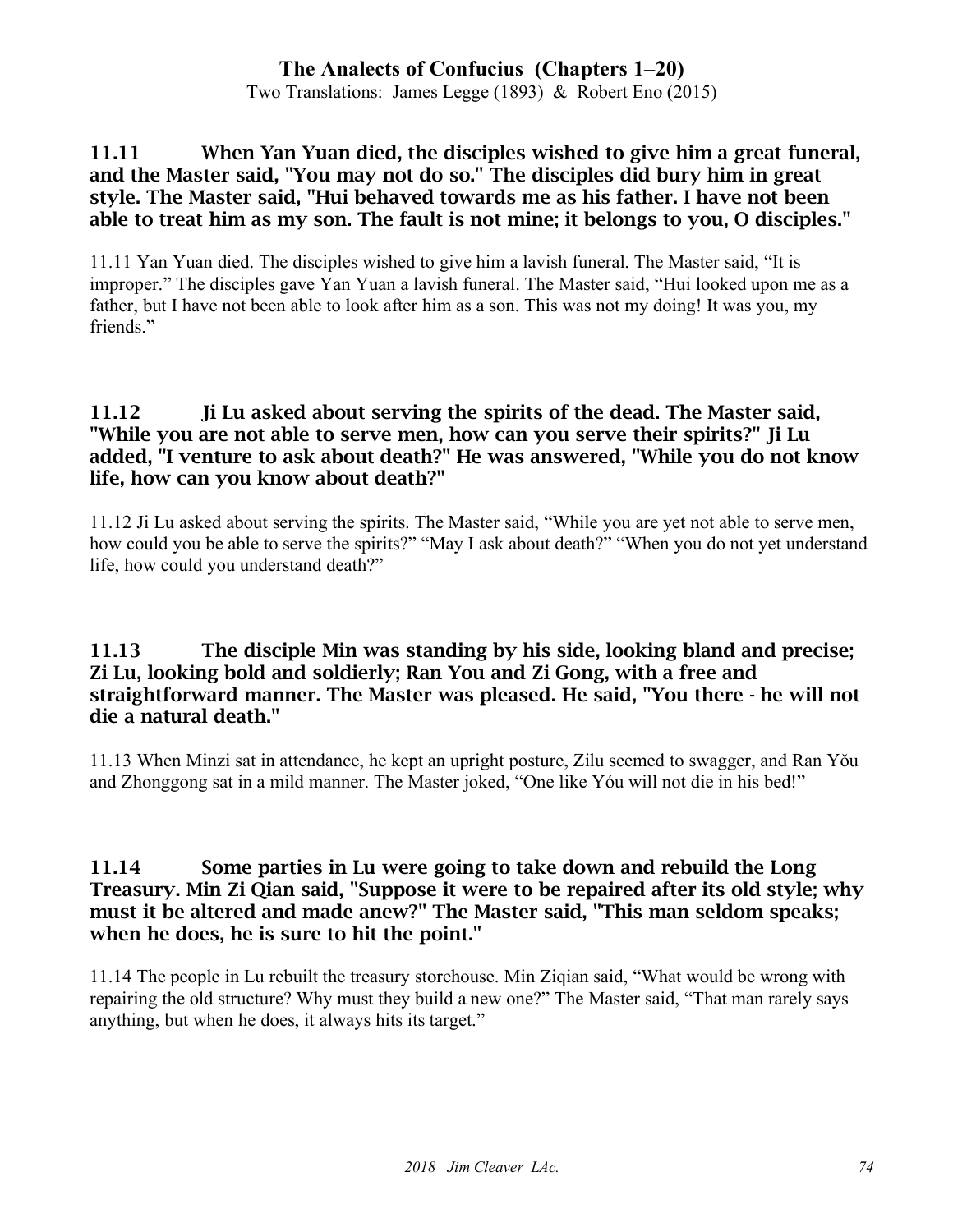Two Translations: James Legge (1893) & Robert Eno (2015)

### 11.15 The Master said, "What has the lute of You to do in my door?" The other disciples began not to respect Zi Lu. The Master said, "You has ascended to the hall, though he has not yet passed into the inner apartments."

11.15 The Master said, "What is Yóu's zither doing at my gate?" The disciples showed Zilu no respect. The Master said, "Yóu has advanced to the great hall, but has not yet entered the inner chamber."

#### 11.16 Zi Gong asked which of the two, Shi or Shang, was the superior. The Master said, "Shi goes beyond the due mean, and Shang does not come up to it." "Then," said Zi Gong, "the superiority is with Shi, I suppose." The Master said, "To go beyond is as wrong as to fall short."

11.16 Zigong said, "Who is more worthy, Shi or Shang?" The Master said, "Shi goes too far; Shang does not go far enough." "Then Shi is superior?" "Too far is the same as not far enough."

#### 11.17 The head of the Ji family was richer than the duke of Zhou had been, and yet Qiu collected his imposts for him, and increased his wealth. The Master said, "He is no disciple of mine. My little children, beat the drum and assail him."

11.17 The Ji family was wealthier than the Duke of Zhou. Qiu assisted them in the collection of taxes and so enlarged their riches further. The Master said, "He is no follower of mine! Young men, you have my permission to sound the drums and drive him away."

### 11.18 Chai is simple. Shen is dull. Shi is specious. You is coarse.

11.18 Zhai was simpleminded; Shen was slow; Shi was puffed up; Yóu was coarse.

#### 11.19 The Master said, "There is Hui! He has nearly attained to perfect virtue. He is often in want. Ci does not acquiesce in the appointments of Heaven, and his goods are increased by him. Yet his judgments are often correct."

11.19 The Master said, "Hui is just about there – and he is in frequent poverty. Si manages to make a profit without a merchant's license; his speculations are frequently on the mark.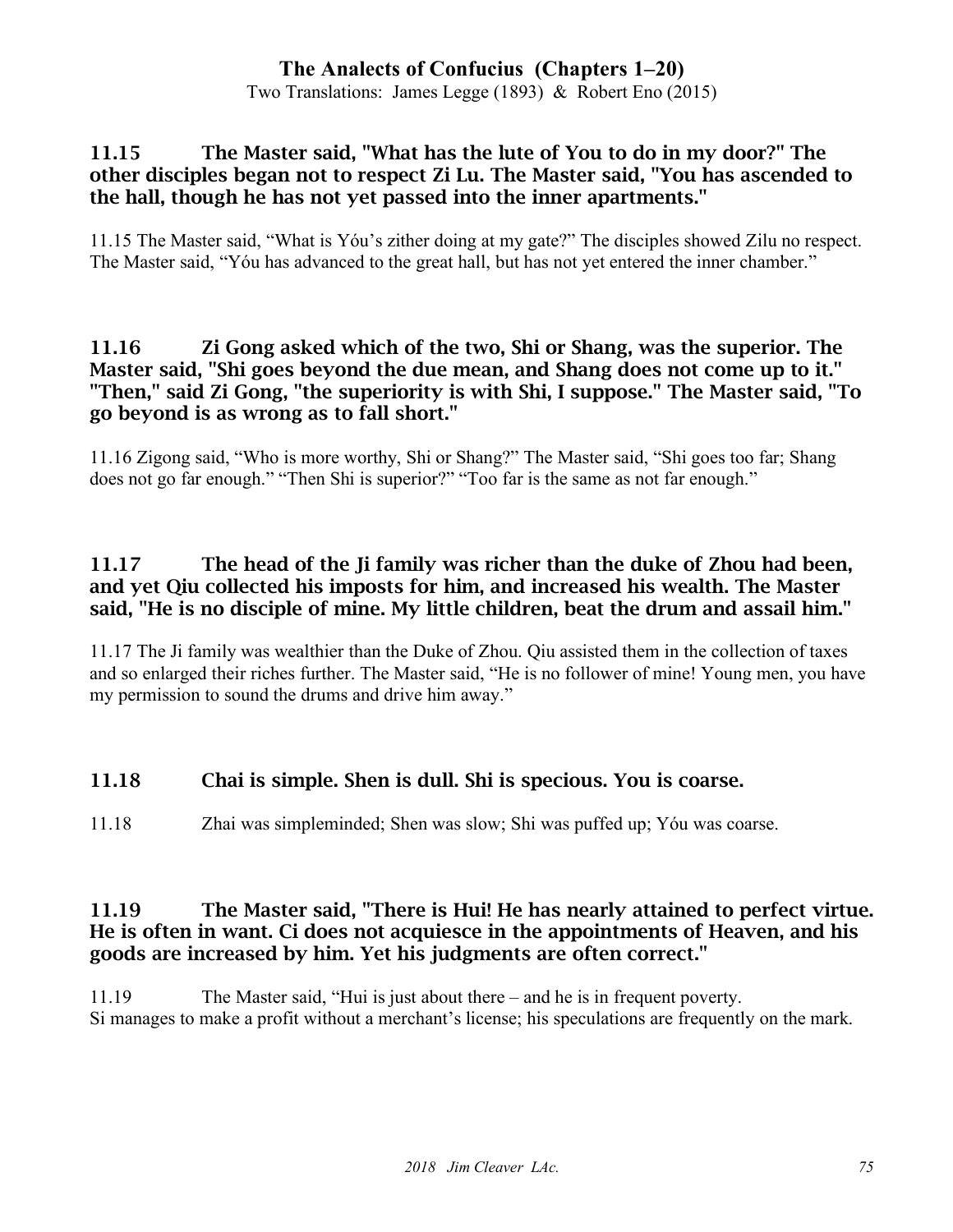Two Translations: James Legge (1893) & Robert Eno (2015)

#### 11.20 Zi Zhang asked what were the characteristics of the good man. The Master said, "He does not tread in the footsteps of others, but moreover, he does not enter the chamber of the sage."

11.20 Zizhang asked about the dao of the good person. The Master said, "He does not tread in old tracks, but he does not enter the inner chamber."

#### 11.21 The Master said, "If, because a man's discourse appears solid and sincere, we allow him to be a good man, is he really a superior man? or is his gravity only in appearance?"

11.21 The Master said, Is a fervently held position correct? Is it held by a junzi, or one who is simply solemn in demeanor.

11.22 Zi Lu asked whether he should immediately carry into practice what he heard. The Master said, "There are your father and elder brothers to be consulted - why should you act on that principle of immediately carrying into practice what you hear?" Ran You asked the same, whether he should immediately carry into practice what he heard, and the Master answered, "Immediately carry into practice what you hear." Gong Xi Hua said, "You asked whether he should carry immediately into practice what he heard, and you said, 'There are your father and elder brothers to be consulted.' Qiu asked whether he should immediately carry into practice what he heard, and you said, 'Carry it immediately into practice.' I, Chi, am perplexed, and venture to ask you for an explanation." The Master said, "Qiu is retiring and slow; therefore I urged him forward. You has more than his own share of energy; therefore I kept him back."

11.22 Zilu asked, "May one immediately put into practice what one has learned?" The Master said, "When one's father and elder brothers are alive, how could one immediately practice what one has learned?" Ran Yǒu asked, "May one immediately put into practice what one has learned?" The Master said, "Yes, one may." Gongxi Hua said, "When Yóu asked, 'May one immediately put into practice what one has learned?' you said, 'Your father and elder brothers are still alive.' When Qiu asked 'May one immediately put into practice what one has learned?' you said, 'Yes, one may.' I am confused, and presume to ask about this." The Master said, "Qiu holds back, and so I drew him forward; Yóu encroaches upon others, and so I drew him back."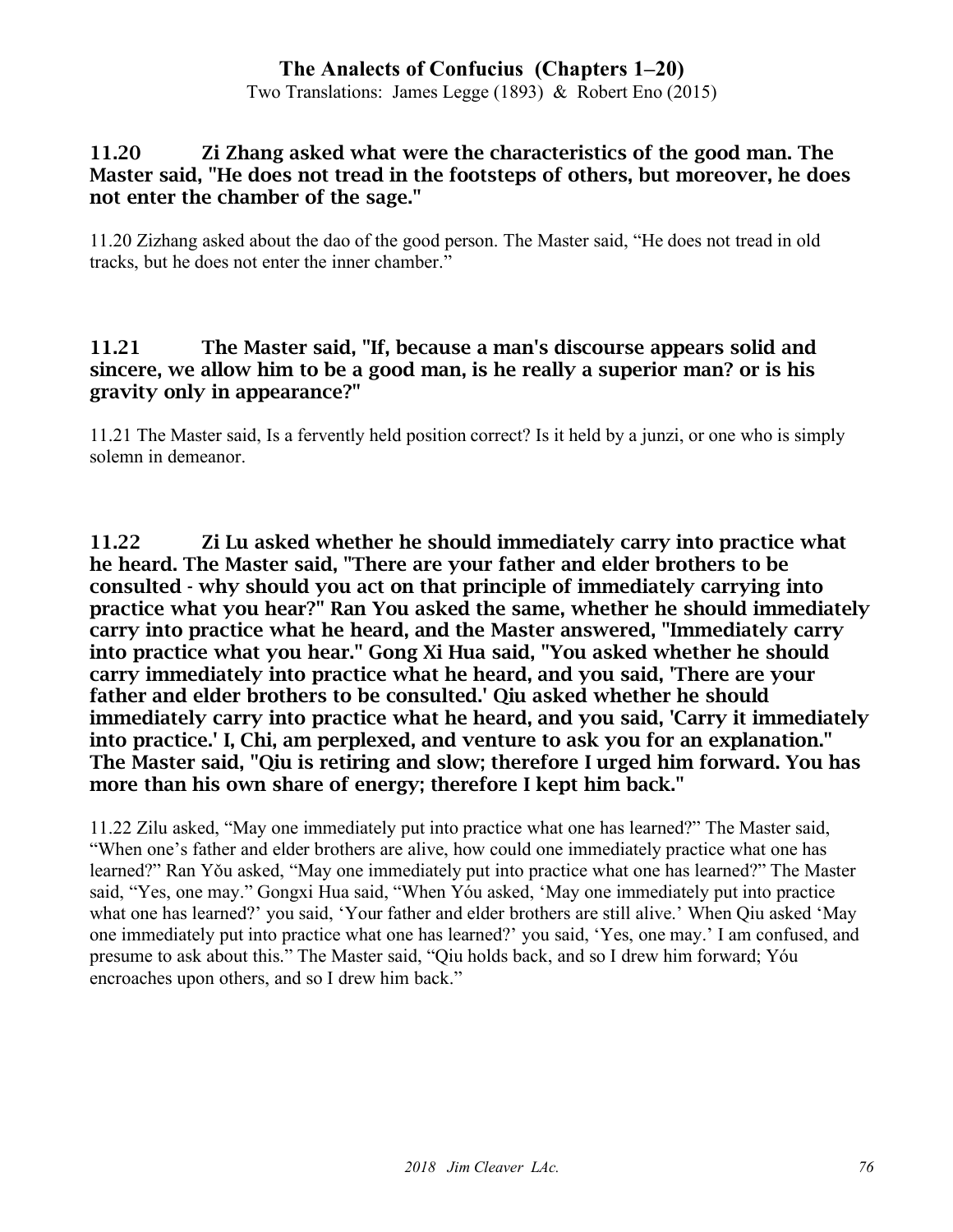Two Translations: James Legge (1893) & Robert Eno (2015)

#### 11.23 The Master was put in fear in Kuang and Yan Yuan fell behind. The Master, on his rejoining him, said, "I thought you had died." Hui replied, "While you were alive, how should I presume to die?"

11.23 The Master was in danger in the state of Kuang. Yan Yuan fell behind. The Master said, "I thought you had died." Yan Yuan said, "While you are alive, Master, how would I dare to die?"

11.24 Ji Zi Ran asked whether Zhong You and Ran Qiu could be called great ministers. The Master said, "I thought you would ask about some extraordinary individuals, and you only ask about You and Qiu! What is called a great minister, is one who serves his prince according to what is right, and when he finds he cannot do so, retires. Now, as to You and Qiu, they may be called ordinary ministers." Zi Ran said, "Then they will always follow their chief - will they?" The Master said, "In an act of parricide or regicide, they would not follow him."

11.24 Ji Ziran asked, "Can Zhong Yóu and Ran Qiu serve as great ministers?" The Masters said, "I thought you were asking about different men – can this be asked about Yóu and Qiu? A great minister serves his lord by means of the dao. If there is no prospect of doing so, he desists. Now, Yóu and Qiu can serve as part of a full complement of ministers at court." "In that case, are they men who will follow their orders?" The Master said, "If it meant killing their fathers or rulers, they would indeed not follow orders."

#### 11.25 Zi Lu got Zi Gao appointed governor of Fei. The Master said, "You are injuring a man's son." Zi Lu said, "There are (there) common people and officers; there are the altars of the spirits of the land and grain. Why must one read books before he can be considered to have learned?" The Master said, "It is on this account that I hate your glib-tongued people."

11.25 Zilu appointed Zigao to be the steward of Bi. The Master said, "You are stealing another man's son!" Zilu said, "There are people there; there are altars of state there – why must one first read texts and only then be considered learned?" The Master said, "This is why I detest glib talkers!"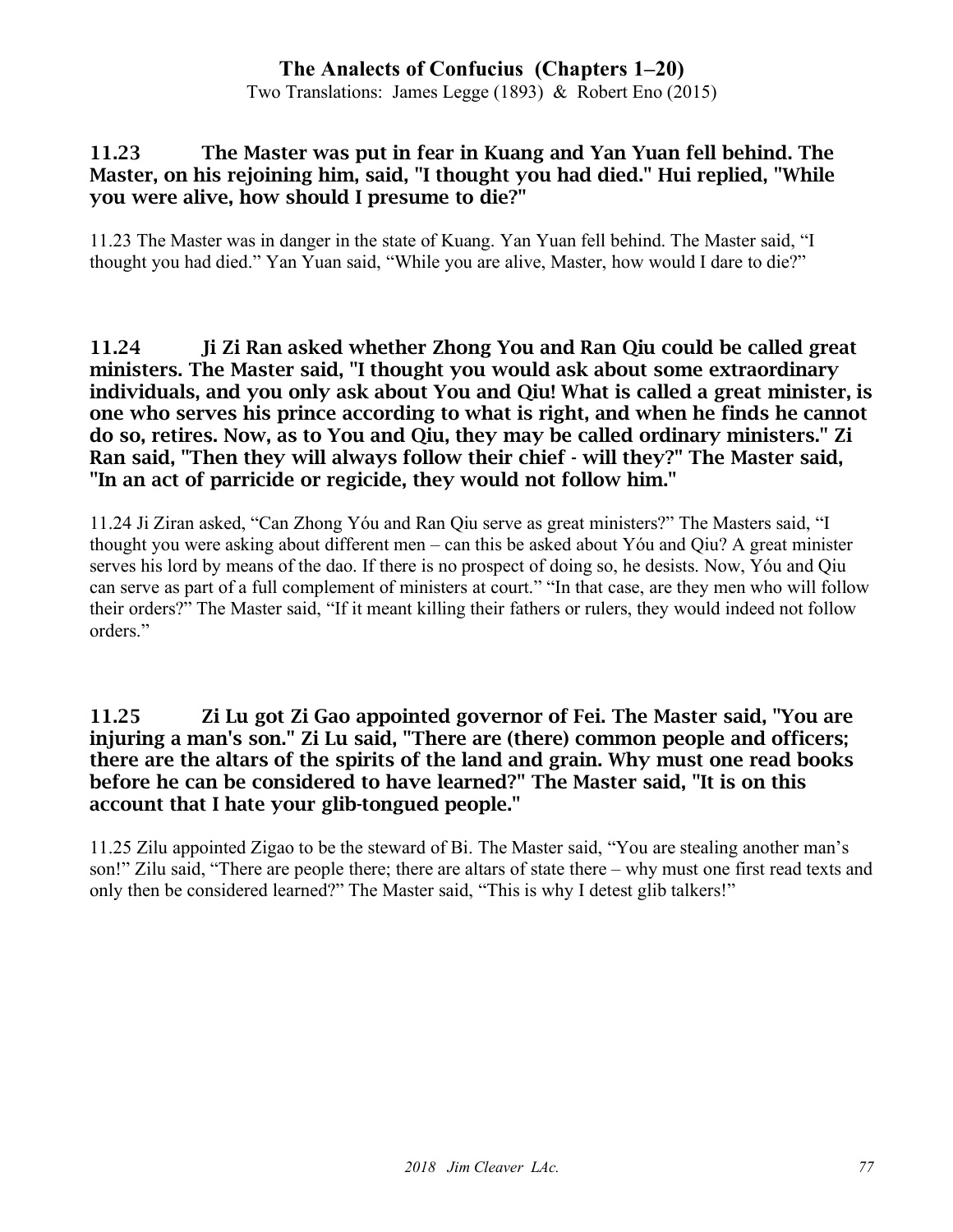Two Translations: James Legge (1893) & Robert Eno (2015)

11.26 Zi Lu, Zeng Xi, Ran You, and Gong Xi Hua were sitting by the Master. He said to them, "Though I am a day or so older than you, do not think of that. From day to day you are saying, 'We are not known.' If some ruler were to know you, what would you like to do?" Zi Lu hastily and lightly replied, "Suppose the case of a state of ten thousand chariots; let it be straitened between other large states; let it be suffering from invading armies; and to this let there be added a famine in corn and in all vegetables - if I were intrusted with the government of it, in three years' time I could make the people to be bold, and to recognize the rules of righteous conduct." The Master smiled at him. Turning to Ran You, he said, "Qiu, what are your wishes?" Qiu replied, "Suppose a state of sixty or seventy li square, or one of fifty or sixty, and let me have the government of it - in three years' time, I could make plenty to abound among the people. As to teaching them the principles of propriety, and music, I must wait for the rise of a superior man to do that." "What are your wishes, Chi," said the Master next to Gong Xi Hua. Chi replied, "I do not say that my ability extends to these things, but I should wish to learn them. At the services of the ancestral temple, and at the audiences of the princes with the sovereign, I should like, dressed in the dark square-made robe and the black linen cap, to act as a small assistant." Last of all, the Master asked Zeng Xi, "Dian, what are your wishes?" Dian, pausing as he was playing on his lute, while it was yet twanging, laid the instrument aside, and said, "My wishes are different from the cherished purposes of these three gentlemen." Said the Master, "What harm is there in that? Do you also, as well as they, speak out your wishes." Dian then said, "In this, the last month of spring, with the dress of the season all complete, along with five or six young men who have assumed the cap, and six or seven boys, I would wash in the Yi, enjoy the breeze among the rain altars, and return home singing." The Master heaved a sigh and said, "I give my approval to Dian." The three others having gone out, Zeng Xi remained behind, and said, "What do you think of the words of these three friends?" The Master replied, "They simply told each one his wishes." Xi pursued, "Master, why did you smile at You?" He was answered, "The management of a state demands the rules of propriety. His words were not humble; therefore I smiled at him." Xi again said, "But was it not a state which Qiu proposed for himself?" The reply was, "Yes; did you ever see a territory of sixty or seventy li or one of fifty or sixty, which was not a state?" Once more, Xi inquired, "And was it not a state which Chi proposed for himself?" The Master again replied, "Yes; who but princes have to do with ancestral temples, and with audiences but the sovereign? If Chi were to be a small assistant in these services, who could be a great one?"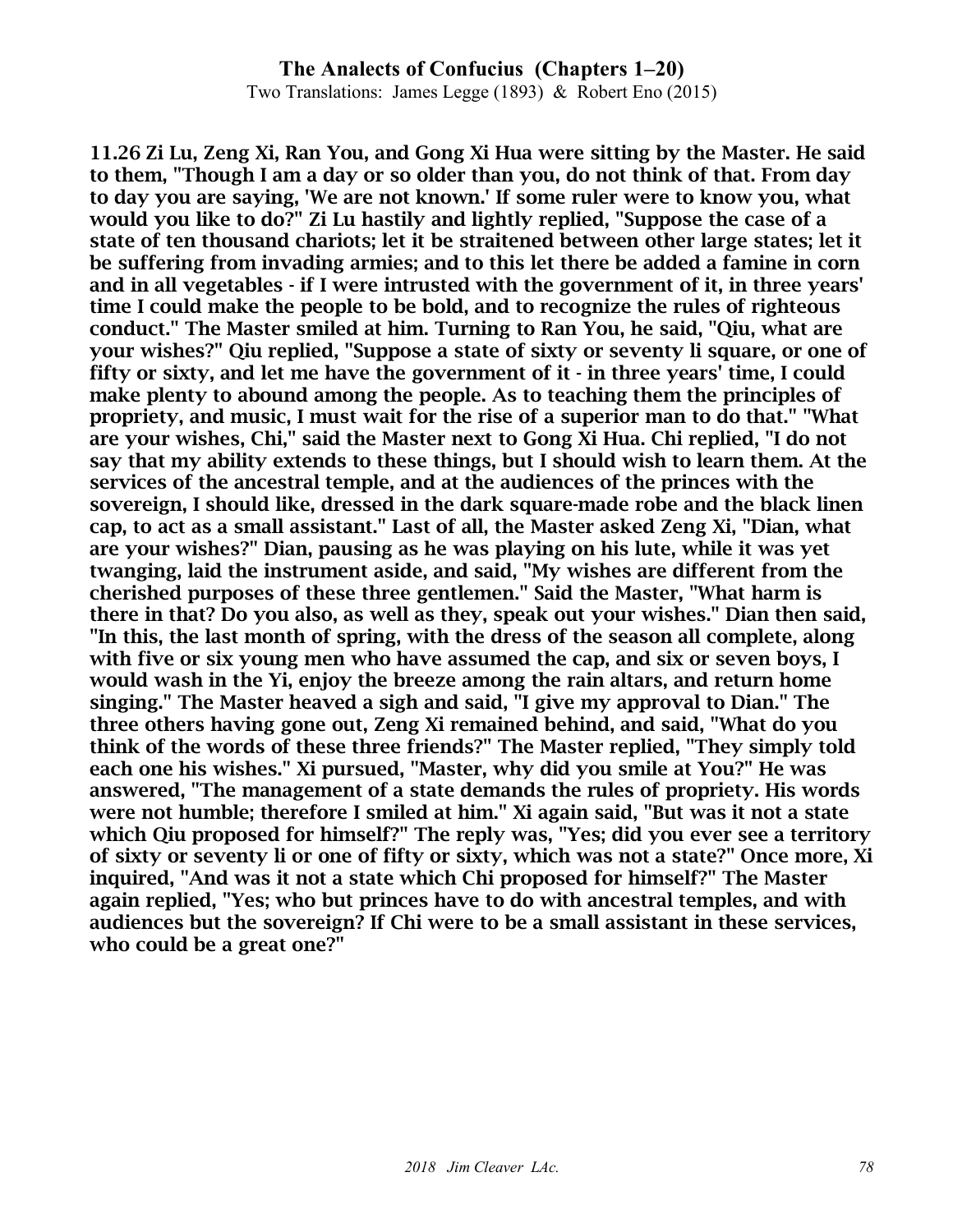Two Translations: James Legge (1893) & Robert Eno (2015)

11.26 Zilu, Zeng Xi, Ran Yǒu, and Gongxi Hua were sitting in attendance. The Master said, "Put aside for now that I am so much as a day older than you. You are always saying, 'My talents are unrecognized.' If some person were to recognize and give you position, what ability could you offer?" Zilu boldly replied first. "Let there be a state of a thousand war chariots, wedged between great neighboring states, harassed by invading armies and plunged in famine as a consequence. If I were given authority to act, I would within three years endow that state with valor and a sense of purpose." The Master smiled at him. "Qiu, what about you?" Qiu replied, "Let there be a territory sixty or seventy li square, perhaps fifty or sixty. If I had authority to act, I would within three years ensure that the people had sufficient means. As for li and music, they would have to await a junzi." "Chi, what about you?" Chi replied, "I cannot say I would be able to do this, but I would like to try: At ceremonies in the ancestral temples or diplomatic meetings, wearing ceremonial cap and robes, I would wish to be a minor officer of ceremony." "Dian, what about you?" The rhythm of his zither slowed, it rang as he laid it down and rose. "My thoughts differ from the others'," he said. "There is no harm in that," said the Master. "After all, each of us is simply speaking his own heart." "In late spring," said Zeng Dian, "after the spring garments have been sewn, I would go out with five rows of six capped young men and six rows of seven boys. We would bathe in the River Yi, and stand in the wind on the stage of the Great Rain Dance. Then chanting, we would return." The Master sighed deeply. "I am with Dian," he said. The other three disciples went out, but Zeng Xi lingered behind. Zeng Xi said, "What about the words of the other three?" The Master said, "After all, each was simply stating his heart's desire." "Why did you smile at Yóu?" "To manage a state one needs li, and his words showed no deference, that is why I smiled." "As for Qiu, he was not aspiring to manage a state, was he?" "How can one see a domain of sixty or seventy square li, or even fifty or sixty, as other than a state?" "As for Chi, he was not aspiring to manage a state, was he?" "Ancestral halls and diplomatic affairs – what are these if not matters of a feudal state. Moreover, if Chi were a minor officer, who would be a major one?"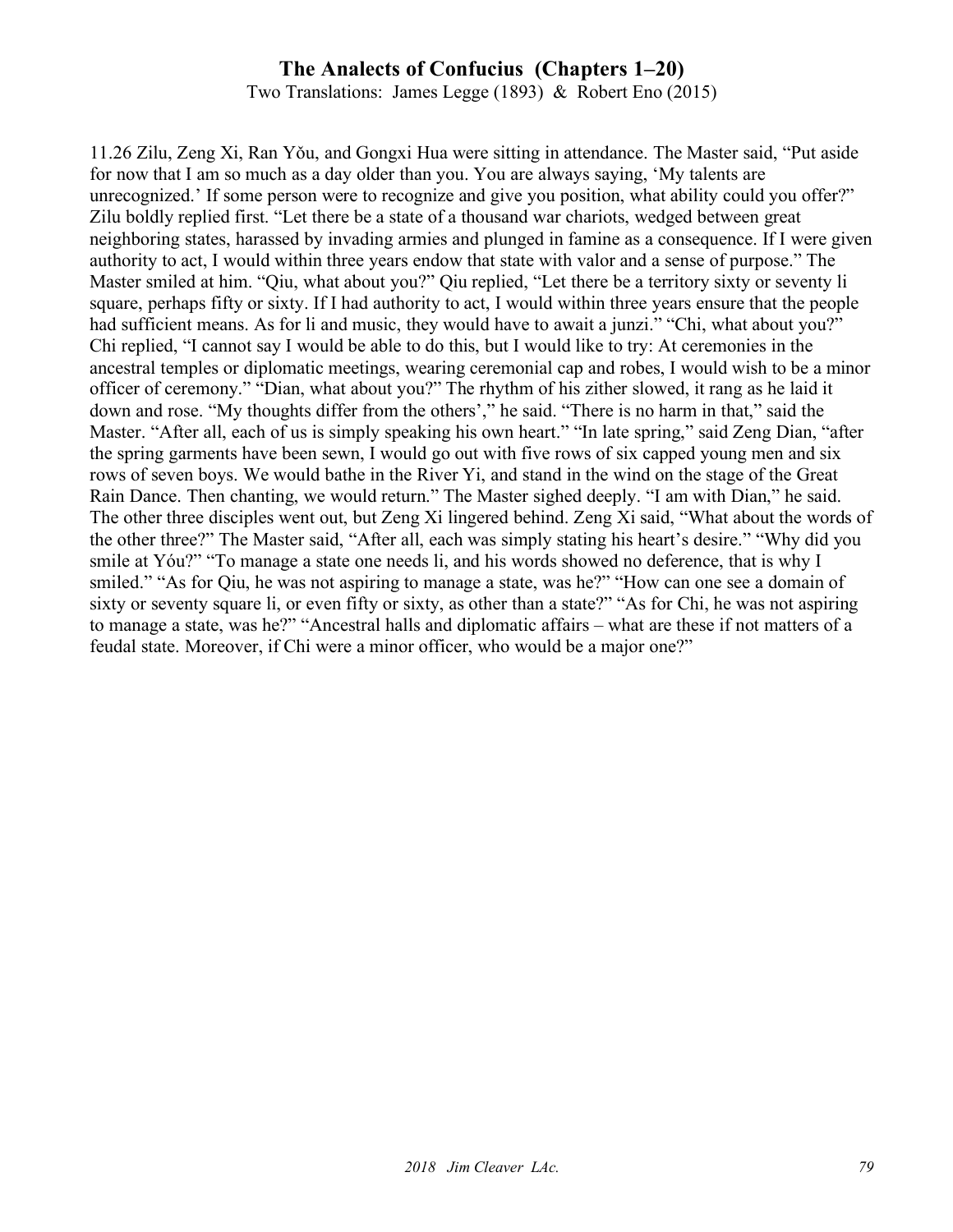Two Translations: James Legge (1893) & Robert Eno (2015)

#### XII Yan Yuan

12.1 Yan Yuan asked about perfect virtue. The Master said, "To subdue one's self and return to propriety, is perfect virtue. If a man can for one day subdue himself and return to propriety, all under heaven will ascribe perfect virtue to him. Is the practice of perfect virtue from a man himself, or is it from others?" Yan Yuan said, "I beg to ask the steps of that process." The Master replied, "Look not at what is contrary to propriety; listen not to what is contrary to propriety; speak not what is contrary to propriety; make no movement which is contrary to propriety." Yan Yuan then said, "Though I am deficient in intelligence and vigor, I will make it my business to practice this lesson."

12.1 Yan Yuan asked about ren. The Master said, "Conquer yourself and return to li: that is ren. If a person could conquer himself and return to li for a single day, the world would respond to him with ren. Being ren proceeds from oneself, how could it come from others?" Yan Yuan said, "May I ask for details of this?" The Master said, "If it is not li, don't look at it; if it is not li, don't listen to it; if it is not li, don't say it; if it is not li, don't do it." Yan Yuan said, "Although I am not quick, I ask to apply myself to this."

12.2 Zhong Gong asked about perfect virtue. The Master said, "It is, when you go abroad, to behave to every one as if you were receiving a great guest; to employ the people as if you were assisting at a great sacrifice; not to do to others as you would not wish done to yourself; to have no murmuring against you in the country, and none in the family." Zhong Gong said, "Though I am deficient in intelligence and vigor, I will make it my business to practice this lesson."

12.2 Zhonggong asked about ren. The Master said, "When you go out your front gate, continue to treat each person as though receiving an honored guest. When directing the actions of subordinates, do so as though officiating at a great ritual sacrifice. Do not do to others what you would not wish done to you. Then there can be no complaint against you, in your state or in your household." Zhonggong said, "Although I am not quick, I ask to apply myself to this."

#### 12.3 Si Ma Niu asked about perfect virtue. The Master said, "The man of perfect virtue is cautious and slow in his speech." Niu replied, "Cautious and slow in his speech! Is this what is meant by perfect virtue?" The Master said, "When a man feels the difficulty of doing, can he be other than cautious and slow in speaking?"

12.3 Sima Niu asked about ren. The Master said, "The person who is ren speaks with reluctance." "Reluctant in speech – may such a person, then, be called ren?" The Master said, "When doing it is difficult, can one not be reluctant to speak of it?"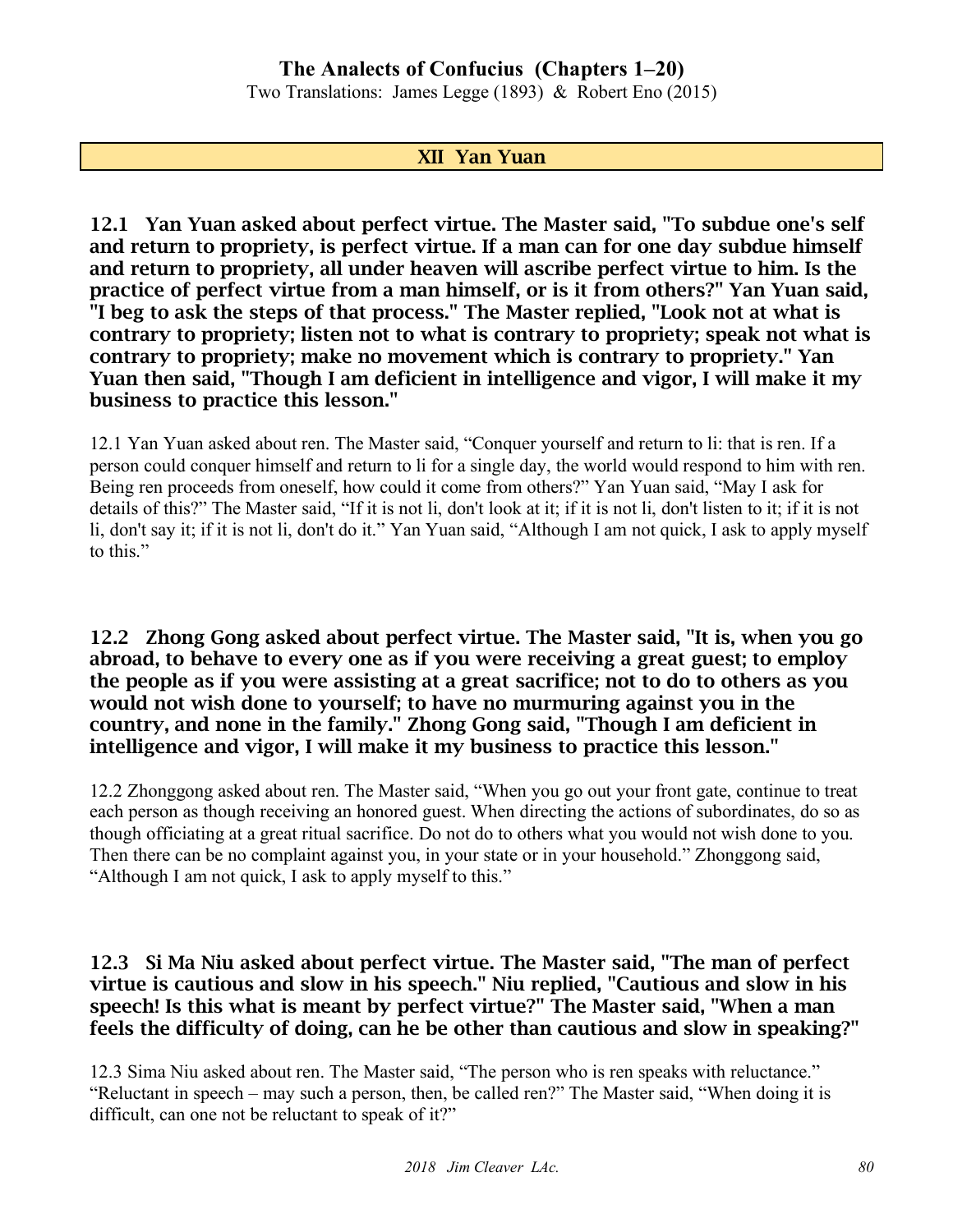Two Translations: James Legge (1893) & Robert Eno (2015)

#### 12.4 Si Ma Niu asked about the superior man. The Master said, "The superior man has neither anxiety nor fear." Niu said, "Being without anxiety or fear! Does this constitute what we call the superior man?" The Master said, "When internal examination discovers nothing wrong, what is there to be anxious about, what is there to fear?"

12.4 Sima Niu asked about the junzi. The Master said, "The junzi is not beset with care or fear." "Not beset with care or fear – may such a person, then, be called a junzi?" "Surveying himself within and finding no fault, what care or fear could there be?"

#### 12.5 Si Ma Niu, full of anxiety, said, "Other men all have their brothers, I only have not." Zi Xia said to him, "There is the following saying which I have heard - 'Death and life have their determined appointment; riches and honors depend upon Heaven.' Let the superior man never fail reverentially to order his own conduct, and let him be respectful to others and observant of propriety - then all within the four seas will be his brothers. What has the superior man to do with being distressed because he has no brothers?"

12.5 Sima Niu was beset with care. "All people have brothers, I alone am without one." Zixia said, "I have heard it said, 'Life and death are preordained, wealth and rank are up to Tian. The junzi never lets slip his respectful vigilance: when with others, he is reverent and acts with  $\mathrm{li}$  – in the world within the four seas, all men are his brothers.' What concern need a junzi have that he is without brothers?"

#### 12.6 Zi Zhang asked what constituted intelligence. The Master said, "He with whom neither slander that gradually soaks into the mind, nor statements that startle like a wound in the flesh, are successful, may be called intelligent indeed. Yea, he with whom neither soaking slander, nor startling statements, are successful, may be called farseeing."

12.6 Zizhang asked about discernment. The Master said, "When one is uninfluenced by slanderous statements about someone that reach a saturation point or by disputes that are brought before him that have a direct bearing on him, then he may be said to be discerning. He may also be said to be farsighted."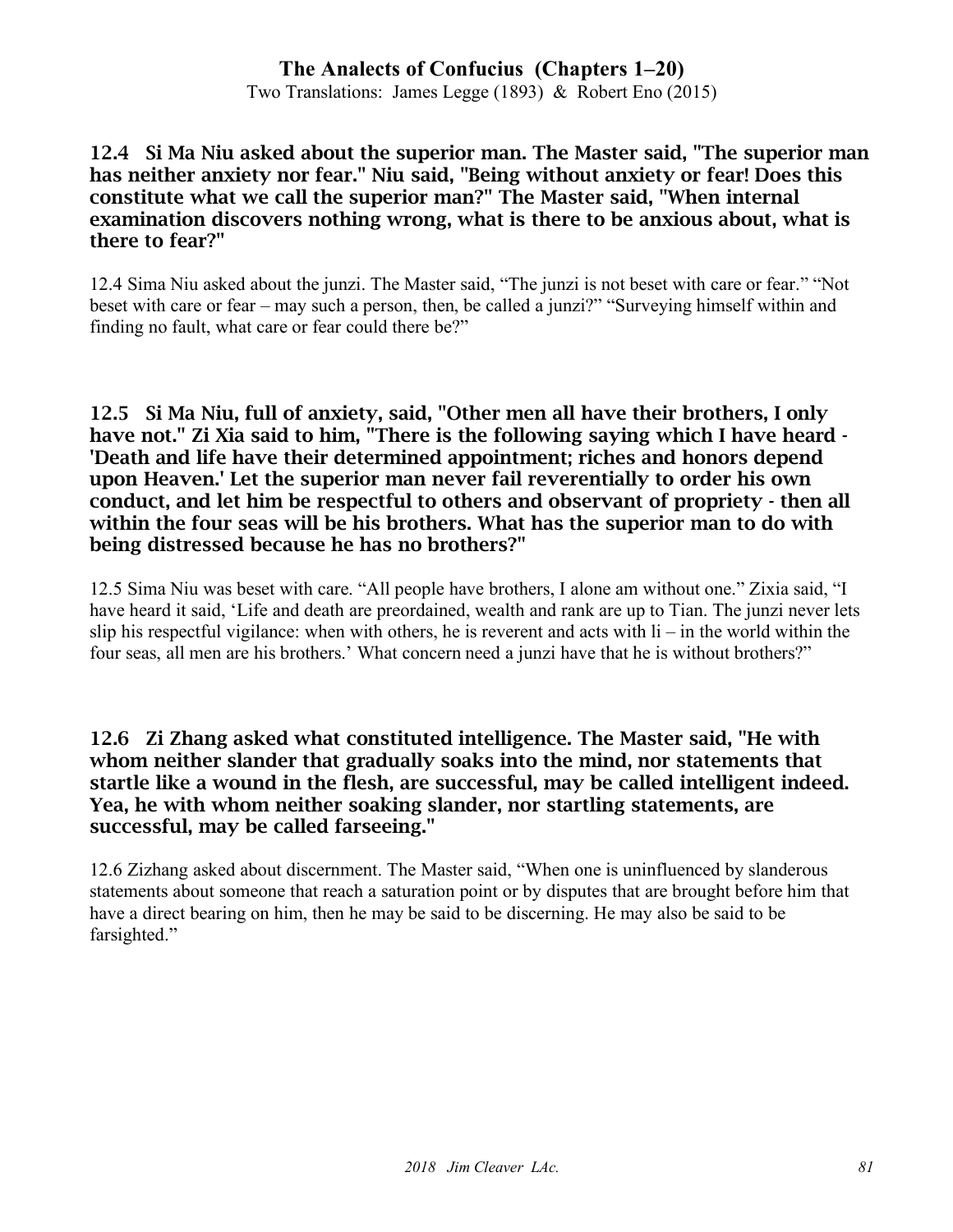#### **The Analects of Confucius (Chapters 1–20)** Two Translations: James Legge (1893) & Robert Eno (2015)

#### 12.7 Zi Gong asked about government. The Master said, "The requisites of government are that there be sufficiency of food, sufficiency of military equipment, and the confidence of the people in their ruler." Zi Gong said, "If it cannot be helped, and one of these must be dispensed with, which of the three should be foregone first?" "The military equipment," said the Master. Zi Gong again asked, "If it cannot be helped, and one of the remaining two must be dispensed with, which of them should be foregone?" The Master answered, "Part with the food. From of old, death has been the lot of all men; but if the people have no faith in their rulers, there is no standing for the state."

12.7 Zigong asked about governance. The Master said, "Provide people with adequate food, provide them with adequate weapons, induce them to have faith in their ruler." Zigong said, "If you had no choice but to dispense with one of those three things, which would it be?" "Dispense with weapons." "If you had no choice but to dispense with one of those two things, which would it be?" "Dispense with food. From ancient times there has always been death. If the people do not have faith, the state cannot stand."

12.8 Ji Zi Cheng said, "In a superior man it is only the substantial qualities which are wanted; why should we seek for ornamental accomplishments?" Zi Gong said, "Alas! Your words, sir, show you to be a superior man, but four horses cannot overtake the tongue. Ornament is as substance; substance is as ornament. The hide of a tiger or a leopard stripped of its hair, is like the hide of a dog or a goat stripped of its hair."

12.8 Ji Zicheng said, "Being a junzi is simply a matter of one's plain substance. Of what use are patterns (wen)?" Zigong said, "What a shame that you have described the junzi in this way – a team of horses is not as swift as the tongue! If patterns were like plain substance and plain substance like patterns, the pelts of tigers and leopards would be like those of hounds and sheep."

12.9 The duke Ai inquired of You Ruo, saying, "The year is one of scarcity, and the returns for expenditure are not sufficient - what is to be done?" You Ruo replied to him, "Why not simply tithe the people?" The duke replied, "With two tenths I find it not enough - how could I do with that system of one tenth?" You Ruo answered, "If the people have plenty, their prince will not be left to want alone. If the people are in want, their prince cannot enjoy plenty alone."

12.9 Duke Ai questioned You Ruo. "In years of famine, when I do not take in enough to meet my expenditures, what should I do?" You Ruo replied, "Why not set taxes at the rate of one-tenth?" "At the rate of two-tenths my income is not adequate – how could I manage at one tenth?" You Ruo replied, "When the people have sufficient means, who will not provide the ruler with what he needs; when the people do not have sufficient means, who will provide the ruler with what he needs?"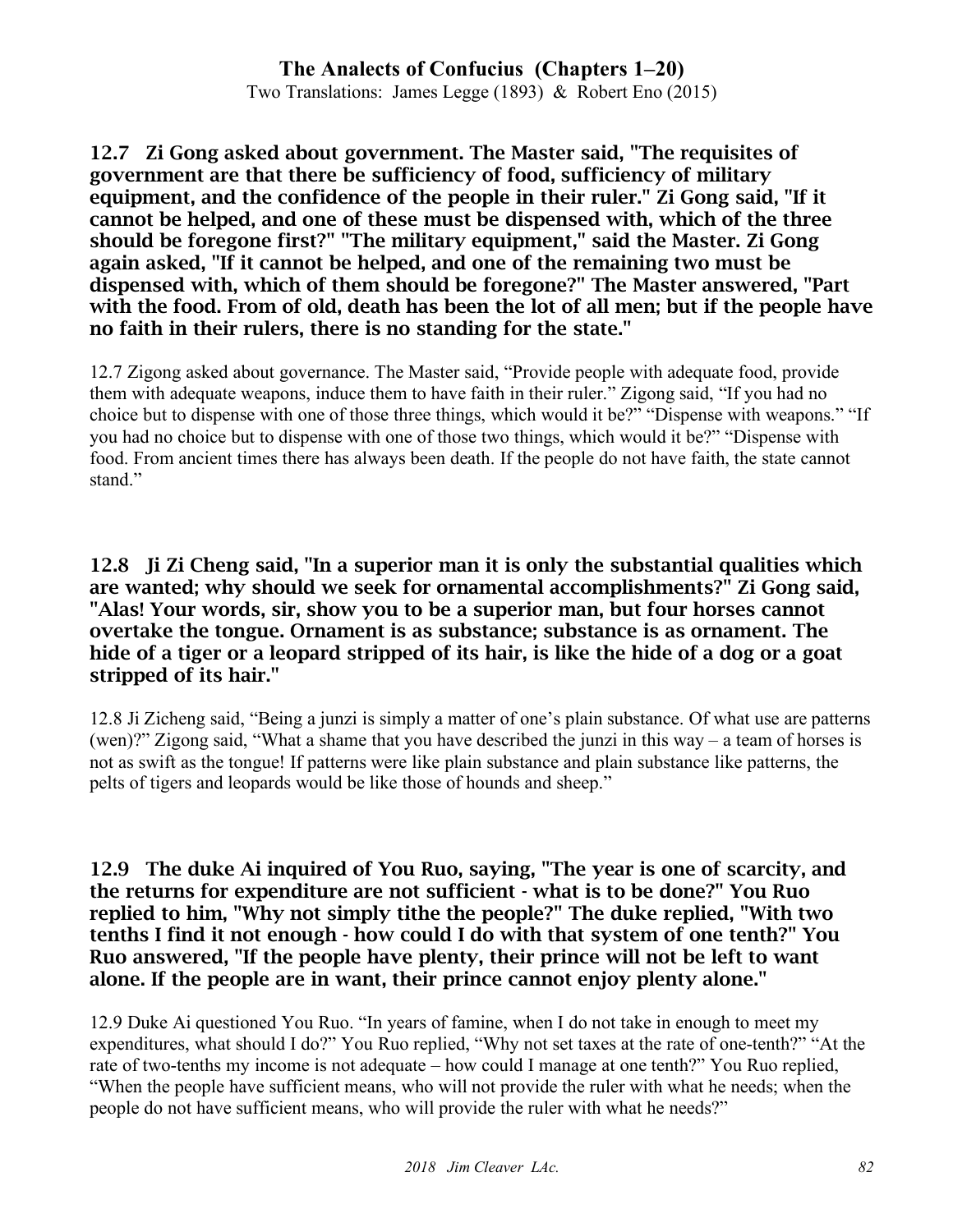Two Translations: James Legge (1893) & Robert Eno (2015)

#### 12.10 Zi Zhang having asked how virtue was to be exalted, and delusions to be discovered, the Master said, "Hold faithfulness and sincerity as first principles, and be moving continually to what is right - this is the way to exalt one's virtue. You love a man and wish him to live; you hate him and wish him to die. Having wished him to live, you also wish him to die. This is a case of delusion. 'It may not be on account of her being rich, yet you come to make a difference.'"

12.10 Zizhang asked about exalting virtue and discerning confusion. The Master said, "Taking loyalty and trustworthiness as the pivot and ever shifting to align with the right: that is exalting virtue. When one cherishes a person one wishes him to live; when one hates a person one wishes him to die – on the one hand cherishing and wishing him life, while on the other hating and wishing him death: that is confusion. Truly, it is not a matter of riches, Indeed, it is simply about discernment.

#### 12.11 The duke Jing, of Qi, asked Confucius about government. Confucius replied, "There is government, when the prince is prince, and the minister is minister; when the father is father, and the son is son." "Good!" said the duke; "if, indeed, the prince be not prince, the minister not minister, the father not father, and the son not son, although I have my revenue, can I enjoy it?"

12.11 Duke Jing of Qi asked Confucius about governance. Confucius replied, "Let the ruler be ruler, ministers ministers, fathers fathers, sons sons." The Duke said, "Excellent! Truly, if the ruler is not ruler, ministers not ministers, fathers not fathers, sons not sons, though I possess grain, will I be able to eat it?"

#### 12.12 The Master said, "Ah! it is You, who could with half a word settle litigations!" Zi Lu never slept over a promise.

12.12 The Master said, "Able to adjudicate a lawsuit by hearing a single statement – would this not characterize Yóu?" Zilu never postponed fulfillment of a promise overnight.

### 12.13 The Master said, "In hearing litigations, I am like any other body. What is necessary, however, is to cause the people to have no litigations."

12.13 The Master said, In hearing lawsuits, I am no better than others. What is imperative is to make it so that there are no lawsuits.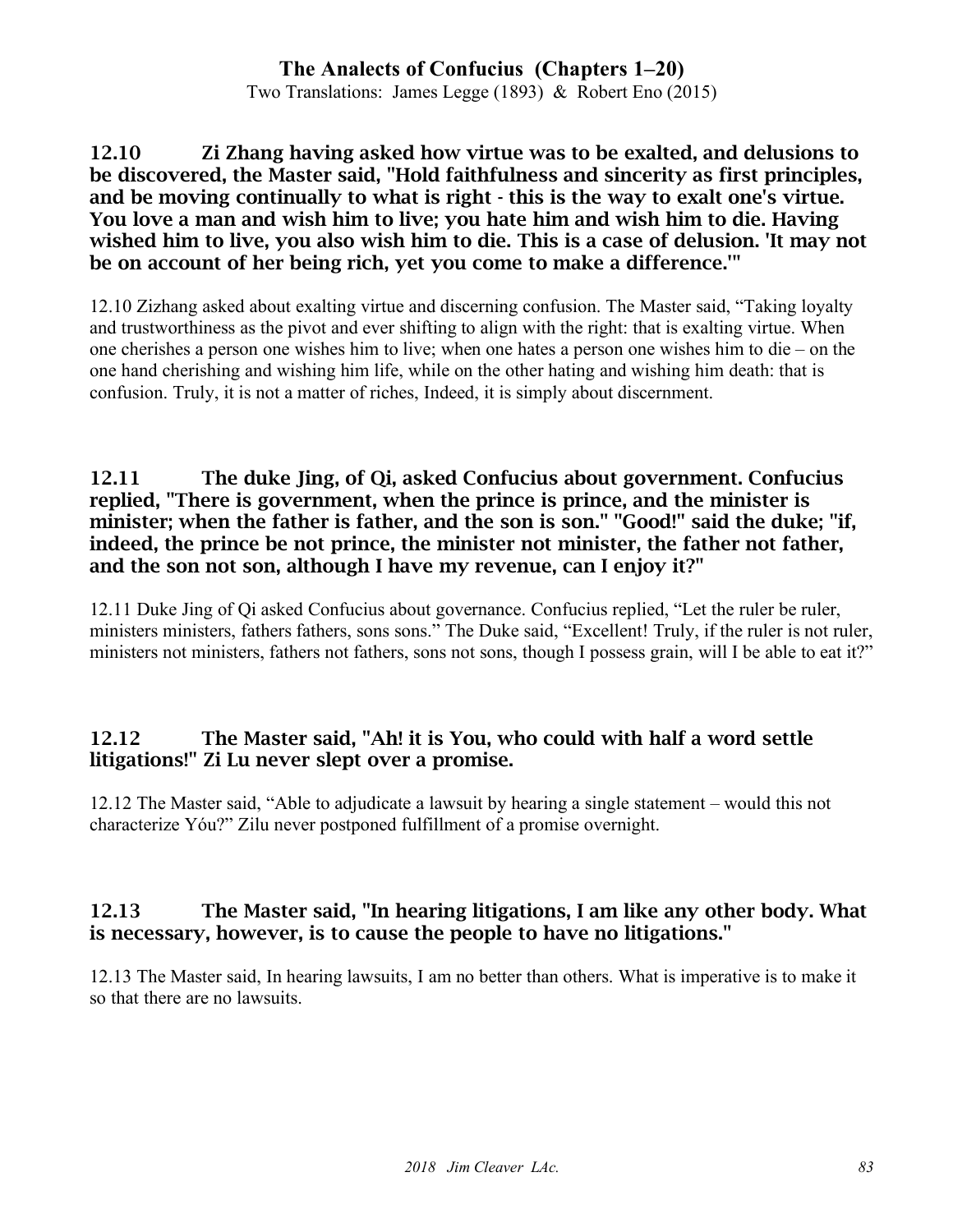Two Translations: James Legge (1893) & Robert Eno (2015)

#### 12.14 Zi Zhang asked about government. The Master said, "The art of governing is to keep its affairs before the mind without weariness, and to practice them with undeviating consistency."

12.14 Zizhang asked about governance. The Master said, "Fulfill your office untiringly, perform your duties with loyalty."

#### 12.15 The Master said, "By extensively studying all learning, and keeping himself under the restraint of the rules of propriety, one may thus likewise not err from what is right."

12.15 The Master said, Once a junzi has studied broadly in patterns and constrained them with li, indeed he will never turn his back on them.

#### 12.16 The Master said, "The superior man seeks to perfect the admirable qualities of men, and does not seek to perfect their bad qualities. The mean man does the opposite of this."

12.16 The Master said, The junzi perfects what is beautiful in people, he does not perfect what is ugly. The small man does just the opposite.

### 12.17 Ji Kang asked Confucius about government. Confucius replied, "To govern means to rectify. If you lead on the people with correctness, who will dare not to be correct?"

12.17 Ji Kangzi questioned Confucius about governance. Confucius replied, "Governance is setting things upright. If you lead with uprightness, who will dare not to be upright?"

### 12.18 Ji Kang, distressed about the number of thieves in the state, inquired of Confucius how to do away with them. Confucius said, "If you, sir, were not covetous, although you should reward them to do it, they would not steal."

12.18 Ji Kangzi was concerned about bandits, and asked advice of Confucius. Confucius replied, "If you yourself were truly not covetous, though you rewarded people for it, they would not steal."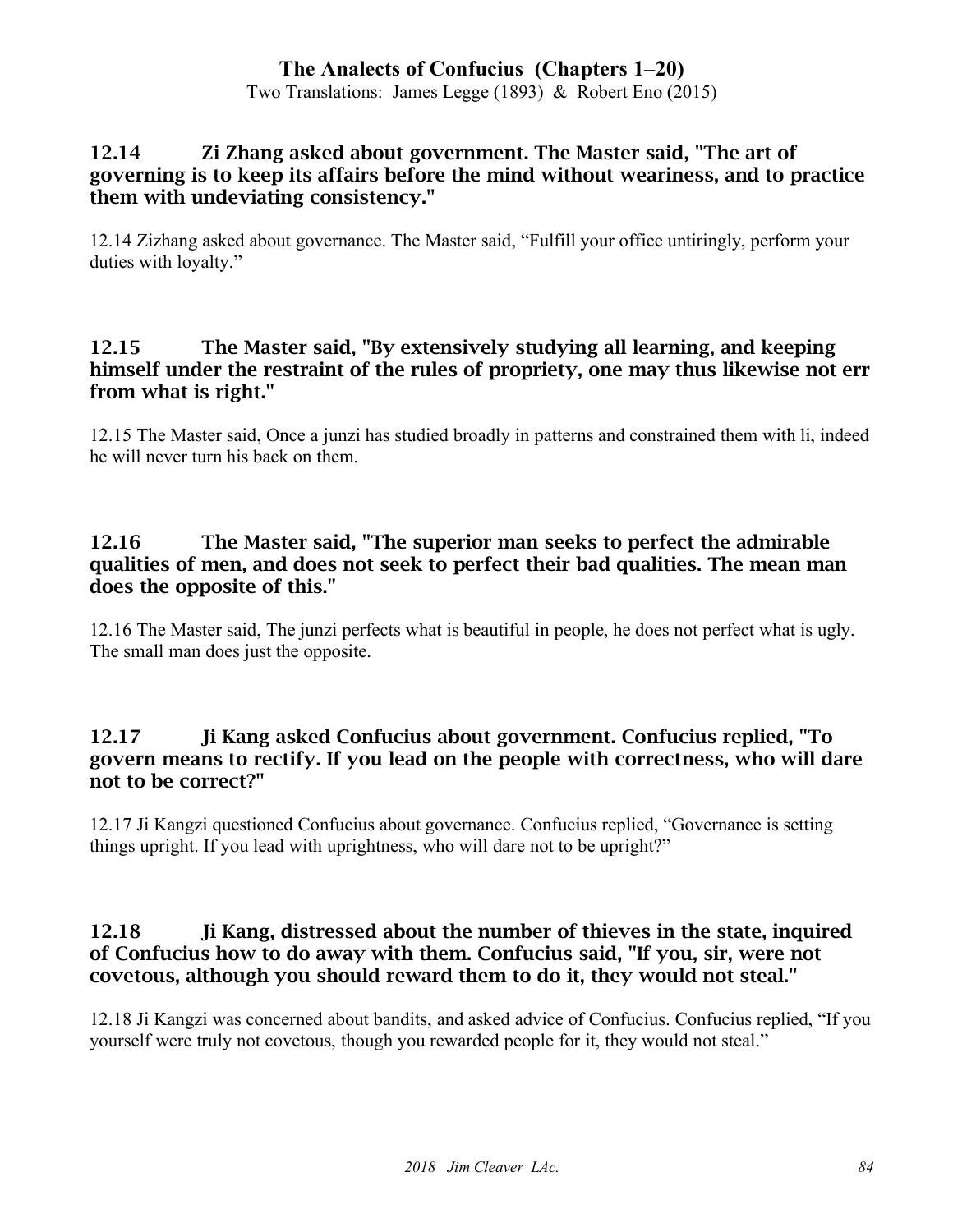Two Translations: James Legge (1893) & Robert Eno (2015)

12.19 Ji Kang asked Confucius about government, saying, "What do you say to killing the unprincipled for the good of the principled?" Confucius replied, "Sir, in carrying on your government, why should you use killing at all? Let your evinced desires be for what is good, and the people will be good. The relation between superiors and inferiors is like that between the wind and the grass. The grass must bend, when the wind blows across it."

12.19 Ji Kangzi asked Confucius about governance, saying, "How would it be if I were to kill those who are without the dao in order to hasten others towards the dao?" Confucius replied, "Of what use is killing in your governance? If you desire goodness, the people will be good. The virtue of the junzi is like the wind and the virtue of common people is like the grasses: when the wind blows over the grasses, they will surely bend."

12.20 Zi Zhang asked, "What must the officer be, who may be said to be distinguished?" The Master said, "What is it you call being distinguished?" Zi Zhang replied, "It is to be heard of through the state, to be heard of throughout his clan." The Master said, "That is notoriety, not distinction. Now the man of distinction is solid and straightforward, and loves righteousness. He examines people's words, and looks at their countenances. He is anxious to humble himself to others. Such a man will be distinguished in the country; he will be distinguished in his clan. As to the man of notoriety, he assumes the appearance of virtue, but his actions are opposed to it, and he rests in this character without any doubts about himself. Such a man will be heard of in the country; he will be heard of in the clan."

12.20 Zizhang asked, "When may a gentleman be said to have attained success?" The Master said, "What do you mean by attaining success?" Zizhang replied, "His name is renowned throughout his state and his household." The Master said, "This is to be renowned, not to be successful. Attaining success lies in being straightforward in basic substance and loving the right, being perspicacious when listening to others speak and observant of their facial expressions, and bearing in mind deference towards others. Such a person will surely attain success in the state and in his household."As for being renowned, such a man gets a reputation for ren from appearances, though his conduct contravenes it, and he is free of selfdoubt. His name is reknowned throughout his state and his household."

12.21 Fan Chi rambling with the Master under the trees about the rain altars, said, "I venture to ask how to exalt virtue, to correct cherished evil, and to discover delusions." The Master said, "Truly a good question! If doing what is to be done be made the first business, and success a secondary consideration - is not this the way to exalt virtue? To assail one's own wickedness and not assail that of others - is not this the way to correct cherished evil? For a morning's anger to disregard one's own life, and involve that of his parents - is not this a case of delusion?"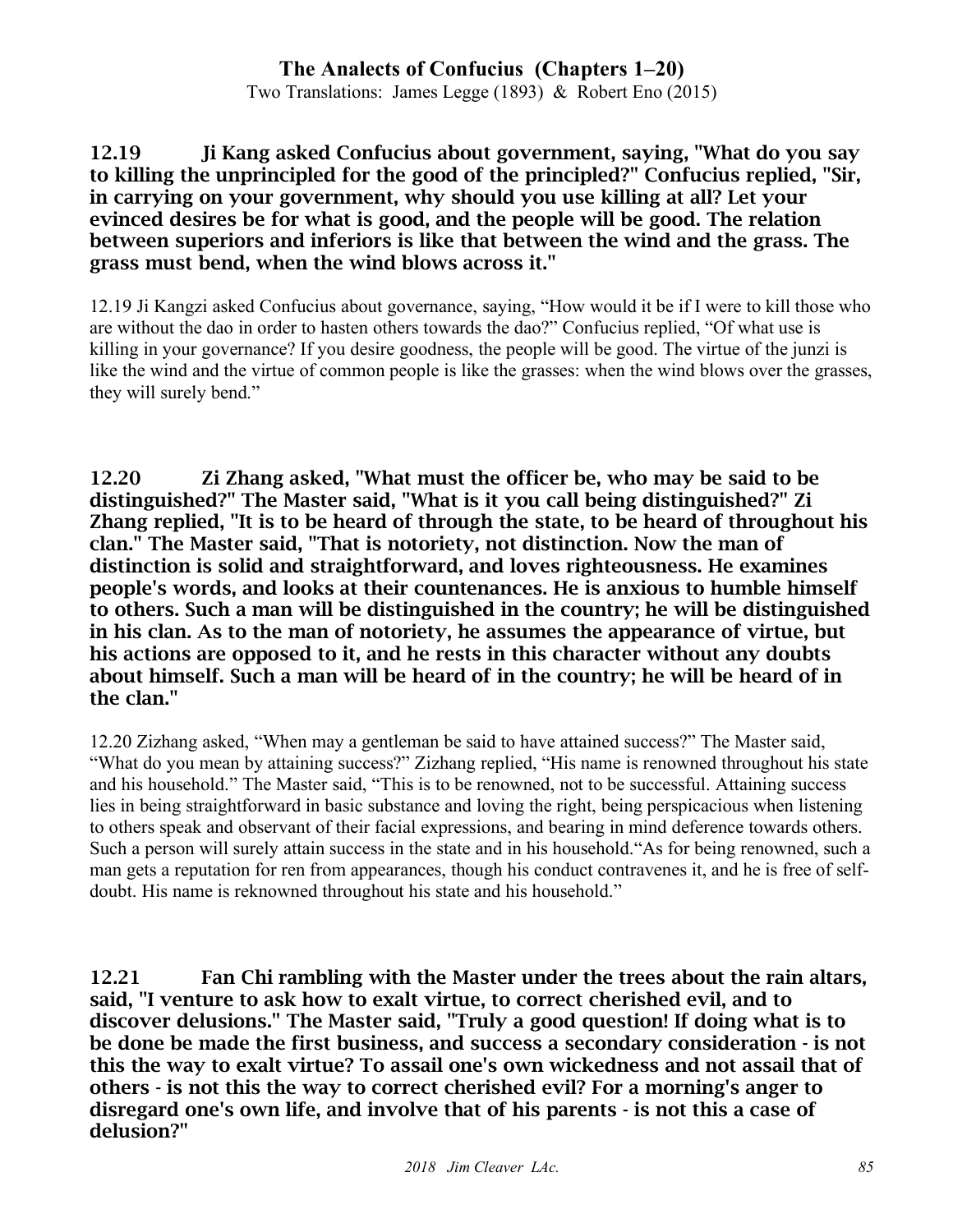Two Translations: James Legge (1893) & Robert Eno (2015)

12.21 Fan Chi accompanied the Master on an outing past the altar of the great rain dance. "May I ask about exalting virtue, reforming faults, and discerning confusion?" The Master said, "Well asked! Be first to the effort and last to take reward – is that not exalting virtue? To set to work upon one's own faults and not upon the faults of others, is that not the way to reform faults? In the anger of the moment to forget one's safety and that of one's parents, is that not confusion?"

12.22 Fan Chi asked about benevolence. The Master said, "It is to love all men." He asked about knowledge. The Master said, "It is to know all men." Fan Chi did not immediately understand these answers. The Master said, "Employ the upright and put aside all the crooked; in this way the crooked can be made to be upright." Fan Chi retired, and, seeing Zi Xia, he said to him, "A Little while ago, I had an interview with our Master, and asked him about knowledge. He said, 'Employ the upright, and put aside all the crooked; in this way, the crooked will be made to be upright.' What did he mean?" Zi Xia said, "Truly rich is his saying! Shun, being in possession of the kingdom, selected from among all the people, and employed Gao Yao, on which all who were devoid of virtue disappeared. Tang, being in possession of the kingdom, selected from among all the people, and employed Yi Yin, and all who were devoid of virtue disappeared."

12.22 Fan Chi asked about ren. The Master said, "Cherish people." When he asked about knowledge, the Master said, "Know people," and Fan Chi did not understand. The Master said, "If you raise up the straight and place them over the crooked, they can make the crooked straight." Fan Chi took his leave and went to see Zixia. "Just now, I was with the Master and asked him about knowledge. He said, 'If you raise up the straight and place them over the crooked, they can make the crooked straight.' What did he mean?" Zixia said, "How rich these words are! When Shun possessed the world he picked Gaoyao out from among the multitudes, and those who were not ren kept far distant. When Tang possessed the world, he picked Yi Yin out from among the multitudes, and those who were not ren kept far distant."

#### 12.23 Zi Gong asked about friendship. The Master said, "Faithfully admonish your friend, and skillfully lead him on. If you find him impracticable, stop. Do not disgrace yourself."

12.23 Zigong asked about friends. The Master said, "Advise them loyally and guide them well. If this does not work, desist. Do not humiliate yourself."

# 12.24 The philosopher Zeng said, "The superior man on grounds of culture meets with his friends, and by friendship helps his virtue."

12.24 Master Zeng said, A junzi attracts friends through his patterned behavior, and employs friends to assist him in ren.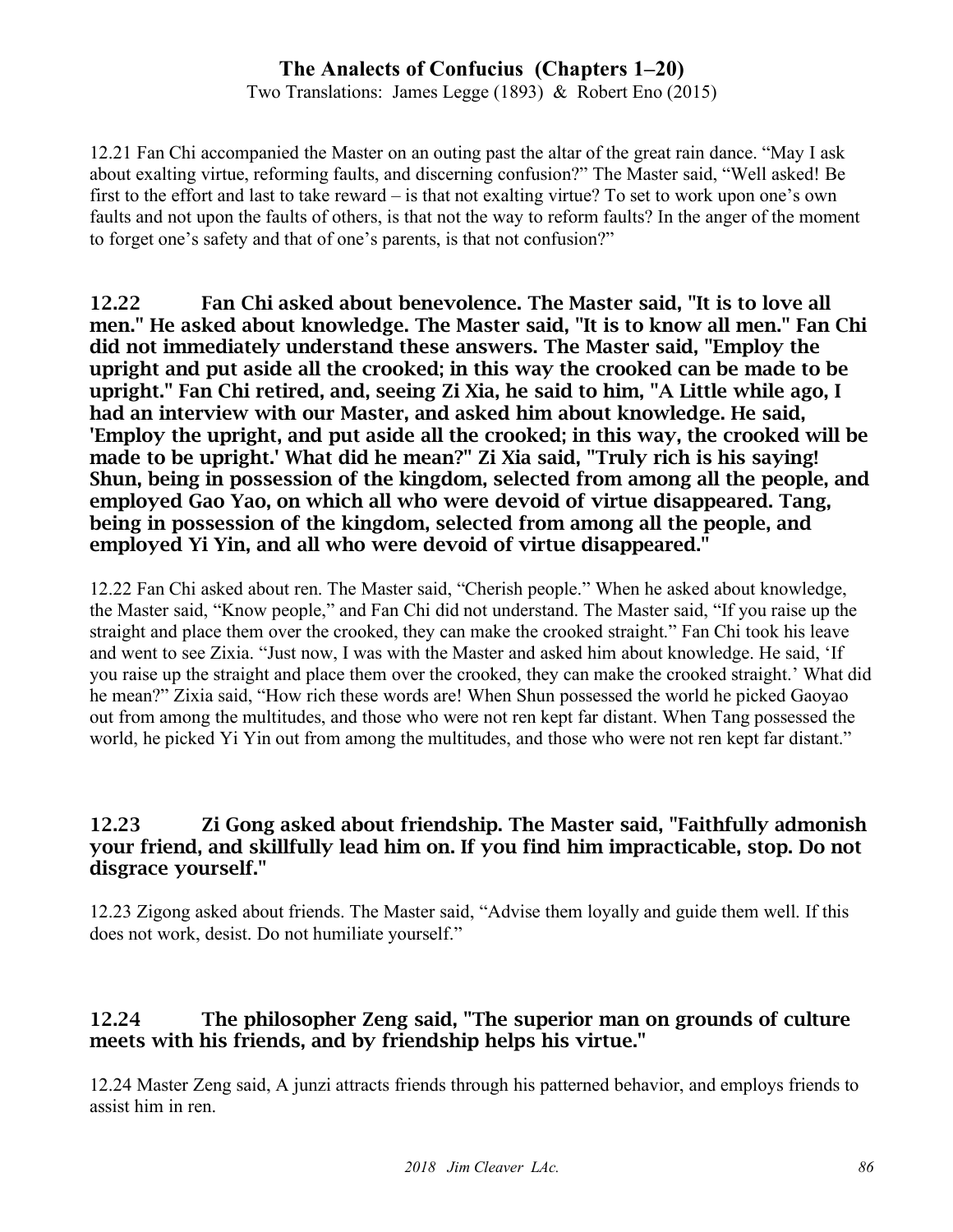Two Translations: James Legge (1893) & Robert Eno (2015)

#### XIII Zi Lu

#### 13.1 Zi Lu asked about government. The Master said, "Go before the people with your example, and be laborious in their affairs." He requested further instruction, and was answered, "Be not weary (in these things)."

13.1 Zilu asked about governance. The Master said, "Be first to the task and comfort others at their labors." When asked for more, he said, "Be tireless."

13.2 Zhong Gong, being chief minister to the head of the Ji family, asked about government. The Master said, "Employ first the services of your various officers, pardon small faults, and raise to office men of virtue and talents." Zhong Gong said, "How shall I know the men of virtue and talent, so that I may raise them to office?" He was answered, "Raise to office those whom you know. As to those whom you do not know, will others neglect them?"

13.2 Zhonggong was serving as steward for the Ji family. He asked about governance. The Master said, "Provide a leading example to your officers. Pardon minor offences. Raise up the worthy." "How can I recognize who has worthy abilities so I can raise them up?" "Raise up those you recognize. As for those you don't recognize, will the others let you do without them?"

13.3 Zi Lu said, "The ruler of Wei has been waiting for you, in order with you to administer the government. What will you consider the first thing to be done?" The Master replied, "What is necessary is to rectify names." "So! indeed!" said Zi Lu. "You are wide of the mark! Why must there be such rectification?" The Master said, "How uncultivated you are, You! A superior man, in regard to what he does not know, shows a cautious reserve. If names be not correct, language is not in accordance with the truth of things. If language be not in accordance with the truth of things, affairs cannot be carried on to success. When affairs cannot be carried on to success, proprieties and music will not flourish. When proprieties and music do not flourish, punishments will not be properly awarded. When punishments are not properly awarded, the people do not know how to move hand or foot. Therefore a superior man considers it necessary that the names he uses may be spoken appropriately, and also that what he speaks may be carried out appropriately. What the superior man requires is just that in his words there may be nothing incorrect."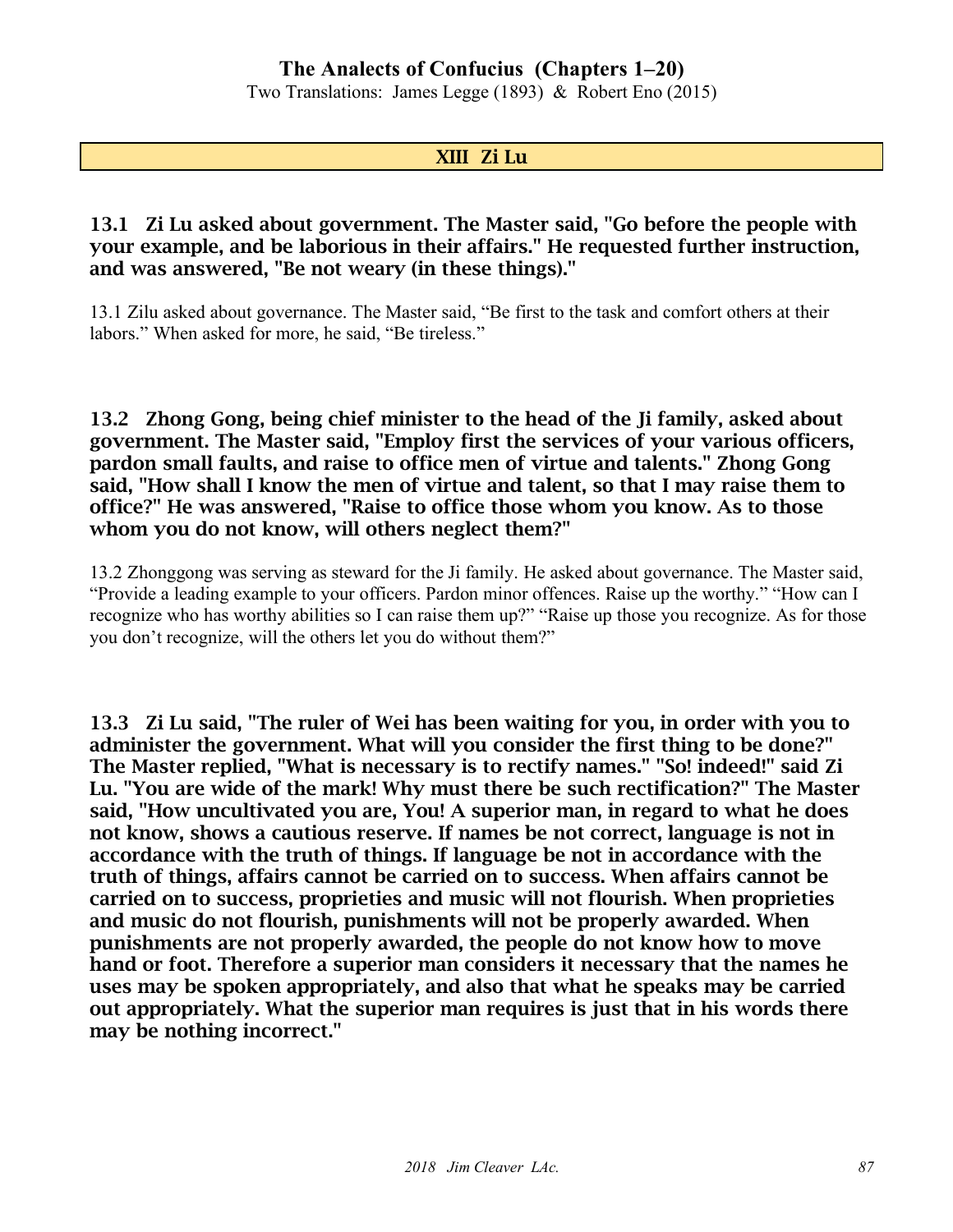Two Translations: James Legge (1893) & Robert Eno (2015)

13.3 Zilu said, "If the ruler of Wei were to entrust you with governance of his state, what would be your first priority." The Master said, "Most certainly, it would be to rectify names." Zilu said, "Is that so? How strange of you! How would this set things right?" The Master said, "What a boor you are, Yóu! A junzi keeps silent about things he doesn't understand. "If names are not right then speech does not accord with things; if speech is not in accord with things, then affairs cannot be successful; when affairs are not successful, li and music do not flourish; when li and music do not flourish, then sanctions and punishments miss their mark; when sanctions and punishments miss their mark, the people have no place to set their hands and feet. "Therefore, when a junzi gives things names, they may be properly spoken of, and what is said may be properly enacted. With regard to speech, the junzi permits no carelessness."

13.4 Fan Chi requested to be taught husbandry. The Master said, "I am not so good for that as an old husbandman." He requested also to be taught gardening, and was answered, "I am not so good for that as an old gardener." Fan Chi having gone out, the Master said, "A small man, indeed, is Fan Xu! If a superior man love propriety, the people will not dare not to be reverent. If he love righteousness, the people will not dare not to submit to his example. If he love good faith, the people will not dare not to be sincere. Now, when these things obtain, the people from all quarters will come to him, bearing their children on their backs - what need has he of a knowledge of husbandry?"

13.4 Fan Chi asked to learn about farming grain. The Master said, "Better to ask an old peasant." He asked about raising vegetables. "Better to ask an old gardener." When Fan Chi left, the Master said, "What a small man Fan Xu is! If a ruler loved li, none among the people would dare be inattentive; if a ruler loved right, none would dare be unsubmissive; if a ruler loved trustworthiness, none would dare be insincere. The people of the four quarters would come to him with their children strapped on their backs. Why ask about farming?"

#### 13.5 The Master said, "Though a man may be able to recite the three hundred odes, yet if, when intrusted with a governmental charge, he knows not how to act, or if, when sent to any quarter on a mission, he cannot give his replies unassisted, notwithstanding the extent of his learning, of what practical use is it?"

13.5 The Master said, If a man can recite from memory the three hundred odes of the Poetry but, when you entrust him with governance, he is unable to express his meaning, or, when you send him to the four quarters on diplomatic missions, he is unable to make replies on his own initiative, though he may have learned much, of what use is he?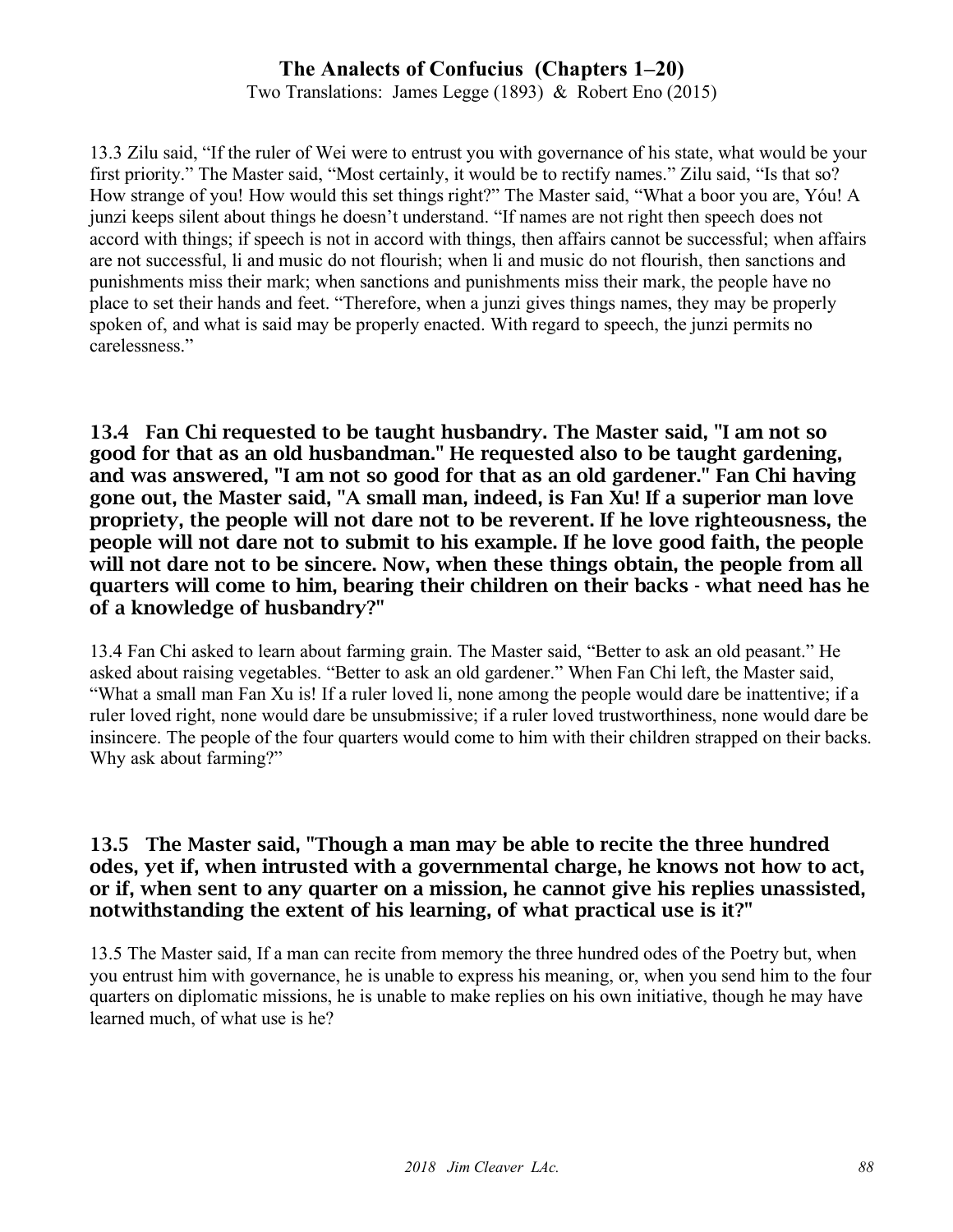Two Translations: James Legge (1893) & Robert Eno (2015)

#### 13.6 The Master said, "When a prince's personal conduct is correct, his government is effective without the issuing of orders. If his personal conduct is not correct, he may issue orders, but they will not be followed."

13.6 The Master said, If he is upright in his person, he will perform without orders. If he is not upright in his person, though you give him orders, he will not carry them out.

# 13.7 The Master said, "The governments of Lu and Wei are brothers."

13.7 The Master said, The governments of the states of Lu and Wei are like older and younger brothers.

#### 13.8 The Master said of Jing, a scion of the ducal family of Wei, that he knew the economy of a family well. When he began to have means, he said, "Ha! here is a collection!" When they were a little increased, he said, "Ha! this is complete!" When he had become rich, he said, "Ha! this is admirable!"

13.8 The Master commented that Prince Jing of Wei handled possessing his residences well. When he first possessed a home he said, "This is truly a good fit." When he came to have some luxuries he said, "This is truly complete." When he became wealthy he said, "This is truly beautiful."

#### 13.9 When the Master went to Wei, Zan You acted as driver of his carriage. The Master observed, "How numerous are the people!" You said, "Since they are thus numerous, what more shall be done for them?" "Enrich them," was the reply. "And when they have been enriched, what more shall be done?" The Master said, "Teach them."

13.9 The Master traveled to the state of Wei. Ran Yǒu drove his chariot. The Master said, "How populous it is!" Ran Yǒu said, "As Wei is already populous, what would you add?" "Enrich them." "Once the people were enriched, what would you add?" "Teach them."

### 13.10 The Master said, "If there were (any of the princes) who would employ me, in the course of twelve months, I should have done something considerable. In three years, the government would be perfected."

13.10 The Master said, If there were someone who would employ me, things would be in hand within a year on the. In three years, they would have come to success.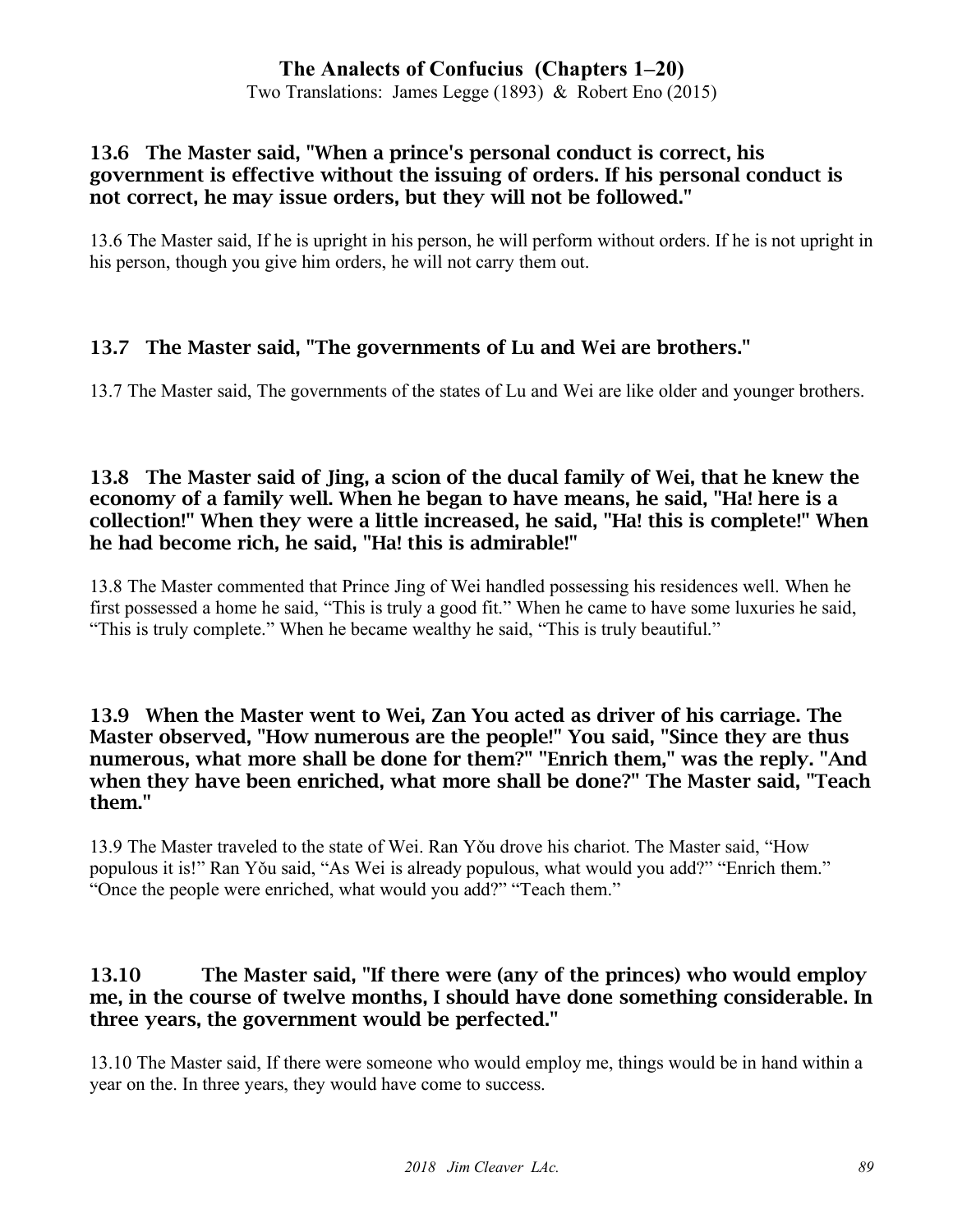Two Translations: James Legge (1893) & Robert Eno (2015)

#### 13.11 The Master said, "'If good men were to govern a country in succession for a hundred years, they would be able to transform the violently bad, and dispense with capital punishments.' True indeed is this saying!"

13.11 The Master said, "'If good men governed for a hundred years, cruelty could indeed be overcome and killing dispensed with.' How very true that saying is!"

### 13.12 The Master said, "If a truly royal ruler were to arise, it would still require a generation, and then virtue would prevail."

13.12 The Master said, If there were one who reigned as a true king, after a generation, all would be ren.

#### 13.13 The Master said, "If a minister make his own conduct correct, what difficulty will he have in assisting in government? If he cannot rectify himself, what has he to do with rectifying others?"

13.13 The Master said, If one can make his person upright, then what difficulty will he have in taking part in governance? If he cannot make his person upright, how can be make others upright?

#### 13.14 The disciple Ran returning from the court, the Master said to him, "How are you so late?" He replied, "We had government business." The Master said, "It must have been family affairs. If there had been government business, though I am not now in office, I should have been consulted about it."

13.14 Ranzi came from court. The Master said, "Why are you late?" Ranzi replied, "There were matters of government." The Master said, "Surely, these were affairs of the household. Were there matters of government, though I am not in office, I would be advised of them."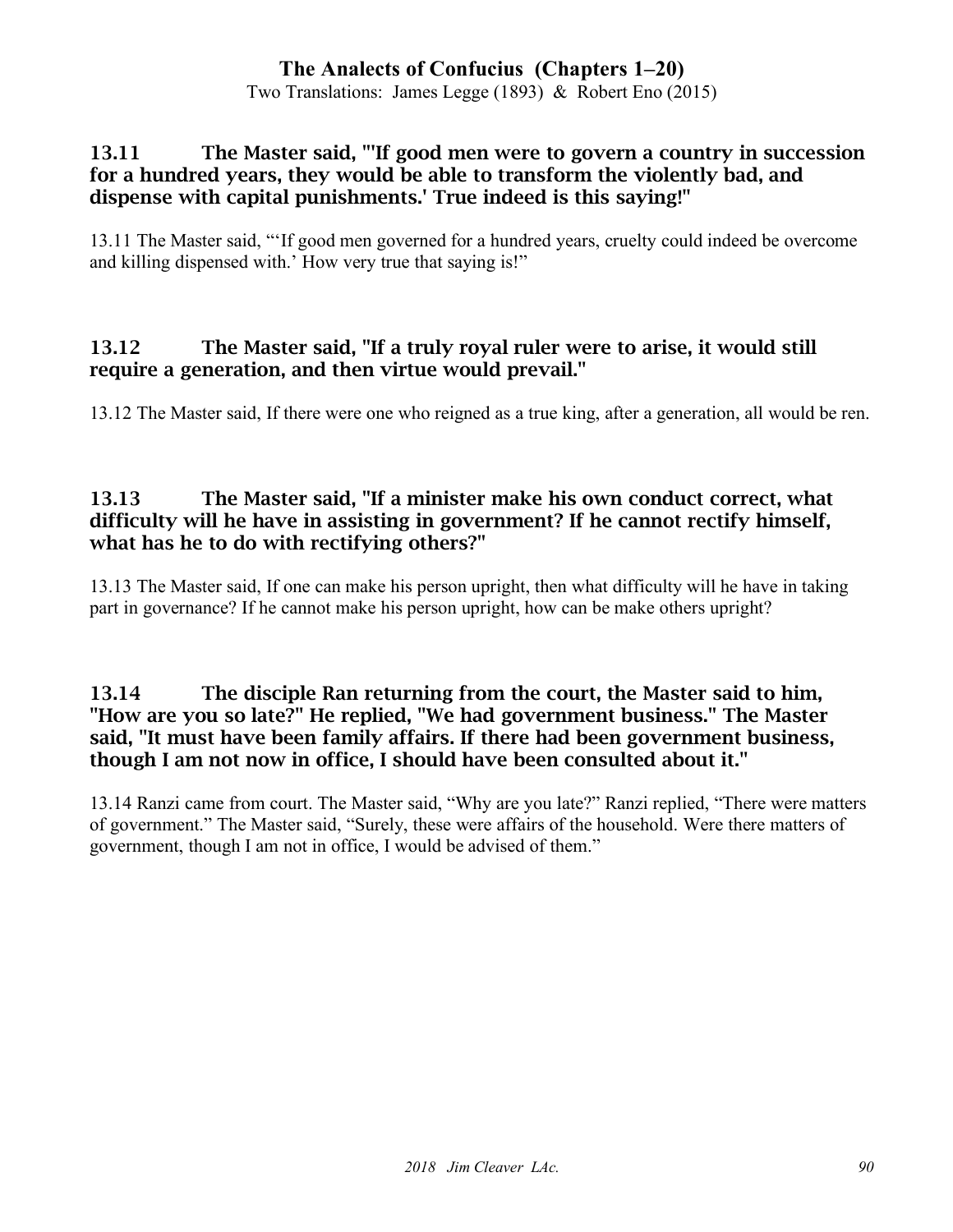Two Translations: James Legge (1893) & Robert Eno (2015)

13.15 The Duke Ding asked whether there was a single sentence which could make a country prosperous. Confucius replied, "Such an effect cannot be expected from one sentence. There is a saying, however, which people have - 'To be a prince is difficult; to be a minister is not easy.' If a ruler knows this - the difficulty of being a prince - may there not be expected from this one sentence the prosperity of his country?" The duke then said, "Is there a single sentence which can ruin a country?" Confucius replied, "Such an effect as that cannot be expected from one sentence. There is, however, the saying which people have - 'I have no pleasure in being a prince, but only in that no one can offer any opposition to what I say!' If a ruler's words be good, is it not also good that no one oppose them? But if they are not good, and no one opposes them, may there not be expected from this one sentence the ruin of his country?"

13.15 Duke Ding asked, "Is there a single saying that can lead a state to flourish?" Confucius replied, "No saying can have such an effect, but there is one that comes close: There is a saying, 'It is hard to be a ruler; it is not easy being a minister.' If one thus understood how hard it is to rule, would this not come close to a single saying leading a state to flourish?" "Is there a single saying that can destroy a state?" Confucius replied, "No saying can have such an effect, but there is one that comes close: There is a saying, 'There is nothing I love more about being a ruler than that no one contradicts me.' If a ruler were fine and none contradicted him, that would be fine indeed; if he were not a good ruler and none contradicted him, then would this not come close to a single saying destroying a state?"

#### 13.16 The duke of She asked about government. The Master said, "Good government obtains, when those who are near are made happy, and those who are far off are attracted."

13.16 The Lord of She asked about governance. The Master said, "Those nearby are pleased, those far distant come."

#### 13.17 Zi Xia, being governor of Ju Fu, asked about government. The Master said, "Do not be desirous to have things done quickly; do not look at small advantages. Desire to have things done quickly prevents their being done thoroughly. Looking at small advantages prevents great affairs from being accomplished."

13.17 Zixia served as steward of Jufu and asked about governance. The Master said, "Don't seek quick results; don't attend to matters of minor profit. If you seek quick results, you will not attain success; if you attend to matters of minor profit, you will not succeed in great affairs."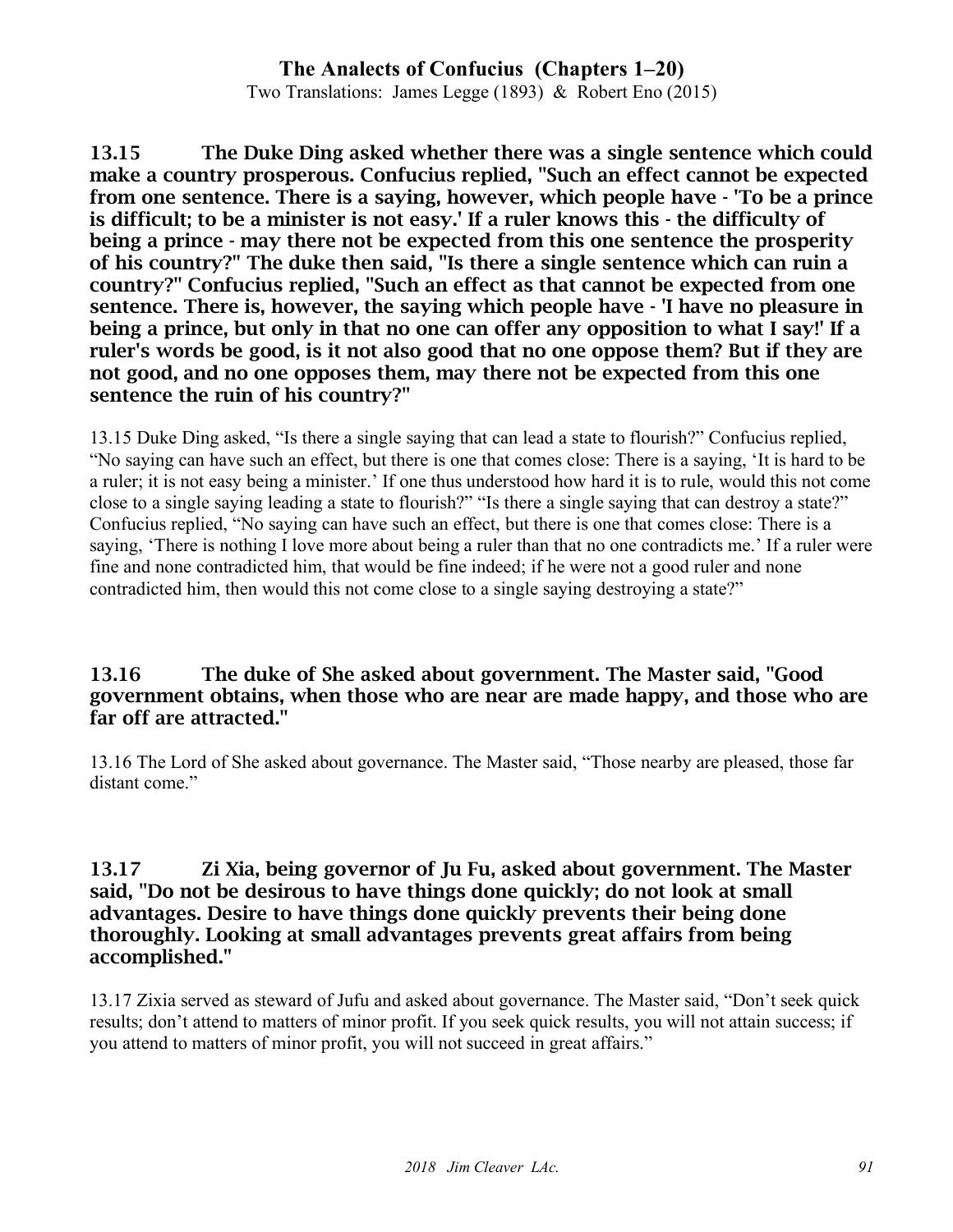Two Translations: James Legge (1893) & Robert Eno (2015)

13.18 The Duke of She informed Confucius, saying, "Among us here there are those who may be styled upright in their conduct. If their father have stolen a sheep, they will bear witness to the fact." Confucius said, "Among us, in our part of the country, those who are upright are different from this. The father conceals the misconduct of the son, and the son conceals the misconduct of the father. Uprightness is to be found in this."

13.18 The Lord of She instructed Confucius, saying, "There is an upright man in my district. His father stole a sheep, and he testified against him." Confucius said, "The upright men in my district are different. Fathers cover up for their sons and sons cover up for their fathers. Uprightness lies therein."

#### 13.19 Fan Chi asked about perfect virtue. The Master said, "It is, in retirement, to be sedately grave; in the management of business, to be reverently attentive; in intercourse with others, to be strictly sincere. Though a man go among rude, uncultivated tribes, these qualities may not be neglected."

13.19 Fan Chi asked about ren. The Master said, "Let your bearing be reverent when you are at leisure, be respectfully attentive in managing affairs, and be loyal towards others. Though you be among barbarians, these may never be cast aside."

13.20 Zi Gong asked, saying, "What qualities must a man possess to entitle him to be called an officer? The Master said, "He who in his conduct of himself maintains a sense of shame, and when sent to any quarter will not disgrace his prince's commission, deserves to be called an officer." Zi Gong pursued, "I venture to ask who may be placed in the next lower rank?" And he was told, "He whom the circle of his relatives pronounce to be filial, whom his fellow villagers and neighbors pronounce to be fraternal." Again the disciple asked, "I venture to ask about the class still next in order." The Master said, "They are determined to be sincere in what they say, and to carry out what they do. They are obstinate little men. Yet perhaps they may make the next class." Zi Gong finally inquired, "Of what sort are those of the present day, who engage in government?" The Master said "Pooh! they are so many pecks and hampers, not worth being taken into account."

13.20 Zigong asked, "How must one be in order to deserve being called a gentleman?" The Master said, "One who conducts himself with a sense of shame and who may be dispatched to the four quarters without disgracing his lord's commission, such a one may be termed a gentleman." "May I ask what is next best?" "When his clan calls him filial and his neighborhood district calls him respectful of elders." "May I ask what is next best?" "Keeping to one's word and following through in one's actions – it has the ring of a petty man, but indeed, this would be next." "What are those who participate in governance today like?" "Oh! They are men you measure by bucket or scoop – why even count them?"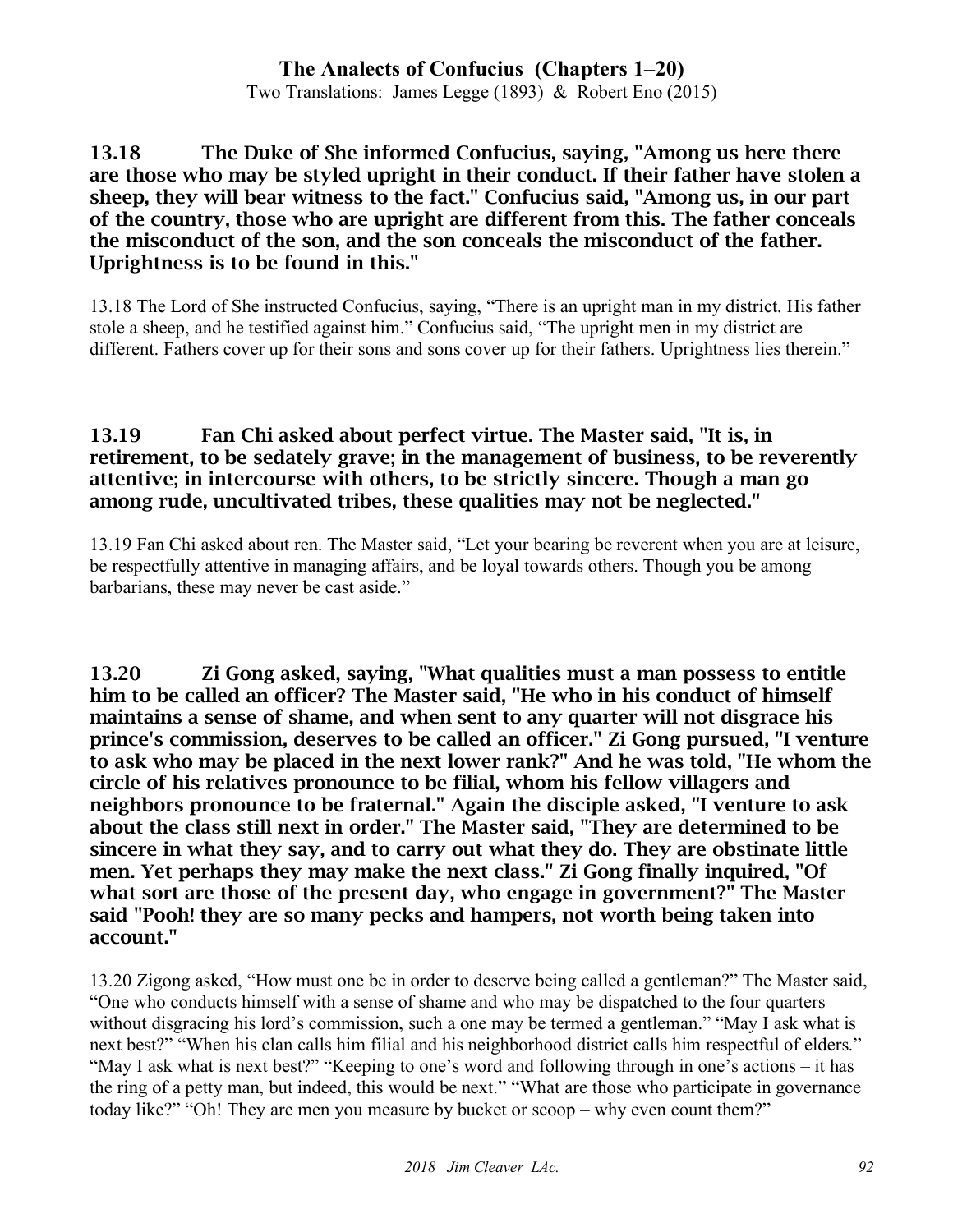Two Translations: James Legge (1893) & Robert Eno (2015)

#### 13.21 The Master said, "Since I cannot get men pursuing the due medium, to whom I might communicate my instructions, I must find the ardent and the cautiously-decided. The ardent will advance and lay hold of truth; the cautiouslydecided will keep themselves from what is wrong."

13.21 The Master said, Those who cannot keep to the central path in their conduct but who are still worth some praise are surely the reckless and the timid. The reckless are willing to advance towards the goal, and the timid have things that they are unwilling to do.

#### 13.22 The Master said, "The people of the south have a saying - 'A man without constancy cannot be either a wizard or a doctor.' Good! Inconstant in his virtue, he will be visited with disgrace." The Master said, "This arises simply from not attending to the prognostication."

13.22 The Master said, "The people of the South have a saying: 'A person without constancy may not be a shaman or a doctor.' This is very fine!" "If one is not constant in virtue, one may receive disgrace" – the Master said, "Simply do not divine."

### 13.23 The Master said, "The superior man is affable, but not adulatory; the mean man is adulatory, but not affable."

13.23 The Master said, The junzi acts in harmony with others but does not seek to be like them; the small man seeks to be like others and does not act in harmony.

13.24 Zi Gong asked, saying, "What do you say of a man who is loved by all the people of his neighborhood?" The Master replied, "We may not for that accord our approval of him." "And what do you say of him who is hated by all the people of his neighborhood?" The Master said, "We may not for that conclude that he is bad. It is better than either of these cases that the good in the neighborhood love him, and the bad hate him."

13.24 Zigong asked, "If all the people of your village loved you, how would that be?" The Master said, "Not good enough." "If all the people of your village hated you, how would that be?" "The Master said, "Not good enough. Better that the good people in your village love you and the bad people hate you."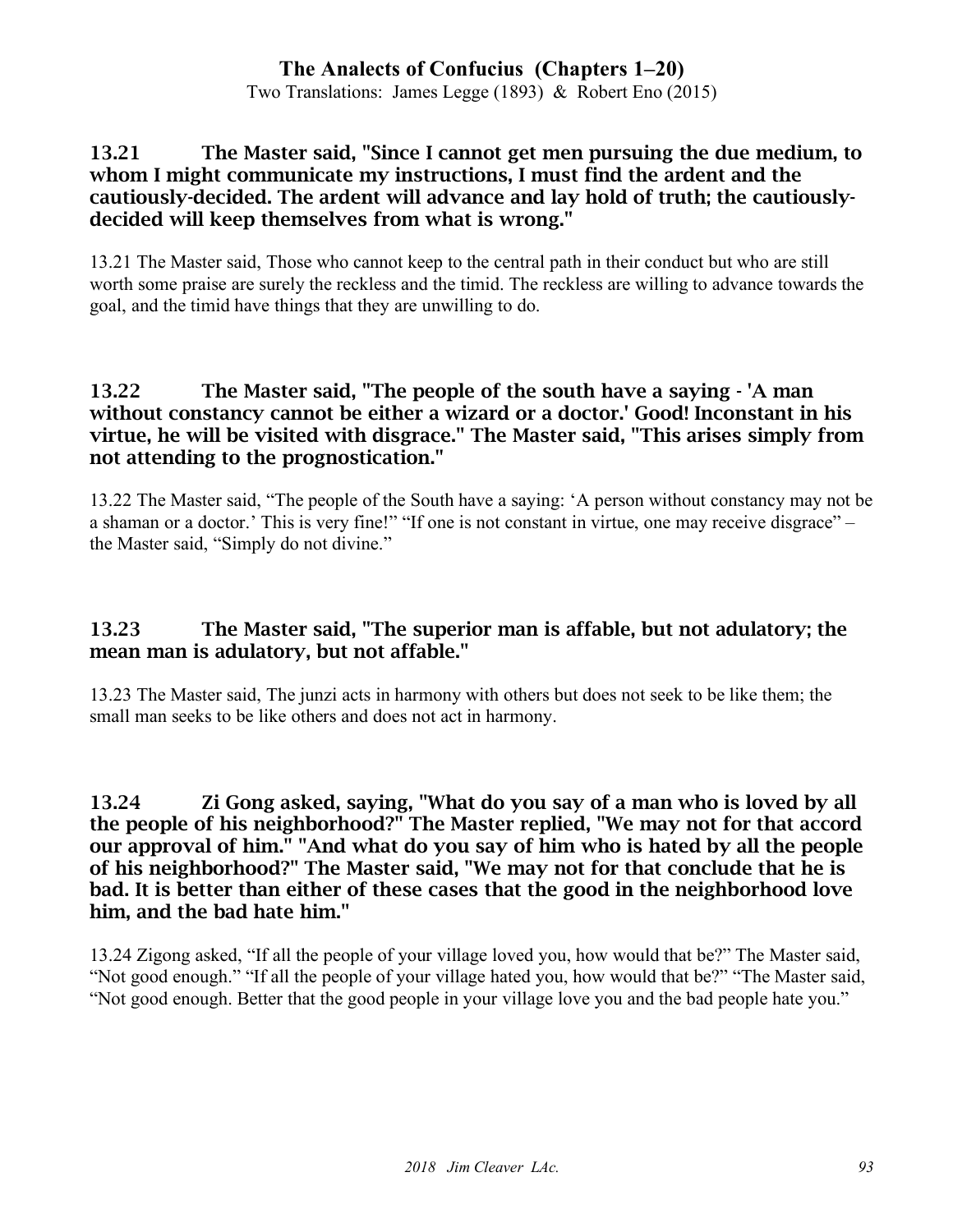Two Translations: James Legge (1893) & Robert Eno (2015)

#### 13.25 The Master said, "The superior man is easy to serve and difficult to please. If you try to please him in any way which is not accordant with right, he will not be pleased. But in his employment of men, he uses them according to their capacity. The mean man is difficult to serve, and easy to please. If you try to please him, though it be in a way which is not accordant with right, he may be pleased. But in his employment of men, he wishes them to be equal to everything."

13.25 The Master said, The junzi is easy to serve and hard to please. If you do not accord with the dao in pleasing him, he is not pleased; when it comes to employing others, he only puts them to tasks they are fit to manage. The small man is hard to serve but easy to please. If you do not accord with the dao in pleasing him, he is still pleased; when it comes to employing others, he demands they be able in everything.

#### 13.26 The Master said, "The superior man has a dignified ease without pride. The mean man has pride without a dignified ease."

13.26 The Master said, The junzi is at ease without being arrogant; the small man is arrogant without being at ease.

### 13.27 The Master said, "The firm, the enduring, the simple, and the modest are near to virtue."

13.27 The Master said, Incorruptibility, steadfastness, simplicity, and reticence are near to ren.

#### 13.28 Zi Lu asked, saying, "What qualities must a man possess to entitle him to be called a scholar?" The Master said, "He must be thus: earnest, urgent, and bland - among his friends, earnest and urgent; among his brethren, bland."

13.28 Zilu asked, "How must one be in order to deserve being called a gentleman?" The Master said, "Supportive, encouraging, congenial – such a man may be called a gentleman. Supportive and encouraging with his friends, congenial with his brothers."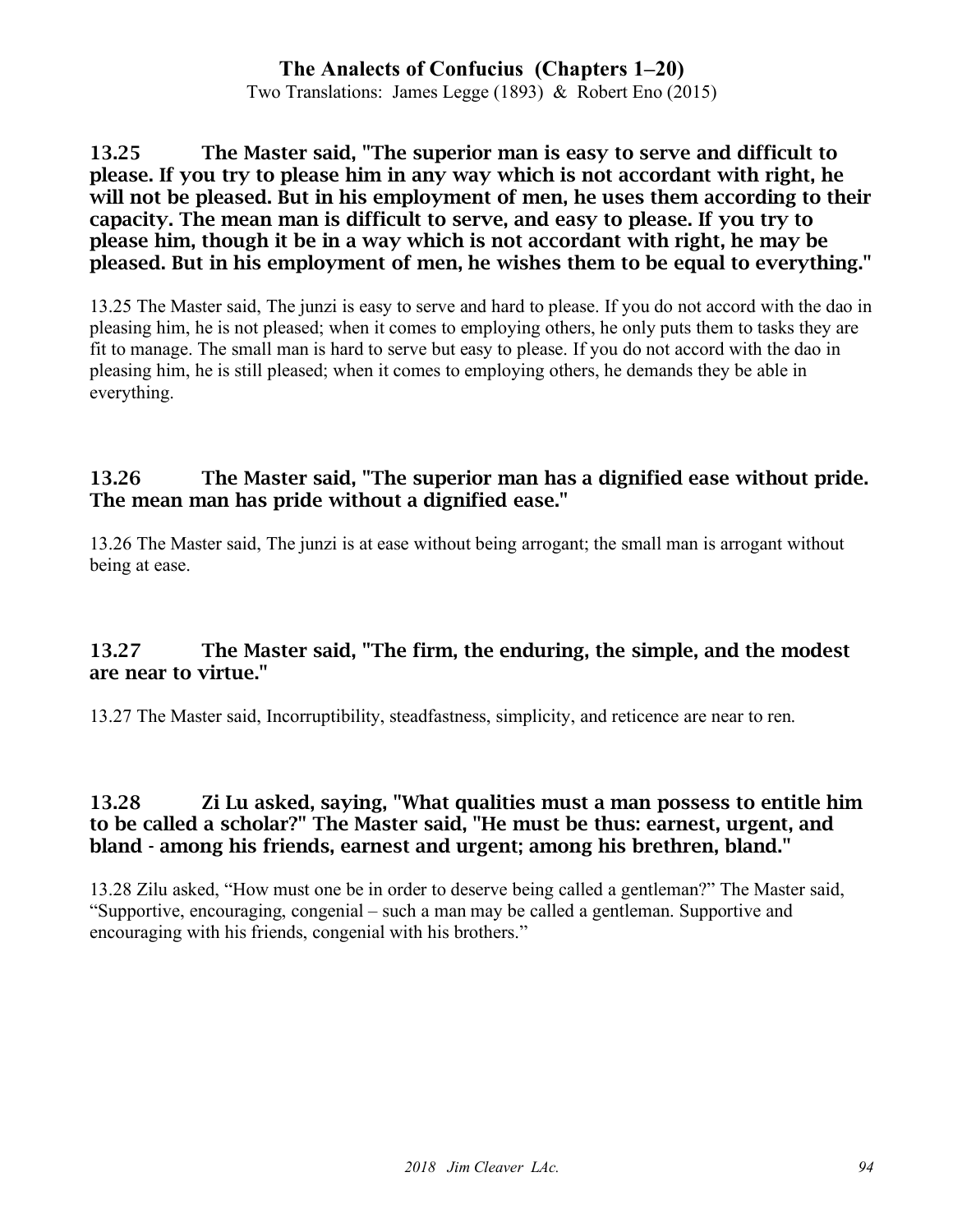Two Translations: James Legge (1893) & Robert Eno (2015)

#### 13.29 The Master said, "Let a good man teach the people seven years, and they may then likewise be employed in war."

13.29 The Master said, If a good man were to instruct the people for seven years, they would indeed be ready to go into battle.

### 13.30 The Master said, "To lead an uninstructed people to war, is to throw them away."

13.30 The Master said, Not to teach the people how to fight in war may called discarding them.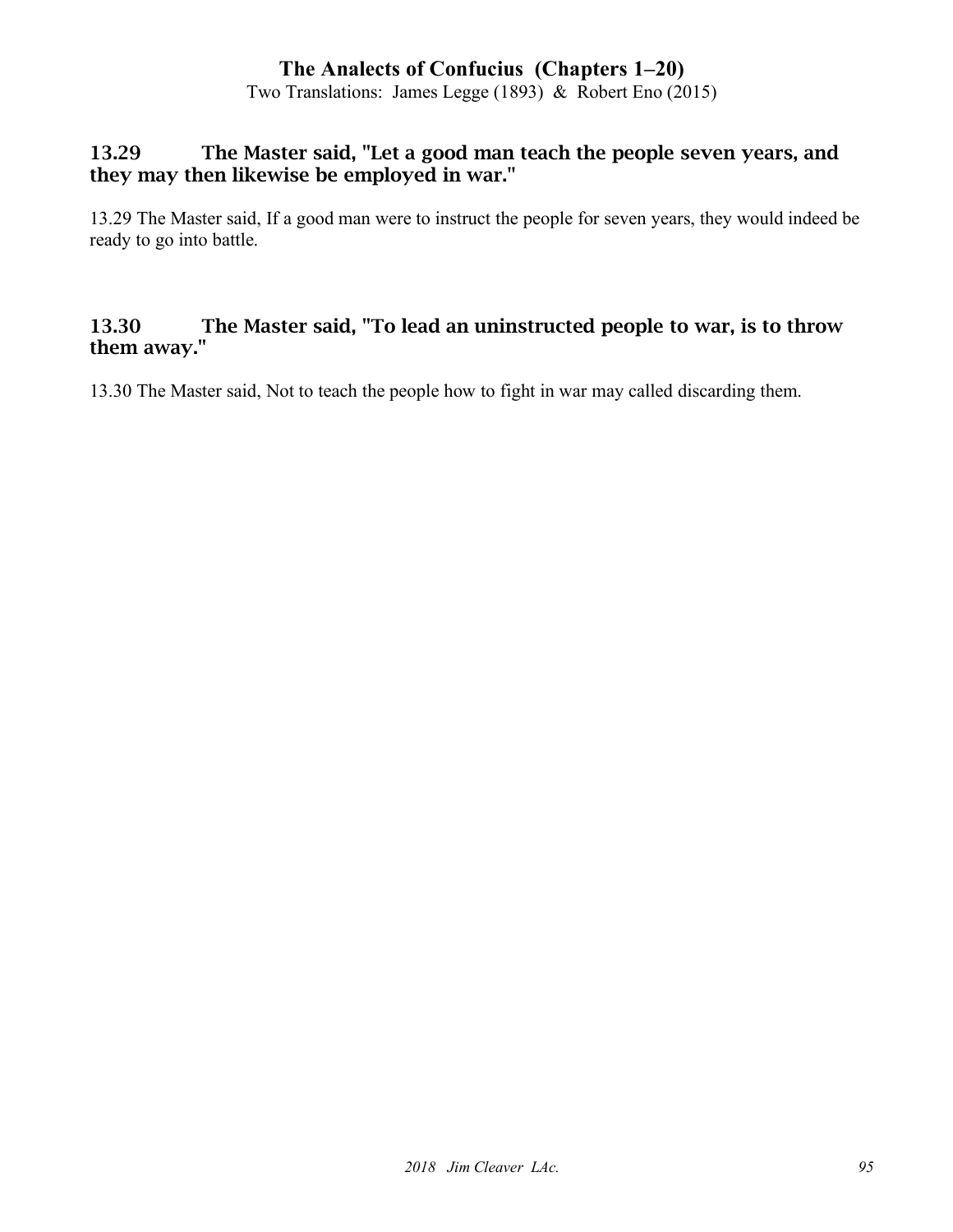Two Translations: James Legge (1893) & Robert Eno (2015)

#### XIV Xian Wen

14.1 Xian asked what was shameful. The Master said, "When good government prevails in a state, to be thinking only of salary; and, when bad government prevails, to be thinking, in the same way, only of salary - this is shameful." "When the love of superiority, boasting, resentments, and covetousness are repressed, this may be deemed perfect virtue." The Master said, "This may be regarded as the achievement of what is difficult. But I do not know that it is to be deemed perfect virtue."

14.1 Xian asked about shame. The Master said, "When the dao prevails in a state, take office. To take office when the dao does not prevail – that is shame." "Overbearing, boastful, resentful – to wish to be none of these, is that ren?" The Master said, "It is difficult. As for ren, I don't know."

#### 14.2 The Master said, "The scholar who cherishes the love of comfort is not fit to be deemed a scholar."

14.2 The Master said, A gentleman who is attached to the amenities of his home is not worthy of being called a gentleman.

#### 14.3 The Master said, "When good government prevails in a state, language may be lofty and bold, and actions the same. When bad government prevails, the actions may be lofty and bold, but the language may be with some reserve."

14.3 When the dao prevails in the state, speak as though in danger, act as though in danger. When the dao does not prevail in the state, act as though in danger, and make your speech compliant.

#### 14.4 The Master said, "The virtuous will be sure to speak correctly, but those whose speech is good may not always be virtuous. Men of principle are sure to be bold, but those who are bold may not always be men of principle."

14.4 The Master said, A man who possesses virtue always has teachings to impart, but a man with teachings to impart does not always possess virtue. The man of ren will be valorous, but valorous men are not always ren.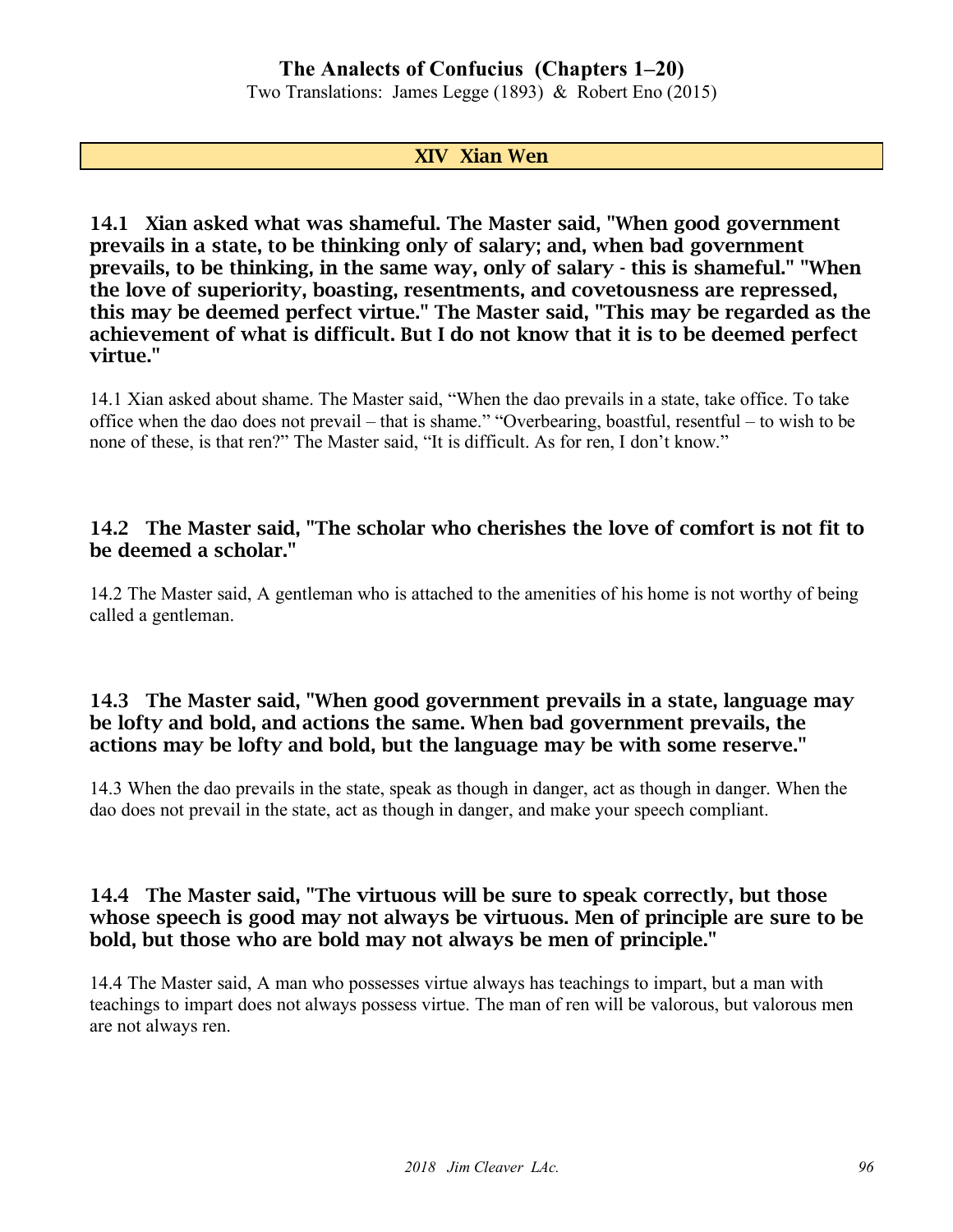Two Translations: James Legge (1893) & Robert Eno (2015)

#### 14.5 Nan Gong Kuo, submitting an inquiry to Confucius, said, "Yi was skillful at archery, and Ao could move a boat along upon the land, but neither of them died a natural death. Yu and Ji personally wrought at the toils of husbandry, and they became possessors of the kingdom." The Master made no reply; but when Nan Gong Kuo went out, he said, "A superior man indeed is this! An esteemer of virtue indeed is this!"

14.5 Nangong Kuo questioned Confucius, saying, "Yi was a great archer and Ao was a great boatman, yet neither died a natural death. On the other hand, Yu and Ji were farmers in the fields and yet came to possess all the world." The Master did not reply. After Nangong Kuo went out, the Master said, "What a junzi this man is! What fine virtue this man has!"

#### 14.6 The Master said, "Superior men, and yet not always virtuous, there have been, alas! But there never has been a mean man, and, at the same time, virtuous."

14.6 The Master said, A junzi who is not ren, there are such people. There has never been a small man who is ren.

#### 14.7 The Master said, "Can there be love which does not lead to strictness with its object? Can there be loyalty which does not lead to the instruction of its object?"

14.7 The Master said, If you cherish them can you not make them labor? If you are loyal to them, can you not instruct them?

#### 14.8 The Master said, "In preparing the governmental notifications, Pi Shen first made the rough draft; Shi Shu examined and discussed its contents; Zi Yu, the manager of foreign intercourse, then polished the style; and, finally, Zi Chan of Dong Li gave it the proper elegance and finish."

14.8 The Master said, In crafting diplomatic documents, Pi Chen drafted them, Shi Shu commented upon them, envoy Ziyu embellished them, and Zichan of Dongli made them beautiful.

14.9 Some one asked about Zi Chan. The Master said, "He was a kind man." He asked about Zi Xi. The Master said, "That man! That man!" He asked about Guan Zhong. "For him," said the Master, "the city of Pian, with three hundred families, was taken from the chief of the Bo family, who though to the end of his life he had only coarse rice to eat did not utter a murmuring word."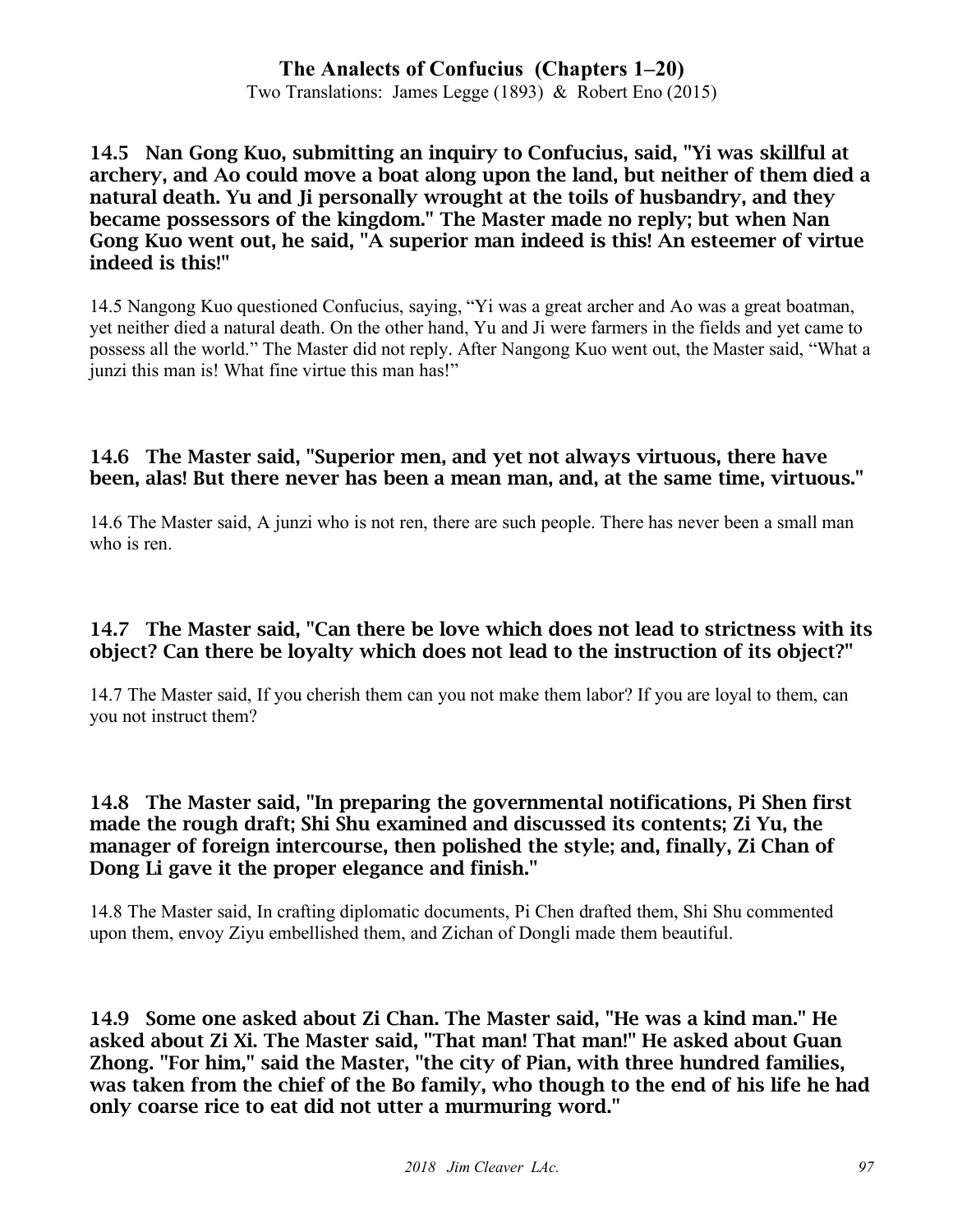Two Translations: James Legge (1893) & Robert Eno (2015)

14.9 Someone asked about Zichan. The Master said, "He was a generous man." They asked about Zixi. "That one? That one?" They asked about Guan Zhong. "He was a man! He seized from the Bo family its domain of three hundred households in Pian, and though the family head was reduced to eating greens for his meals, he lived out his years without uttering a word of resentment."

#### 14.10 The Master said, "To be poor without murmuring is difficult. To be rich without being proud is easy."

14.10 The Master said, To be poor and without resentment is hard; to be wealthy and without arrogance is easy.

#### 14.11 The Master said, "Meng Gong Chuo is more than fit to be chief officer in the families of Zhao and Wei, but he is not fit to be great officer to either of the States Teng or Xue."

14.11 The Master said, If Meng Gongchuo served as an elder at the courts of the Zhao and Wei families, he would be excellent. But he's unfit to be a grandee at court in the states of Teng and Xue.

14.12 Zi Lu asked what constituted a COMPLETE man. The Master said, "Suppose a man with the knowledge of Zang Wu Zhong, the freedom from covetousness of Gong Chuo, the bravery of Zhuang of Bian, and the varied talents of Ran Qiu; add to these the accomplishments of the rules of propriety and music such a one might be reckoned a COMPLETE man." He then added, "But what is the necessity for a complete man of the present day to have all these things? The man, who in the view of gain, thinks of righteousness; who in the view of danger is prepared to give up his life; and who does not forget an old agreement however far back it extends - such a man may be reckoned a COMPLETE man."

14.12 Zilu asked about the complete man. The Master said, "If he were as wise as Zang Wuzhong, as free from desire as Gongchuo, as valorous as Zhuangzi of Bian, as accomplished in the arts as Ran Qiu, and patterned with li and music besides, then he may be called a complete man." He added, "But for someone to be deemed a complete man nowadays, what need does he have for all this? If, seeing profit, his thoughts turn to what is right, and, seeing danger, he is ready to risk his life, and if he can long endure hardship without forgetting the teachings that have guided his ordinary life, he may indeed be deemed a complete man."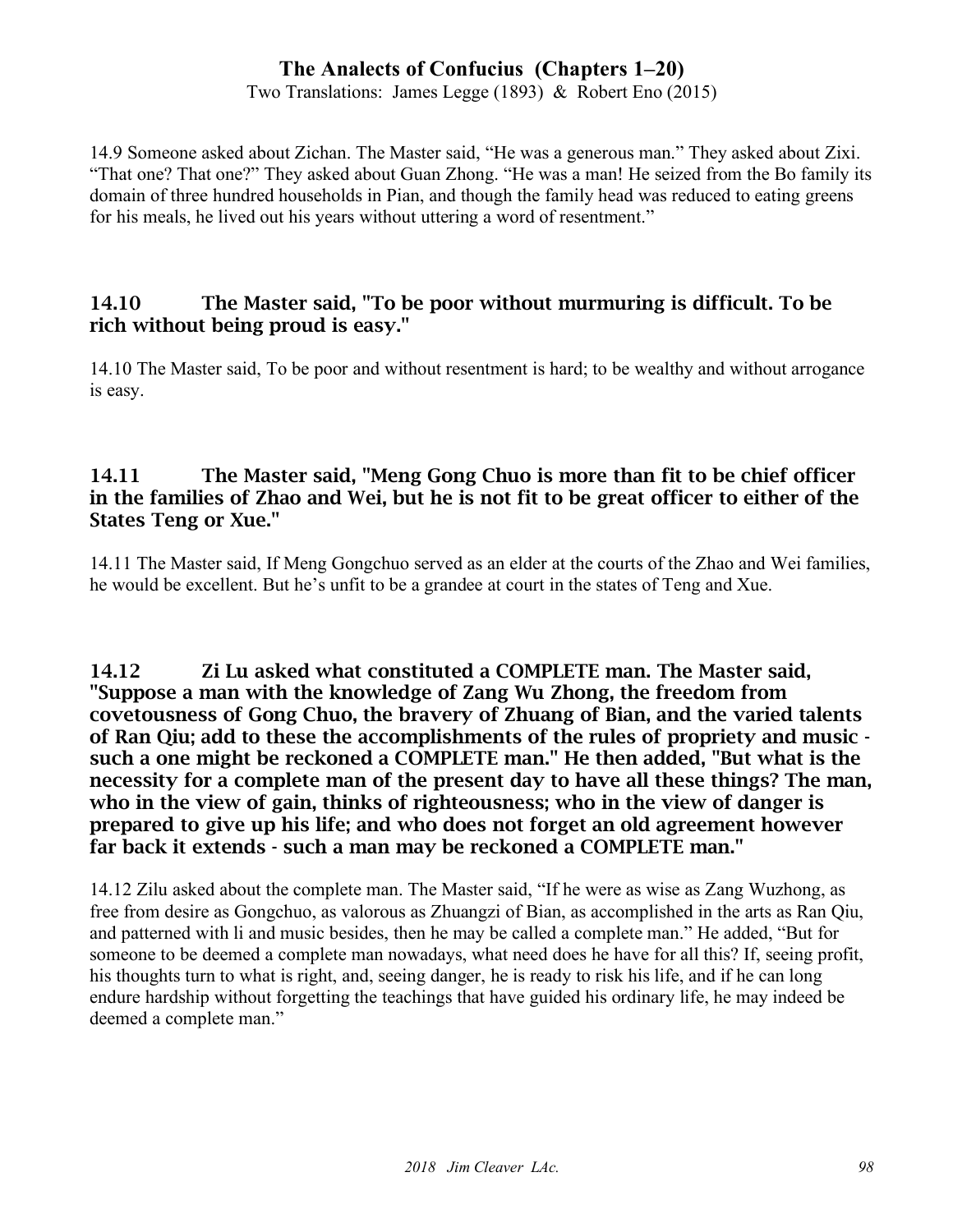Two Translations: James Legge (1893) & Robert Eno (2015)

14.13 The Master asked Gong Ming Jia about Gong Ming Wen, saying, "Is it true that your master speaks not, laughs not, and takes not?" Gong Ming Jia replied, "This has arisen from the reporters going beyond the truth. My master speaks when it is the time to speak, and so men do not get tired of his speaking. He laughs when there is occasion to be joyful, and so men do not get tired of his laughing. He takes when it is consistent with righteousness to do so, and so men do not get tired of his taking." The Master said, "So! But is it so with him?"

14.13 The Master asked Gongming Jia about Gongshu Wenzi, saying, "Is it true that your master never spoke, never laughed, and never took anything?" Gongming Jia replied, "That report was exaggerated. My master spoke, but only when it was timely; in that way, people did not tire of his words. He laughed, but only when he was joyful; in that way, people did not tire of his laughter. He took things, but only when it was righteous; in that way, people did not tire of his taking." The Master said, "Is that so? How can that be true?"

#### 14.14 The Master said, "Zang Wu Zhong, keeping possession of Fang, asked of the duke of Lu to appoint a successor to him in his family. Although it may be said that he was not using force with his sovereign, I believe he was."

14.14 The Master said, Zang Wuzhong used Fang to bargain for continuation of his clan line in Lu. Though they say he did not coerce his lord, I do not believe it.

# 14.15 The Master said, "The duke Wen of Jin was crafty and not upright. The duke Huan of Qi was upright and not crafty."

14.15 The Master said, Duke Wen of Jin was adept at expedient means but not upright; Duke Huan of Qi was upright but not adept at expedient means.

14.16 Zi Lu said, "The duke Huan caused his brother Jiu to be killed, when Shao Hu died with his master, but Guan Zhong did not die. May not I say that he was wanting in virtue?" The Master said, "The Duke Huan assembled all the princes together, and that not with weapons of war and chariots - it was all through the influence of Guan Zhong. Whose beneficence was like his? Whose beneficence was like his?"

14.16 Zilu said, "When Duke Huan killed Prince Jiu, Shao Hu committed suicide for the death of his lord, but Guan Zhong did not. We can say of him that he was not ren, can we not?" The Master said, "Duke Huan nine times brought the feudal lords into assembly without the use of weapons or war chariots. This was due to the efforts of Guan Zhong. Such ren! Such ren!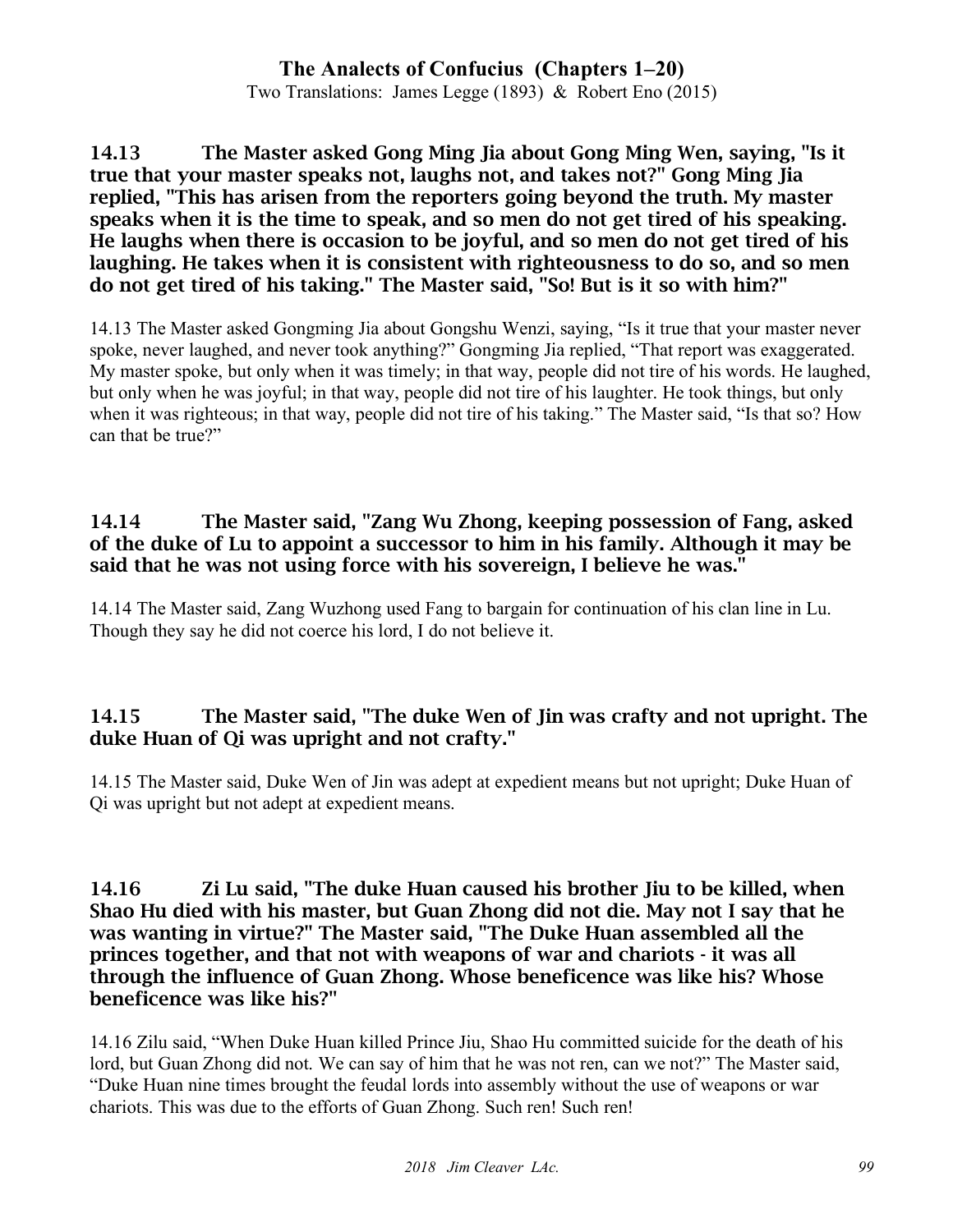Two Translations: James Legge (1893) & Robert Eno (2015)

14.17 Zi Gong said, "Guan Zhong, I apprehend, was wanting in virtue. When the Duke Huan caused his brother Jiu to be killed, Guan Zhong was not able to die with him. Moreover, he became prime minister to Huan." The Master said, "Guan Zhong acted as prime minister to the duke Huan, made him leader of all the princes, and united and rectified the whole kingdom. Down to the present day, the people enjoy the gifts which he conferred. But for Guan Zhong, we should now be wearing our hair unbound, and the lappets of our coats buttoning on the left side. Will you require from him the small fidelity of common men and common women, who would commit suicide in a stream or ditch, no one knowing anything about them?"

14.17 Zigong said, "Surely, Guan Zhong was not a ren man. Duke Huan killed Prince Jiu and Guan Zhong was unable to die for his lord, and even served as prime minister to Duke Huan." The Master said, "Guan Zhong served as prime minister to Duke Huan and Duke Huan became hegemon over the feudal lords. For a time, he set the world in order. To this day the people receive blessings from it. Were it not for Guan Zhong, we would wear our hair loose and button our jackets on the left. How would it have been proper for him to be faithful like a common man or woman, and slit his throat in a ditch where none would ever know?"

#### 14.18 The great officer, Xian, who had been family minister to Gong Ming Wen, ascended to the prince's court in company with Wen. The Master, having heard of it, said, "He deserved to be considered WEN (the accomplished)."

14.18 Gongshu Wenzi's household officer, the grandee Zhuan, was promoted to service in the duke's court alongside Wenzi. The Master, learning of this, commented, "He may rightly be called wen."

14.19 The Master was speaking about the unprincipled course of the duke Ling of Wei, when Qi Kang said, "Since he is of such a character, how is it he does not lose his state?" Confucius said, "The Zhong Shu Yu has the superintendence of his guests and of strangers; the litanist, Tuo, has the management of his ancestral temple; and Wang Sun Jia has the direction of the army and forces - with such officers as these, how should he lose his state?"

14.19 The Master spoke of how Duke Ling of Wei did not follow the dao. Kangzi said, "If that is the case, why does he not meet his downfall?" Confucius said, "Zhongshu Yu attends to visitors of state, Zhu Tuo manages matters of the ancestral temples, Wangsun Jia commands the armies. Given all this, how could he fail?"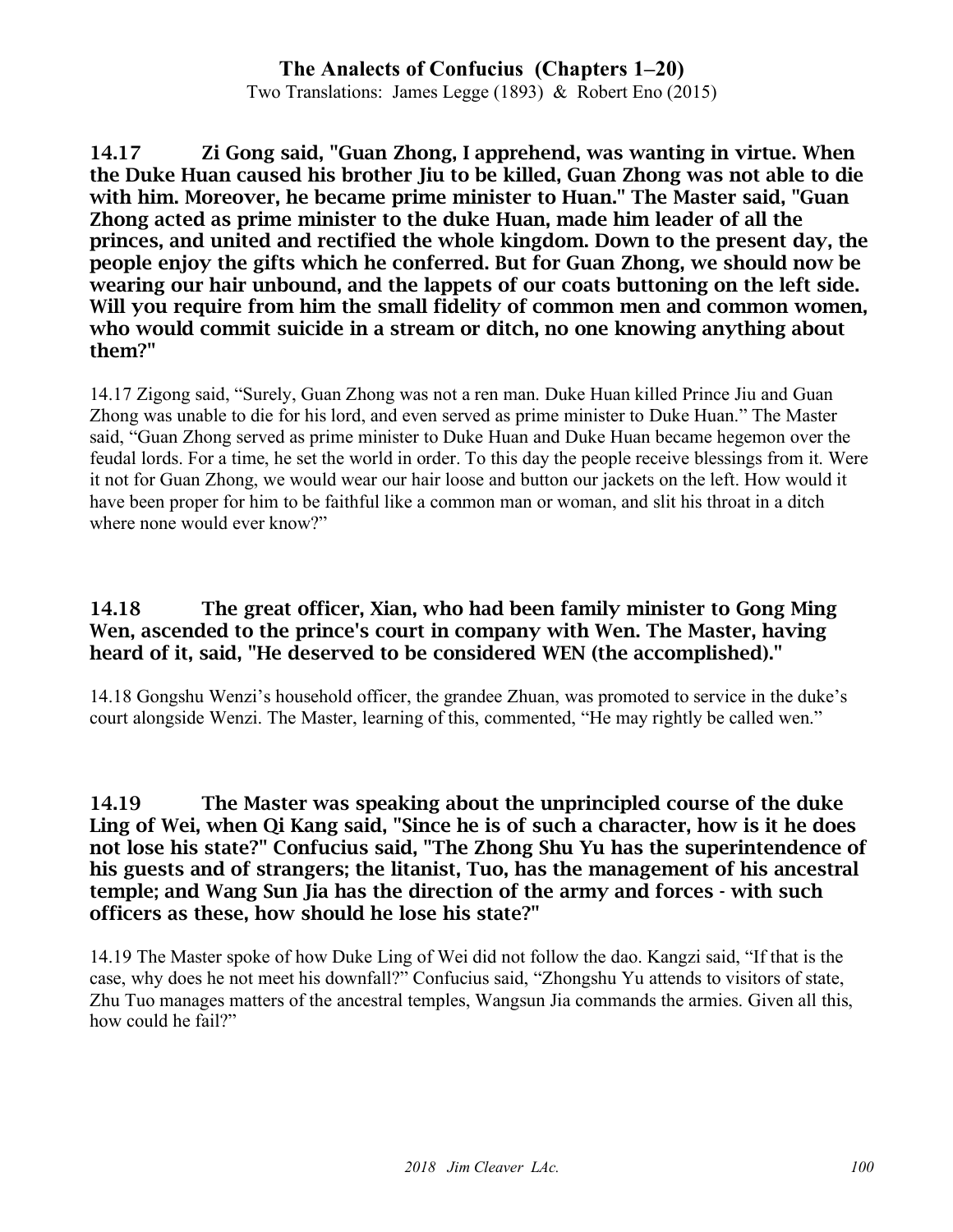Two Translations: James Legge (1893) & Robert Eno (2015)

#### 14.20 The Master said, "He who speaks without modesty will find it difficult to make his words good."

#### 14.20 The Master said, When words are uttered without modesty, living up to them is difficult.

14.21 Chen Cheng murdered the duke Jian of Qi. Confucius bathed, went to court and informed the duke Ai, saying, "Chen Heng has slain his sovereign. I beg that you will undertake to punish him." The duke said, "Inform the chiefs of the three families of it." Confucius retired, and said, "Following in the rear of the great officers, I did not dare not to represent such a matter, and my prince says, 'Inform the chiefs of the three families of it.'" He went to the chiefs, and informed them, but they would not act. Confucius then said, "Following in the rear of the great officers, I did not dare not to represent such a matter."

14.21 Chen Chengzi assassinated Duke Jian of Qi. Confucius bathed and went to court, where he reported to Duke Ai, "Chen Heng has assassinated his ruler. I request he be pursued." The duke said, "Report this to the three lords." Confucius said, "Because I follow behind the grandees, I dare not make this report. My lord has said, 'Report this to the three lords.'" He then went to the three lords to report. They denied his request.

Confucius said, "Because I follow behind the grandees, I dare not make this report."

#### 14.22 Zi Lu asked how a ruler should be served. The Master said, "Do not impose on him, and, moreover, withstand him to his face."

14.22 Zilu asked about serving a ruler. The Master said, "Do not deceive him, but be willing to offend him."

14.23 The Master said, "The progress of the superior man is upwards; the progress of the mean man is downwards."

14.23 The Master said, The junzi gets through to what is exalted; the small man gets through to what is base.

#### 14.24 The Master said, "In ancient times, men learned with a view to their own improvement. Nowadays, men learn with a view to the approbation of others."

14.24 The Master said, In the past men learned for themselves; now men learn for others.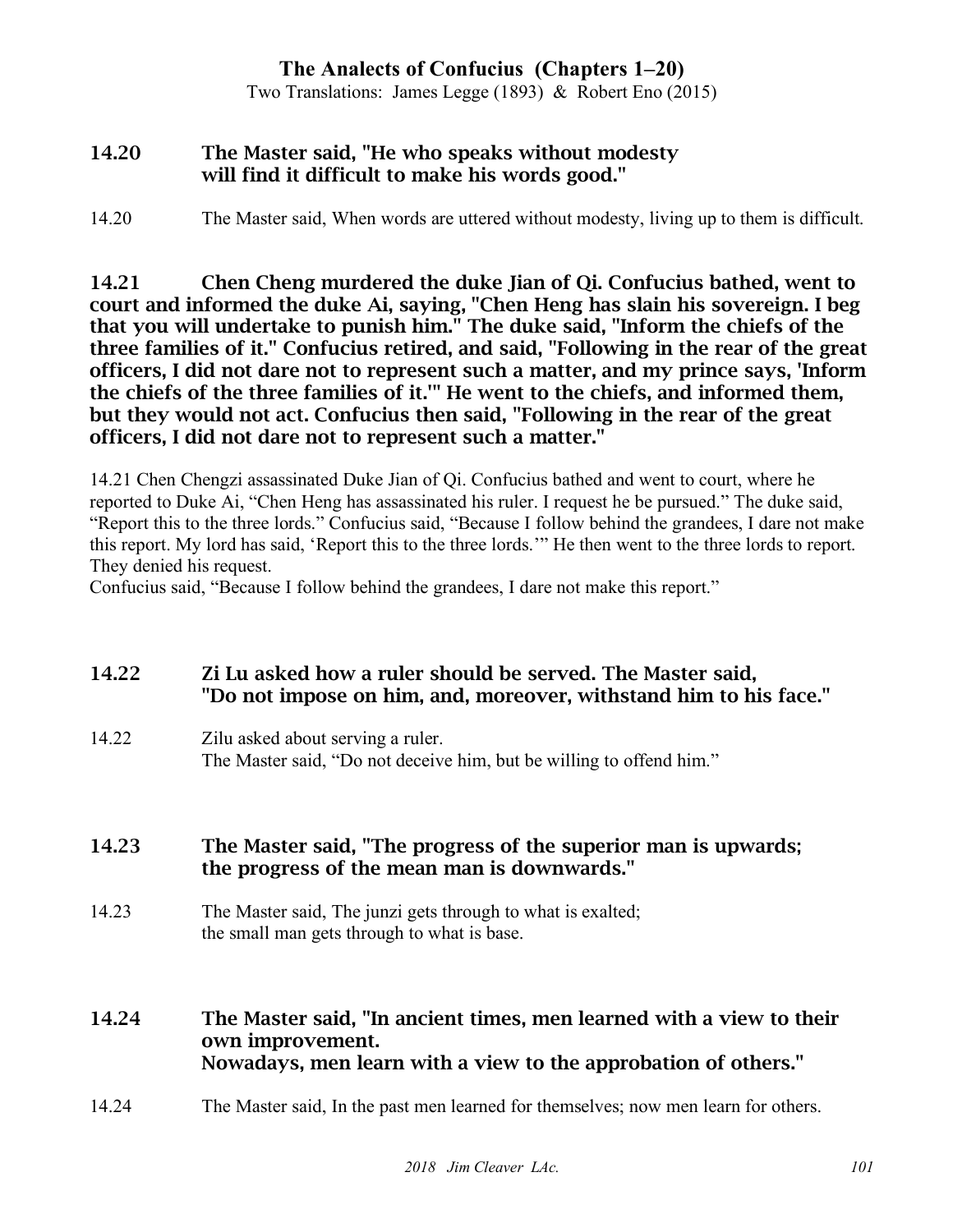Two Translations: James Legge (1893) & Robert Eno (2015)

#### 14.25 Qu Bo sent a messenger with friendly inquiries to Confucius. Confucius sat with him, and questioned him. "What," said he! "is your master engaged in?" The messenger replied, "My master is anxious to make his faults few, but he has not yet succeeded." He then went out, and the Master said, "A messenger indeed! A messenger indeed!"

14.25 Qu Boyu sent an emissary to Confucius. Confucius sat together with him and questioned him. "What does your master wish." "My master wishes to reduce his errors and has not been able to do so." After the emissary left, the Master said, "What an emissary! What an emissary!"

#### 14.26 The Master said, "He who is not in any particular office has nothing to do with plans for the administration of its duties." The philosopher Zeng said, "The superior man, in his thoughts, does not go out of his place."

14.26 The Master said, When one does not occupy the position, one does not plan its governance. Master Zeng said, The thoughts of the junzi do not stray beyond his position.

### 14.27 The Master said, "The superior man is modest in his speech, but exceeds in his actions."

14.27 The Master said, The junzi is ashamed when his words outstrip his actions.

#### 14.28 The Master said, "The way of the superior man is threefold, but I am not equal to it. Virtuous, he is free from anxieties; wise, he is free from perplexities; bold, he is free from fear." Zi Gong said, "Master, that is what you yourself say."

14.28 The Master said, "There are three points to the dao of a junzi that I have been unable to reach: to be ren, and so not beset with cares, to be wise, and so not confused, to be valorous, and so not fearful." Zigong said, "Master, you have described yourself."

### 14.29 Zi Gong was in the habit of comparing men together. The Master said, "Ci must have reached a high pitch of excellence! Now, I have not leisure for this."

14.29 Zigong spoke of others' defects. The Master said, "How worthy Si is! As for me, I have no time for that."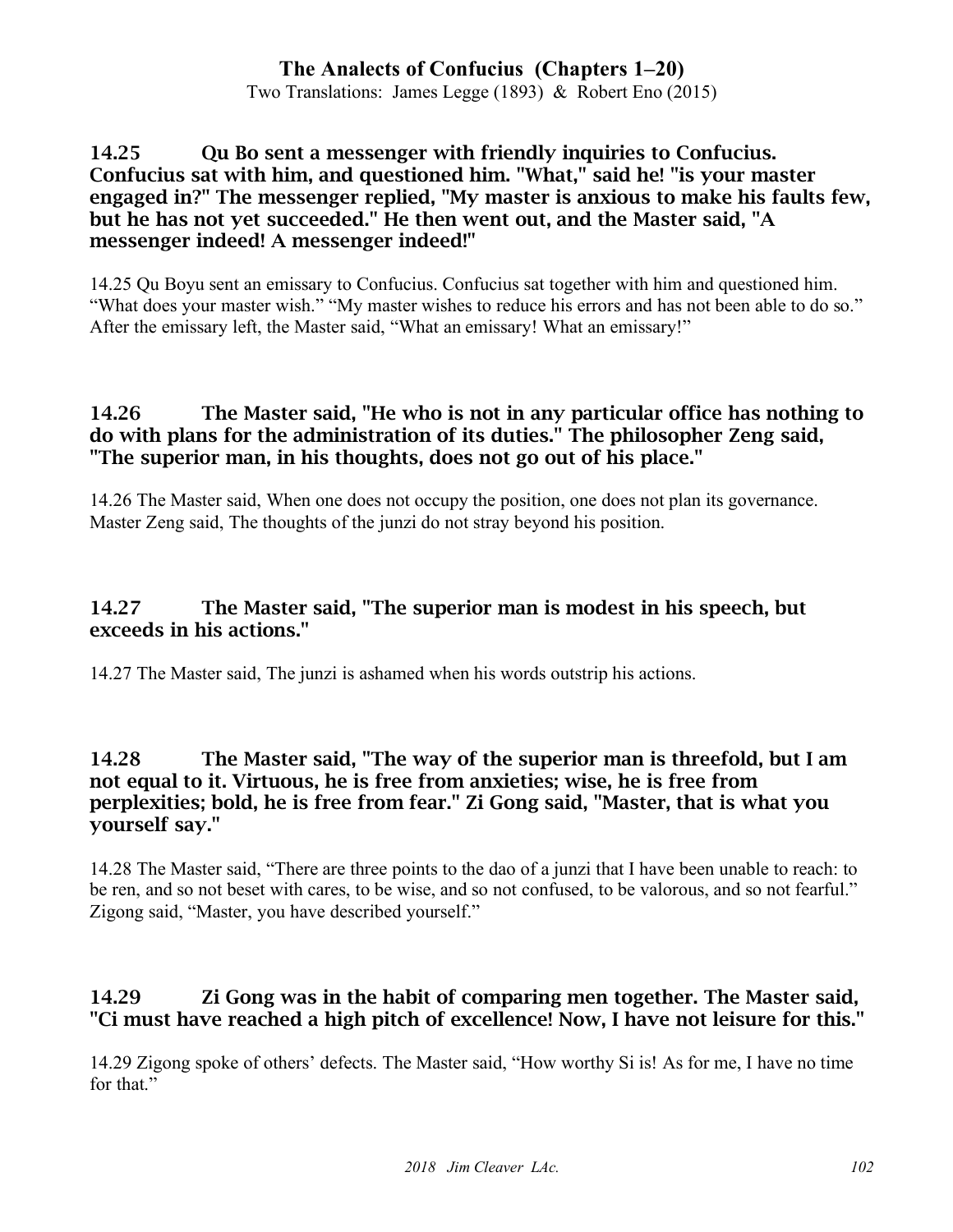Two Translations: James Legge (1893) & Robert Eno (2015)

#### 14.30 The Master said, "I will not be concerned at men's not knowing me; I will be concerned at my own want of ability."

14.30 The Master said, Do not be concerned that others do not recognize you, be concerned about what you are yet unable to do.

#### 14.31 The Master said, "He who does not anticipate attempts to deceive him, nor think beforehand of his not being believed, and yet apprehends these things readily (when they occur) - is he not a man of superior worth?"

14.31 The Master said, Without anticipating that others are being deceptive, without guessing that they will not keep faith, yet to sense these things in advance, is that not what being worthy is about?

### 14.32 Wei Sheng Mu said to Confucius, "Qiu, how is it that you keep roosting about? Is it not that you are an insinuating talker? Confucius said, "I do not dare to play the part of such a talker, but I hate obstinacy."

14.32 Weisheng Mou said to Confucius, "Qiu, why do you go prattling about like this? Doesn't it just amount to so much glib talk?" Confucius said, "I would not presume to attempt glibness. It is my anxiety about stubborn ignorance."

### 14.33 The Master said, "A horse is called a Ji, not because of its strength, but because of its other good qualities."

14.33 The Master said, A fine horse is not praised for its strength, but for its virtue.

#### 14.34 Some one said, "What do you say concerning the principle that injury should be recompensed with kindness?" The Master said, "With what then will you recompense kindness? Recompense injury with justice, and recompense kindness with kindness."

14.34 Someone said, "To employ virtue to repay resentment, how would that be?" The Master said, "What, then, would you employ to repay virtue?Employ straightforwardness to repay resentment; employ virtue to repay virtue."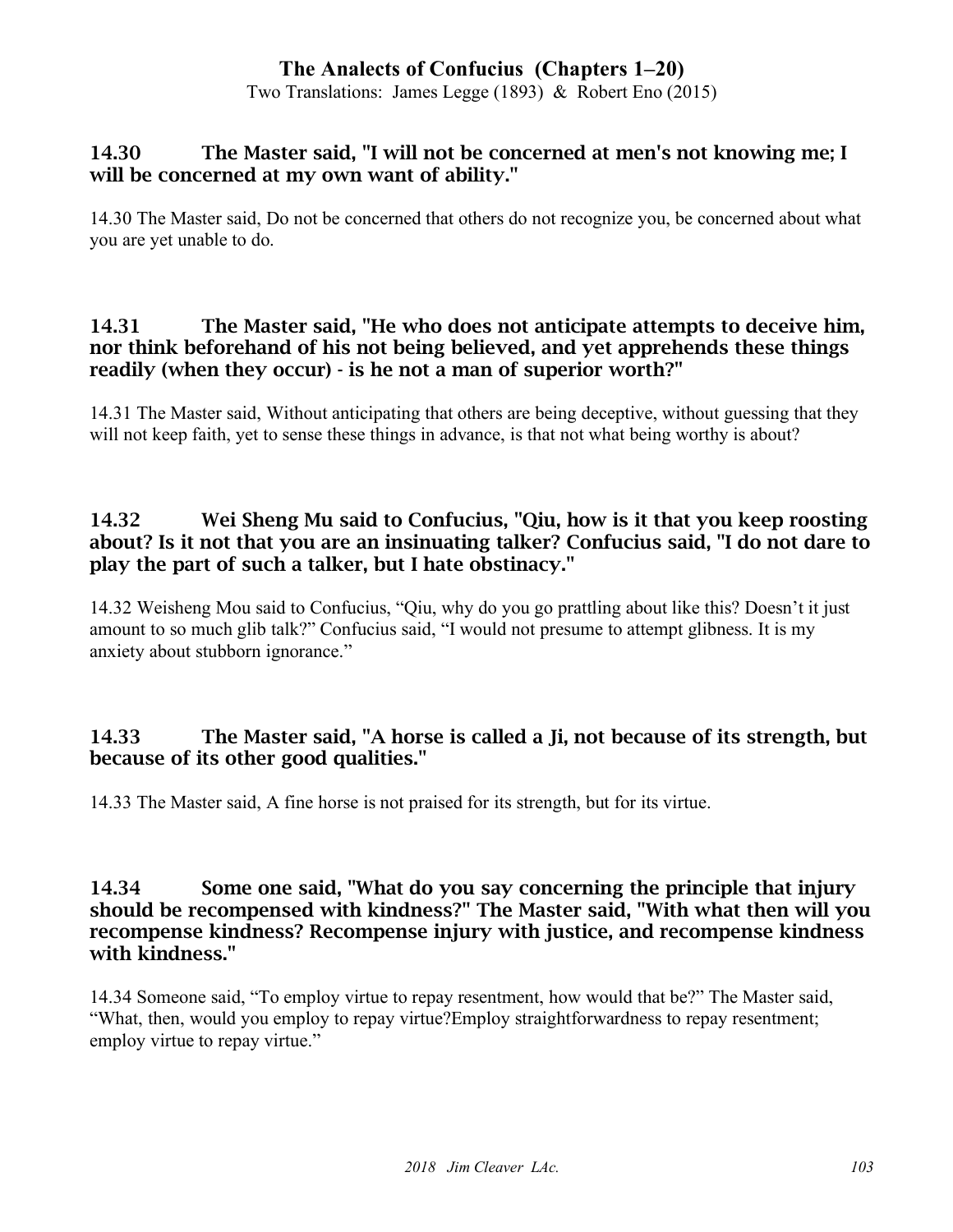Two Translations: James Legge (1893) & Robert Eno (2015)

#### 14.35 The Master said, "Alas! there is no one that knows me." Zi Gong said, "What do you mean by thus saying - that no one knows you?" The Master replied, "I do not murmur against Heaven. I do not grumble against men. My studies lie low, and my penetration rises high. But there is Heaven - that knows me!"

14.35 The Master said, "No one recognizes me! Zigong said, "How is it that this is so?" The Master said, "I do not complain against Tian, nor do I blame men. I study what is lowly and so get through to what is exalted. Is it not Tian who recognizes me?"

#### 14.36 The Gong Bo Liao, having slandered Zi Lu to Ji Sun, Zi Fu Jing Bo informed Confucius of it, saying, "Our master is certainly being led astray by the Gong Bo Liao, but I have still power enough left to cut Liao off, and expose his corpse in the market and in the court." The Master said, "If my principles are to advance, it is so ordered. If they are to fall to the ground, it is so ordered. What can the Gong Bo Liao do where such ordering is concerned?"

14.36 Gongbo Liao made accusations against Zilu at the Ji family court. Zifu Jingbo reported this, saying, "My master harbors uncertain feelings towards Gongbo Liao. My effort would still suffice to have his corpse splayed in the market and court." The Master said, "Will the dao prevail? That is a matter of fate. Will the dao be cast aside? That is a matter of fate. What can Gongbo Liao do about fate?"

#### 14.37 The Master said, "Some men of worth retire from the world. Some retire from particular states. Some retire because of disrespectful looks. Some retire because of contradictory language." The Master said, "Those who have done this are seven men."

14.37 The Master said, Worthy are those who shun the world. Next are those who shun a particular place. Next best shun lasciviousness, and the next best shun speech. The Master said, There have been seven able to do this.

#### 14.38 Zi Lu happening to pass the night in Shi Men, the gatekeeper said to him, "Whom do you come from?" Zi Lu said, "From Mr. Kong." "It is he, is it not?" said the other, "who knows the impracticable nature of the times and yet will be doing in them."

14.38 Zilu stayed the night by Stone Gate. The morning gate keeper said, "Where are you coming from?" Zilu said, "From the Kong home." "Is that the man who knows it can't be done and keeps doing it?"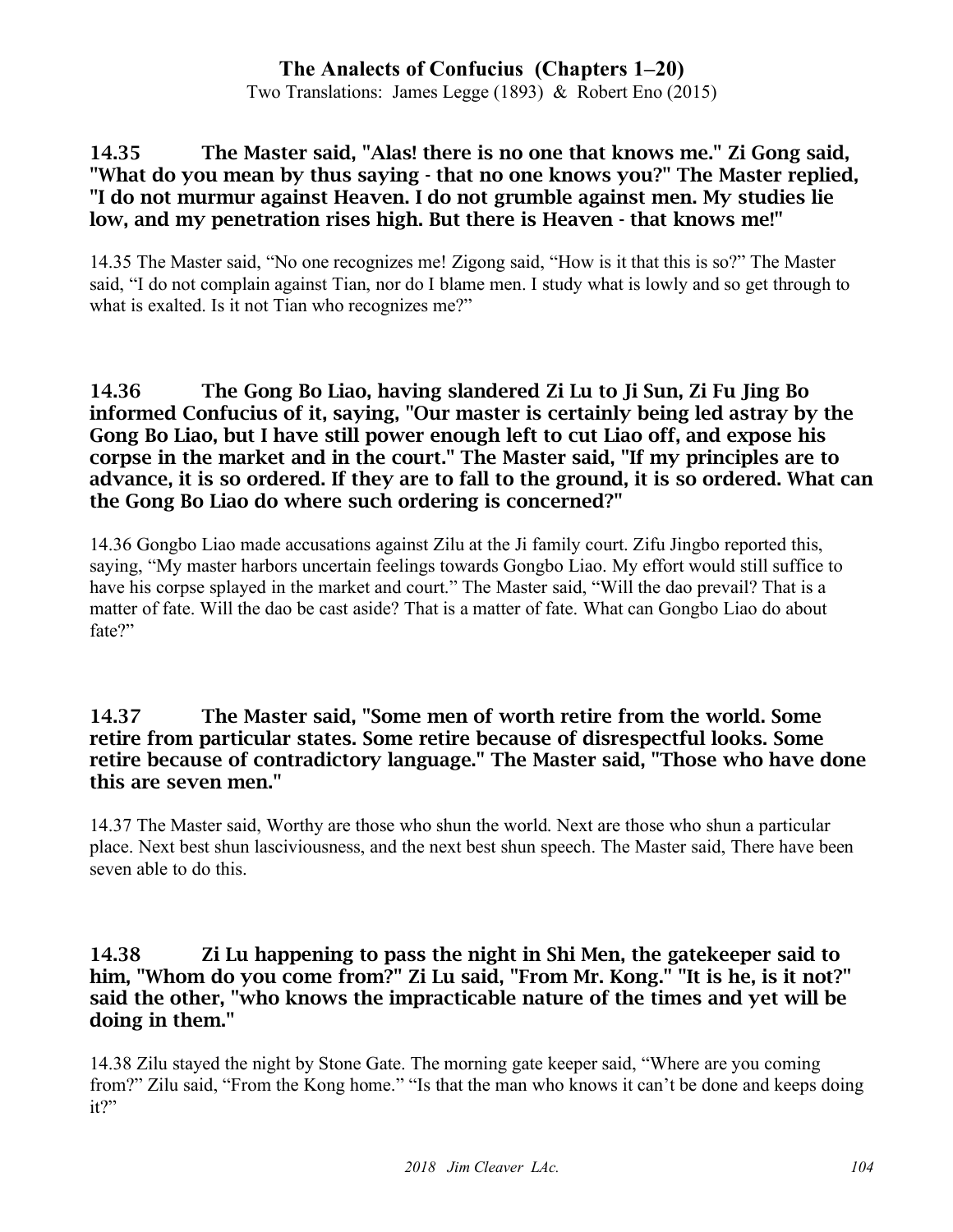Two Translations: James Legge (1893) & Robert Eno (2015)

14.39 The Master was playing, one day, on a musical stone in Wei, when a man, carrying a straw basket, passed door of the house where Confucius was, and said, "His heart is full who so beats the musical stone." A little while after, he added, "How contemptible is the one-ideaed obstinacy those sounds display! When one is taken no notice of, he has simply at once to give over his wish for public employment. 'Deep water must be crossed with the clothes on; shallow water may be crossed with the clothes held up.'" The Master said, "How determined is he in his purpose! But this is not difficult!"

14.39 The Master was striking stone chimes in Wei. A man passed by his gate, shouldering baskets hung from a pole. He said, "What heart there is in the playing of these chimes!" Then he said, "How uncouth, this clanking! If none recognize you, then simply give up. When it's deep, you wade straight through; When it's shallow, you lift your skirts."The Master said, "Is it really so? There's nothing hard in that."

#### 14.40 Zi Zhang said, "When the Shu says that Gao Zong, while observing the usual imperial mourning, was for three years without speaking, what is meant by this?" The Master said, "Why must Gao Zong be referred to as an example of this? The ancients all did so. When the sovereign died, the officers all attended to their several duties, taking instructions from the prime minister for three years."

14.40 Zizhang said, "The Documents say, 'During Gaozong's period of mourning for his father, for three years he dwelt in his mourning hut and did not speak.' What does this mean?" The Master said, "This did not necessarily apply only to Gaozong. All the ancients were thus. When the ruler died, the officers of state gathered themselves and for three years took their orders from the prime minister."

# 14.41 The Master said, "When rulers love to observe the rules of propriety, the people respond readily to the calls on them for service."

14.41 The Master said, When the ruler loves li, the people are easy to employ.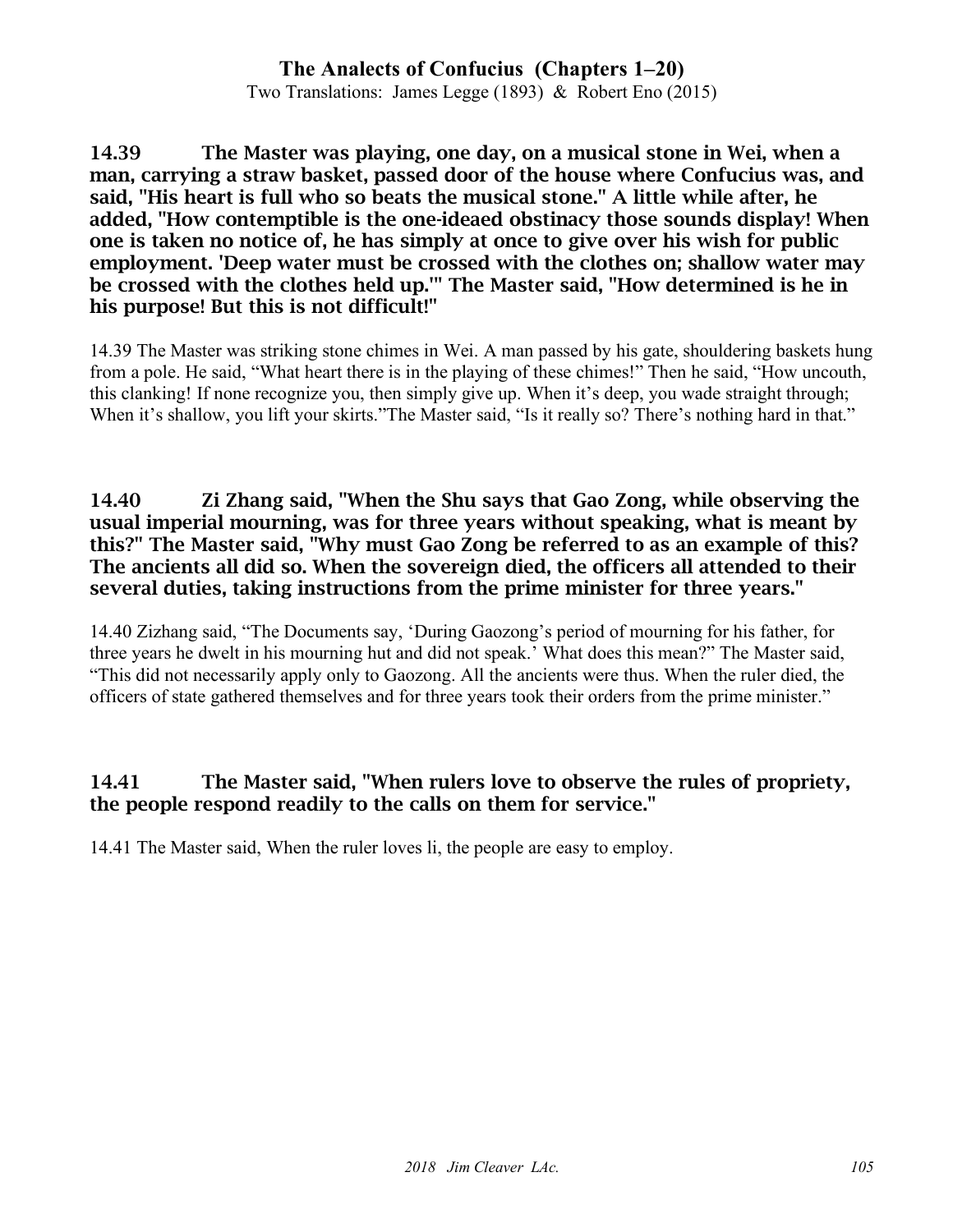Two Translations: James Legge (1893) & Robert Eno (2015)

14.42 Zi Lu asked what constituted the superior man. The Master said, "The cultivation of himself in reverential carefulness." "And is this all?" said Zi Lu. "He cultivates himself so as to give rest to others," was the reply. "And is this all?" again asked Zi Lu. The Master said, "He cultivates himself so as to give rest to all the people. He cultivates himself so as to give rest to all the people - even Yao and Shun were still solicitous about this."

14.42 Zilu asked about the junzi. The Master said, "Cultivate in yourself respectful attentiveness." "Is that all there is to it?" "Cultivate yourself to bring comfort to others." "Is that all there is to it?" "Cultivate yourself to bring comfort to the people. Cultivating oneself to bring comfort to the people, even Yao and Shun themselves would fall short of that."

#### 14.43 Yuan Rang was squatting on his heels, and so waited the approach of the Master, who said to him, "In youth not humble as befits a junior; in manhood, doing nothing worthy of being handed down; and living on to old age - this is to be a pest." With this he hit him on the shank with his staff.

14.43 Yuan Rang sat waiting with his legs crossed. The Master said, "As a youth disobedient and disrespectful to your elders, as an adult accomplishing nothing worth speaking of, old and still not dead – nothing but a thief!" And he struck him on the shin with his staff.

#### 14.44 A youth of the village of Que was employed by Confucius to carry the messages between him and his visitors. Some one asked about him, saying, "I suppose he has made great progress." The Master said, "I observe that he is fond of occupying the seat of a full-grown man; I observe that he walks shoulder to shoulder with his elders. He is not one who is seeking to make progress in learning. He wishes quickly to become a man."

14.44 A boy from the Que district was acting as a messenger and someone asked about him. "Is he likely to improve?" The Master said, "I have noticed that he seats himself in company and walks directly alongside his elders. He is not seeking improvement. He's after quick results."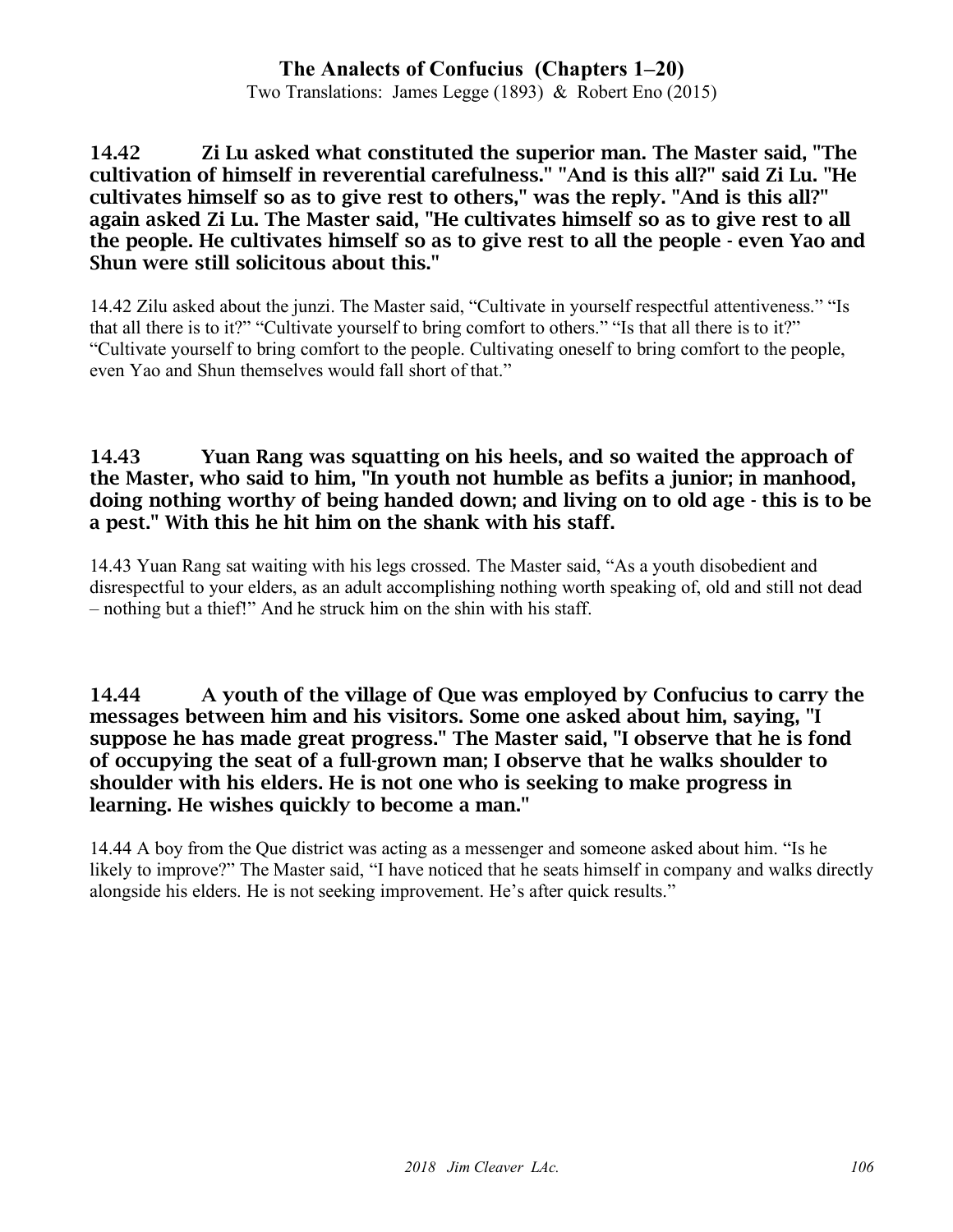Two Translations: James Legge (1893) & Robert Eno (2015)

#### XV Wei Ling Gong

#### 15.1 The duke Ling of Wei asked Confucius about tactics. Confucius replied, "I have heard all about sacrificial vessels, but I have not learned military matters." On this, he took his departure the next day.

15.1 Duke Ling of Wei questioned Confucius about battlefield formations. Confucius replied, "When it comes to matters of sacrificial vessels, I have some learning. I have never studied military affairs." The next day he departed.

#### 15.2 When he was in Chen, their provisions were exhausted, and his followers became so ill that they were unable to rise. Zi Lu, with evident dissatisfaction, said, "Has the superior man likewise to endure in this way?" The Master said, "The superior man may indeed have to endure want, but the mean man, when he is in want, gives way to unbridled license."

15.2 In Chen, the supplies of food were exhausted, and the followers fell so ill that none could rise from bed. Zilu appeared before the Master with a bitter expression. "May even a junzi fall to the depths of poverty." The Master said, "The junzi holds steadfast through poverty. When the small man falls into poverty, he will do anything."

#### 15.3 The Master said, "Ci, you think, I suppose, that I am one who learns many things and keeps them in memory?" Zi Gong replied, "Yes - but perhaps it is not so?" "No," was the answer; "I seek a unity all pervading."

15.3 The Master said, "Si! Do you take me for one who studies a great deal and remembers it?" Zigong replied, "Yes. Is it not so?" "It is not. I link all on a single thread."

### 15.4 The Master said, "You, those who know virtue are few."

15.4 The Master said, "Yóu, there are few who recognize virtue."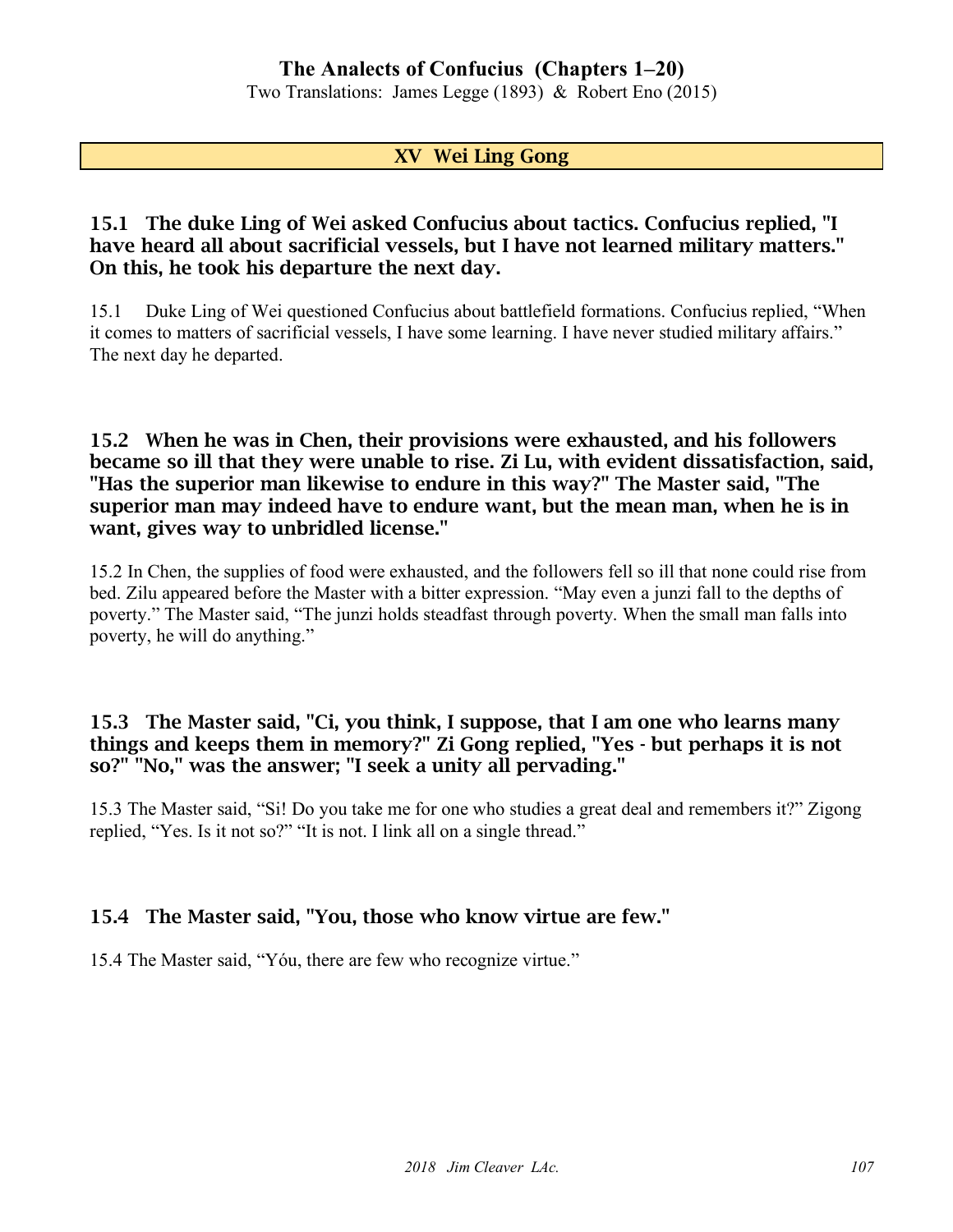Two Translations: James Legge (1893) & Robert Eno (2015)

#### 15.5 The Master said, "May not Shun be instanced as having governed efficiently without exertion? What did he do? He did nothing but gravely and reverently occupy his royal seat."

15.5 The Master said, He did nothing and all was well ordered – this would describe Shun, would it not? What did he do? He simply composed himself with reverence and sat facing due south.

15.6 Zi Zhang asked how a man should conduct himself, so as to be everywhere appreciated. The Master said, "Let his words be sincere and truthful and his actions honorable and careful - such conduct may be practiced among the rude tribes of the South or the North. If his words be not sincere and truthful, and his actions not honorable and careful, will he, with such conduct, be appreciated, even in his neighborhood? When he is standing, let him see those two things, as it were, fronting him. When he is in a carriage, let him see them attached to the yoke. Then may he subsequently carry them into practice."Zi Zhang wrote these counsels on the end of his sash.

15.6 Zizhang asked about effective action. The Master said, "If your words are loyal and trustworthy and your conduct sincere and respectful, though you be in distant barbarian states, you will be effective. If your words are not loyal and trustworthy and your conduct not sincere and respectful, though you be in your own neighborhood or district, can you be effective? When you stand, let these thoughts appear before you; when you ride in your carriage, let them appear, leaning on the carriage bar beside you." Zizhang inscribed these words on his sash.

#### 15.7 The Master said, "Truly straightforward was the historiographer Yu. When good government prevailed in his state, he was like an arrow. When bad government prevailed, he was like an arrow. A superior man indeed is Qu Bo Yu! When good government prevails in his state, he is to be found in office. When bad government prevails, he can roll his principles up, and keep them in his breast."

15.7 The Master said, How straight Shi Yu is. When the dao prevails in the state, he is like an arrow; when the dao does not prevail, he is like an arrow. A junzi! With Qu Boyu, when the dao prevails in the state, he serves; when the dao does not prevail, he can roll it into a ball and hide it by his heart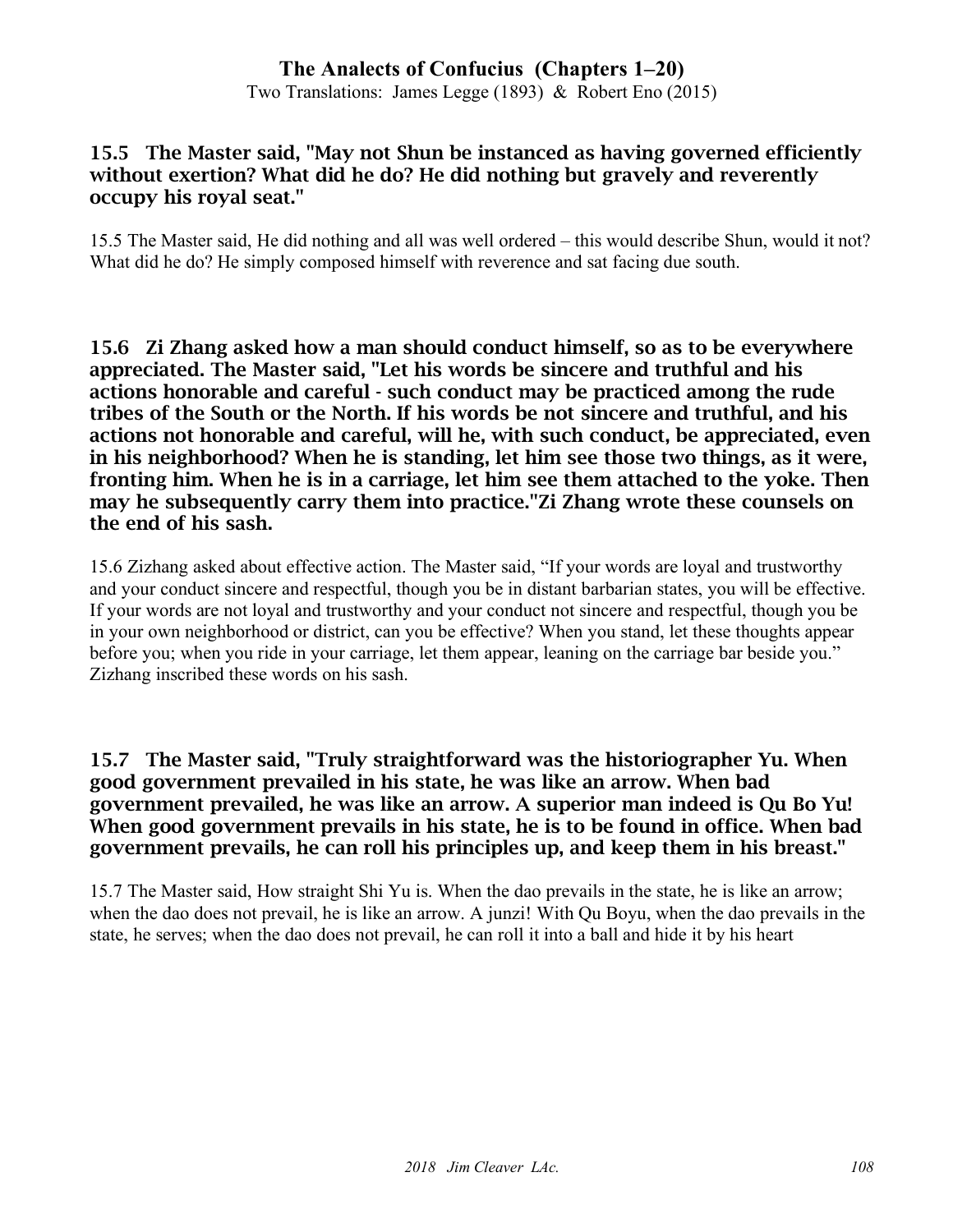Two Translations: James Legge (1893) & Robert Eno (2015)

#### 15.8 The Master said, "When a man may be spoken with, not to speak to him is to err in reference to the man. When a man may not be spoken with, to speak to him is to err in reference to our words. The wise err neither in regard to their man nor to their words."

15.8 The Master said, To fail to speak with someone whom it is worthwhile to speak with is to waste that person. To speak with someone whom it is not worthwhile to speak with is to waste words. The wise man wastes neither people nor words.

#### 15.9 The Master said, "The determined scholar and the man of virtue will not seek to live at the expense of injuring their virtue. They will even sacrifice their lives to preserve their virtue complete."

15.9 The Master said, The gentleman who is resolute and ren does not seek to live on at the expense of ren, and there are times when he will sacrifice his life to complete ren.

#### 15.10 Zi Gong asked about the practice of virtue. The Master said, "The mechanic, who wishes to do his work well, must first sharpen his tools. When you are living in any state, take service with the most worthy among its great officers, and make friends of the most virtuous among its scholars."

15.10 Zigong asked about ren. The Master said, "The craftsman who wishes to do his work well must first sharpen his tools. When you dwell in a state, serve those of its grandees who are worthy men, befriend those of its gentlemen who are ren."

#### 15.11 Yan Yuan asked how the government of a country should be administered. The Master said, "Follow the seasons of Xia. Ride in the state carriage of Yin. Wear the ceremonial cap of Zhou. Let the music be the Shao with its pantomimes. Banish the songs of Zheng, and keep far from specious talkers. The songs of Zheng are licentious; specious talkers are dangerous."

15.11 Yan Yuan asked about managing a state. The Master said, "Implement the calendar of the Xia, ride the carriages of the Yin, wear the ceremonial caps of the Zhou. For music: the Shao dance. Get rid of the melodies of Zheng, and keep crafty talkers at a distance – the melodies of Zheng are overwrought; crafty talkers are dangerous."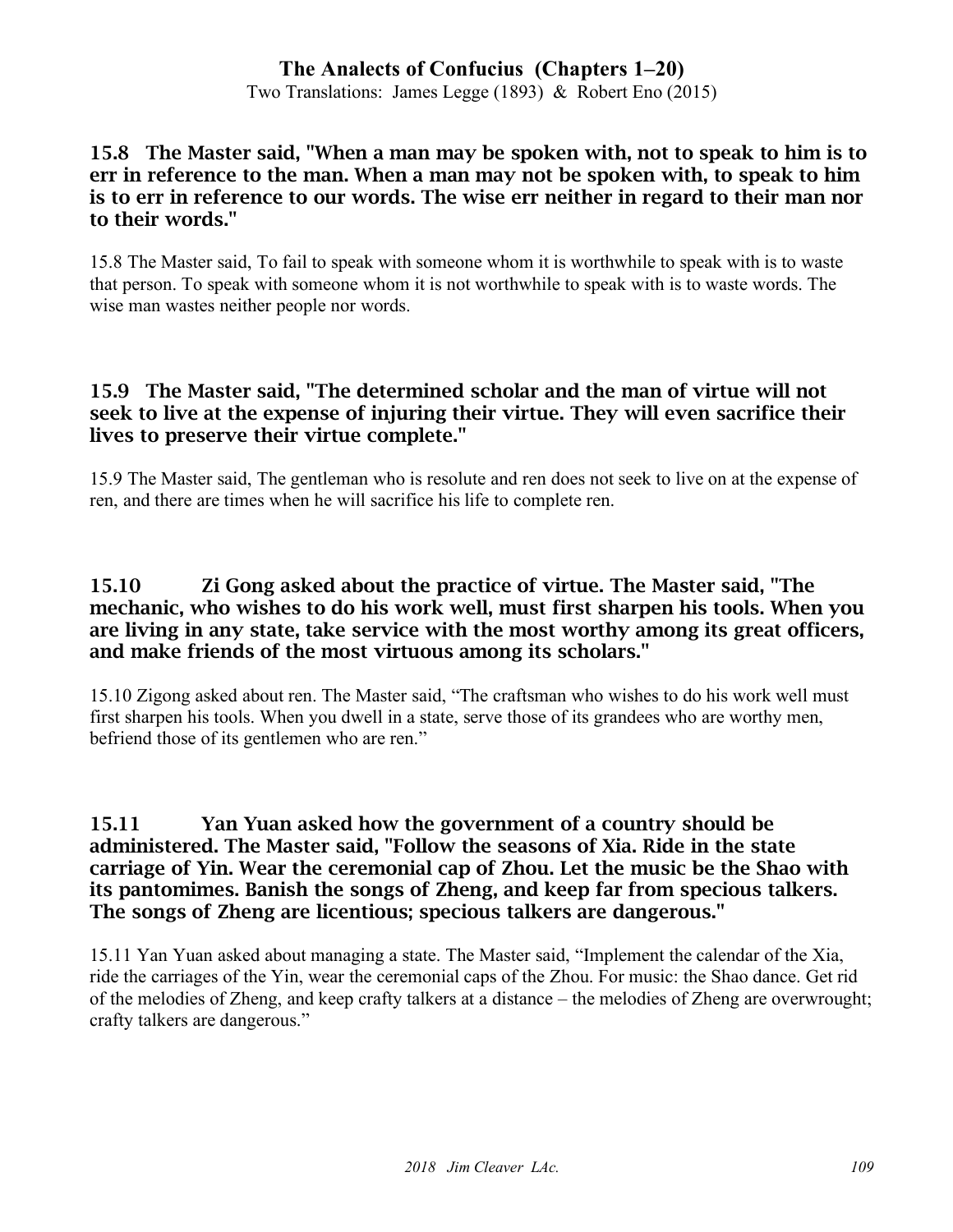Two Translations: James Legge (1893) & Robert Eno (2015)

#### 15.12 The Master said, "If a man take no thought about what is distant, he will find sorrow near at hand."

15.12 The Master said, A man who does not think far ahead will have troubles near at hand.

#### 15.13 The Master said, "It is all over! I have not seen one who loves virtue as he loves beauty."

15.13 The Master said, Enough! I have yet to see a man who loved virtue as much as sex.

#### 15.14 The Master said, "Was not Zang Wen like one who had stolen his situation? He knew the virtue and the talents of Hui of Liu Xia, and yet did not procure that he should stand with him in court."

15.14 The Master said, Did not Zang Wenzhong purloin his privilege of position? He was aware that Liuxia Hui was worthy, but would not raise him to office beside him.

### 15.15 The Master said, "He who requires much from himself and little from others, will keep himself from being the object of resentment."

15.15 The Master said, If one emphasizes enhancing one's own qualities and curtails finding fault with others, one will keep resentments at a distance.

### 15.16 The Master said, "When a man is not in the habit of saying, 'What shall I think of this? What shall I think of this?' I can indeed do nothing with him!"

15.16 The Master said, Those who are not always saying, "What shall I do? What shall I do?" – I can do nothing with them.

### 15.17 The Master said, "When a number of people are together, for a whole day, without their conversation turning on righteousness, and when they are fond of carrying out the suggestions of a small shrewdness; theirs is indeed a hard case."

15.17 The Master said, Those who sit in a group all day enjoying clever conversation without their talk ever touching on right – such men are difficult to deal with.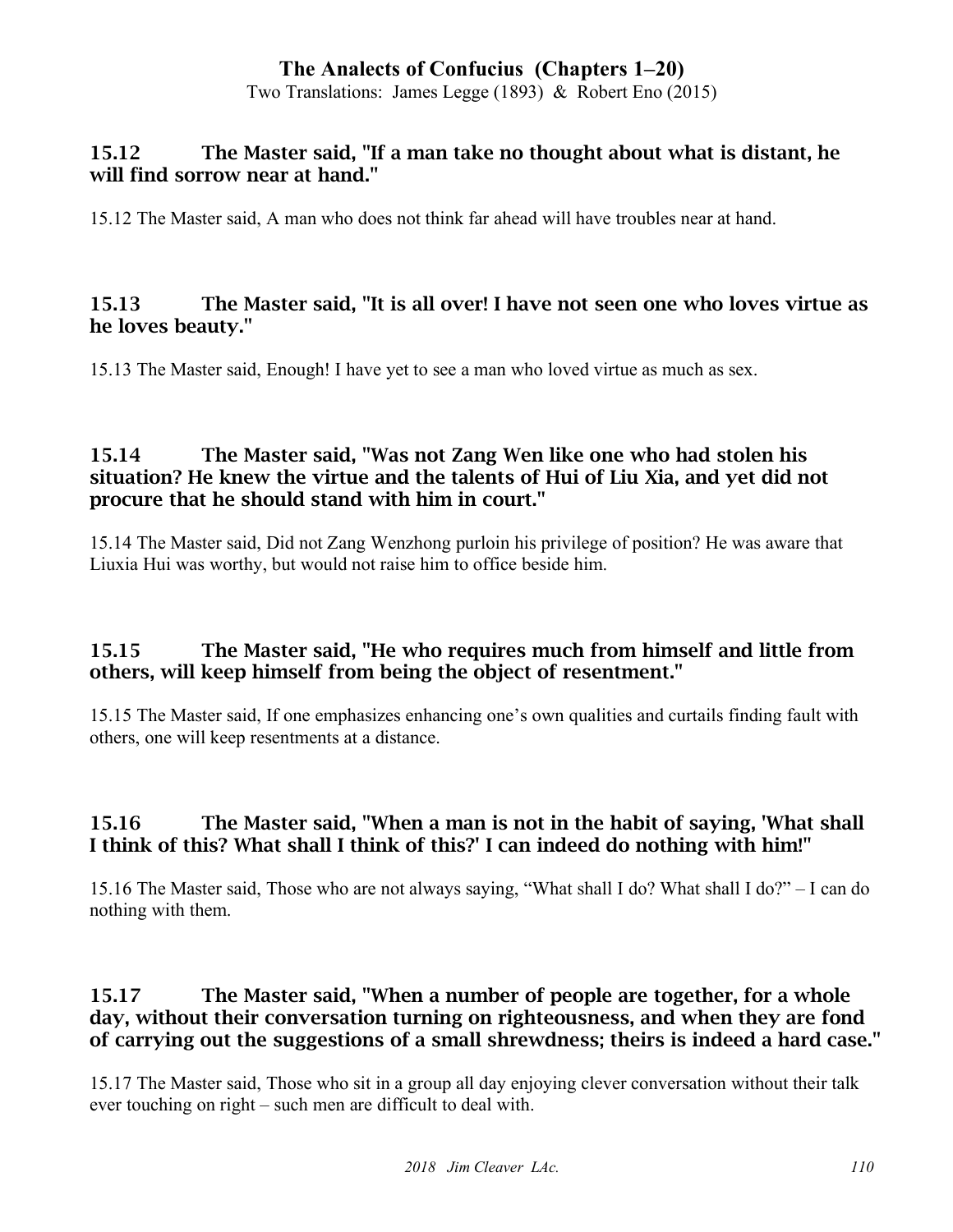Two Translations: James Legge (1893) & Robert Eno (2015)

#### 15.18 The Master said, "The superior man in everything considers righteousness to be essential. He performs it according to the rules of propriety. He brings it forth in humility. He completes it with sincerity. This is indeed a superior man."

15.18 The Master said, The junzi takes right as his basic substance; he puts it into practice with li, uses compliance to enact it and faithfulness to complete it.

### 15.19 The Master said, "The superior man is distressed by his want of ability. He is not distressed by men's not knowing him."

15.19 The Master said, The junzi blames himself for lacking ability; he does not blame others for not recognizing him.

### 15.20 The Master said, "The superior man dislikes the thought of his name not being mentioned after his death."

15.20 The Master said, The junzi is apprehensive that he may leave the world without his name remaining praised there.

### 15.21 The Master said, "What the superior man seeks, is in himself. What the mean man seeks, is in others."

15.21 The Master said, The junzi seeks it in himself; the small man seeks it in others.

### 15.22 The Master said, "The superior man is dignified, but does not wrangle. He is sociable, but not a partisan."

15.22 The Master said, The junzi bears himself with dignity but does not contend; he joins with others, but does not become a partisan.

### 15.23 The Master said, "The superior man does not promote a man simply on account of his words, nor does he put aside good words because of the man."

15.23 The Master said, The junzi does not raise up a man because of his words, and does not discard words because of the man.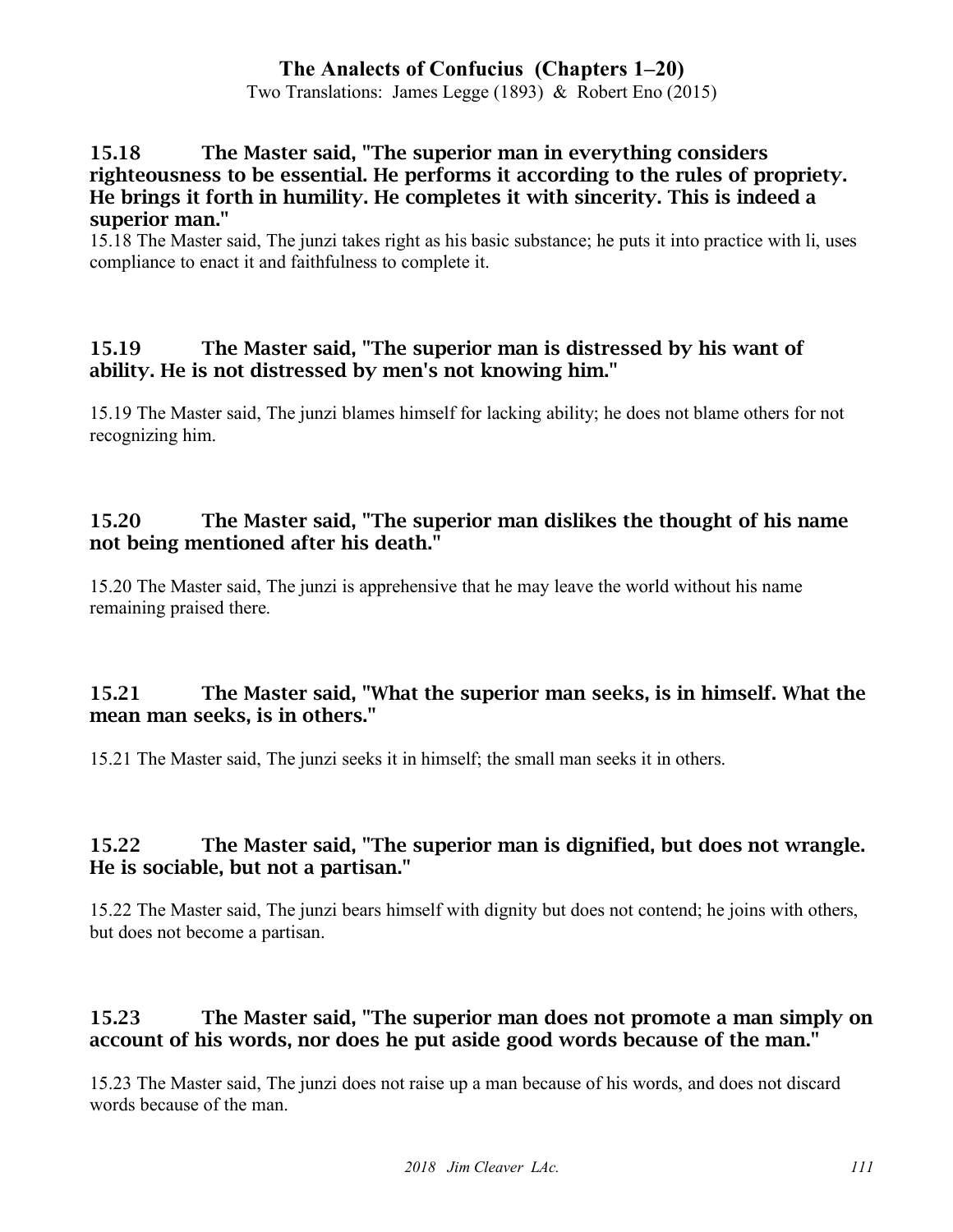Two Translations: James Legge (1893) & Robert Eno (2015)

#### 15.24 Zi Gong asked, saying, "Is there one word which may serve as a rule of practice for all one's life?" The Master said, "Is not RECIPROCITY such a word? What you do not want done to yourself, do not do to others."

15.24 Zigong asked, "It there a single saying that one may put into practice all one's life?" The Master said, "That would be 'reciprocity': That which you do not desire, do not do to others."

#### 15.25 The Master said, "In my dealings with men, whose evil do I blame, whose goodness do I praise, beyond what is proper? If I do sometimes exceed in praise, there must be ground for it in my examination of the individual. This people supplied the ground why the three dynasties pursued the path of straightforwardness."

15.25 The Master said, In my appraisals of people, whom do I disparage, whom do I praise? If I praise a man, it is always on the basis of evidence. These are the people who guided the three eras to walk along the straight dao.

#### 15.26 The Master said, "Even in my early days, a historiographer would leave a blank in his text, and he who had a horse would lend him to another to ride. Now, alas! there are no such things."

15.26 The Master said, In my time there were still recorders who left what they did not know blank and men with horses who lent them to others to drive. Now there are none.

### 15.27 The Master said, "Specious words confound virtue. Want of forbearance in small matters confounds great plans."

15.27 The Master said, Crafty speech disrupts virtue. Impatience in small matters disrupts great plans.

#### 15.28 The Master said, "When the multitude hate a man, it is necessary to examine into the case. When the multitude like a man, it is necessary to examine into the case."

15.28 The Master said, If the masses hate someone, one must investigate the case; if the masses love someone, one must investigate the case.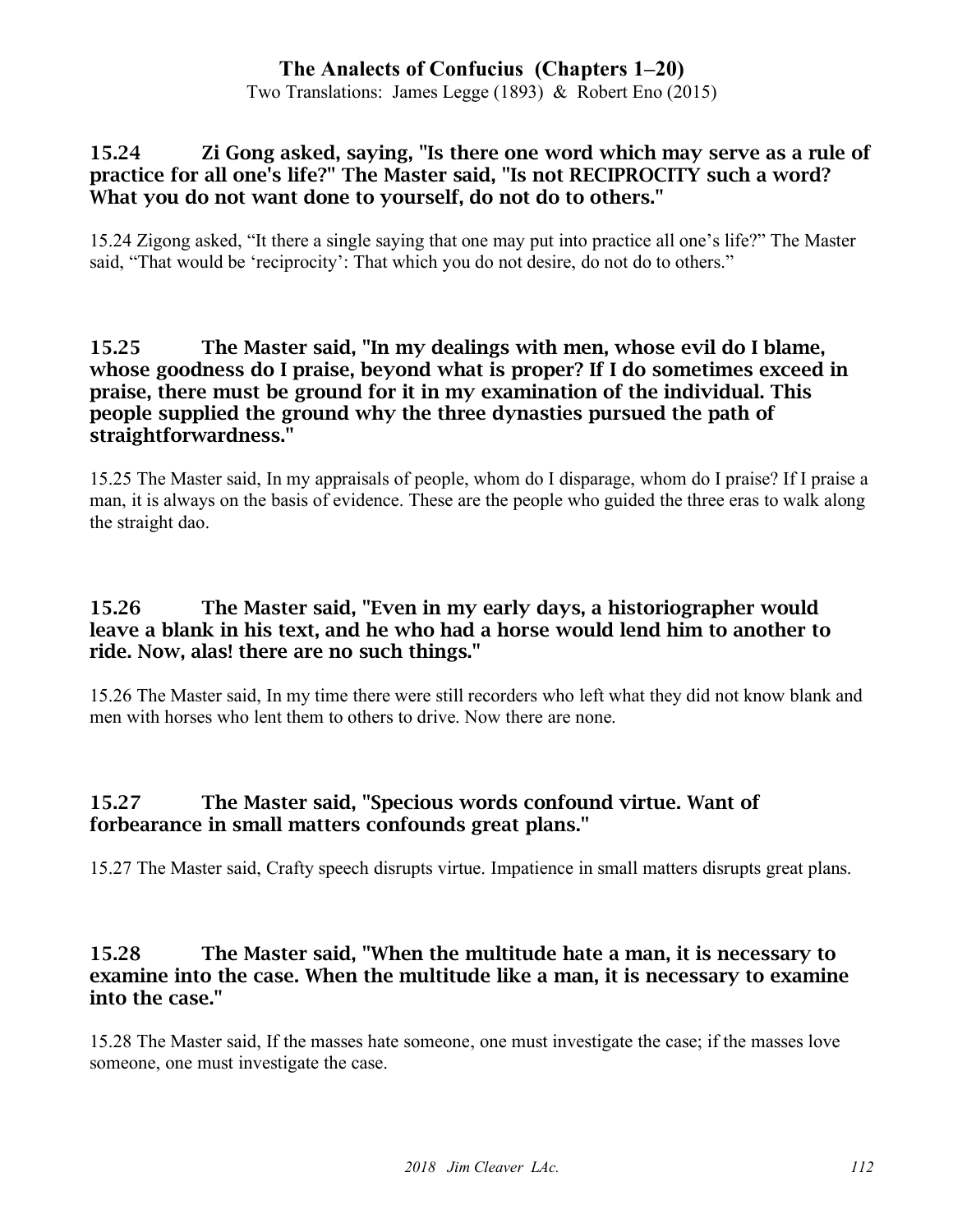Two Translations: James Legge (1893) & Robert Eno (2015)

#### 15.29 The Master said, "A man can enlarge the principles which he follows; those principles do not enlarge the man."

15.29 The Master said, A man can enlarge the dao; it is not that the dao enlarges a man.

#### 15.30 The Master said, "To have faults and not to reform them - this, indeed, should be pronounced having faults."

15.30 The Master said, To err and not change – that, we may say, is to err.

#### 15.31 The Master said, "I have been the whole day without eating, and the whole night without sleeping; occupied with thinking. It was of no use. The better plan is to learn."

15.31 The Master said, I have spent whole days without eating, whole nights without sleeping, in order to think. It was useless – not like study!

#### 15.32 The Master said, "The object of the superior man is truth. Food is not his object. There is plowing - even in that there is sometimes want. So with learning - emolument may be found in it. The superior man is anxious lest he should not get truth; he is not anxious lest poverty should come upon him."

15.32 The Master said, The junzi makes plans for the sake of the dao, not for the sake of eating. Ploughing: there is a starvation in it. Study: there is a reward in it. The junzi worries about the dao, not about poverty.

15.33 The Master said, "When a man's knowledge is sufficient to attain, and his virtue is not sufficient to enable him to hold, whatever he may have gained, he will lose again. When his knowledge is sufficient to attain, and he has virtue enough to hold fast, if he cannot govern with dignity, the people will not respect him. When his knowledge is sufficient to attain, and he has virtue enough to hold fast; when he governs also with dignity, yet if he try to move the people contrary to the rules of propriety - full excellence is not reached."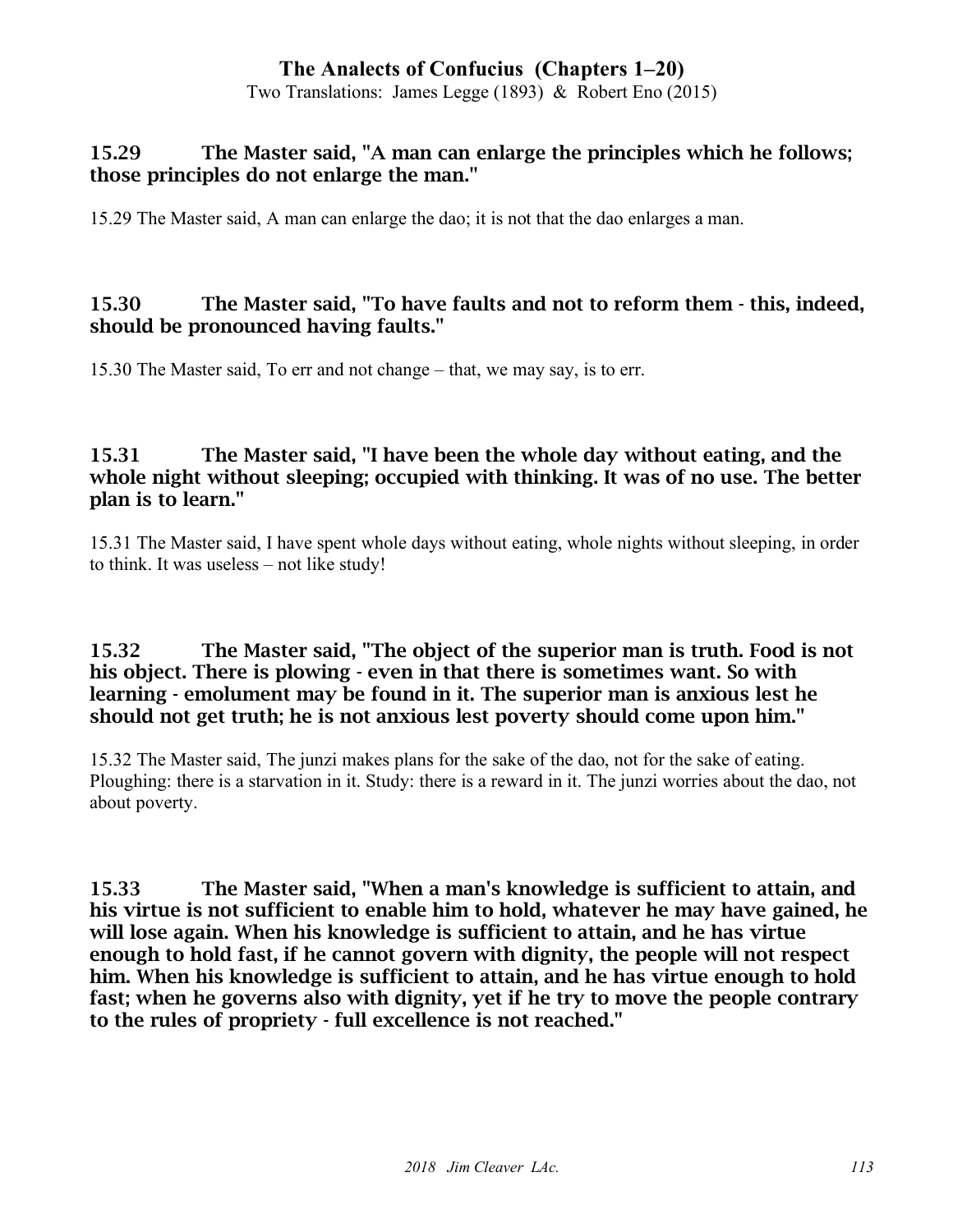Two Translations: James Legge (1893) & Robert Eno (2015)

15.33 The Master said, If one's knowledge is adequate for it, but one does not possess the ren needed to preserve it, though one gets it, one will surely lose it. If one's knowledge is adequate for it and one possesses the ren needed to preserve it, if one is not solemn in dealing directly with them, the people will not show respect. If one's knowledge is adequate for it and one possesses the ren needed to preserve it, and one is solemn in dealing directly with the people, if one initiates action that does not accord with li, it will not yet be good.

### 15.34 The Master said, "The superior man cannot be known in little matters; but he may be intrusted with great concerns. The small man may not be intrusted with great concerns, but he may be known in little matters."

15.34 The Master said, The junzi does not accept being known for petty talents, but accepts receiving great burdens. The small man does not accept receiving great burdens, but accepts being known for petty talents.

#### 15.35 The Master said, "Virtue is more to man than either water or fire. I have seen men die from treading on water and fire, but I have never seen a man die from treading the course of virtue."

15.35 The Master said, Ren is of greater moment to the people than water or fire. I have seen people tread through water and fire and die; I have yet to see anyone tread through ren and die.

### 15.36 The Master said, "Let every man consider virtue as what devolves on himself. He may not yield the performance of it even to his teacher."

15.36 The Master said, When one acts with ren, one does not yield to one's teacher.

#### 15.37 The Master said, "The superior man is correctly firm, and not firm merely."

15.37 The Master said, The junzi is steadfast but not rigid.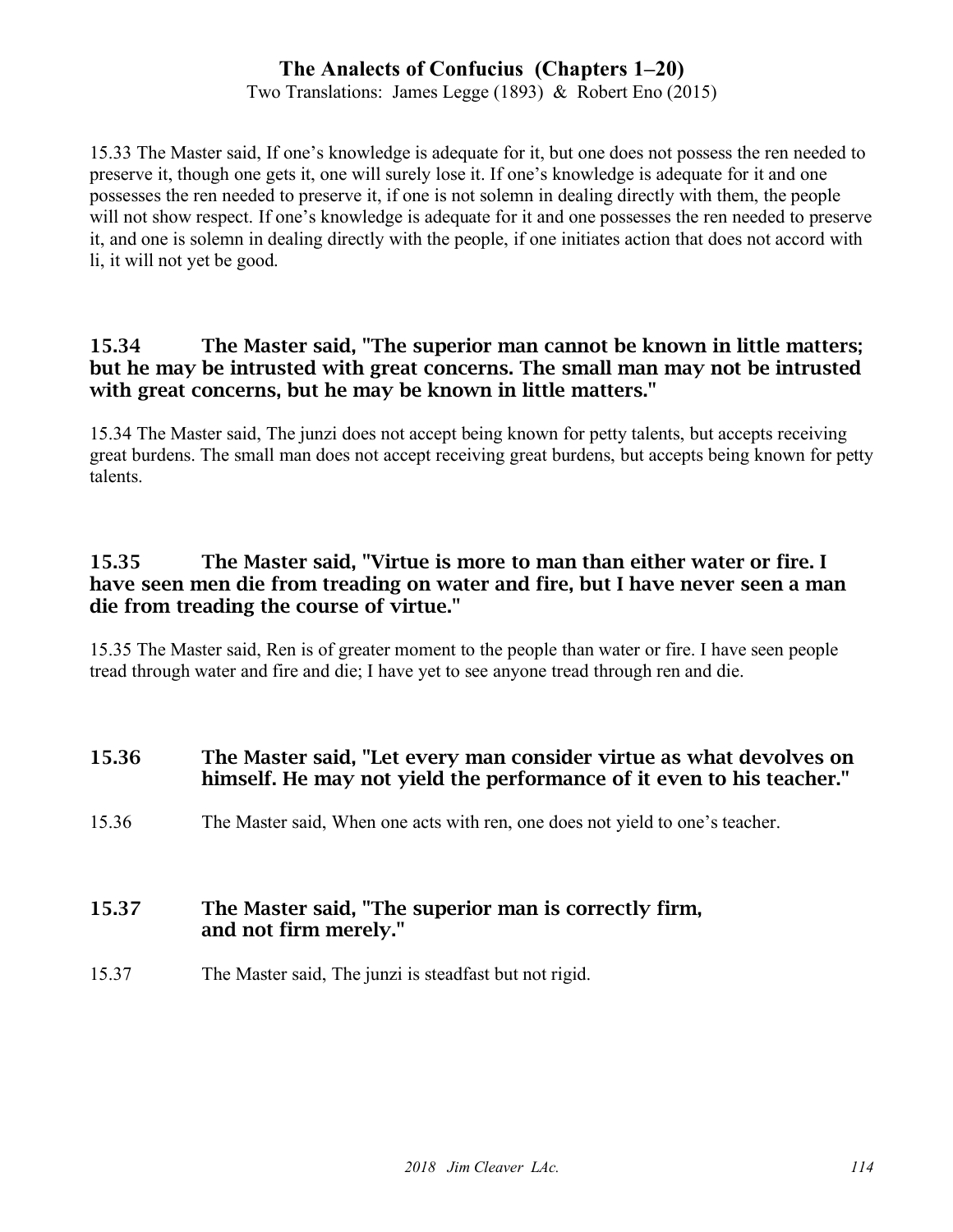Two Translations: James Legge (1893) & Robert Eno (2015)

#### 15.38 The Master said, "A minister, in serving his prince, reverently discharges his duties, and makes his emolument a secondary consideration."

15.38 The Master said, In serving a ruler, be attentive to affairs and consider salary a secondary matter.

#### 15.39 The Master said, "In teaching there should be no distinction of classes."

15.39 The Master said, There is a teaching; there are no divisions.

#### 15.40 The Master said, "Those whose courses are different cannot lay plans for one another."

15.40 The Master said, Do not make plans together with others whose dao differs from yours.

#### 15.41 The Master said, "In language it is simply required that it convey the meaning."

15.41 The Master said, Words should do no more than convey the idea.

15.42 The music master, Mian, having called upon him, when they came to the steps, the Master said, "Here are the steps." When they came to the mat for the guest to sit upon, he said, "Here is the mat." When all were seated, the Master informed him, saying, "So and so is here; so and so is here." The music master, Mian, having gone out, Zi Zhang asked, saying. "Is it the rule to tell those things to the music master?"

#### The Master said, "Yes. This is certainly the rule for those who lead the blind."

15.42 Music Master Mian came to visit. When he reached the steps, the Master said, "Here are the steps." When he reached the mat, the Master said, "Here is the mat." When all were seated, the Master said to him, "So-and-so is here, so-and-so is there."

After Music Master Mian left, Zizhang asked, "Is that the dao for speaking to a music master?" The Master said, "Yes. It is indeed the dao of assisting a music master."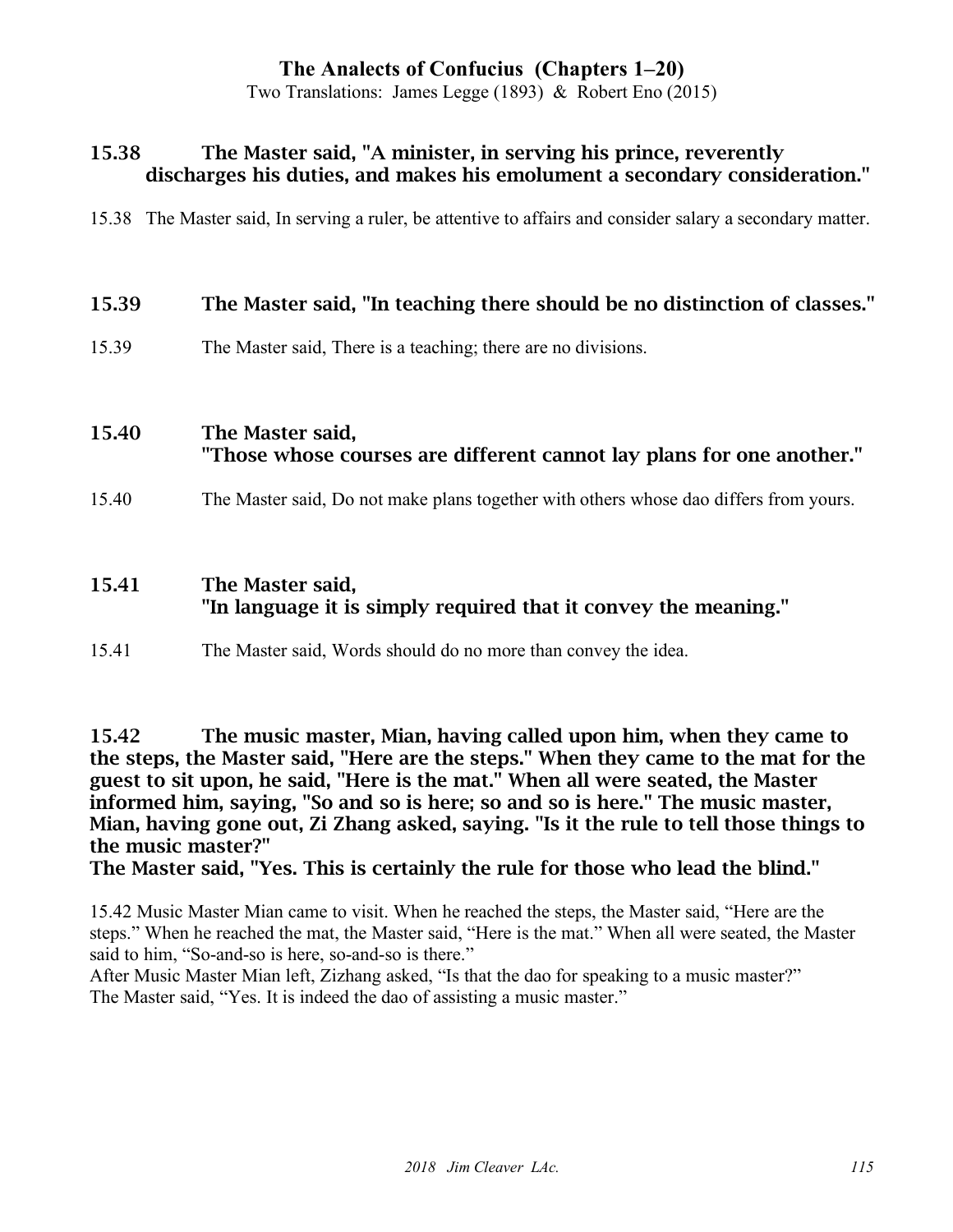Two Translations: James Legge (1893) & Robert Eno (2015)

#### XVI Ji Shi

16.1 The head of the Ji family was going to attack Zhuan Yu. Ran You and Ji Lu had an interview with Confucius, and said, "Our chief, Ji, is going to commence operations against Zhuan Yu." Confucius said, "Qiu, is it not you who are in fault here? Now, in regard to Zhuan Yu, long ago, a former king appointed its ruler to preside over the sacrifices to the eastern Mang; moreover, it is in the midst of the territory of our state; and its ruler is a minister in direct connection with the sovereign - What has your chief to do with attacking it?" Ran You said, "Our master wishes the thing; neither of us two ministers wishes it." Confucius said, "Qiu, there are the words of Zhou Ren, 'When he can put forth his ability, he takes his place in the ranks of office; when he finds himself unable to do so, he retires from it. How can he be used as a guide to a blind man, who does not support him when tottering, nor raise him up when fallen?' And further, you speak wrongly. When a tiger or rhinoceros escapes from his cage; when a tortoise or piece of jade is injured in its repository - whose is the fault?" Ran You said, "But at present, Zhuan Yu is strong and near to Fei; if our chief do not now take it, it will hereafter be a sorrow to his descendants." Confucius said. "Qiu, the superior man hates those declining to say 'I want such and such a thing,' and framing explanations for their conduct. I have heard that rulers of states and chiefs of families are not troubled lest their people should be few, but are troubled lest they should not keep their several places; that they are not troubled with fears of poverty, but are troubled with fears of a want of contented repose among the people in their several places. For when the people keep their several places, there will be no poverty; when harmony prevails, there will be no scarcity of people; and when there is such a contented repose, there will be no rebellious upsettings. So it is. Therefore, if remoter people are not submissive, all the influences of civil culture and virtue are to be cultivated to attract them to be so; and when they have been so attracted, they must be made contented and tranquil. Now, here are you, You and Qiu, assisting your chief. Remoter people are not submissive, and, with your help, he cannot attract them to him. In his own territory there are divisions and downfalls, leavings and separations, and, with your help, he cannot preserve it. And yet he is planning these hostile movements within the state. I am afraid that the sorrow of the Ji Sun family will not be on account of Zhuan Yu, but will be found within the screen of their own court."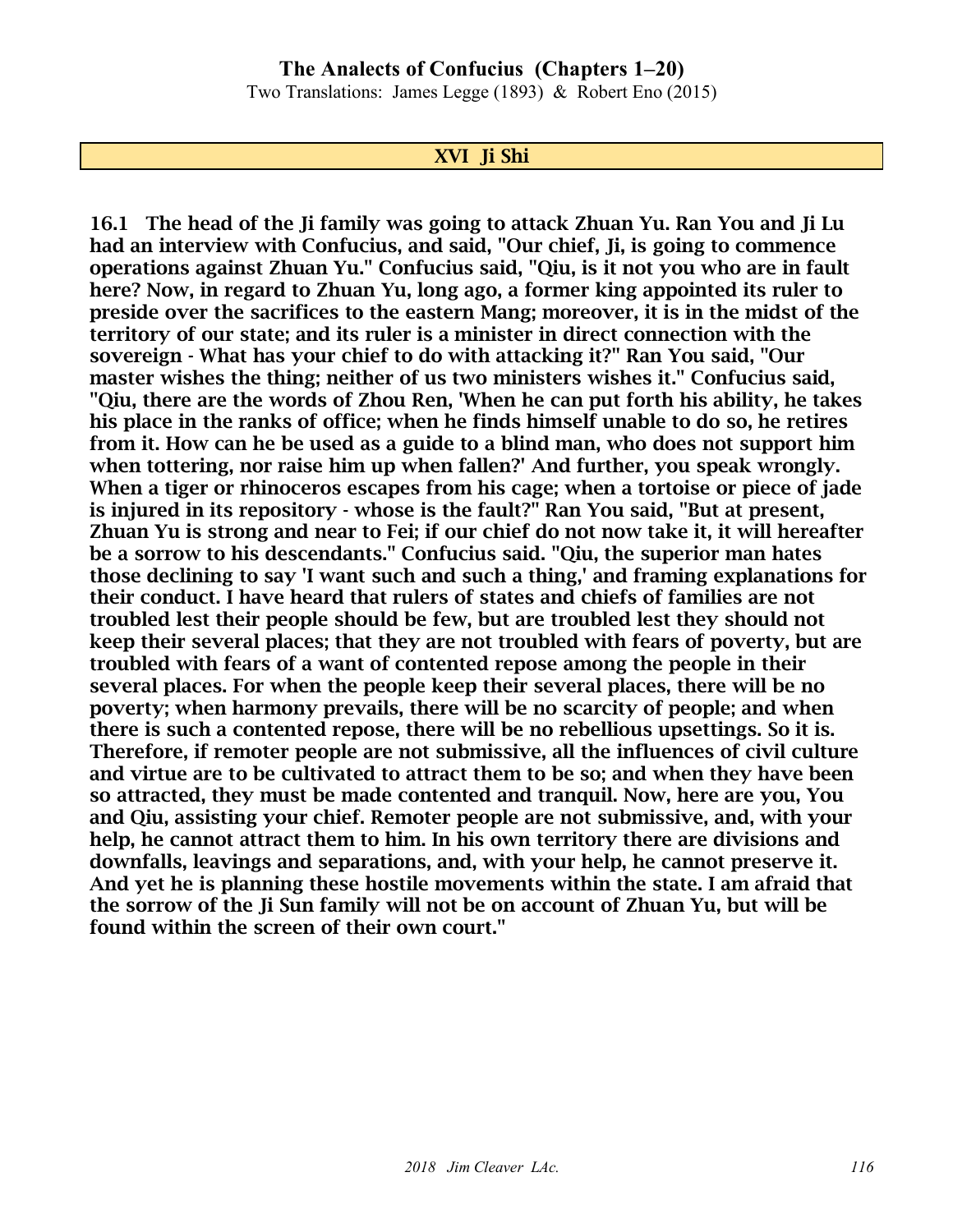Two Translations: James Legge (1893) & Robert Eno (2015)

16.1 The Ji family was preparing to attack the territory of Zhuanyu. Ran Yǒu and Ji Lu appeared before Confucius and said, "The Ji family plans to launch an affair against Zhuanyu." Confucius said, "Qiu, would this not be your fault? In the past, the former kings appointed Zhuanyu to be in charge of East Meng Mountain. Moreover, it lies within the territory of this state, and is hence a subject at the state altars of Lu. What point is there is attacking it?" Ran Yǒu said, "It is our master's wish, not the wish of the two of us." Confucius said, "Qiu! Zhou Ren had a saying: 'He who can marshal his strength in the effort should take his place in the ranks; he who cannot, should desist.' What use to a blind man is an attendant who cannot steady him when the footing is treacherous or pull him up when he falls? Besides, your words are mistaken. When the tiger or rhino escape their cages, when the sacred turtle shell or precious stone are smashed while in their boxes, who should be held to blame?" Ran Yŏu said, "At present, Zhuanyu is, in fact, very near to Bi. If it is not taken now, it will surely create trouble for the Ji clan descendants." Confucius said, "Qiu! The junzi detests those who cover up their desires by making excuses. "I have heard it said that those who preside over states or family domains do not worry that they will have too few people, they worry that distribution of goods may be uneven; they do not worry about poverty, they worry they will not bring peace. Is it not so that when distribution is even there is no poverty; when there is harmony there is no underpopulation; when there is peace there is no danger the ruler will topple? It is just in this spirit that if those who are distant do not submit, one must cultivate patterns and virtue to attract them. Once they have come, one must comfort them. "Now you, Qiu and Yóu, attend your master, but those who are distant do not submit and you are unable to attract them, the state is split and crumbing and you are unable to protect it. Instead, you plot the use of weapons of war within the borders of the state. I fear that the troubles of the Jisun family lie not with Zhuanyu, but within their own walls."

16.2 Confucius said, "When good government prevails in the empire, ceremonies, music, and punitive military expeditions proceed from the son of Heaven. When bad government prevails in the empire, ceremonies, music, and punitive military expeditions proceed from the princes. When these things proceed from the princes, as a rule, the cases will be few in which they do not lose their power in ten generations. When they proceed from the great officers of the princes, as a rule, the case will be few in which they do not lose their power in five generations. When the subsidiary ministers of the great officers hold in their grasp the orders of the state, as a rule the cases will be few in which they do not lose their power in three generations. When right principles prevail in the kingdom, government will not be in the hands of the great officers. When right principles prevail in the kingdom, there will be no discussions among the common people."

16.2 Confucius said, When the dao prevails in the world, li, music, and punitive military actions proceed on the order of the Son of Heaven. When the dao does not prevail in the world, li, music, and punitive military actions proceed on the orders of the feudal lords. Once they proceed from the feudal lords, it is rare that after ten generations those lords have not lost their power. Once they proceed from grandees, it is rare that after five generations those grandees have not lost their power. Once subordinate officers control the fate of the state, it is rare that after three generations they have not lost their power.When the dao prevails in the world, governance does not lie in the hands of grandees. When the dao prevails in the world, the common people do not discuss governance.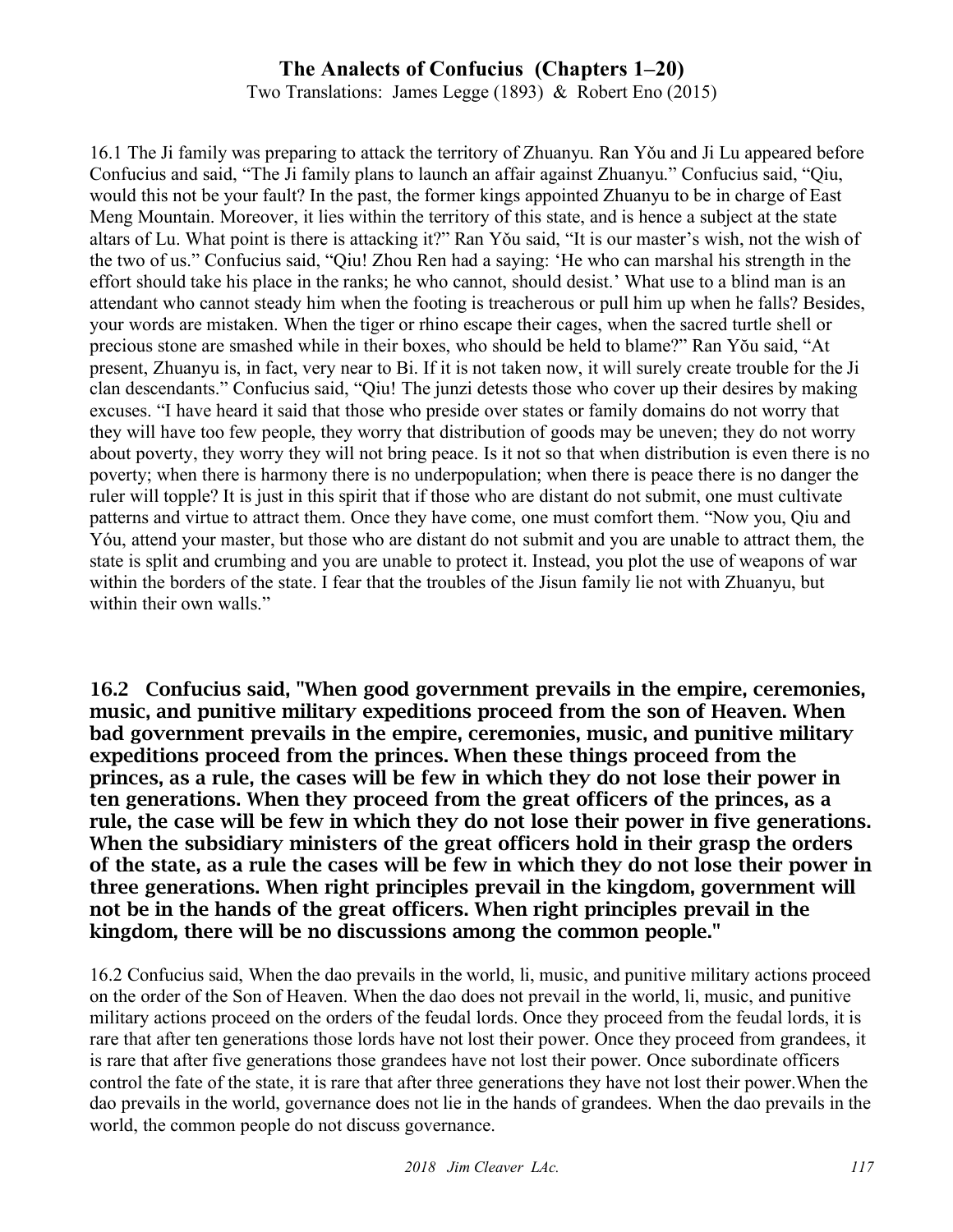Two Translations: James Legge (1893) & Robert Eno (2015)

#### 16.3 Confucius said, "The revenue of the state has left the ducal house now for five generations. The government has been in the hands of the great officers for four generations. On this account, the descendants of the three Huan are much reduced."

16.3 Confucius said, Control of appointments fell from the hands of the ducal house five generations ago. Governance has been in the hands of the grandees for four generations. Therefore, the descendants of the 'three Huan' families will live in obscurity.

#### 16.4 Confucius said, "There are three friendships which are advantageous, and three which are injurious. Friendship with the uplight; friendship with the sincere; and friendship with the man of much observation - these are advantageous. Friendship with the man of specious airs; friendship with the insinuatingly soft; and friendship with the glib-tongued - these are injurious."

16.4 Confucius said, There are three types of friends who improve you, and three types of friends who diminish you. Friends who are straightforward, sincere, and have learned much improve you. Friends who are fawning, insincere, and crafty in speech diminish you.

16.5 Confucius said, "There are three things men find enjoyment in which are advantageous, and three things they find enjoyment in which are injurious. To find enjoyment in the discriminating study of ceremonies and music; to find enjoyment in speaking of the goodness of others; to find enjoyment in having many worthy friends - these are advantageous. To find enjoyment in extravagant pleasures; to find enjoyment in idleness and sauntering; to find enjoyment in the pleasures of feasting - these are injurious."

16.5 Confucius said, There are three types of delights that improve you, and three types of delights that diminish you. To delight in li and music, to delight in speaking of others' good points, to delight in having many worthy friends – these improve you. To delight in arrogant pleasures, to delight in idle wanderings, to delight in banquet parties – these diminish you.

16.6 Confucius said, "There are three errors to which they who stand in the presence of a man of virtue and station are liable. They may speak when it does not come to them to speak - this is called rashness. They may not speak when it comes to them to speak - this is called concealment. They may speak without looking at the countenance of their superior - this is called blindness."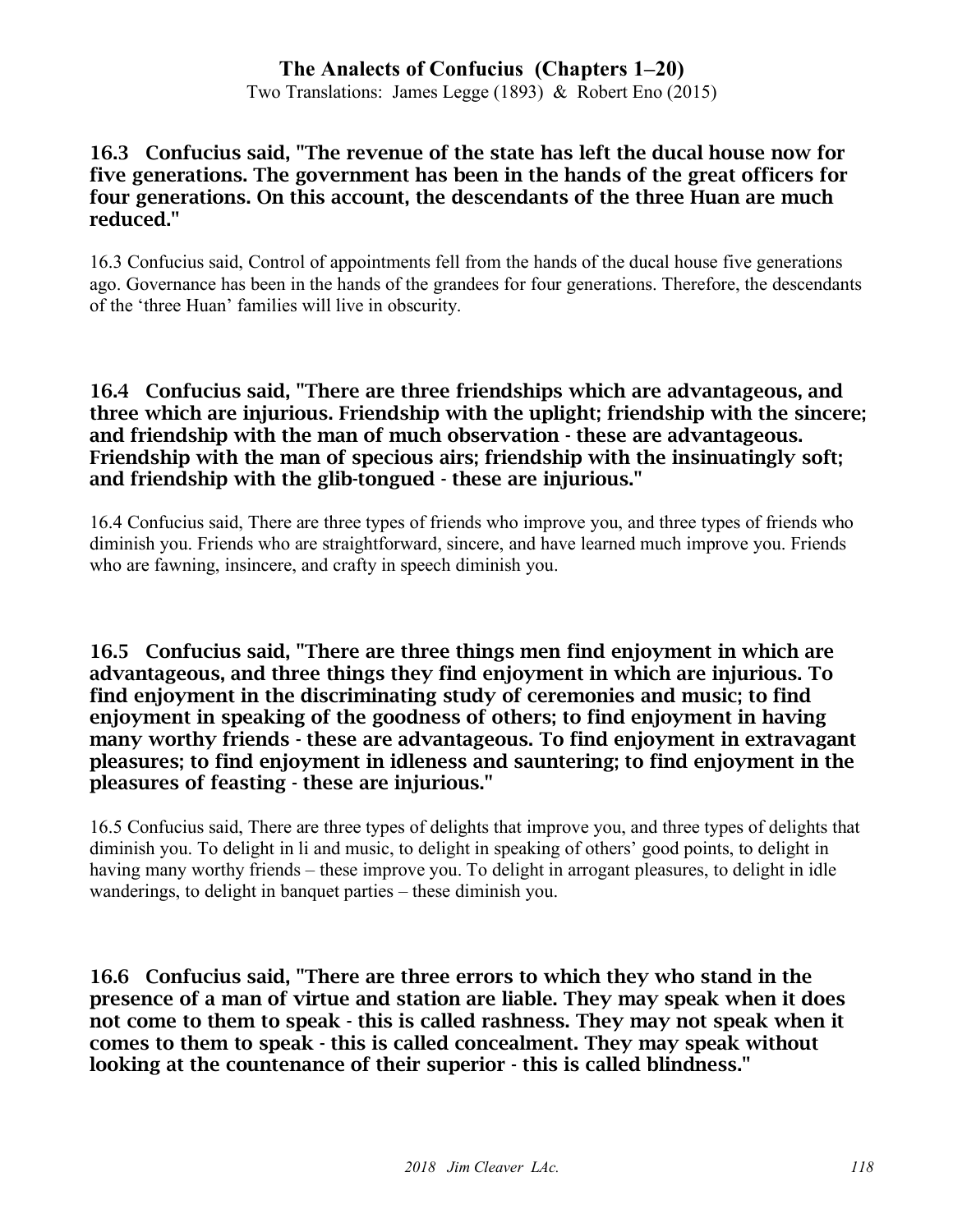Two Translations: James Legge (1893) & Robert Eno (2015)

16.6 Confucius said, In attending a ruler there are three mistakes. To speak of something before an appropriate time has come is to be impetuous; to fail to speak of something when an appropriate time has come is to be secretive; to speak without gauging the ruler's expression is to be blind.

#### 16.7 Confucius said, "There are three things which the superior man guards against. In youth, when the physical powers are not yet settled, he guards against lust. When he is strong and the physical powers are full of vigor, he guards against quarrelsomeness. When he is old, and the animal powers are decayed, he guards against covetousness."

16.7 Confucius said, The junzi has three cautions. When he is young and his blood and energy are not yet settled, he is cautious about sex. When he is in his prime and his blood and energy have newly achieved strength, he is cautious about combativeness. When he is old and his blood and energy are declining, he is cautious about acquisitiveness.

#### 16.8 Confucius said, "There are three things of which the superior man stands in awe. He stands in awe of the ordinances of Heaven. He stands in awe of great men. He stands in awe of the words of sages. The mean man does not know the ordinances of Heaven, and consequently does not stand in awe of them. He is disrespectful to great men. He makes sport of the words of sages."

16.8 Confucius said, The junzi holds three things in awe. He holds the decree of Tian in awe, he holds great men in awe, and he holds the words of the Sage in awe. The small man does not know the decree of Tian and so does not hold it in awe, he is disrespectful towards great men, and he disgraces the words of the Sage.

#### 16.9 Confucius said, "Those who are born with the possession of knowledge are the highest class of men. Those who learn, and so, readily, get possession of knowledge, are the next. Those who are dull and stupid, and yet compass the learning, are another class next to these. As to those who are dull and stupid and yet do not learn - they are the lowest of the people."

16.9 Confucius said, Those who are born knowing are the best; next are those who study and come to know it; next are those who study it only in circumstances of duress. Those who do not study it even under duress, they are the lowest of people.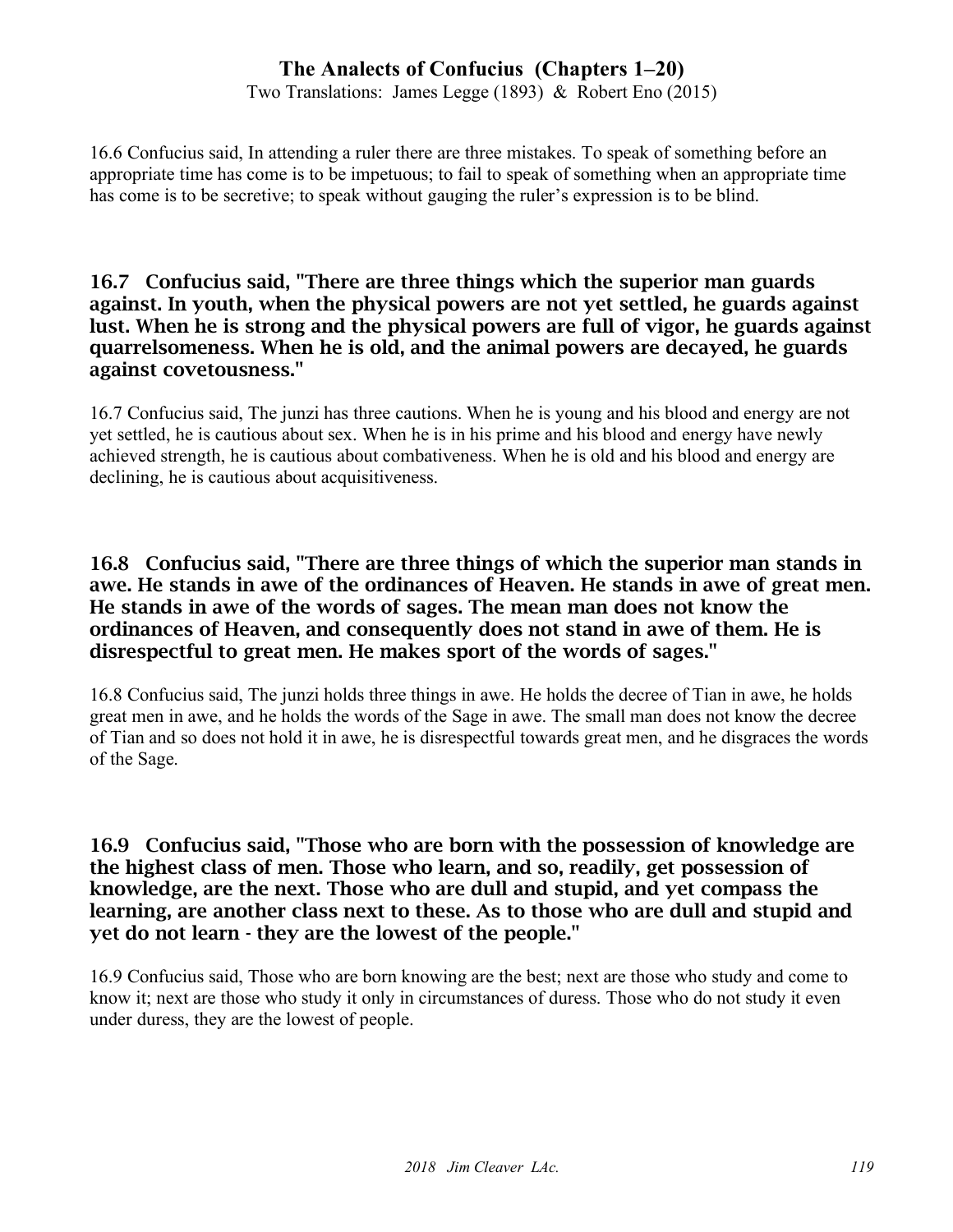Two Translations: James Legge (1893) & Robert Eno (2015)

16.10 Confucius said, "The superior man has nine things which are subjects with him of thoughtful consideration. In regard to the use of his eyes, he is anxious to see clearly. In regard to the use of his ears, he is anxious to hear distinctly. In regard to his countenance, he is anxious that it should be benign. In regard to his demeanor, he is anxious that it should be respectful. In regard to his speech, he is anxious that it should be sincere. In regard to his doing of business, he is anxious that it should be reverently careful. In regard to what he doubts about, he is anxious to question others. When he is angry, he thinks of the difficulties (his anger may involve him in). When he sees gain to be got, he thinks of righteousness."

16.10 Confucius said, The junzi focuses his attention in nine ways. In observation, he focuses on clarity; in listening, he focuses on acuity; in facial expression, he focuses on gentleness; in bearing, he focuses on reverence; in words, he focuses on loyalty; in affairs, he focuses on attentiveness; in doubt he focuses on questioning; in anger, he focuses on troublesome consequences; in opportunities to gain, he focuses on right.

#### 16.11 Confucius said, "Contemplating good, and pursuing it, as if they could not reach it; contemplating evil and shrinking from it, as they would from thrusting the hand into boiling water - I have seen such men, as I have heard such words. Living in retirement to study their aims, and practicing righteousness to carry out their principles - I have heard these words, but I have not seen such men."

16.11 Confucius said, "'When he sees the good, he seems rushing to catch up; when he sees the bad, he seems to have touched boiling water': I have seen such men; I have heard this said of them. 'He lives in reclusion to seek his heart's desire; he practices right to spread his dao.' I have heard this said of men; I have yet to see such a man."

#### 16.12 The Duke Jing of Qi had a thousand teams, each of four horses, but on the day of his death, the people did not praise him for a single virtue. Bo Yi and Shu Qi died of hunger at the foot of the Shou Yang mountain, and the people, down to the present time, praise them. Is not that saying illustrated by this?

16.12 Duke Jing of Qi had a thousand teams of horses, but on the day he died, the people could find no virtue to praise in him. Bo Yi and Shu Qi starved beneath Mount Shouyang, but the people praise them to this day. The saying, "It is not wealth that matters, but only having this difference," most likely refers to this.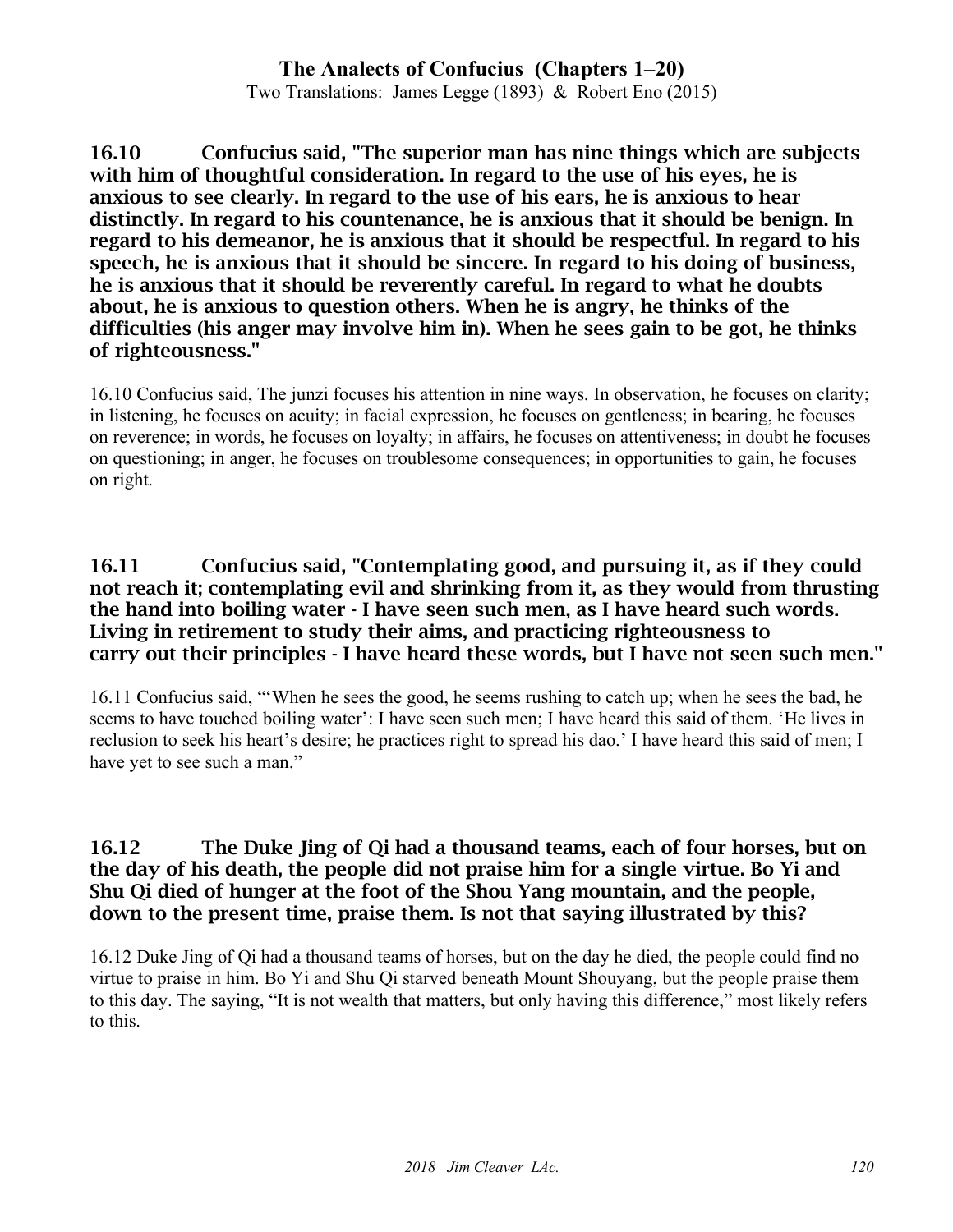Two Translations: James Legge (1893) & Robert Eno (2015)

16.13 Chen Kang asked Bo Yu, saying, "Have you heard any lessons from your father different from what we have all heard?" Bo Yu replied, "No. He was standing alone once, when I passed below the hall with hasty steps, and said to me, 'Have you learned the Odes?' On my replying 'Not yet,' he added, 'If you do not learn the Odes, you will not be fit to converse with.' I retired and studied the Odes. Another day, he was in the same way standing alone, when I passed by below the hall with hasty steps, and said to me, 'Have you learned the rules of Propriety?' On my replying 'Not yet,' he added, 'If you do not learn the rules of Propriety, your character cannot be established.' I then retired, and learned the rules of Propriety. I have heard only these two things from him." Chen Kang retired, and, quite delighted, said, "I asked one thing, and I have got three things. I have heard about the Odes. I have heard about the rules of Propriety. I have also heard that the superior man maintains a distant reserve towards his son."

16.13 Chen Gang asked Boyu, "Has the Master imparted to you some different knowledge?" Boyu replied, "No. Once he was standing alone as I hurried across the courtyard and he said to me 'Have you studied the Poetry?' I replied, 'Not yet,' and he said, 'If you don't study the Poetry, you will have nothing to speak.' I withdrew and studied the Poetry. "On another occasion he was standing alone as I hurried across the courtyard and he said to me, 'Have you studied li?' I replied, 'Not yet,' and he said, "If you don't study li, you will be unable to take your stand.' I withdrew and studied li." Chen Gang withdrew and said with pleasure, "I asked about one thing and learned three! I learned about the Poetry, I learned about li, and I learned that the junzi keeps some distance from his son."

#### 16.14 The wife of the prince of a state is called by him "fu ren". She calls herself "xiao tong". The people of the state call her "jun fu ren", and, to the people of other states, they call her "gua xiao jun". The people of other states also call her "jun fu ren".

16.14 The principal wife of the ruler of a state is referred to by him as "Lady." She refers to herself as "Little Lad." The people of the state refer to her as "Lord's Lady," but when they are in other states, they refer to her as "Lowly Little Lord." The people of other states refer to her as "Lord's Lady."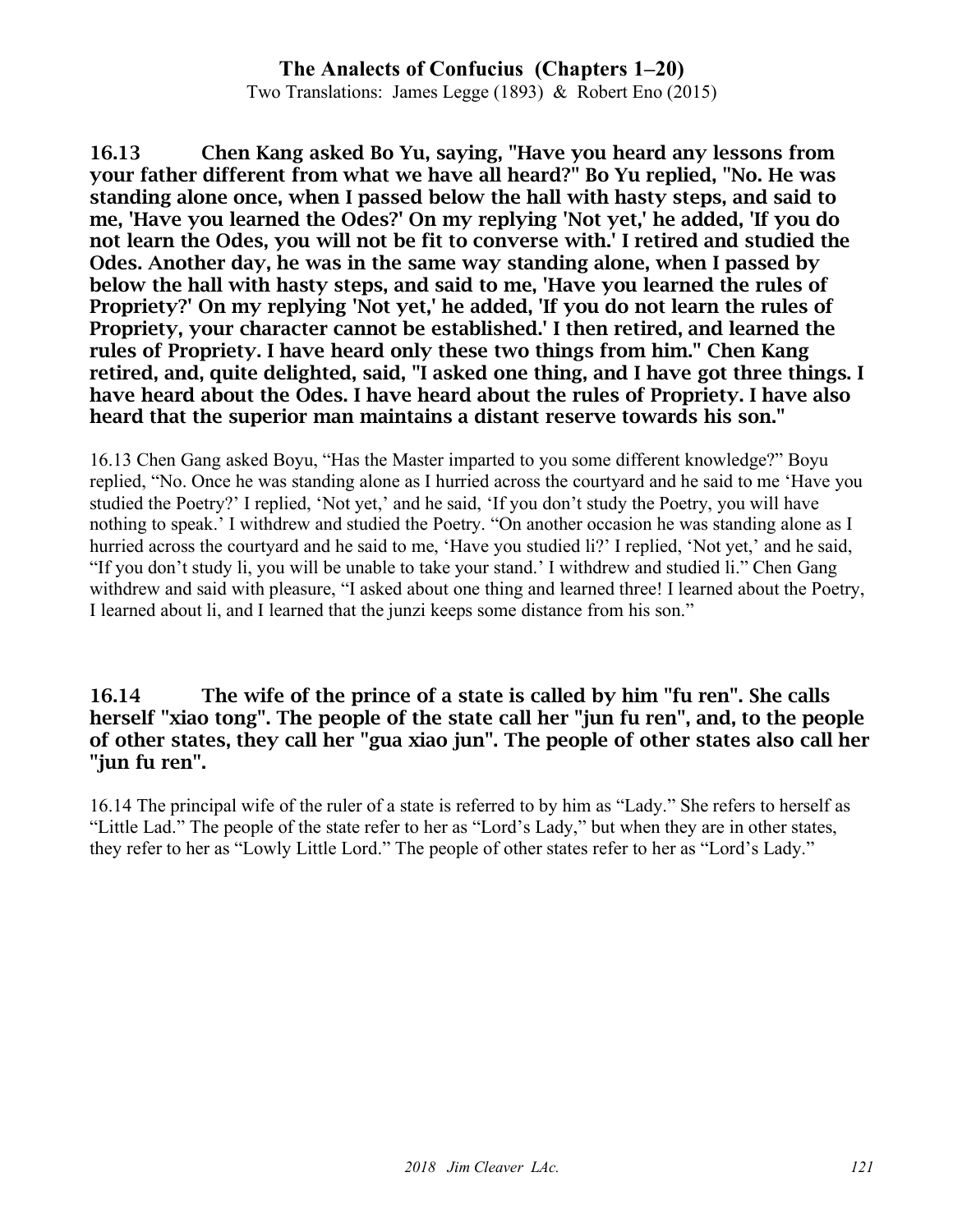Two Translations: James Legge (1893) & Robert Eno (2015)

#### XVII Yang Huo

17.1 Yang Huo wished to see Confucius, but Confucius would not go to see him. On this, he sent a present of a pig to Confucius, who, having chosen a time when Huo was not at home, went to pay his respects for the gift. He met him, however, on the way. Huo said to Confucius, "Come, let me speak with you." He then asked, "Can he be called benevolent who keeps his jewel in his bosom, and leaves his country to confusion?" Confucius replied, "No." "Can he be called wise, who is anxious to be engaged in public employment, and yet is constantly losing the opportunity of being so?" Confucius again said, "No." "The days and months are passing away; the years do not wait for us." Confucius said, "Right; I will go into office."

17.1 Yang Huo wished to have Confucius appear in audience, but Confucius would not appear. Yang Huo sent Confucius a suckling pig. Confucius timed a visit for a day when Yang Huo was not at home and went to pay his thanks, but encountered Yang Huo on the road. Yang Huo addressed Confucius: "Come. I want a word with you. "To conceal your treasure and let your state go astray, can this be called ren? No, it cannot. To be eager to engage in affairs but to repeatedly miss one's proper time, can this be called wisdom? No, it cannot. "The days and months are rushing by; no extra years will be allotted to me." Confucius said, "All right. It is my intent to serve."

#### 17.2 The Master said, "By nature, men are nearly alike; by practice, they get to be wide apart."

17.2 The Master said, "By nature close to one another, through practice far distant."

### 17.3 The Master said, "There are only the wise of the highest class, and the stupid of the lowest class, who cannot be changed."

17.3 The Master said, "Only the wisest and the stupidest do not change."

17.4 The Master, having come to Wu Cheng, heard there the sound of stringed instruments and singing. Well pleased and smiling, he said, "Why use an ox knife to kill a fowl?" Zi You replied, "Formerly, Master, I heard you say, 'When the man of high station is well instructed, he loves men; when the man of low station is well instructed, he is easily ruled.'" The Master said, "My disciples, Yan's words are right. What I said was only in sport."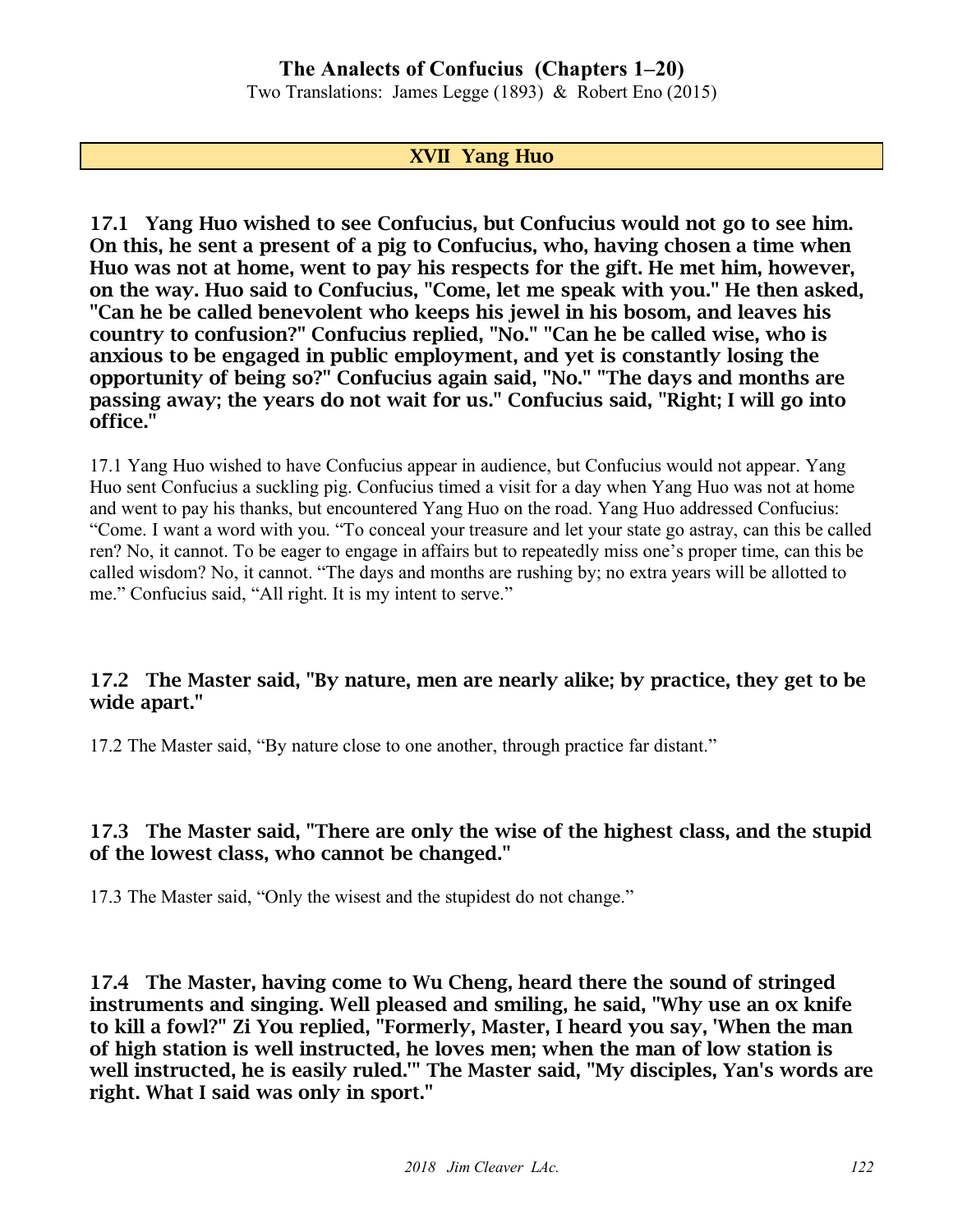Two Translations: James Legge (1893) & Robert Eno (2015)

17.4 The Master went to Wucheng and heard the sound of zithers and singing. With a little laugh he said, "Does one chop up a chicken with a beef cleaver?" Ziyou replied, "In the past I have heard the Master say, 'When a junzi studies the dao he cherishes people; when small men study the dao they are easy to direct.'" The Master said, "My friends, Yan's words are correct. What I said before was merely in jest."

#### 17.5 Gong Shan Fo Rao, when he was holding Fei, and in an attitude of rebellion, invited the Master to visit him, who was rather inclined to go. Zi Lu was displeased, and said, "Indeed, you cannot go! Why must you think of going to see Gong Shan?" The Master said, "Can it be without some reason that he has invited me? If any one employ me, may I not make an eastern Zhou?"

17.5 Gongshan Furao held the city of Bi in revolt. He summoned the Master, who wished to go to him. Zilu was displeased. He said, "Do not go. Why must it be Gongshan you go to?" The Master said, "How can it be that he summons me for no good purpose? If there is one who will use me, I could make for him a Zhou in the east!"

#### 17.6 Zi Zhang asked Confucius about perfect virtue. Confucius said, "To be able to practice five things everywhere under heaven constitutes perfect virtue." He begged to ask what they were, and was told, "Gravity, generosity of soul, sincerity, earnestness, and kindness. If you are grave, you will not be treated with disrespect. If you are generous, you will win all. If you are sincere, people will repose trust in you. If you are earnest, you will accomplish much. If you are kind, this will enable you to employ the services of others."

17.6 Zizhang asked about ren. The Master said, "He who can enact five things in the world is ren." When asked for details, he went on, "Reverence, tolerance, trustworthiness, quickness, and generosity. He is reverent, hence he receives no insults; he is tolerant, hence he gains the multitudes; he is trustworthy, hence others entrust him with responsibilities; he is quick, hence he has accomplishments; he is generous, hence he is capable of being placed in charge of others."

17.7 Bi Xi inviting him to visit him, the Master was inclined to go. Zi Lu said, "Master, formerly I have heard you say, 'When a man in his own person is guilty of doing evil, a superior man will not associate with him.' Bi Xi is in rebellion, holding possession of Zhong Mou; if you go to him, what shall be said?" The Master said, "Yes, I did use these words. But is it not said, that, if a thing be really hard, it may be ground without being made thin? Is it not said, that, if a thing be really white, it may be steeped in a dark fluid without being made black? Am I a bitter gourd? How can I be hung up out of the way of being eaten?"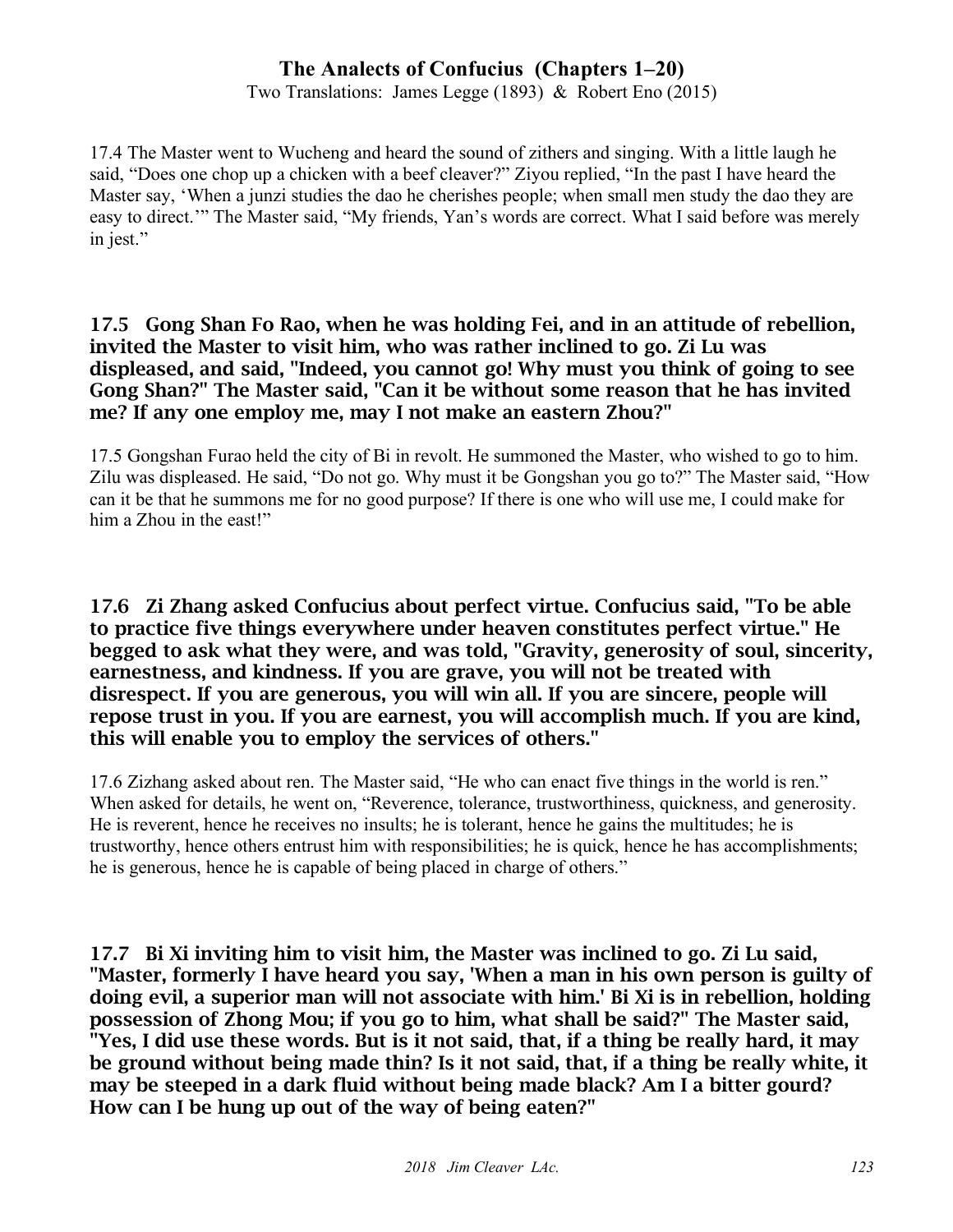Two Translations: James Legge (1893) & Robert Eno (2015)

17.7 Bi Xi summoned the Master, who wished to go. Zilu said, "In the past, I have heard the Master say, 'The domain of one who has marked himself with wrongdoing the junzi does not enter.' Bi Xi has used the town of Zhongmou as a base for revolt. How can it be that you would go there?" The Master said, "I have indeed spoken as you say. But is it not said, 'So hard, it is not worn down by grinding; so white, it is not blackened by pitch?' Can it be that I am no more than a bitter gourd, to be hung up by a string and never eaten?"

17.8 The Master said, "You, have you heard the six words to which are attached six becloudings?" You replied, "I have not." "Sit down, and I will tell them to you. There is the love of being benevolent without the love of learning - the beclouding here leads to a foolish simplicity. There is the love of knowing without the love of learning - the beclouding here leads to dissipation of mind. There is the love of being sincere without the love of learning - the beclouding here leads to an injurious disregard of consequences. There is the love of straightforwardness without the love of learning - the beclouding here leads to rudeness. There is the love of boldness without the love of learning - the beclouding here leads to insubordination. There is the love of firmness without the love of learning - the beclouding here leads to extravagant conduct."

17.8 The Master said, "Yóu, have you heard the six imperatives and the six related flaws of narrow vision?" Zilu replied, "No, I have not"."Sit, and I'll teach them to you.If,you love ren, but you do not love learning, the flaw is ignorance. If you love knowledge but you do not love learning, the flaw is unruliness. If you love faithfulness but you do not love learning, the flaw is harming others. If you love straightforwardness but you do not love learning, the flaw is offensiveness. If you love valor but you do not love learning, the flaw is causing chaos. If you love incorruptibility but you do not love learning, the flaw is recklessness.

17.9 The Master said, "My children, why do you not study the Book of Poetry? The Odes serve to stimulate the mind. They may be used for purposes of selfcontemplation. They teach the art of sociability. They show how to regulate feelings of resentment. From them you learn the more immediate duty of serving one's father, and the remoter one of serving one's prince. From them we become largely acquainted with the names of birds, beasts, and plants."

17.9 The Master said, "Young friends, why do you not study the Poetry. By means of the odes one may inspire, one may reveal one's thoughts, one may gather with others, one may voice complaints. Near at hand, they can guide you to serve your fathers; more distantly, they can guide you to serve a ruler – and you can learn the names of many birds and beasts, trees and grasses."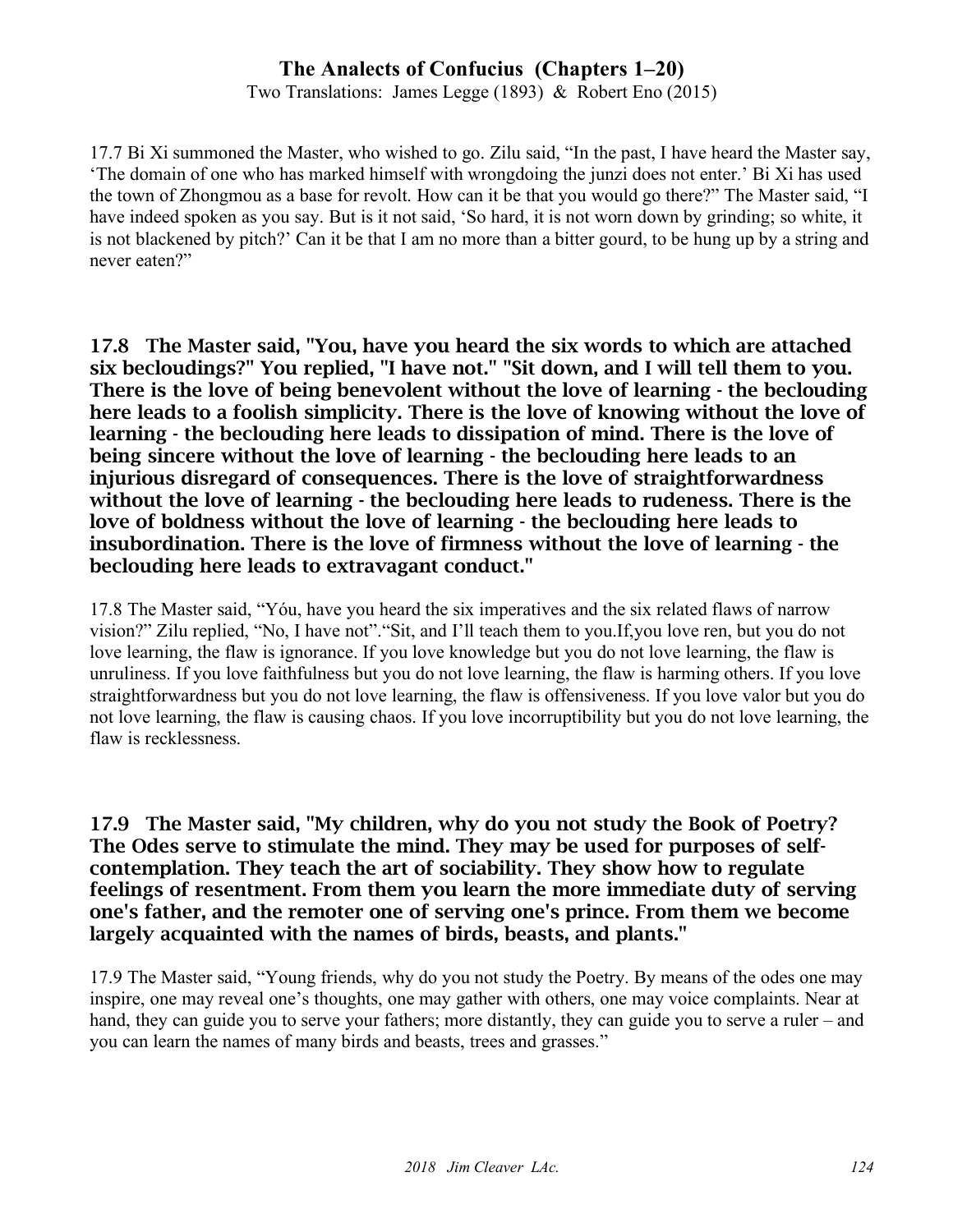Two Translations: James Legge (1893) & Robert Eno (2015)

#### 17.10 The Master said to Bo Yu, "Do you give yourself to the Zhou Nan and the Shao Nan. The man who has not studied the Zhou Nan and the Shao Nan is like one who stands with his face right against a wall. Is he not so?"

17.10 The Master said to Boyu, "Have you learned the odes of the Zhou-nan and Shaonan? A man who does not learn the odes of the Zhou-nan and Shao-nan is like a man standing with his face to a wall."

#### 17.11 The Master said, "'It is according to the rules of propriety,' they say. 'It is according to the rules of propriety,' they say. Are gems and silk all that is meant by propriety? 'It is music,' they say. 'It is music,' they say. Are bells and drums all that is meant by music?"

17.11 The Master said, Li, li – is jade and silk all we mean by it? Music, music – are bells and drums all we mean by it?

#### 17.12 The Master said, "He who puts on an appearance of stern firmness, while inwardly he is weak, is like one of the small, mean people - yea, is he not like the thief who breaks through, or climbs over, a wall?"

17.12 The Master said, A fierce expression outside and cowardice within: if we seek an analogy among small men, such a one would be like a robber leaping over a wall or boring through it.

#### 17.13 The Master said, "Your good, careful people of the villages are the thieves of virtue."

17.13 The Master said, The good men of the village are thieves of virtue.

#### 17.14 The Master said, "To tell, as we go along, what we have heard on the way, is to cast away our virtue."

17.14 The Master said, To repeat on the road what one has heard on the street is to throw virtue away.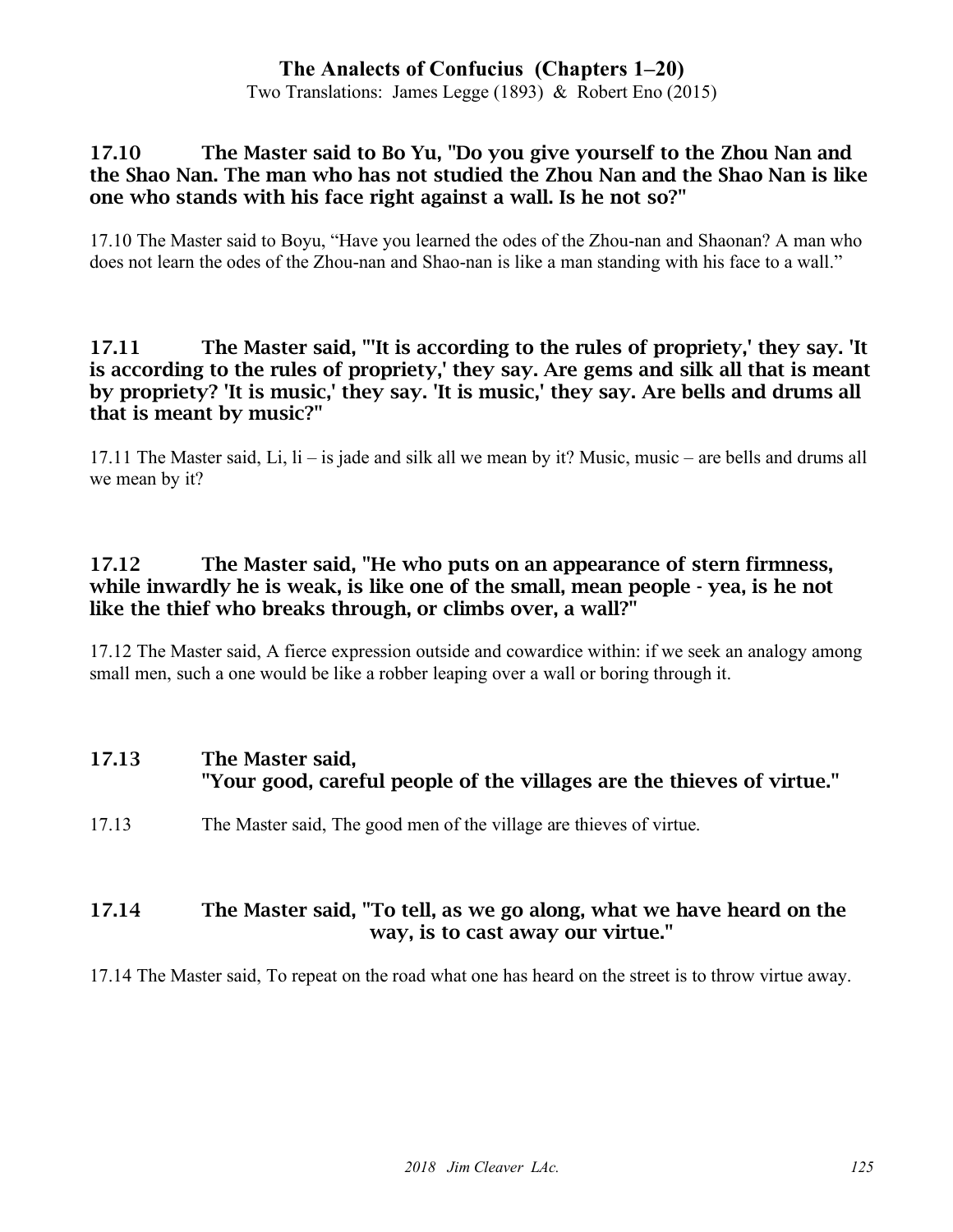Two Translations: James Legge (1893) & Robert Eno (2015)

17.15 The Master said, "There are those mean creatures! How impossible it is along with them to serve one's prince! While they have not got their aims, their anxiety is how to get them. When they have got them, their anxiety is lest they should lose them. When they are anxious lest such things should be lost, there is nothing to which they will not proceed."

17.15 The Master said, Can one serve a lord side by side with a vulgar person? Before he gets what he wants, he worries about getting it. Once he has it, he worries about losing it. Once he worries about losing it, there are no lengths to which he will not go.

17.16 The Master said, "Anciently, men had three failings, which now perhaps are not to be found. The high-mindedness of antiquity showed itself in a disregard of small things; the high-mindedness of the present day shows itself in wild license. The stern dignity of antiquity showed itself in grave reserve; the stern dignity of the present day shows itself in quarrelsome perverseness. The stupidity of antiquity showed itself in straightforwardness; the stupidity of the present day shows itself in sheer deceit."

17.16 The Master said, In former times the people had three weaknesses, but today these have disappeared. The reckless men of the past exceeded proper constraints; reckless men today are disruptive. The abrasive men of the past were haughtily pure; abrasive men today burst into fury. The ignorant men of the past were straightforward; ignorant men today are simply deceitful.

### 17.17 The Master said, "Fine words and an insinuating appearance are seldom associated with virtue."

17.17 The Master said: Those of crafty words and ingratiating expression are rarely ren.

#### 17.18 The Master said, "I hate the manner in which purple takes away the luster of vermilion. I hate the way in which the songs of Zheng confound the music of the Ya. I hate those who with their sharp mouths overthrow kingdoms and families."

17.18 The Master said, I detest that purple has displaced crimson; I detest that the melodies of Zheng have disordered the music of court; I detest that crafty mouths have overturned states and households.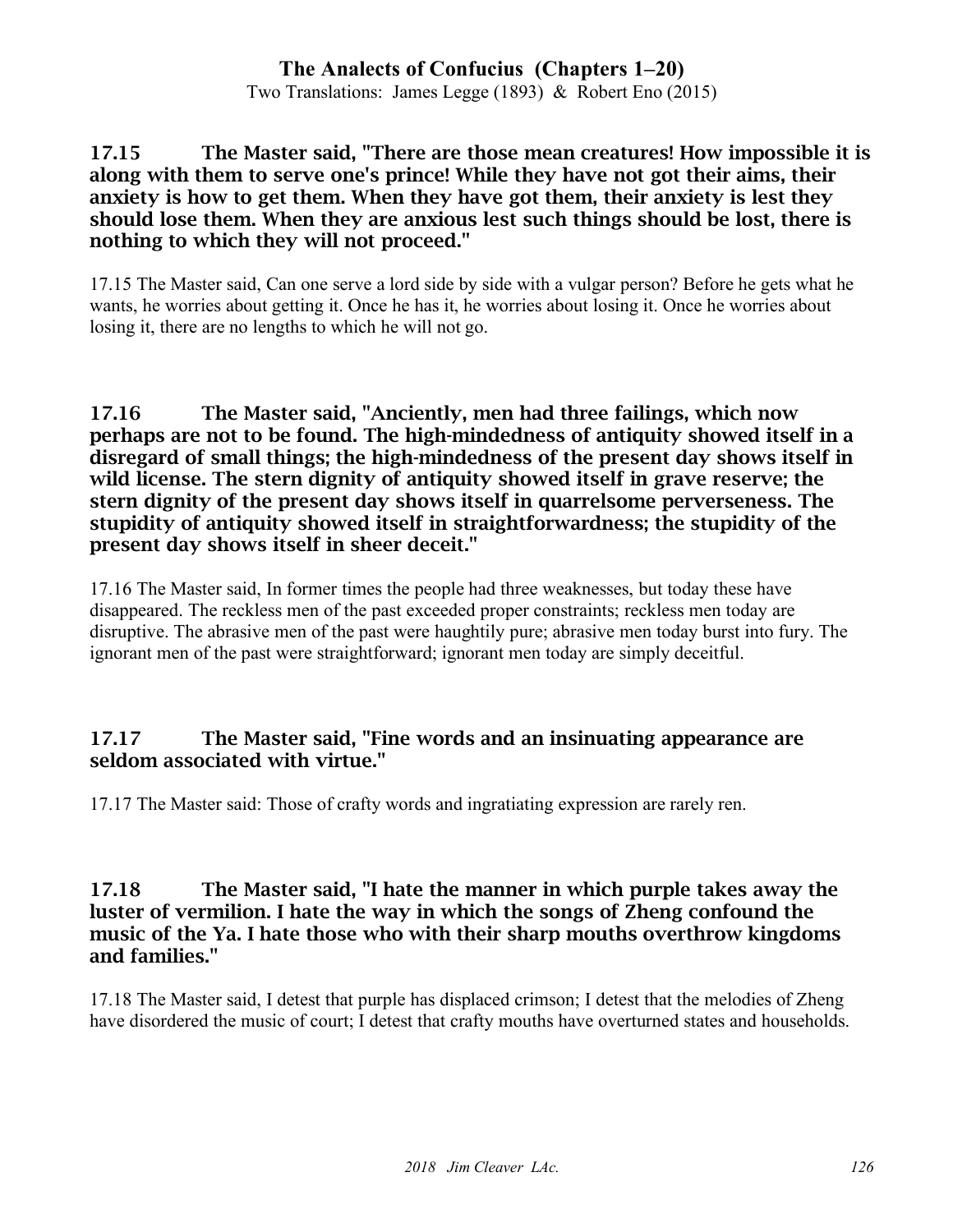Two Translations: James Legge (1893) & Robert Eno (2015)

#### 17.19 The Master said, "I would prefer not speaking." Zi Gong said, "If you, Master, do not speak, what shall we, your disciples, have to record?" The Master said, "Does Heaven speak? The four seasons pursue their courses, and all things are continually being produced, but does Heaven say anything?"

17.19 The Master said, "I wish to be wordless."Zigong said, "If you never spoke, then what would we disciples have to pass on?" The Master said, "Does Tian speak? Yet the seasons turn and the creatures of the world are born. Does Tian speak?"

#### 17.20 Ru Bei wished to see Confucius, but Confucius declined, on the ground of being sick, to see him. When the bearer of this message went out at the door, (the Master) took his lute and sang to it, in order that Bei might hear him.

17.20 Ru Bei came seeking an audience with Confucius. Confucius said to tell him he could not receive him because of illness. As the messenger went through the door, Confucius picked up his zither and began to sing, making sure Ru Bei would hear.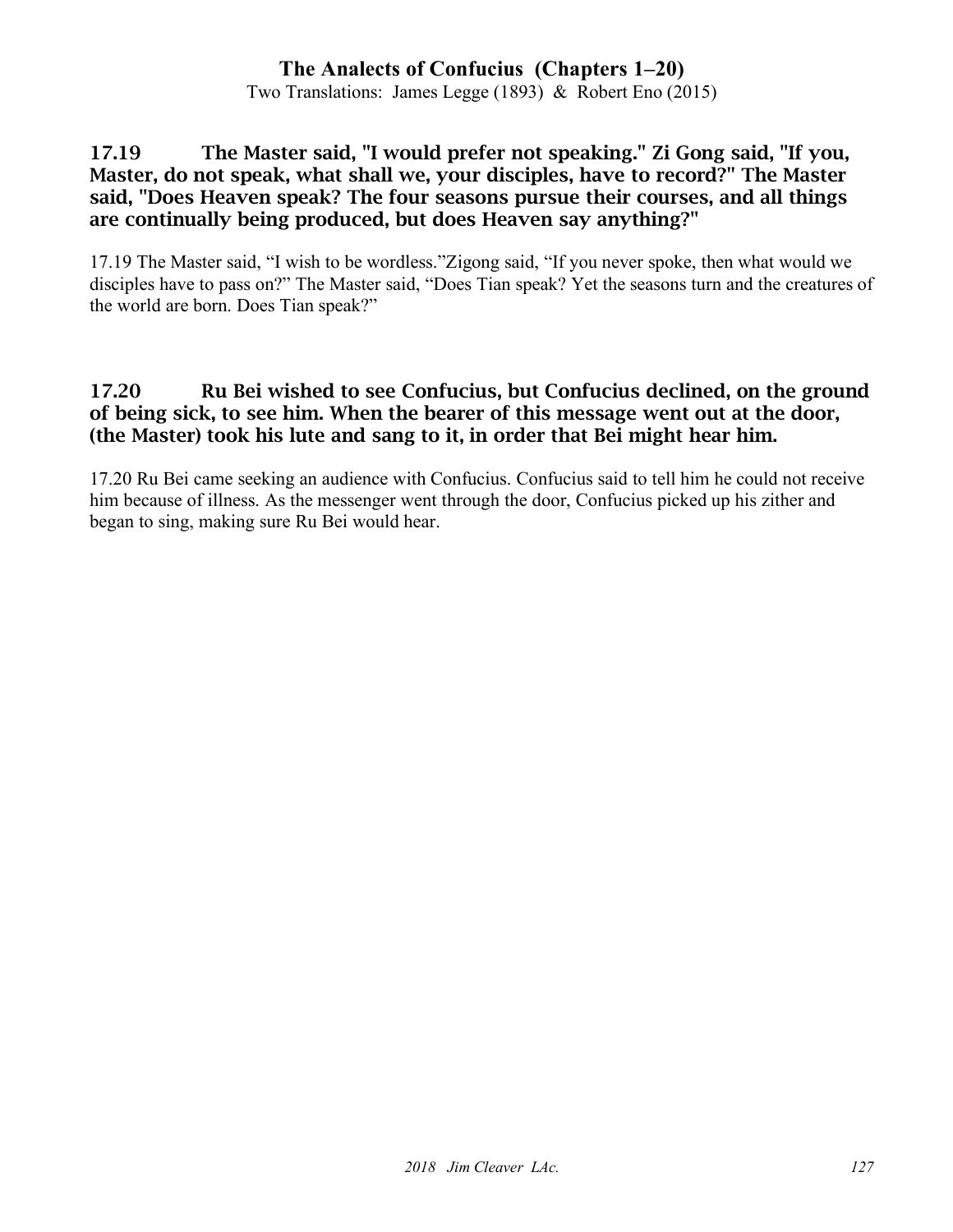Two Translations: James Legge (1893) & Robert Eno (2015)

17.21 Zai Wo asked about the three years' mourning for parents, saying that one year was long enough. "If the superior man abstains for three years from the observances of propriety, those observances will be quite lost. If for three years he abstains from music, music will be ruined. Within a year the old grain is exhausted, and the new grain has sprung up, and, in procuring fire by friction, we go through all the changes of wood for that purpose. After a complete year, the mourning may stop." The Master said, "If you were, after a year, to eat good rice, and wear embroidered clothes, would you feel at ease?" "I should," replied Wo. The Master said, "If you can feel at ease, do it. But a superior man, during the whole period of mourning, does not enjoy pleasant food which he may eat, nor derive pleasure from music which he may hear. He also does not feel at ease, if he is comfortably lodged. Therefore he does not do what you propose. But now you feel at ease and may do it." Zai Wo then went out, and the Master said, "This shows Yu's want of virtue. It is not till a child is three years old that it is allowed to leave the arms of its parents. And the three years' mourning is universally observed throughout the empire. Did Yu enjoy the three years' love of his parents?"

17.21 Zai Wo asked about the three year mourning period. "A full year is already a long time. If a junzi were not to participate in li for three years, surely li would decay; if he did not participate in music for three years, surely music will collapse. As the grain of the old year is exhausted, the grain of the new year is harvested, the cycle of firewood has gone round  $-$  a full year is enough." The Master said, "Would you feel comfortable eating rice and wearing brocaded clothes?" "I would." "If you would be comfortable, do it. When the junzi is in mourning, fine foods are not sweet to him, music brings no joy, living in luxury brings him no comfort; therefore, he does not indulge in these things. Now, if you would be comfortable, do it." Zai Wo went out. The Master said, "Yu is not ren. A child has lived for three years before he leaves his mother's arms. The three year mourning period is common to mourning throughout the world. Did not Yu receive three years love from his parents?"

#### 17.22 The Master said, "Hard is it to deal with who will stuff himself with food the whole day, without applying his mind to anything good! Are there not gamesters and chess players? To be one of these would still be better than doing nothing at all."

17.22 The Master said, To eat one's fill all day long and not exercise one's mind – that is hard to understand. Aren't there those who pass time with the games of bo and yi? Even they are more worthy.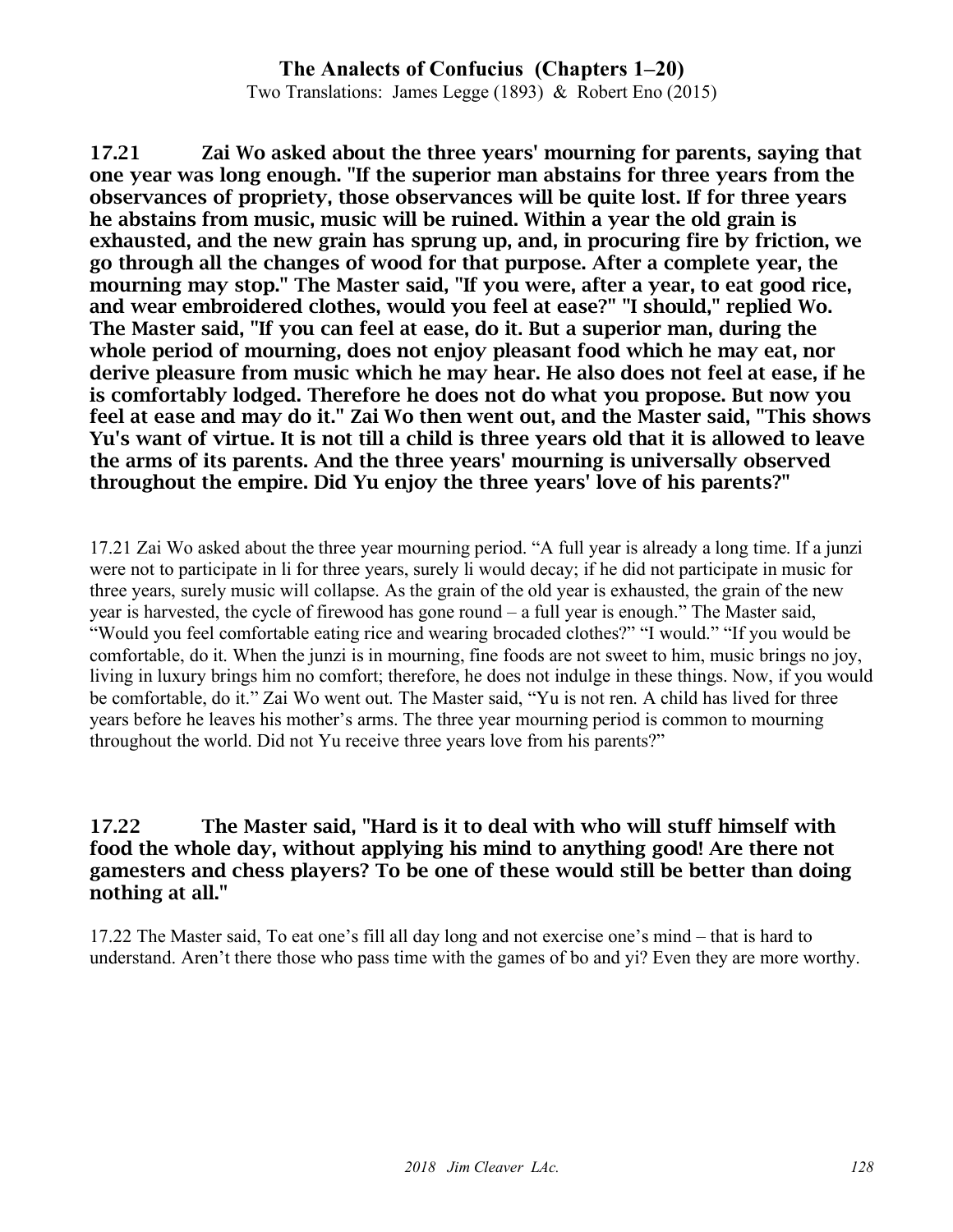Two Translations: James Legge (1893) & Robert Eno (2015)

#### 17.23 Zi Lu said, "Does the superior man esteem valor?" The Master said, "The superior man holds righteousness to be of highest importance. A man in a superior situation, having valor without righteousness, will be guilty of insubordination; one of the lower people having valor without righteousness, will commit robbery."

17.23 Zilu said, "Does the junzi prize valor?" The Master said, "The junzi gives righteousness the topmost place. If a junzi had valor but not righteousness, he would create chaos. If a small person has valor and not righteousness, he becomes a bandit.

17.24 Zi Gong said, "Has the superior man his hatreds also?" The Master said, "He has his hatreds. He hates those who proclaim the evil of others. He hates the man who, being in a low station, slanders his superiors. He hates those who have valor merely, and are unobservant of propriety. He hates those who are forward and determined, and, at the same time, of contracted understanding." The Master then inquired, "Ci, have you also your hatreds?" Zi Gong replied, "I hate those who pry out matters, and ascribe the knowledge to their wisdom. I hate those who are only not modest, and think that they are valorous. I hate those who make known secrets, and think that they are straightforward."

17.24 Zigong said, "Does the junzi have things he hates?" The Master said, "He does. He hates those who proclaim other men's faults; he hates those who occupy inferior positions but who slander their superiors; he hates those who are valorous but lack li; he hates those who are bold but lack understanding." The Master went on, "Do you too have things you hate?" "I hate those who think that having spied out things is wisdom; I hate those who think being uncompliant is valor; I hate those who think insulting others is straightforwardness."

#### 17.25 The Master said, "Of all people, girls and servants are the most difficult to behave to. If you are familiar with them, they lose their humility. If you maintain a reserve towards them, they are discontented."

17.25 The Master said, Women and small men are difficult to nurture. If you get too close to them, they become uncompliant, and if you stay too distant, they become resentful.

### 17.26 The Master said, "When a man at forty is the object of dislike, he will always continue what he is."

17.26 The Master said, If a man reaches the age of forty and has not earned the hatred of anyone, it is all over with him.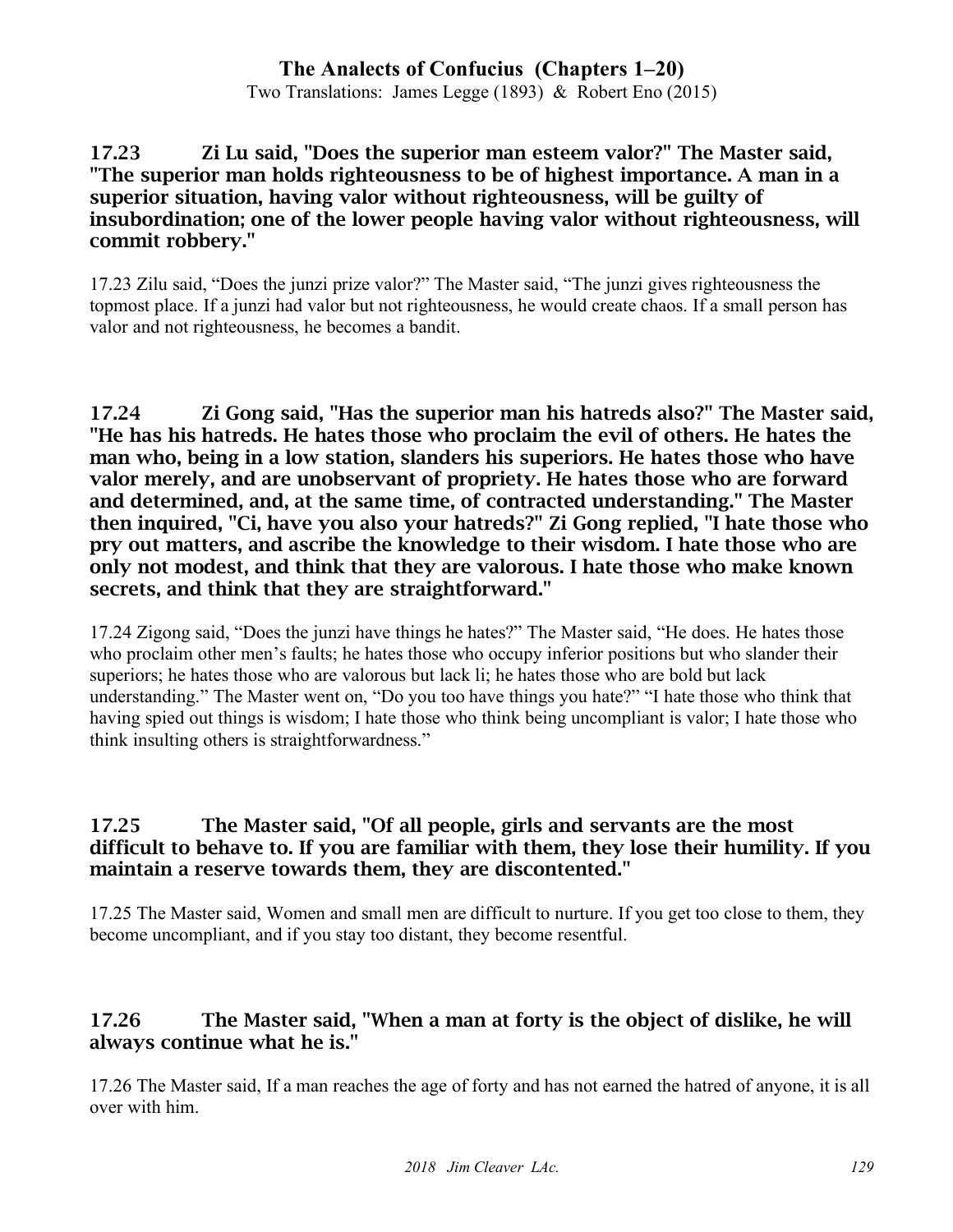Two Translations: James Legge (1893) & Robert Eno (2015)

### XVIII Wei Zi

#### 18.1 The Viscount of Wei withdrew from the court. The Viscount of Ii became a slave to Zhou. Bi Gan remonstrated with him and died. Confucius said, "The Yin dynasty possessed these three men of virtue."

18.1 Weizi left him; Jizi became his slave; Bigan remonstrated with him and died. Confucius said, "There were three ren men of Yin."

#### 18.2 Hui of Liu Xia, being chief criminal judge, was thrice dismissed from his office. Some one said to him, "Is it not yet time for you, sir, to leave this?" He replied, "Serving men in an upright way, where shall I go to, and not experience such a thrice-repeated dismissal? If I choose to serve men in a crooked way, what necessity is there for me to leave the country of my parents?"

18.2 When Liuxia Hui served as warden, he was thrice dismissed. People asked him, "Should you not leave for another state?" "If one serves a lord by means of the straight dao, where could one go and not be thrice dismissed? To serve a lord by means of a crooked dao, why need one leave the country of one's parents?"

#### 18.3 The duke Jing of Qi, with reference to the manner in which he should treat Confucius, said, "I cannot treat him as I would the chief of the Ji family. I will treat him in a manner between that accorded to the chief of the Ji, and that given to the chief of the Meng family." He also said, "I am old; I cannot use his doctrines." Confucius took his departure.

18.3 Duke Jing of Qi received Confucius, saying, "To host him as I would the head of the Ji family, this I am unable to do. Establish him at a level between that used to host the Ji family and that used to host the Meng family." Then he further said, "I am old; I cannot employ him." Confucius departed.

### 18.4 The people of Qi sent to Lu a present of female musicians, which Ji Huan received, and for three days no court was held. Confucius took his departure.

18.4 The people of Qi made a present of female musicians. Ji Huanzi received them, and for three days he did not attend court. Confucius departed.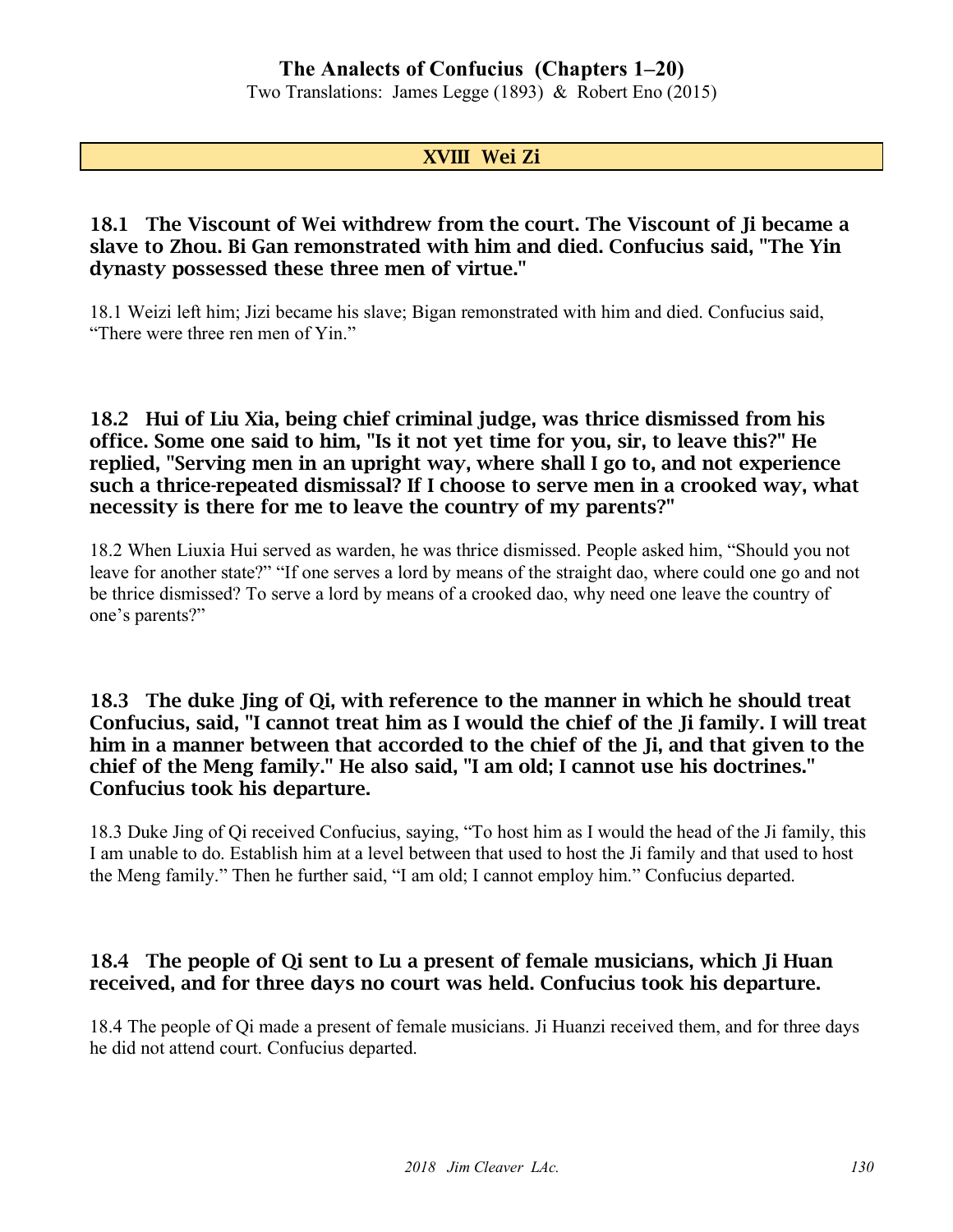Two Translations: James Legge (1893) & Robert Eno (2015)

#### 18.5 The madman of Chu, Jie Yu, passed by Confucius, singing and saying, "O Feng! O Feng! How is your virtue degenerated! As to the past, reproof is useless; but the future may still be provided against. Give up your vain pursuit. Give up your vain pursuit. Peril awaits those who now engage in affairs of government." Confucius alighted and wished to converse with him, but Jie Yu hastened away, so that he could not talk with him.

18.5 A madman of Chu encountered the chariot Confucius was driving, and walking across its path, intoned: Phoenix, phoenix, How virtue has withered! What is past is beyond repairing, What is to come is still worth pursuing. Enough, enough! Danger now for those at court. Confucius stepped down, wishing to speak with him, but the madman hurried to dodge away, and Confucius was unable to speak with him.

18.6 Chang Zu and Jie Ni were at work in the field together, when Confucius passed by them, and sent Zi Lu to inquire for the ford. Chang Zu said, "Who is he that holds the reins in the carriage there?" Zi Lu told him, "It is Kong Qiu.', "Is it not Kong Qiu of Lu?" asked he. "Yes," was the reply, to which the other rejoined, "He knows the ford." Zi Lu then inquired of Jie Ni, who said to him, "Who are you, sir?" He answered, "I am Zhong You." "Are you not the disciple of Kong Qiu of Lu?" asked the other. "I am," replied he, and then Jie Ni said to him, "Disorder, like a swelling flood, spreads over the whole empire, and who is he that will change its state for you? Rather than follow one who merely withdraws from this one and that one, had you not better follow those who have withdrawn from the world altogether?" With this he fell to covering up the seed, and proceeded with his work, without stopping. Zi Lu went and reported their remarks, when the Master observed with a sigh, "It is impossible to associate with birds and beasts, as if they were the same with us. If I associate not with these people - with mankind - with whom shall I associate? If right principles prevailed through the empire, there would be no use for me to change its state."

18.6 Chang Ju and Jie Ni were ploughing the fields in harness together. Confucius passed by and sent his disciple Zilu over to ask directions. Chang Ju said, "Who is that holding the carriage reins?" Zilu said, "That is Kong Qiu." "Kong Qiu of Lu?" "Yes." "Why, then, he knows where he can go!" Zilu then asked Jie Ni. Jie Ni said, "And who are you?" "I am Zhong Yóu." "Are you a disciple of Kong Qiu of Lu?" "I am." "The world is inundated now. Who can change it? Would you not be better off joining those who have fled from the world altogether, instead of following someone who flees from this man to that one?" Then the two of them went on with their ploughing. Zilu returned to report to Confucius. The Master's brow furrowed. "I cannot flock together with the birds and beasts!" he cried. "If I am not a fellow traveler with men such as these, then with whom? If only the Way prevailed in the world I would not have to try to change it!"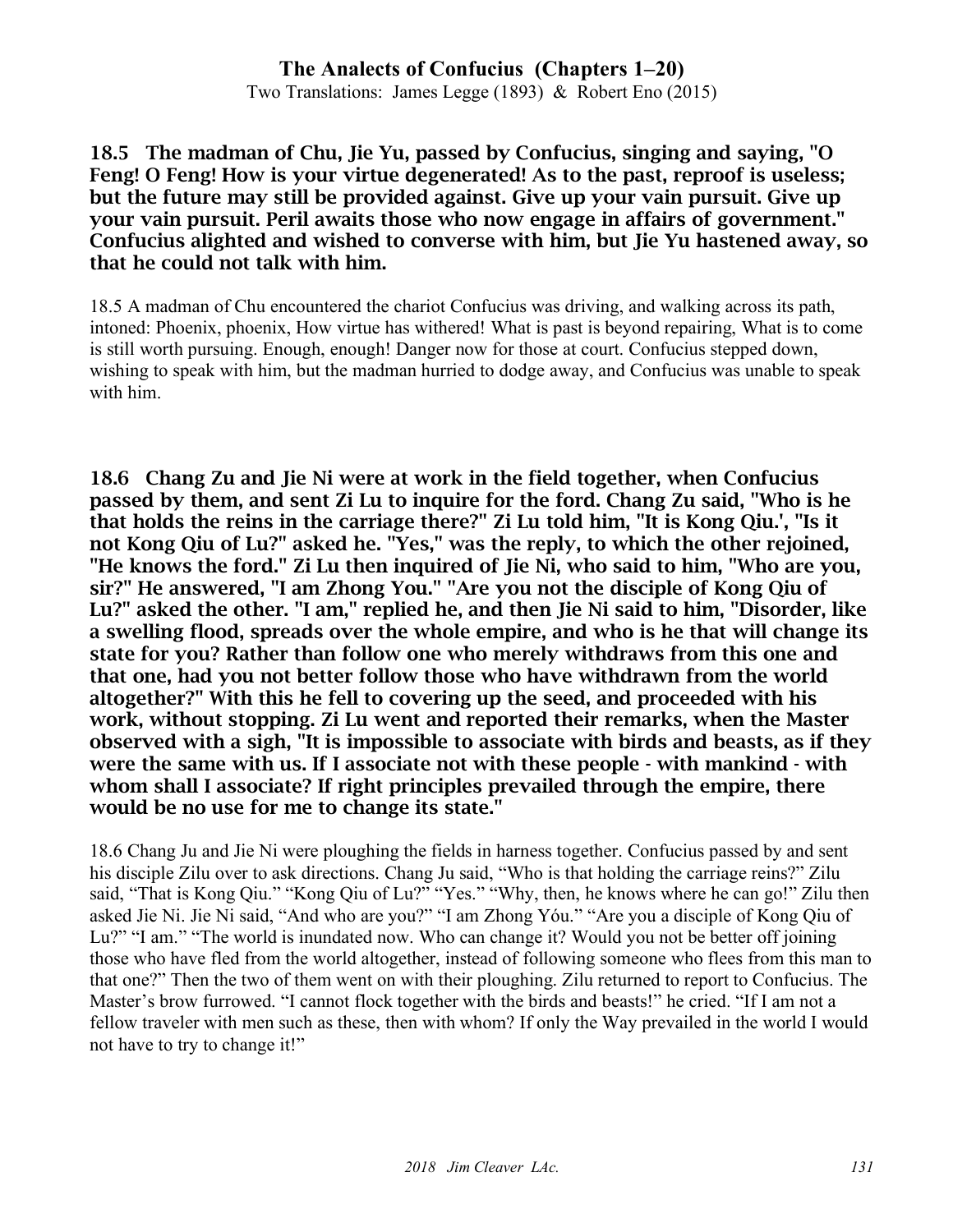Two Translations: James Legge (1893) & Robert Eno (2015)

18.7 Zi Lu, following the Master, happened to fall behind, when he met an old man, carrying across his shoulder on a staff a basket for weeds. Zi Lu said to him, "Have you seen my master, sir?" The old man replied, "Your four limbs are unaccustomed to toil; you cannot distinguish the five kinds of grain - who is your master?" With this, he planted his staff in the ground, and proceeded to weed. Zi Lu joined his hands across his breast, and stood before him. The old man kept Zi Lu to pass the night in his house, killed a fowl, prepared millet, and feasted him. He also introduced to him his two sons. Next day, Zi Lu went on his way, and reported his adventure. The Master said, "He is a recluse," and sent Zi Lu back to see him again, but when he got to the place, the old man was gone. Zi Lu then said to the family, "Not to take office is not righteous. If the relations between old and young may not be neglected, how is it that he sets aside the duties that should be observed between sovereign and minister? Wishing to maintain his personal purity, he allows that great relation to come to confusion. A superior man takes office, and performs the righteous duties belonging to it. As to the failure of right principles to make progress, he is aware of that."

18.7 Zilu fell behind. He encountered an old man with a staff, using his staff to carry a basket. Zilu asked him, "Have you seen my master?" The old man said, "A man whose limbs have never moved in labor, who can't tell one grain from another – who is your master?" Then he planted his staff in the ground and began weeding. Zigong bowed and stood in place. The old man had Zilu stop with him overnight. He killed a chicken and made a millet congee with it, and he fed Zilu, introducing his two sons to him afterwards. The next day, Zilu caught up and reported all this. The Master said, "He is a recluse," and he had Zilu take him back to see the old man. When they reached the place, the man had gone. Zilu said, "It is unrighteous not to serve. The codes that govern the relation of old and young may not be discarded; how can the proper relation of ruler and minister be discarded? They want to purify their persons, but they disrupt the basic relationships among people. The service of a junzi is the enactment of right. That the dao does not prevail, this we already know."

18.8 The men who have retired to privacy from the world have been Bo Yi, Shu Qi, Yu Zhong, Yi Yi, Zhu Zhang, Hui of Liu Xia, and Shao Lian. The Master said, "Refusing to surrender their wills, or to submit to any taint in their persons - such, I think, were Bo Yi and Shu Qi. "It may be said of Hui of Liu Xia, and of Shao Lian, that they surrendered their wills, and submitted to taint in their persons, but their words corresponded with reason, and their actions were such as men are anxious to see. This is all that is to be remarked in them. "It may be said of Yu Zhong and Yi Yi, that, while they hid themselves in their seclusion, they gave a license to their words; but in their persons, they succeeded in preserving their purity, and, in their retirement, they acted according to the exigency of the times. "I am different from all these. I have no course for which I am predetermined, and no course against which I am predetermined."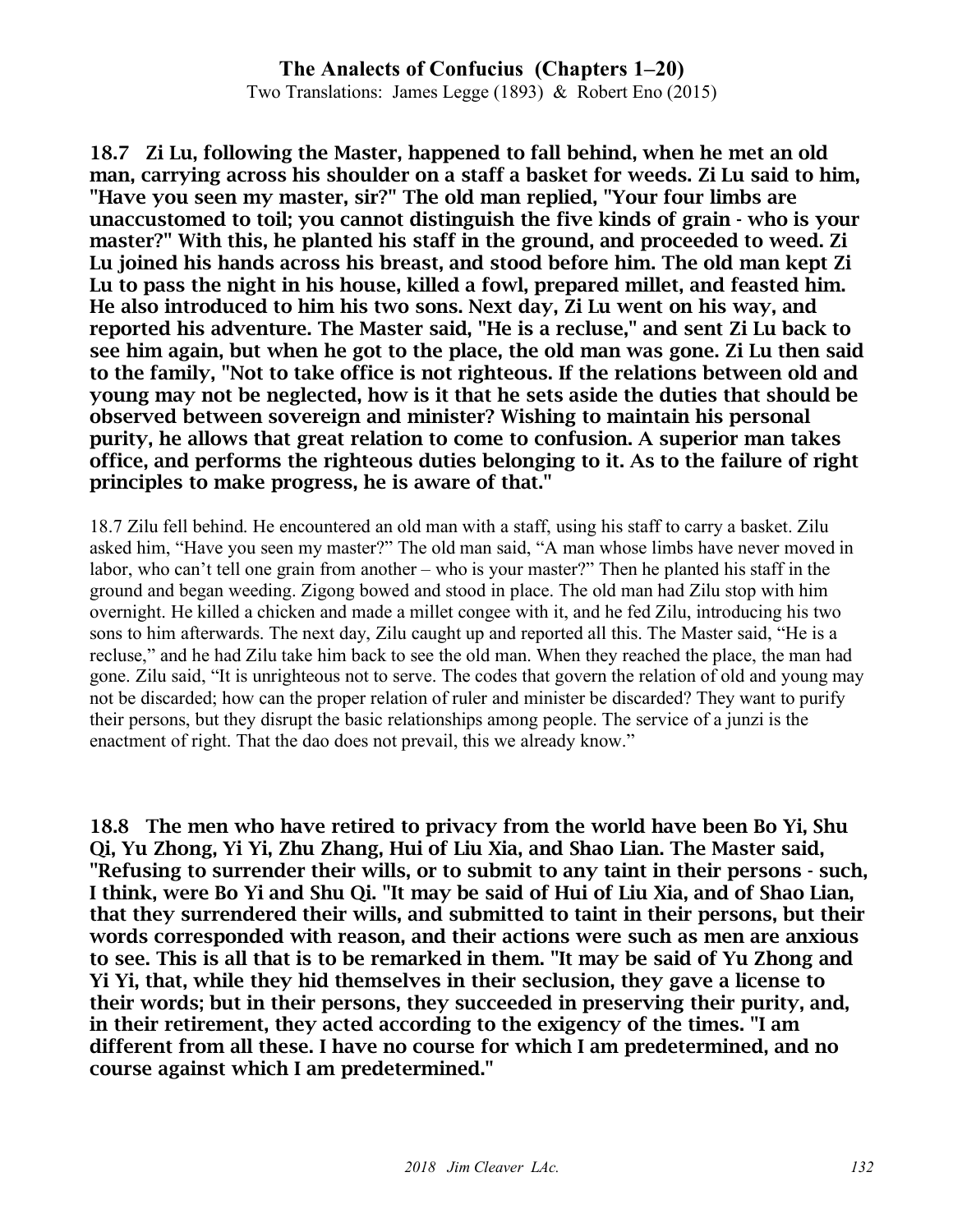Two Translations: James Legge (1893) & Robert Eno (2015)

18.8 Those who withdrew from service: Bo Yi and Shu Qi; Yu Zhong, Yi Yi, and Zhu Zhang; Liuxia Hui and Shao Lian. The Master said, "Never compromising their aims, never subjecting their persons to disgrace – would this not be Bo Yi and Shu Qi?" He characterized Liuxia Hui and Shao Lian thus: "They compromised their aims and subjected their persons to disgrace. Speech always fitting the role, conduct always matching the plan – this they fulfilled, but no more." Of Yu Zhong and Yi Yi he said, "They hid themselves away and relinquished public comment. In one's person abiding in purity, in choosing retirement maintaining discretion. "As for me, I differ from them all. I have no rule of what is permissible and what is not."

18.9 The grand music master, Zhi, went to Qi. Gan, the master of the band at the second meal, went to Chu. Liao, the band master at the third meal, went to Cai. Que, the band master at the fourth meal, went to Qin. Fang Shu, the drum master, withdrew to the north of the river. Wu, the master of the hand drum, withdrew to the Han. Yang, the assistant music master, and Xiang, master of the musical stone, withdrew to an island in the sea.

18.9 Grand Music Master Zhi fled to the state of Qi; the master of the second course, Gan, fled to the state of Chu; the master of the third course, Liao, fled to the state of Cai; the master of the fourth course, Que, fled to the state of Qin; the drummer, Fangshu, fled up the Yellow River valley; the hand drum player, Wu, fled down the Han River valley; the Master's assistant, Yang, and the beater of the stone chimes, Xiang, fled out to sea.

#### 18.10 The duke of Zhou addressed his son, the duke of Lu, saying, "The virtuous prince does not neglect his relations. He does not cause the great ministers to repine at his not employing them. Without some great cause, he does not dismiss from their offices the members of old families. He does not seek in one man talents for every employment."

18.10 The Duke of Zhou addressed the Duke of Lu, saying, "The junzi does not put aside his family; he does not allow his high ministers to become resentful that they are not used; he does not abandon old friends without great cause; he does not demand of any one man that he be skilled in all things."

### 18.11 To Zhou belonged the eight officers, Bo Da, Bo Kuo, Zhong Tu, Zhong Hu, Shu Ye, Shu Xia, Ji Sui, and Ji Gua.

18.11 There were eight gentlemen of the Zhou: Boda, Bokuo, Zhongtu, Zhonghu, Shuye, Shuxia, Jisui, and Jiwa.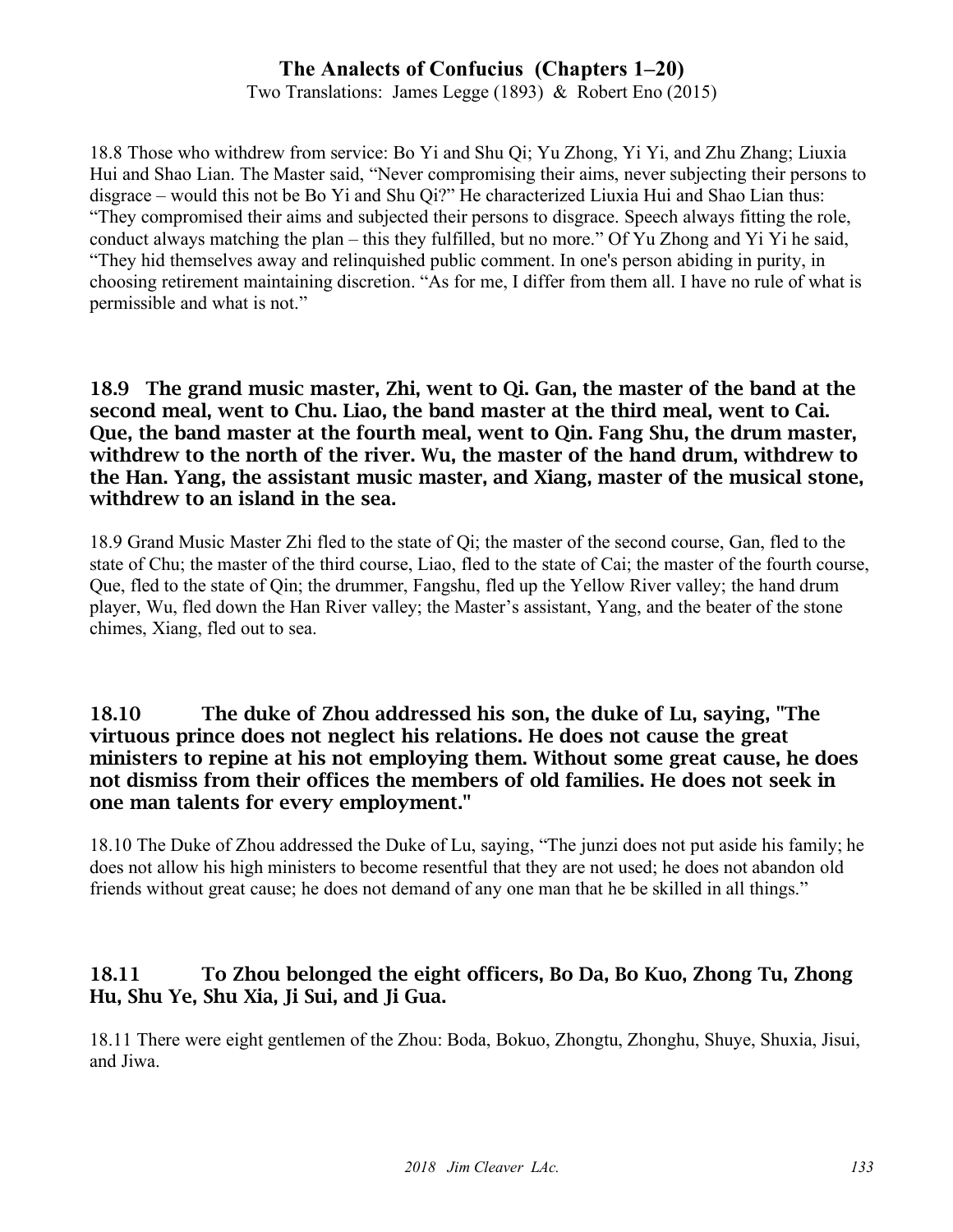Two Translations: James Legge (1893) & Robert Eno (2015)

#### XIX Zi Zhang

19.1 Zi Zhang said, "The scholar, trained for public duty, seeing threatening danger, is prepared to sacrifice his life. When the opportunity of gain is presented to him, he thinks of righteousness. In sacrificing, his thoughts are reverential. In mourning, his thoughts are about the grief which he should feel. Such a man commands our approbation indeed."

19.1 Zizhang said, A gentleman may be deemed satisfactory if he fulfills his orders in the face of mortal danger, bears righteousness in mind when faced with opportunities for gain, bears respect in mind when at sacrifice, and bears grief in mind when at mourning.

#### 19.2 Zi Zhang said, "When a man holds fast to virtue, but without seeking to enlarge it, and believes in right principles, but without firm sincerity, what account can be made of his existence or non-existence?"

19.2 Zizhang said, If a man's grasp on virtue is not broad in practice and his faithfulness to the dao not profound, then his presence or absence in the world counts for nothing.

19.3 The disciples of Zi Xia asked Zi Zhang about the principles that should characterize mutual intercourse. Zi Zhang asked, "What does Zi Xia say on the subject?" They replied, "Zi Xia says: 'Associate with those who can advantage you. Put away from you those who cannot do so.'" Zi Zhang observed, "This is different from what I have learned. The superior man honors the talented and virtuous, and bears with all. He praises the good, and pities the incompetent. Am I possessed of great talents and virtue? - who is there among men whom I will not bear with? Am I devoid of talents and virtue? - men will put me away from them. What have we to do with the putting away of others?"

19.3 A disciple of Zixia asked Zizhang about social interactions. Zizhang said, "What does Zixia say?" "Zixia says, 'Interact with those who are satisfactory, spurn those who are not.'" Zizhang said, "This differs from what I have heard. The junzi honors the worthy and is tolerant of the ordinary multitude; he praises the good and takes pity on those who are not able to be. If I am worthy, of whom can I not be tolerant? If I am unworthy, others will spurn me, how would I be able to spurn others?"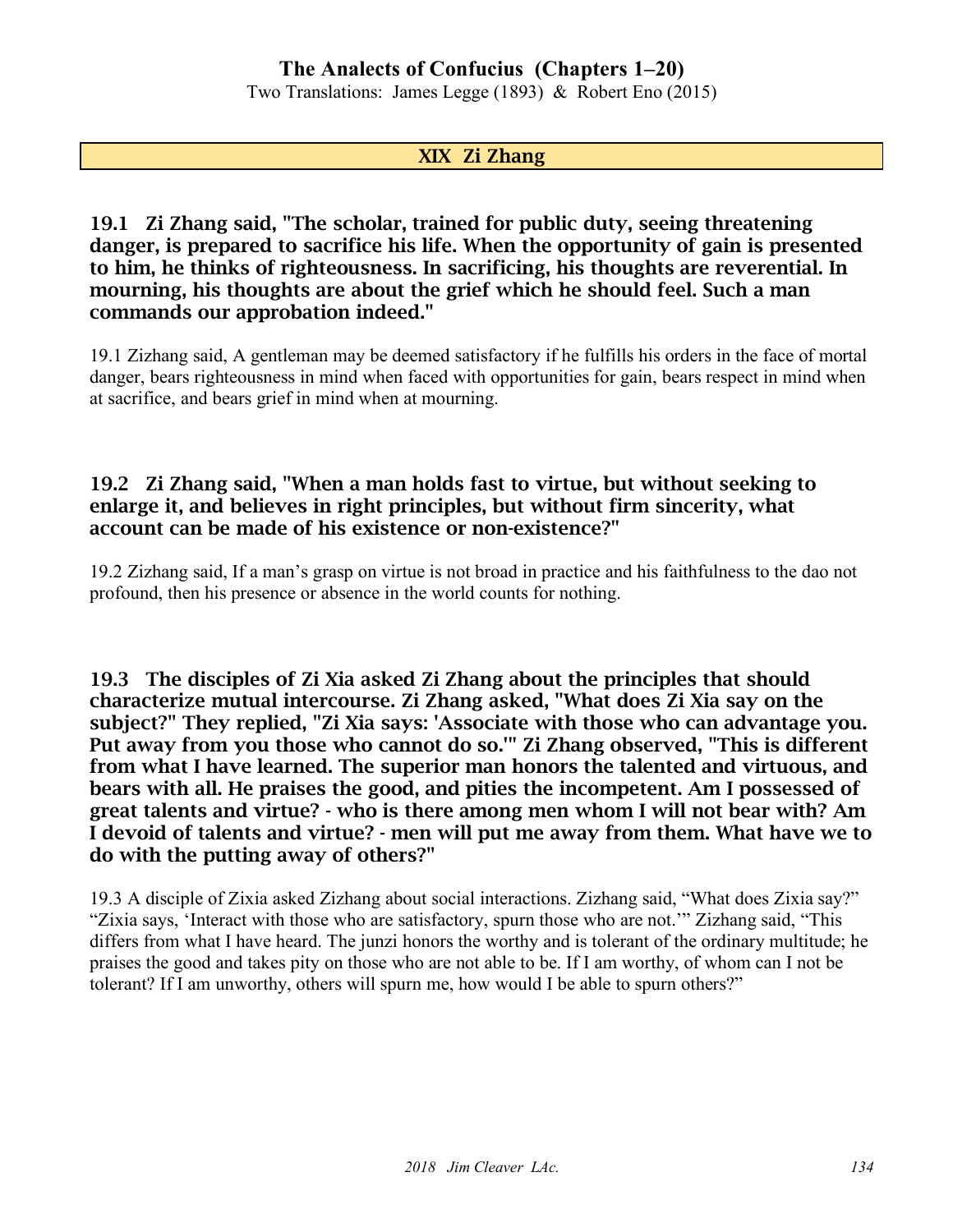Two Translations: James Legge (1893) & Robert Eno (2015)

#### 19.4 Zi Xia said, "Even in inferior studies and employments there is something worth being looked at; but if it be attempted to carry them out to what is remote, there is a danger of their proving inapplicable. Therefore, the superior man does not practice them."

19.4 Zixia said, Though a dao be minor, there is always something worth appreciating in it. But if one pursues it far, there is the fear of becoming bogged down. Therefore, the junzi does not take it up.

#### 19.5 Zi Xia said, "He, who from day to day recognizes what he has not yet, and from month to month does not forget what he has attained to, may be said indeed to love to learn."

19.5 Zixia said, A man who daily assesses what he has yet to understand and who, month by month, does not forget what he has mastered may be said to love learning.

#### 19.6 Zi Xia said, "There are learning extensively, and having a firm and sincere aim; inquiring with earnestness, and reflecting with self-application - virtue is in such a course."

19.6 Zixia said, To study broadly and deepen one's resolve, to question closely and reflect on things near at hand, ren lies therein.

#### 19.7 Zi Xia said, "Mechanics have their shops to dwell in, in order to accomplish their works. The superior man learns, in order to reach to the utmost of his principles."

19.7 Zixia said, Artisans of all types dwell in their workshops to master their crafts; the junzi studies to perfect his dao.

# 19.8 Zi Xia said, "The mean man is sure to gloss his faults."

19.8 Zixia said, When a small man commits an error, he will always make excuses.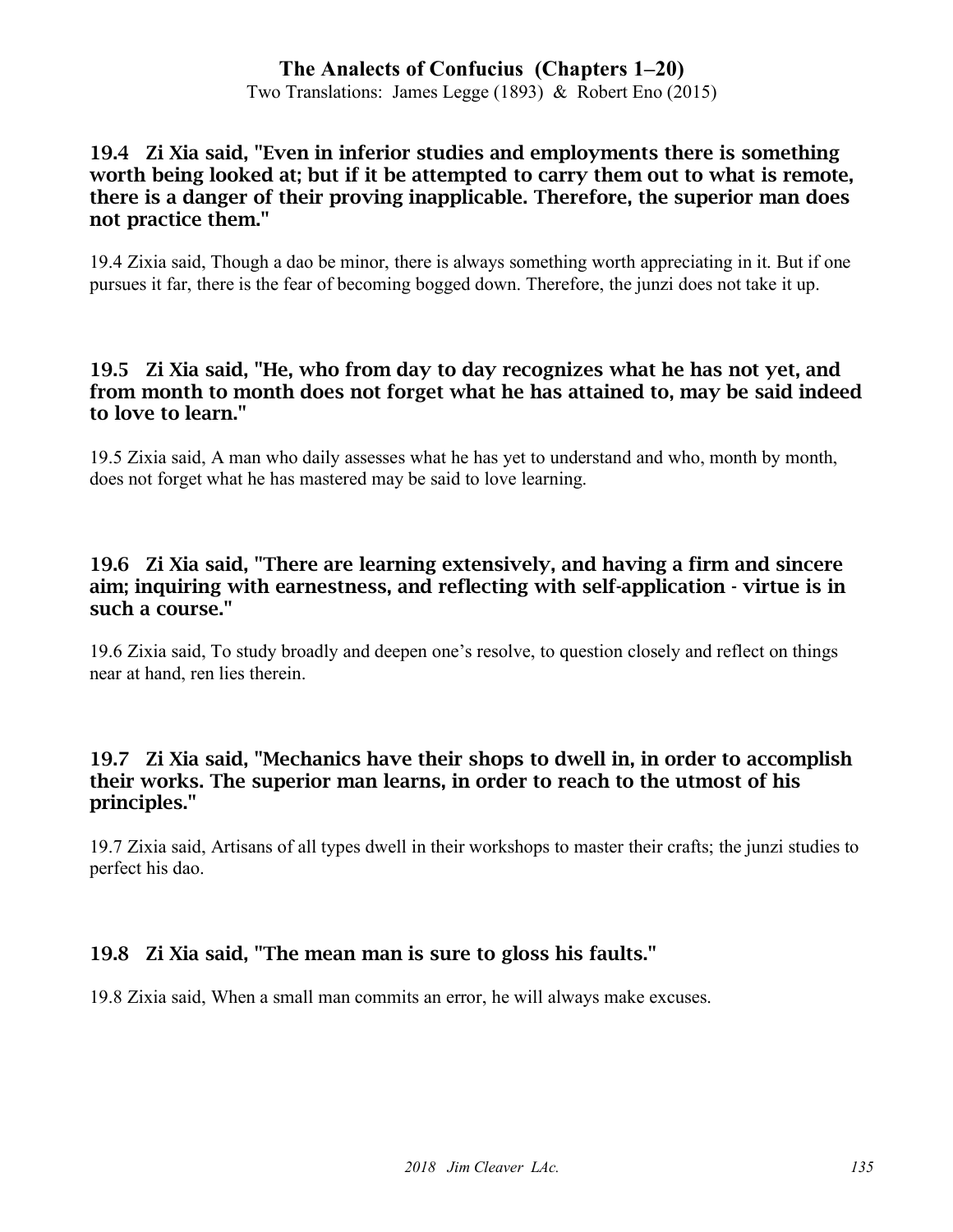Two Translations: James Legge (1893) & Robert Eno (2015)

#### 19.9 Zi Xia said, "The superior man undergoes three changes. Looked at from a distance, he appears stern; when approached, he is mild; when he is heard to speak, his language is firm and decided."

19.9 Zixia said, A junzi goes through three transformations. When you view him from afar, he is awesome; when you approach him he is warm; when you hear his words, he is demanding.

#### 19.10 Zi Xia said, "The superior man, having obtained their confidence, may then impose labors on his people. If he have not gained their confidence, they will think that he is oppressing them. Having obtained the confidence of his prince, one may then remonstrate with him. If he have not gained his confidence, the prince will think that he is vilifying him."

19.10 Zixia said, The junzi only labors his people once he has earned their trust. If he has not earned their trust, they will merely see him as demanding. Only after earning trust does he remonstrate with a lord. If he has not yet earned trust, the lord will take it as slander.

### 19.11 Zi Xia said, "When a person does not transgress the boundary line in the great virtues, he may pass and repass it in the small virtues."

19.11 Zixia said, If, in matters of great import to virtue, one never oversteps the proper bounds, in minor matters of virtue it is acceptable to be flexible.

19.12 Zi You said, "The disciples and followers of Zi Xia, in sprinkling and sweeping the ground, in answering and replying, in advancing and receding, are sufficiently accomplished. But these are only the branches of learning, and they are left ignorant of what is essential. How can they be acknowledged as sufficiently taught?" Zi Xia heard of the remark and said, "Alas! Yan You is wrong. According to the way of the superior man in teaching, what departments are there which he considers of prime importance, and delivers? what are there which he considers of secondary importance, and allows himself to be idle about? But as in the case of plants, which are assorted according to their classes, so he deals with his disciples. How can the way of a superior man be such as to make fools of any of them? Is it not the sage alone, who can unite in one the beginning and the consummation of learning?"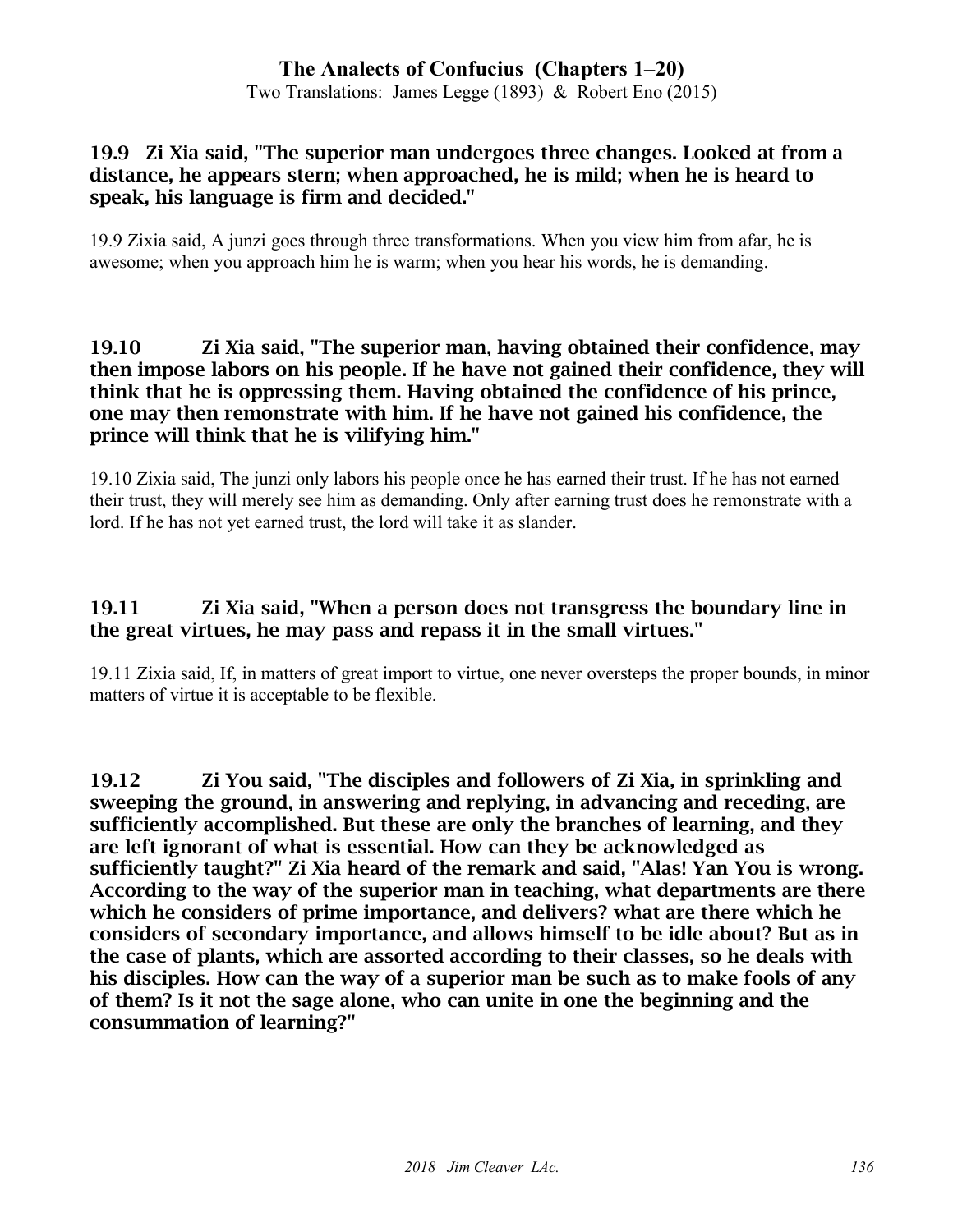Two Translations: James Legge (1893) & Robert Eno (2015)

19.12 Ziyou said, "The disciples at Zixia's gate are well schooled when it comes to matters of sprinkling and sweeping, responding to orders and replying to questions, presenting themselves and withdrawing. These are details. When it comes to the basics in which they are rooted, they are at a loss." Zixia heard of this and said, "Oh, how mistaken Yan You is! When it comes to the dao of the junzi, what is taught first determines who will weary last. This may be compared to trees and grasses; variances in the first shoots mark how they will be different. How can he slander the dao of the junzi in this way? It is, after all, only the sage who masters it from the beginning to the end."

### 19.13 Zi Xia said, "The officer, having discharged all his duties, should devote his leisure to learning. The student, having completed his learning, should apply himself to be an officer."

19.13 Zixia said, A man in service who is superior should study; a man who is superior in study should serve.

### 19.14 Zi You said, "Mourning, having been carried to the utmost degree of grief, should stop with that."

19.14 Ziyou said, In mourning, exhaust grief and then stop.

### 19.15 Zi You said, "My friend Zhang can do things which are hard to be done, but yet he is not perfectly virtuous."

19.15 Ziyou said, My friend Zhang does things hard to do, but this is not yet ren.

### 19.16 The philosopher Zeng said, "How imposing is the manner of Zhang! It is difficult along with him to practice virtue."

19.16 Master Zeng said, Zhang is very imposing, but it is hard to pursue ren side by side with him.

### 19.17 The philosopher Zeng said, "I heard this from our Master: 'Men may not have shown what is in them to the full extent, and yet they will be found to do so, on the occasion of mourning for their parents."

19.17 Master Zeng said, I have heard it from the Master: A man may have exhausted himself in nothing else, but he must do so in mourning for his parents.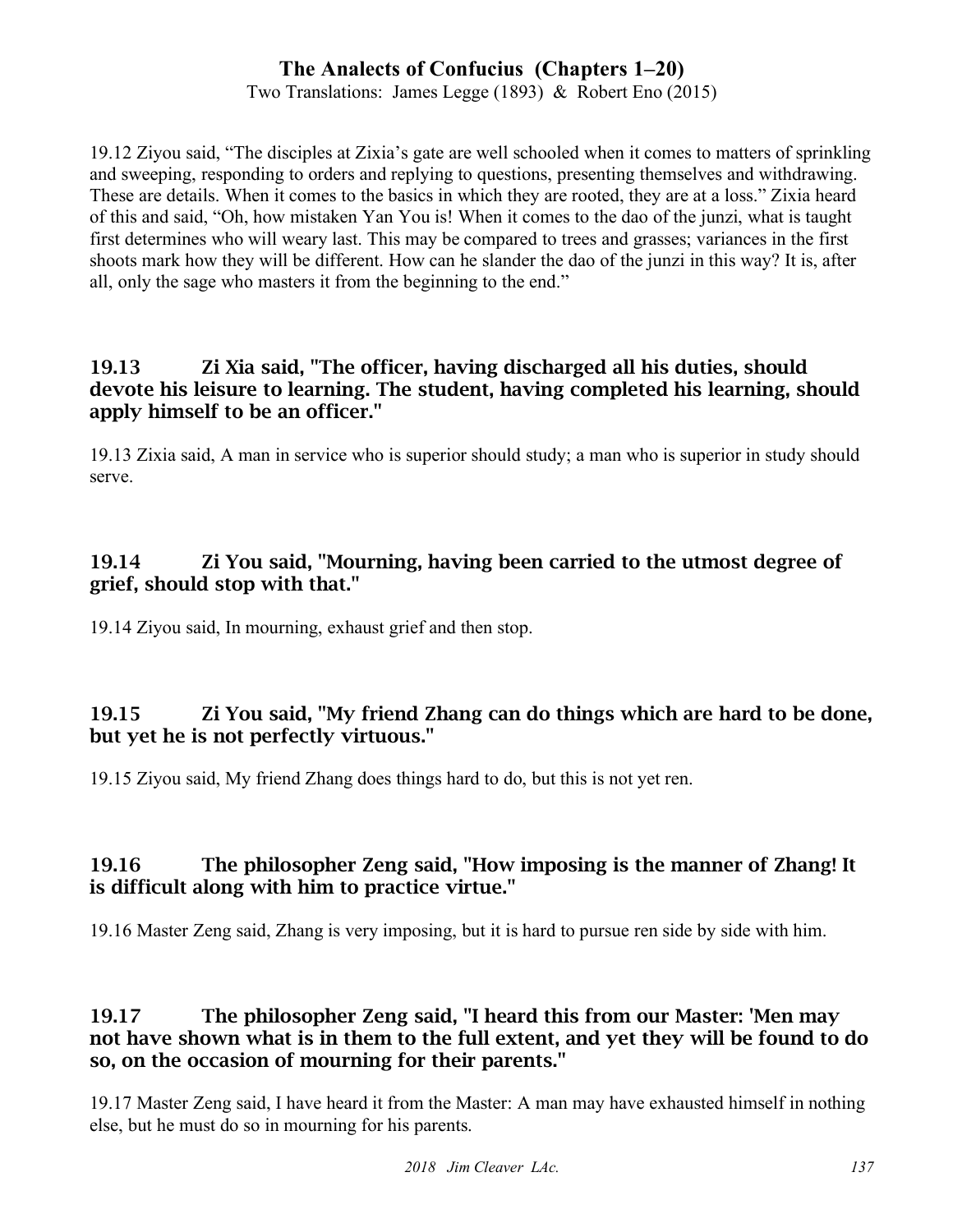Two Translations: James Legge (1893) & Robert Eno (2015)

#### 19.18 The philosopher Zeng said, "I have heard this from our Master: 'The filial piety of Meng Zhuang, in other matters, was what other men are competent to, but, as seen in his not changing the ministers of his father, nor his father's mode of government, it is difficult to be attained to.'"

19.18 Master Zeng said, I have heard it from the Master: With regard to the filiality of Meng Zhuangzi, in all other respects he did only what others may do, but in retaining his father's ministers and his father's policies, he accomplished something difficult.

#### 19.19 The chief of the Meng family having appointed Yang Fu to be chief criminal judge, the latter consulted the philosopher Zeng. Zeng said, "The rulers have failed in their duties, and the people consequently have been disorganized, for a long time. When you have found out the truth of any accusation, be grieved for and pity them, and do not feel joy at your own ability."

19.19 The Meng family appointed Yang Fu as warden. Yang Fu inquired of Master Zeng. Master Zeng said, "Those who rule have departed from the dao and the people have long been left to their own devices. If you get to the true facts of a case, then react with commiseration and pity and never take pleasure in it.

#### 19.20 Zi Gong said, "Zhou's wickedness was not so great as that name implies. Therefore, the superior man hates to dwell in a low-lying situation, where all the evil of the world will flow in upon him."

19.20 Zigong said, The wickedness of Zhòu could not have been as extreme as they say. This is why the junzi hates to dwell downstream; all the world's evils are relegated there.

### 19.21 Zi Gong said, "The faults of the superior man are like the eclipses of the sun and moon. He has his faults, and all men see them; he changes again, and all men look up to him."

19.21 Zigong said, The errors of a junzi are like eclipses of the sun and moon: everyone sees them. Once he corrects them, everyone looks up to him.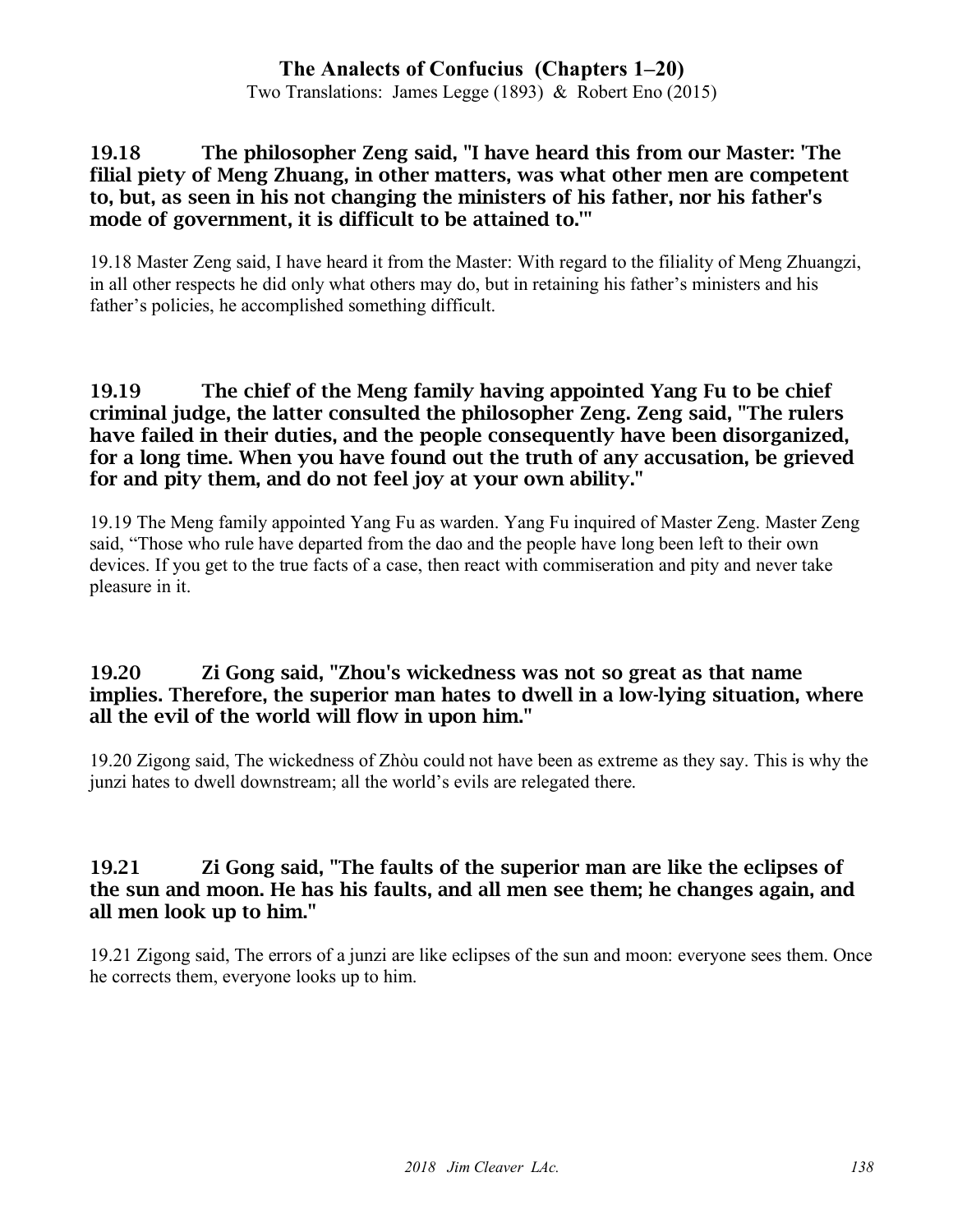Two Translations: James Legge (1893) & Robert Eno (2015)

19.22 Gong Sun Zhao of Wei asked Zi Gong, saying. "From whom did Zhong Ni get his learning?" Zi Gong replied, "The doctrines of Wen and Wu have not yet fallen to the ground. They are to be found among men. Men of talents and virtue remember the greater principles of them, and others, not possessing such talents and virtue, remember the smaller. Thus, all possess the doctrines of Wen and Wu. Where could our Master go that he should not have an opportunity of learning them? And yet what necessity was there for his having a regular master?"

19.22 Gongsun Chao of Wei asked Zigong, "Where did Zhongni acquire his learning?" Zigong said, "The dao of Kings Wen and Wu had not yet crumbled, it lay within people. The worthy recalled its greater aspects, the unworthy recalled its lesser aspects. In nothing was there not something of the dao of Kings Wen and Wu. Where would the Master not have acquired learning, and yet what single teacher could there have been for him?"

19.23 Shu Sun Wu Shu observed to the great officers in the court, saying, "Zi Gong is superior to Zhong Ni." Zi Fu Jing Bo reported the observation to Zi Gong, who said, "Let me use the comparison of a house and its encompassing wall. My wall only reaches to the shoulders. One may peep over it, and see whatever is valuable in the apartments. The wall of my Master is several fathoms high. If one do not find the door and enter by it, he cannot see the ancestral temple with its beauties, nor all the officers in their rich array. But I may assume that they are few who find the door. Was not the observation of the chief only what might have been expected?"

19.23 Shusun Wushu said to the grandees at court, "Zigong is worthier than Zhongni." Zifu Jingbo reported this to Zigong. Zigong said, "If one used walls surrounding a residence to make a comparison, my residence would have walls of shoulder height, so a passerby could peer over and see how fine the buildings and chambers were. The Master's walls would tower many yards higher – without entering through the gate, one could not see the beauty of the ancestral hall and the richness of the many buildings. Few seem to have found their way through the gate, so it is to be expected that people would say such things about the Master."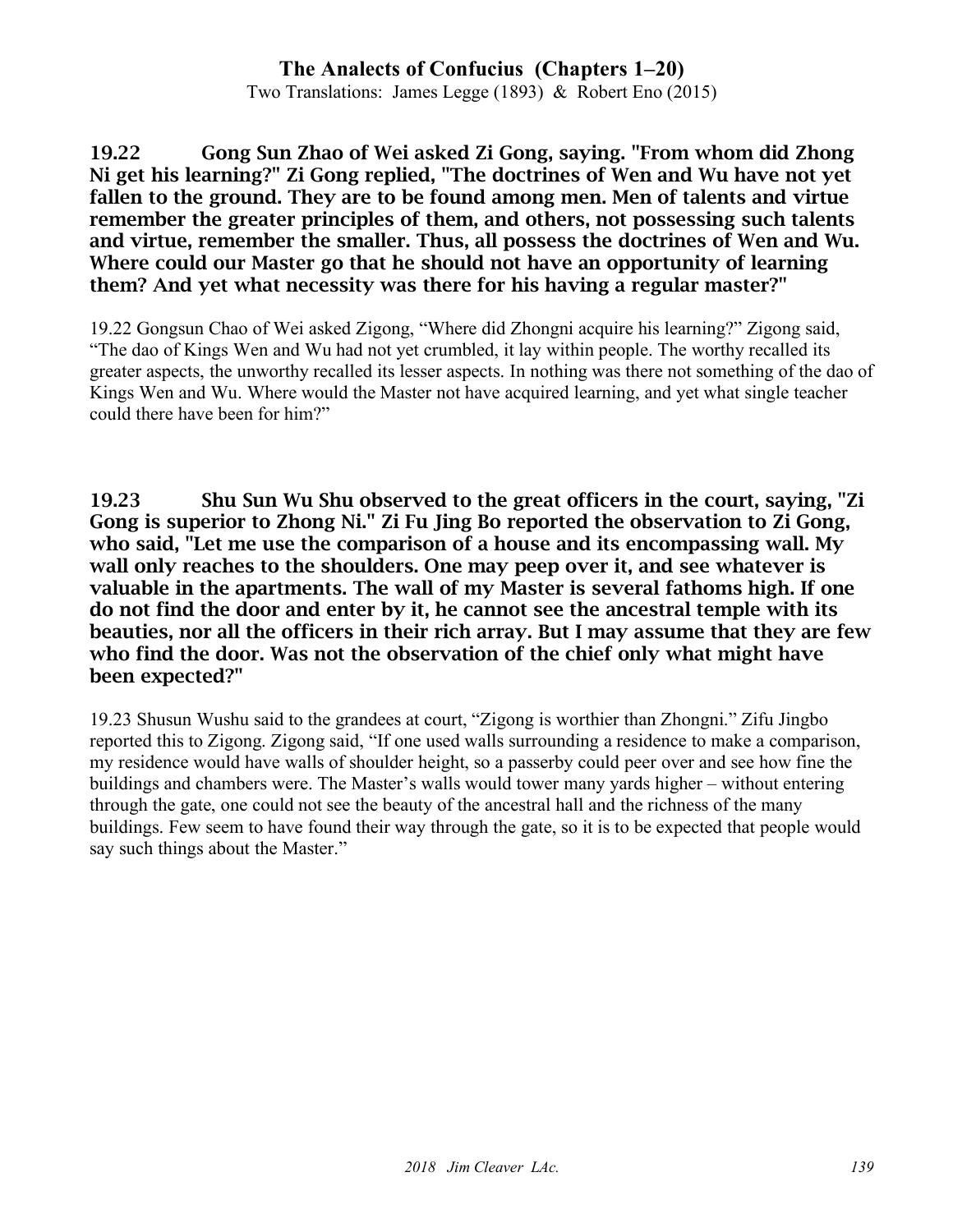Two Translations: James Legge (1893) & Robert Eno (2015)

#### 19.24 Shu Sun Wu Shu having spoken revilingly of Zhong Ni, Zi Gong said, "It is of no use doing so. Zhong Ni cannot be reviled. The talents and virtue of other men are hillocks and mounds which may be stepped over. Zhong Ni is the sun or moon, which it is not possible to step over. Although a man may wish to cut himself off from the sage, what harm can he do to the sun or moon? He only shows that he does not know his own capacity.

19.24 Shusun Wushu disparaged Zhongni. Zigong said, "There is no point in it. Zhongni cannot be disparaged. The worthiness of others is like a hill; one may climb to the top. Zhongni was the sun and moon; there is no way to climb to them. Even if people wish to cut themselves off from them, what harm does this do to the sun and moon? At most, it simply shows they have no sense of scale.

19.25 Chen Zi Qin, addressing Zi Gong, said, "You are too modest. How can Zhong Ni be said to be superior to you?" Zi Gong said to him, "For one word a man is often deemed to be wise, and for one word he is often deemed to be foolish. We ought to be careful indeed in what we say. Our Master cannot be attained to, just in the same way as the heavens cannot be gone up by the steps of a stair. Were our Master in the position of the ruler of a state or the chief of a family, we should find verified the description which has been given of a sage's rule: he would plant the people, and forthwith they would be established; he would lead them on, and forthwith they would follow him; he would make them happy, and forthwith multitudes would resort to his dominions; he would stimulate them, and forthwith they would be harmonious. While he lived, he would be glorious. When he died, he would be bitterly lamented. How is it possible for him to be attained to?"

19.25 Chen Ziqin said to Zigong, "You are a reverent man; how could Zhongni be worthier than you?" Zigong said, "A junzi may be known as wise by a single phrase he utters, and by a single phrase he may be known as unwise. One cannot but be careful of what one says. "The Master cannot be matched, just as there are no steps one can climb to reach the sky. "Had the Master been entrusted with management of a state or a family domain, it would have been like the saying: 'He set them up and they stood, he guided them and they walked, he comforted them and they came, he moved them and they were in harmony.' "In life he was celebrated, in death he was mourned. How can he be matched?"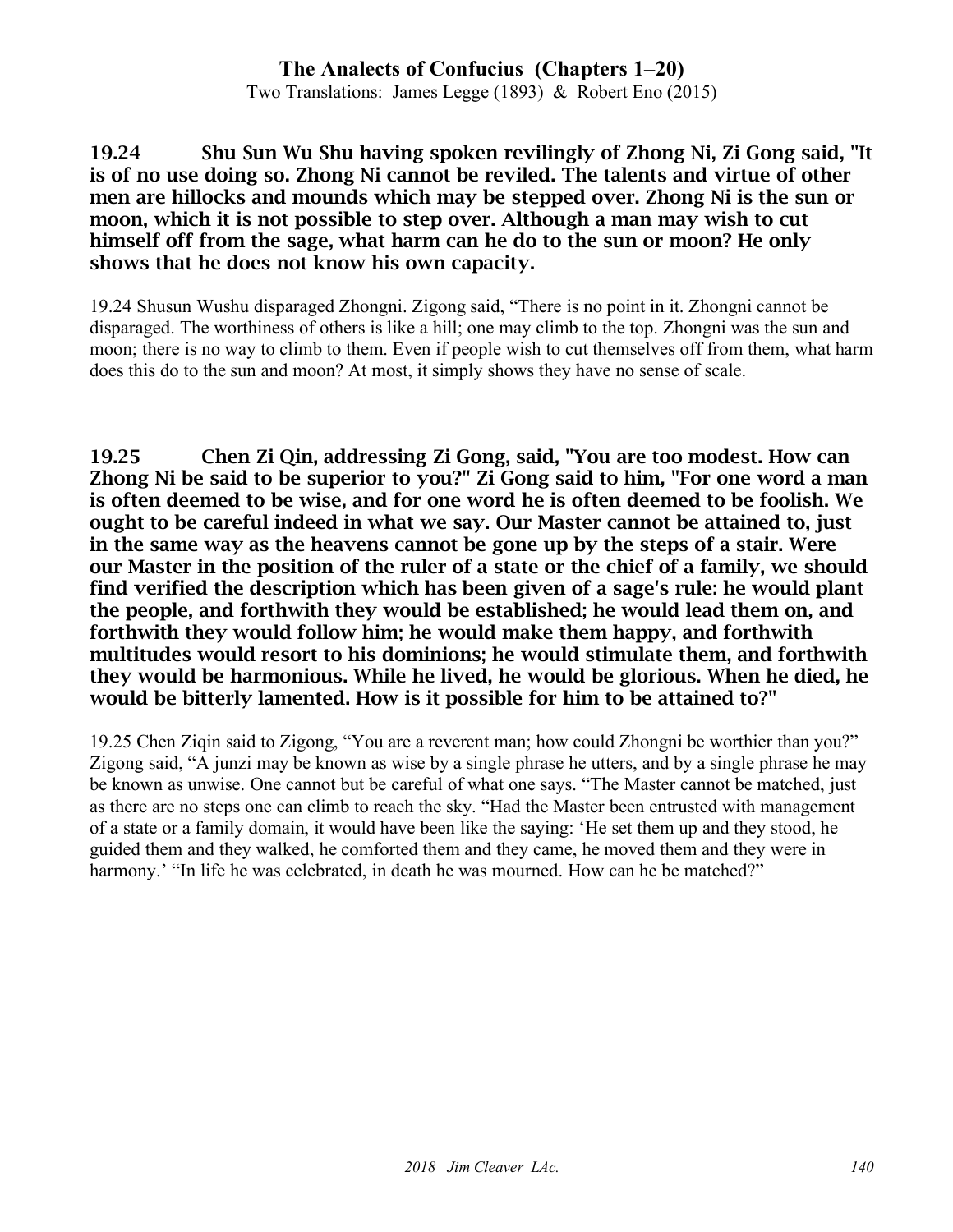Two Translations: James Legge (1893) & Robert Eno (2015)

#### XX Yao Yue

20.1 Yao said, "Oh! you, Shun, the Heaven-determined order of succession now rests in your person. Sincerely hold fast the due Mean. If there shall be distress and want within the four seas, the Heavenly revenue will come to a perpetual end." Shun also used the same language in giving charge to You. Tang said, "I, the child Lu, presume to use a dark-colored victim, and presume to announce to Thee, O most great and sovereign God, that the sinner I dare not pardon, and thy ministers, O God, I do not keep in obscurity. The examination of them is by thy mind, O God. If, in my person, I commit offenses, they are not to be attributed to you, the people of the myriad regions. If you in the myriad regions commit offenses, these offenses must rest on my person." Zhou conferred great gifts, and the good were enriched. "Although he has his near relatives, they are not equal to my virtuous men. The people are throwing blame upon me, the One man." He carefully attended to the weights and measures, examined the body of the laws, restored the discarded officers, and the good government of the kingdom took its course. He revived states that had been extinguished, restored families whose line of succession had been broken, and called to office those who had retired into obscurity, so that throughout the kingdom the hearts of the people turned towards him. What he attached chief importance to were the food of the people, the duties of mourning, and sacrifices. By his generosity, he won all. By his sincerity, he made the people repose trust in him. By his earnest activity, his achievements were great. By his justice, all were delighted.

20.1 Yao said, "Oh, Shun! The numbers of Tian's calendar now fall to your person – hold well to their center. If the lands within the four seas are pressed to exhaustion, the emolument from Tian will be forever ended." With these same words, Shun charged Yu. [Tang the Successful] said, "I, Lü, who am but a youth, dare to sacrifice this dark coated bull in clear declaration before the august Lord above. I dare not pardon those who have committed crimes, and thus I cannot make concealment for the Lord's minister, for he has already been observed in the Lord's heart. If I myself have committed a crime, do not hold the myriad regions of the land responsible, but if the myriad regions have committed a crime, let it fall on my person alone." The House of Zhou possessed a great treasure; good men were its riches. "Though I have my closest kin, it is better to have men of ren. If the people err, let it fall on my person alone." The Zhou standardized weights and measures, aligned laws and ordinances, restored offices that had been allowed to lapse, and governance proceeded in all the four quarters. They restored states that had been extinguished, extended their broken lineages, raised up to office those worthies who had fled to reclusion, and the people of the world responded to them in their hearts. They gave priority to the people: their sustenance, funerals, and sacrifices. Being tolerant, they gained the multi tudes; being trustworthy, the people entrusted them with responsibility; being quick, they had accomplishments; being impartial, the people were pleased.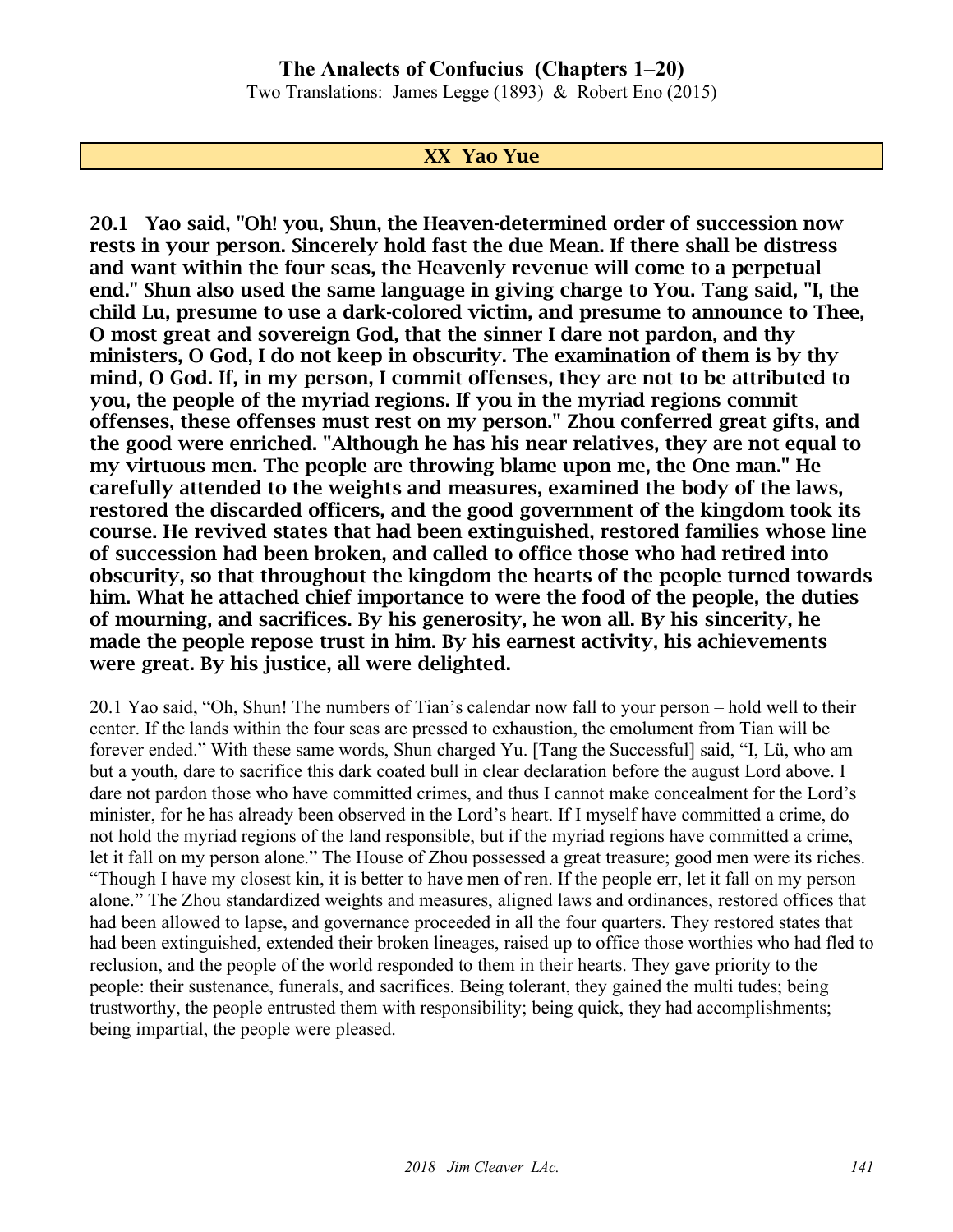#### **The Analects of Confucius (Chapters 1–20)** Two Translations: James Legge (1893) & Robert Eno (2015)

20.2 Zi Zhang asked Confucius, saying, "In what way should a person in authority act in order that he may conduct government properly?" The Master replied, "Let him honor the five excellent, and banish away the four bad, things; then may he conduct government properly." Zi Zhang said, "What are meant by the five excellent things?" The Master said, "When the person in authority is beneficent without great expenditure; when he lays tasks on the people without their repining; when he pursues what he desires without being covetous; when he maintains a dignified ease without being proud; when he is majestic without being fierce." Zi Zhang said, "What is meant by being beneficent without great expenditure?" The Master replied, "When the person in authority makes more beneficial to the people the things from which they naturally derive benefit;-- is not this being beneficent without great expenditure? When he chooses the labors which are proper, and makes them labor on them, who will repine? When his desires are set on benevolent government, and he secures it, who will accuse him of covetousness? Whether he has to do with many people or few, or with things great or small, he does not dare to indicate any disrespect - is not this to maintain a dignified ease without any pride? He adjusts his clothes and cap, and throws a dignity into his looks, so that, thus dignified, he is looked at with awe - is not this to be majestic without being fierce?" Zi Zhang then asked, "What are meant by the four bad things?" The Master said, "To put the people to death without having instructed them - this is called cruelty. To require from them, suddenly, the full tale of work, without having given them warning - this is called oppression. To issue orders as if without urgency, at first, and, when the time comes, to insist on them with severity - this is called injury. And, generally, in the giving pay or rewards to men, to do it in a stingy way - this is called acting the part of a mere official."

20.2 Zizhang asked Confucius, "What must a man be like before he may participate in governance?" Confucius said, "If he honors the five beautiful things and casts out the four evils, then he may participate in governance." Zizhang said, "What are the five beautiful things?" The Master said, "The junzi is generous but not wasteful, a taskmaster of whom none complain, desirous but not greedy, dignified but not arrogant, awe-inspiring but not fearsome." Zizhang said, "What do you mean by generous but not wasteful?" The Master said, "To reward people with that which benefits them, is that not to be generous but not wasteful? To pick a task that people can fulfill and set them to it, is that not to be a taskmaster of whom none complain? If one desires ren and obtains it, wherein is he greedy? If he never dares to be unmannerly, regardless of whether with many or a few, with the great or the small, is that not to be dignified but not arrogant? When the junzi sets his cap and robes right, and makes his gaze reverent, such that people stare up at him in awe, is this not, indeed, to be awe-inspiring and not fearsome?" Zizhang said, "What are the four evils?" The Master said, "To execute people without having given them instruction is called cruelty; to inspect their work without warning is called oppressiveness; to demand timely completion while having been slow in giving orders is called thievery; to dole out stingily what must be given is called clerkishness."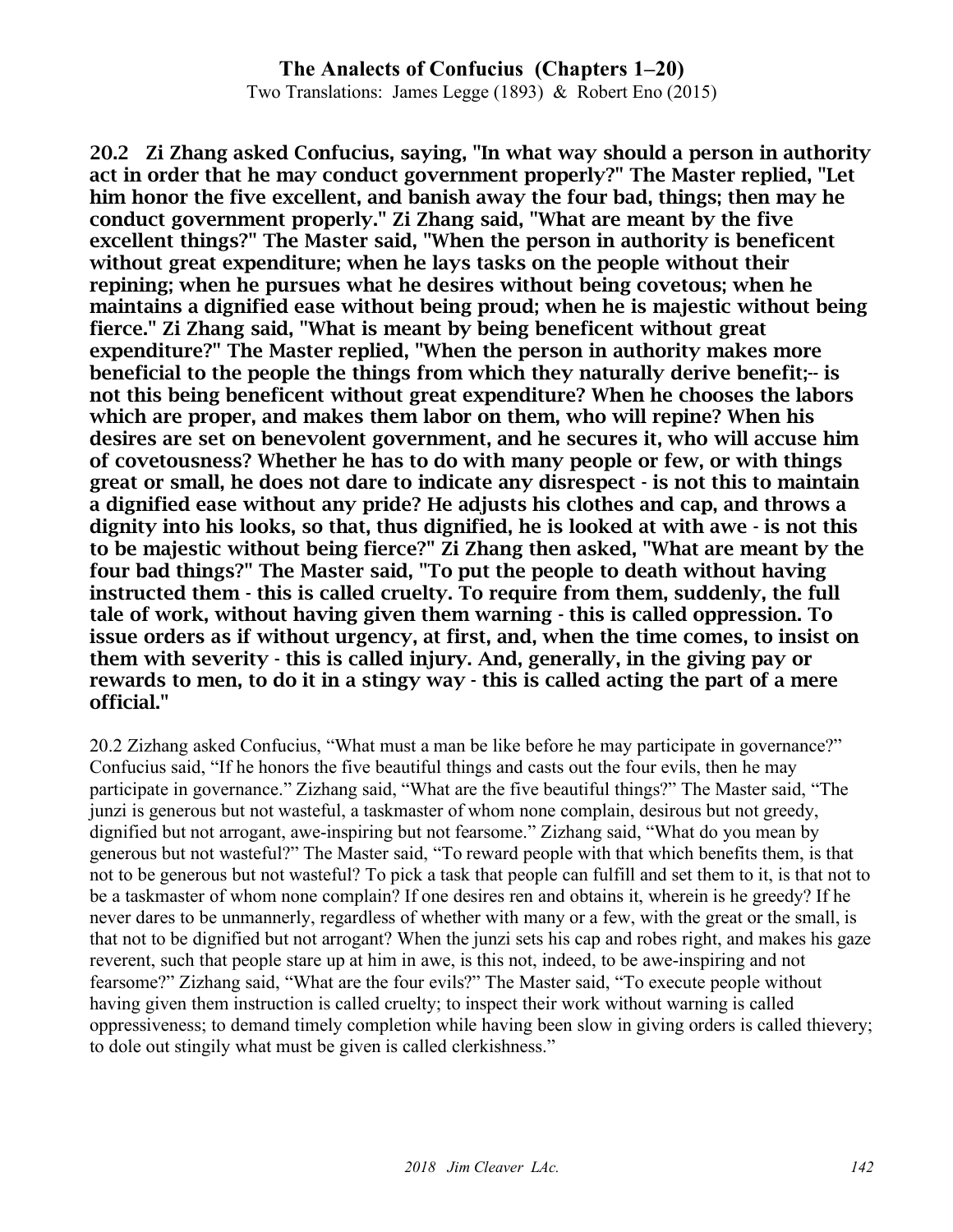Two Translations: James Legge (1893) & Robert Eno (2015)

#### 20.3 The Master said, "Without recognizing the ordinances of Heaven, it is impossible to be a superior man. Without an acquaintance with the rules of Propriety, it is impossible for the character to be established. Without knowing the force of words, it is impossible to know men."

20.3 The Master said, If you do not know your destiny, you cannot be a junzi. If you don't know li, you cannot take your stand. If you don't interpret people's words, you cannot interpret people.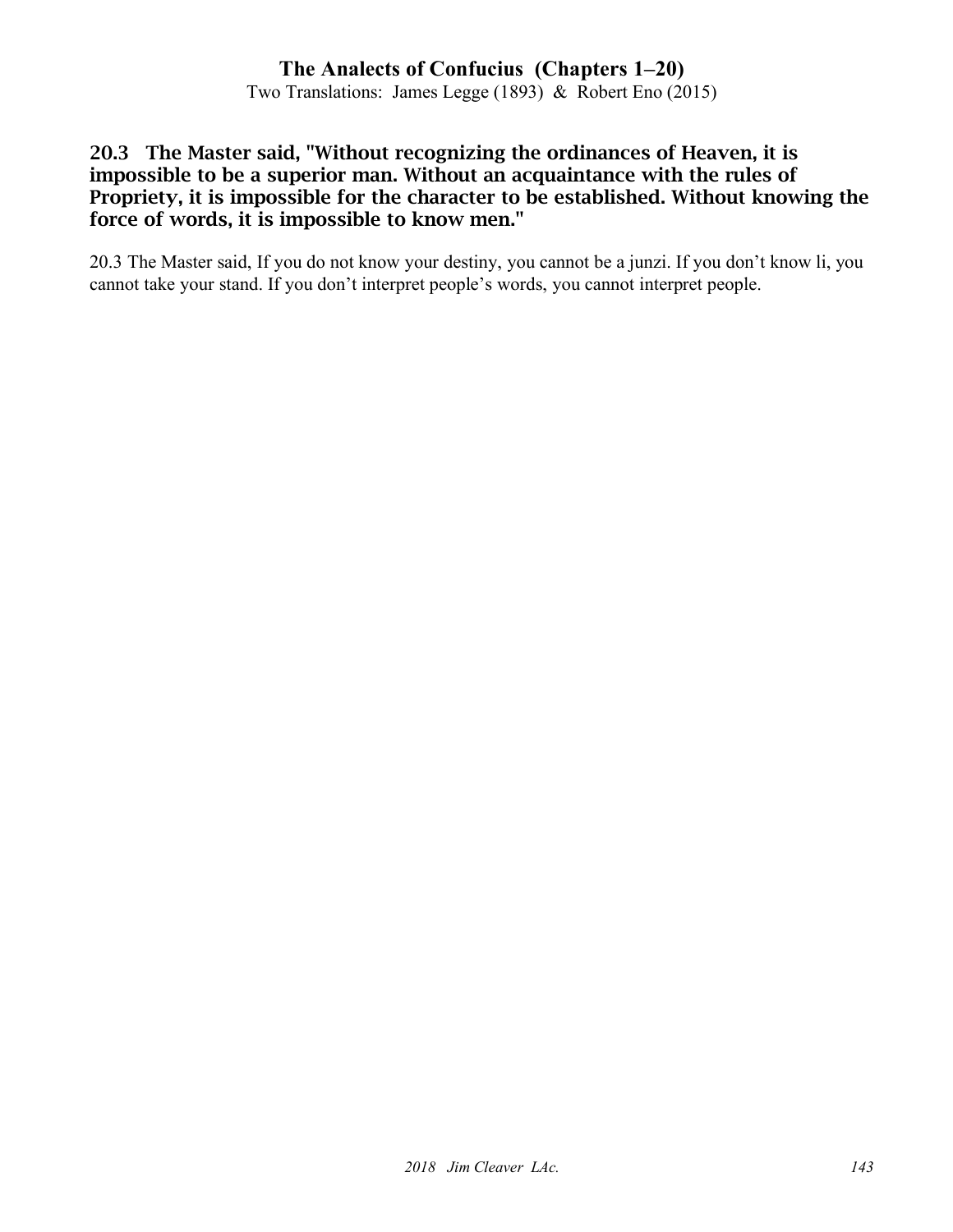| <b>Jun-Zi in The Analects</b>                                                                                                                         |                                                                                              |
|-------------------------------------------------------------------------------------------------------------------------------------------------------|----------------------------------------------------------------------------------------------|
|                                                                                                                                                       | 君子 Jūnzǐ = 104-107x An Exemplary Person                                                      |
| $(i\bar{u}n = 54x)$                                                                                                                                   | (ruler / lord, lord $&$ ruler)                                                               |
| <b>I</b> Xue Er<br>4x<br>$j\bar{u}$ n-zi = 1.1, 1.2, 1.8, 1.14<br>$\overline{\text{j}}\overline{\text{u}}\overline{\text{n}}$ = 1.7                   | $\frac{5x}{x} = 4x$<br>$= 1x$                                                                |
| <b>II</b> Wei Zheng<br>3x<br>$j\bar{u}n-zi = 2.12, 2.13, 2.14$<br>$\overline{\text{j}}\overline{\text{u}}\overline{\text{n}}=0$                       | $\frac{3x}{x} = 3x$<br>$= 0x$                                                                |
| III Ba Yi<br>3x<br>$\bar{u}$ n-zi = 3.7 (2x), 3.24<br>$\overline{u}$ = 3.5, 3.18, 3.19 (4x), 3.22 (3x)                                                | $= 12x$<br>$= 3x$<br>$= 9x$                                                                  |
| <b>IV</b> Li Ren<br>jūn-zi = 4.5 (2x), 4.10, 4.11 (2x), 4.16, $4.\overline{24} = 7x$<br>$jūn = 4.26$                                                  | $7x = 8x$<br>$= 1x$                                                                          |
| <b>V</b> Gong Ye Chang<br>3x<br>$\bar{u}$ n-zi = 5.3 (2x), 5.16<br>$jūn = 5.19$                                                                       | $=4x$<br>$\overline{=3x}$<br>$= 1x$                                                          |
| <b>VI</b> Yong Ye<br><u>5x</u><br>jūn-zǐ = $6.4$ , $6.13$ , $6.18$ , $6.26$ , $6.27$<br>$\overline{\text{j}}\overline{\text{u}}\overline{\text{n}}=0$ | $\frac{5x}{5x} = 5x$<br>$= 0x$                                                               |
| <b>VII</b> Shu Er<br>5x<br>$j\bar{u}$ n-zi = 7.26, 7.31 (2x), 7.33, 7.37<br>$\overline{\text{j}}\overline{\text{u}}\text{n} = 7.11, 7.15, 7.31 (2x)$  | $\frac{9x}{5x}$<br>$=4x$                                                                     |
| VIII Tai Bo<br>4x<br>$j\bar{u}$ n-zi = 8.2, 8.4, 8.6 (2x)<br>$jūn = 8.19$                                                                             | $= 5x$<br>$=4x$<br>$= 1x$                                                                    |
| <b>IX Zi Han</b><br>2x<br>$j\bar{u}n-zi = 9.6, 9.14$<br>$j\bar{u}n = 9.26$                                                                            | $= 3x$<br>$= 2x$<br>$= 1x$                                                                   |
| <b>X</b> Xiang Dang<br>1x<br>$\bar{u}$ n-zi = 10.6<br>$jn = 10.2, 10.3, 10.18 (5x), 10.19, 10.20$                                                     | $=10x$<br>$= 1x$<br>Total: $I-X = 37x$<br>$= 9x$<br>Total: $I-X = 27x$<br>Total: $I-X = 64x$ |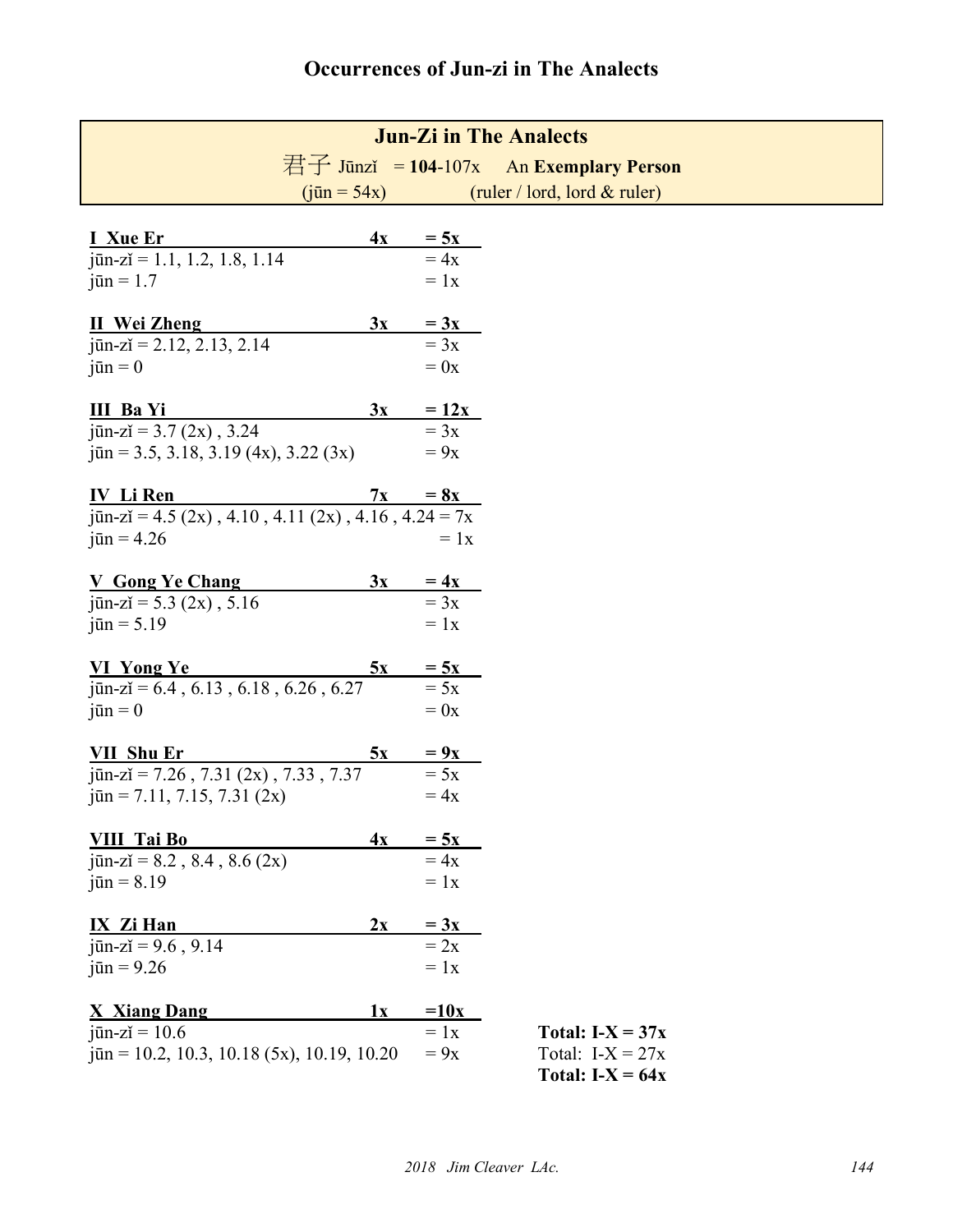# **Occurrences of Jun-zi in The Analects**

| <b>XI Xian Jin</b><br>3x                                                                                     | $= 5x$             |                          |          |         |
|--------------------------------------------------------------------------------------------------------------|--------------------|--------------------------|----------|---------|
| $j\bar{u}n-zi = 11.1$ , 11.21, 11.26                                                                         | $= 3x$             |                          |          |         |
| $\bar{u}$ = 11.24 (2x)                                                                                       | $= 2x$             |                          |          |         |
|                                                                                                              |                    |                          |          |         |
| <b>XII Yan Yuan</b><br>$j\bar{u}$ n-zi = 12.4 (2 or 3x), 12.5 (2x), 12.8 (2x), 12.16, 12.19, 12.24           | $9-10x = 15x$      | $= 10x$                  |          |         |
| $\bar{u}$ = 12.9 (2x), 12.11 (3x),                                                                           |                    | $= 5x$                   |          |         |
|                                                                                                              |                    |                          |          |         |
| XIII Zi Lu                                                                                                   | $6x = 11x$         |                          |          |         |
| $\overline{u}$ a -zi = 13.3 (3x), 13.23, 13.25, 13.26                                                        |                    | $= 6x$                   |          |         |
| $\overline{u}$ = 13.3, 13.15 (3x), 13.20                                                                     |                    | $= 5x$                   |          |         |
|                                                                                                              |                    |                          |          |         |
| <b>XIV Xian Wen</b>                                                                                          | $7x = 12x$         |                          |          |         |
| $j\bar{u}n-zi = 14.5$ , 14.6, 14.23, 14.26, 14.27, 14.28, 14.42                                              |                    | $= 7x$                   |          |         |
| $jun = 14.14, 14.21 (2x), 14.22, 14.40$                                                                      |                    | $= 5x$                   |          |         |
| <b>XV</b> Wei Ling Gong                                                                                      | $13-14x = 15x$     |                          |          |         |
| $j\bar{u}$ n-zi = 15.2 (2x), 15.7, 15.18 (1-2x), 15.19, 15.20, 15.21, 15.22, 15.23, 15.32 (2x), 15.34, 15.37 |                    |                          |          | $= 14x$ |
| $jūn = 15.38$                                                                                                |                    |                          |          | $= 1x$  |
|                                                                                                              |                    |                          |          |         |
| XVI Ji Shi                                                                                                   | $6x = 12x$         |                          |          |         |
| $\overline{u}$ an-zi = 16.1, 16.6, 16.7, 16.8, 16.10, 16.13                                                  |                    | $=6x$                    |          |         |
| $\bar{u}$ = 16.1 (2x), 16.14 (4x)                                                                            |                    | $= 6x$                   |          |         |
| <b>XVII Yang Huo</b>                                                                                         | $7 - 8x = 9 - 10x$ |                          |          |         |
| $j\bar{u}$ n-zi = 17.4, 17.7, 17.21 (2x), 17.23 (2-3x), 17.24                                                |                    | $= 7 - 8x$               |          |         |
| $jn = 17.9, 17.15$                                                                                           |                    | $= 2x$                   |          |         |
|                                                                                                              |                    |                          |          |         |
| <b>XVIII Wei Zi</b>                                                                                          | $1-2x = 3x$        |                          |          |         |
| $\bar{u}$ n-zi = 18.7, (18.10)                                                                               | $= 1-2x$           |                          |          |         |
| $jūn = 18.7$                                                                                                 | $= 1x$             |                          |          |         |
|                                                                                                              |                    |                          |          |         |
| <b>XIX Zi Zhang</b><br>$j\bar{u}$ n-zi = 19.3, 19.4, 19.7, 19.9, 19.10, 19.12 (2x), 19.20, 19.21, 19.25      | $10x = 10x$        |                          | $=10x$   |         |
| $\overline{\text{j}}\overline{\text{u}}\text{n}$ =                                                           |                    |                          | $= 0x$   |         |
|                                                                                                              |                    |                          |          |         |
| XX Yao Yue<br>4x                                                                                             | $=4x$              |                          |          |         |
| $j\bar{u}n-zi = 20.2$ (3x), 20.3                                                                             | $=4x$              | <b>Total: XI-XX</b>      | $= 70$   |         |
| $\overline{\text{j}}\overline{\text{u}}\text{n}$ =                                                           | $= 0x$             | Total: XI-XX             | $=27x$   |         |
|                                                                                                              |                    | <b>Total: XI-XX</b>      | $= 97x$  |         |
|                                                                                                              |                    | <b>Grand Total I-X</b>   | $= 64x$  |         |
|                                                                                                              |                    | <b>Grand Total XI-XX</b> | $= 97x$  |         |
|                                                                                                              |                    | <b>Grand Total I-XX</b>  | $= 161x$ |         |
|                                                                                                              |                    |                          |          |         |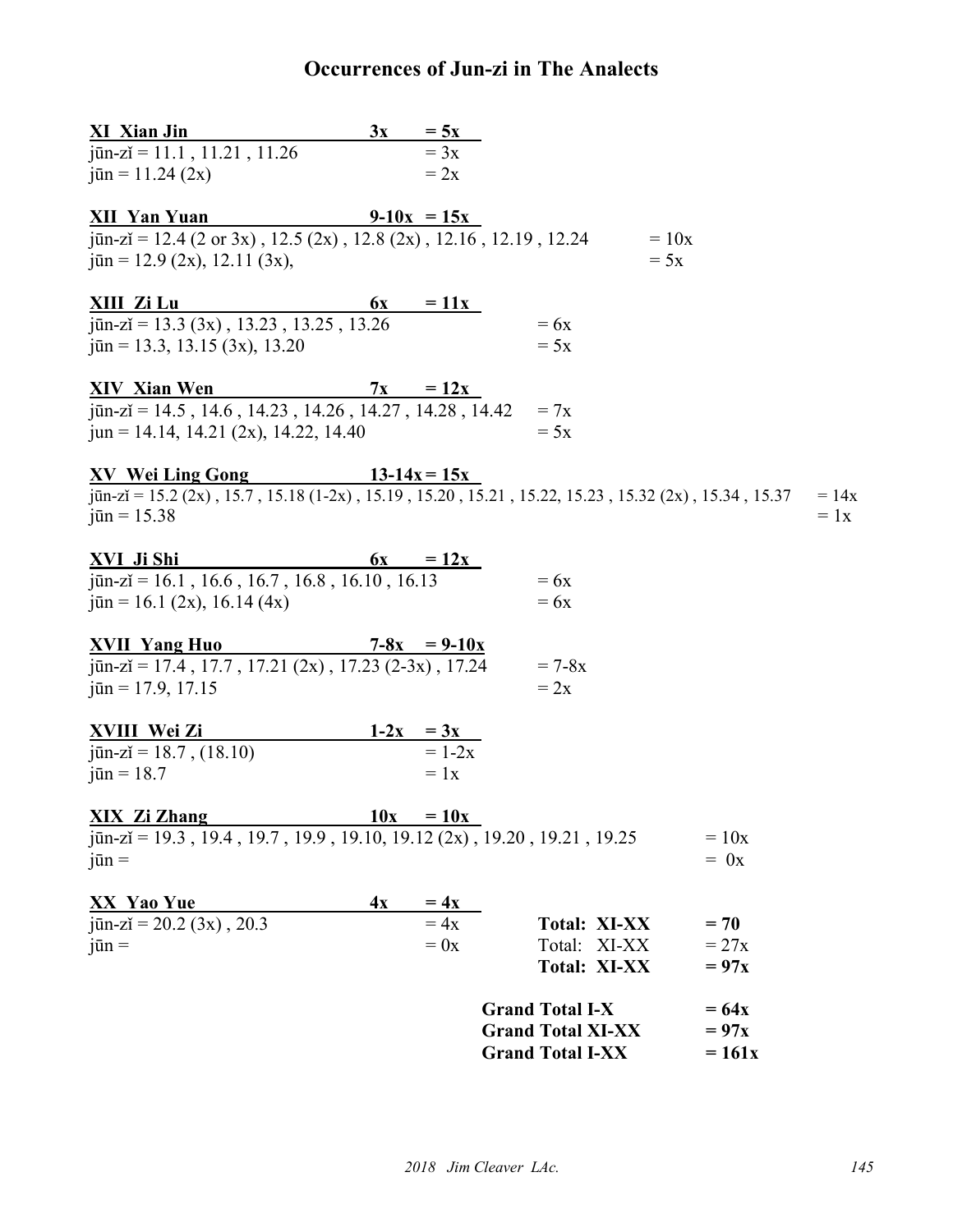## **Occurrences of Jun-zi in The Analects**

*See also:*

#### $\pm$  shì = scholar-apprentice **18x**

4.9, 7.12, 8.7, 12.20, 13.20 (2x), 13.28 (2x), 14.2 (2x), 15.9 (2x), 18.3 (3x), 18.11, 19.1, 19.19

#### 聖人 **shèngrén = sage/sagely person 8x**

7.26, 16.8 (2x), 19.12 4x as shengren 6.30, 7.34, 9.6 (2x) 4x are sheng only

## 小人 **xiǎorén = lesser/inferior/petty person 24x**

2.14, 4.11 (2x), 4.16, 6.13, 7.37, 12.16, 12.19 (2x), 13.4, 13.23, 13.25, 13.26, 14.6, 14.23, 15.2, 15.21, 15.34, 16.8 (2x), 17.12, 17.23, 17.25, 19.8